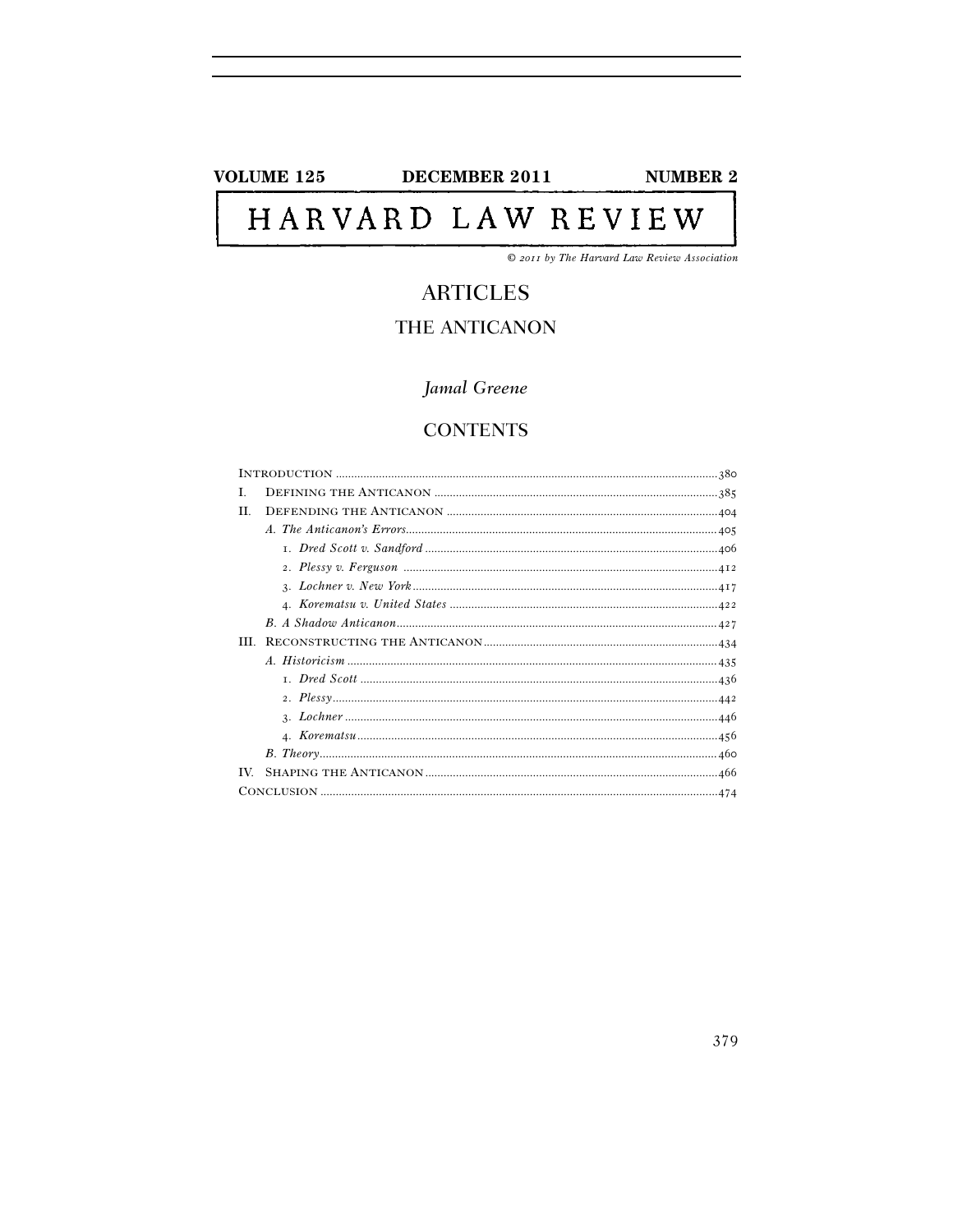## *Jamal Greene*<sup>∗</sup>

*Argument from the "anticanon," the set of cases whose central propositions all legitimate decisions must refute, has become a persistent but curious feature of American constitutional law. These cases,* Dred Scott v. Sandford*,* Plessy v. Ferguson*,* Lochner v. New York*, and* Korematsu v. United States*, are consistently cited in Supreme Court opinions, in constitutional law casebooks, and at confirmation hearings as prime examples of weak constitutional analysis. Upon reflection, however, anticanonical cases do not involve unusually bad reasoning, nor are they uniquely morally repugnant. Rather, these cases are held out as examples for reasons external to conventional constitutional argument. This Article substantiates that claim and explores those reasons. I argue that anticanonical cases achieve their status through historical happenstance, and that subsequent interpretive communities' use of the anticanon as a rhetorical resource reaffirms that status. That use is enabled by at least three features of anticanonical cases: their incomplete theorization, their amenability to traditional forms of legal argumentation, and their resonance with constitutive ethical propositions that have achieved consensus. I argue that it is vital for law professors in particular to be conscious of the various ways in which the anticanon is used — for example, to dispel dissensus about or sanitize the Constitution — that we may better decide if and when those uses are justified.* 

## **INTRODUCTION**

 $\mathbf{\mathsf{T}}$ t is a curious feature of American constitutional law that the project  $I$ t is a curious feature of American constitutional law that the project of identifying the Supreme Court's worst decisions is not solely a normative one. There is a stock answer to the question, not adduced by anyone's reflective legal opinion but rather preselected by the broader legal and political culture. We know these cases by their petitioners: *Dred Scott*, <sup>1</sup> *Plessy*, <sup>2</sup> *Lochner*, 3 and *Korematsu*. 4 They are the American anticanon. Each case embodies a set of propositions that all legitimate constitutional decisions must be prepared to refute. Togeth-

<sup>∗</sup> Associate Professor of Law, Columbia Law School. This Article was enabled by the indispensable research assistance of Melissa Lerner, Caitlin Smith, Joanna Wright, Vishal Agraharkar, and Tejas Narechania. For helpful comments and suggestions, I thank Akhil Amar, Nicholas Bagley, David Bernstein, Justin Driver, Ariela Dubler, Robert Ferguson, Katherine Franke, Suzanne Goldberg, Kent Greenawalt, Don Herzog, Bert Huang, Olati Johnson, Gerard Magliocca, Henry Monaghan, Elora Mukherjee, Anthony O'Rourke, Richard Primus, Judith Resnik, Barak Richman, Dan Rodriguez, Brad Snyder, Stephen Vladeck, Matthew Waxman, the editors of the *Harvard Law Review*, and participants at workshops at American University Washington College of Law, Columbia Law School, the University of Michigan Law School, and the University of Minnesota Law School. This Article benefited from the generous support of the Madsen Family Faculty Research Fund.<br>
<sup>1</sup> Dred Scott v. Sandford, 60 U.S. (19 How.) 393 (1857).<br>
<sup>2</sup> Plessy v. Ferguson, 163 U.S. 537 (1896).<br>
<sup>3</sup> Lochner v. New York, 198 U.S. 45 (1905).<br>
<sup>4</sup> Korematsu v. United States, 323 U.S. 214 (1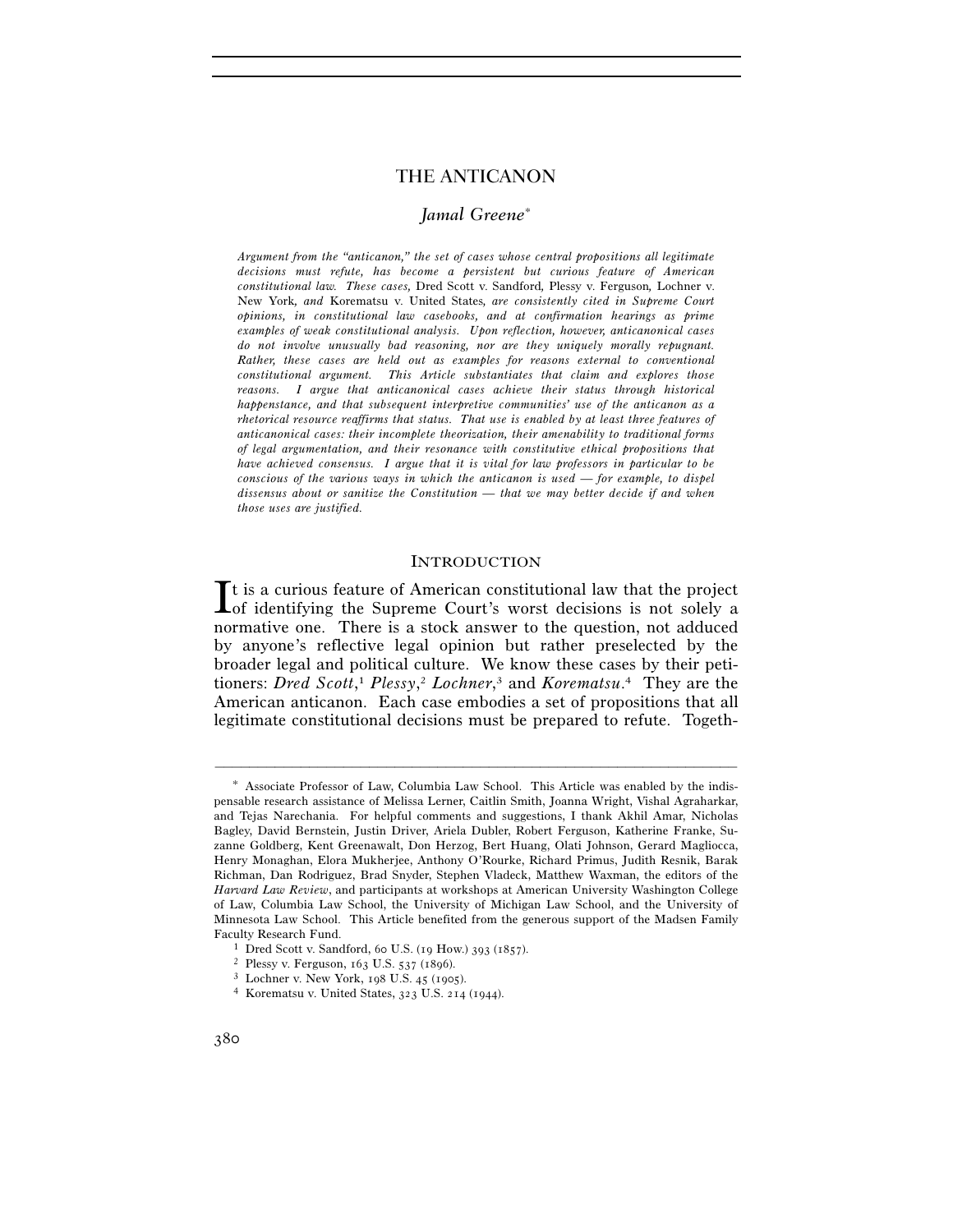er, they map out the land mines of the American constitutional order, and thereby help to constitute that order: we are what we are not.

The anticanon poses a distinct problem for teachers and students of constitutional law. Professional competence in law is established by one's ability to distinguish strong from weak legal arguments and to predict how judges or other relevant legal actors might decide cases or resolve controversies. Most constitutional law courses identify a set of materials that students may draw from to perform these tasks with respect to constitutional cases: constitutional text, structure, and history; judicial and political precedent; and prudential or policy considerations.5 It is tempting to say that the anticanon constitutes those decisions in which the Court did an especially poor job of navigating and synthesizing these traditional materials, and anticanon Courts are frequently accused of just this error.6 As I will show, however, the status of a decision as anticanonical does not depend on the magnitude, or even the presence, of contemporaneous analytic errors by the deciding Court. Rather, it depends on the attitude the constitutional interpretive community takes toward the ethical propositions that the decision has come to represent, and the susceptibility of the decision to *use* as an antiprecedent. These factors might not relate to the decision's internal logic. A professor could explain anticanonical decisions through the lens of historicism, but she would not then be indoctrinating her students in the norms of professional legal practice; she would not be "doing" constitutional law.

A parallel problem exists with respect to the constitutional canon, the set of decisions whose correctness participants in constitutional argument must always assume. *Brown v. Board of Education*7 is the classic example of such a case: all legitimate constitutional decisions must be consistent with *Brown*'s rightness, and all credible theories of constitutional interpretation must accommodate the decision.8 And yet *Brown* was inconsistent with longstanding precedent,<sup>9</sup> was in tension with the original expected application of the Fourteenth Amendment,<sup>10</sup> was not compelled by the text of the Equal Protection Clause, $^{11}$  and

<sup>5</sup> *See* PHILIP BOBBITT, CONSTITUTIONAL FATE 3–119 (1982); Richard H. Fallon, Jr., *A Constructivist Coherence Theory of Constitutional Interpretation*, 100 HARV. L. REV. 1189, 1189– 90, 1194–1209 (1987).<br>
<sup>6</sup> See sources cited *infra* note 145.<br>
<sup>7</sup> 347 U.S. 483 (1954).<br>
<sup>8</sup> See Louis Michael Seidman, Brown *and* Miranda, 80 CALIF. L. REV. 673, 675 (1992).<br>
<sup>9</sup> See Gong Lum v. Rice, 275 U.S. 78 (1927

*sor McConnell*, 81 VA. L. REV. 1881, 1884–1914 (1995). 11 *See Brown*, 347 U.S. at 492 (referring to "findings below that the Negro and white schools

involved have been equalized, or are being equalized, with respect to buildings, curricula, qualifications and salaries of teachers, and other 'tangible' factors").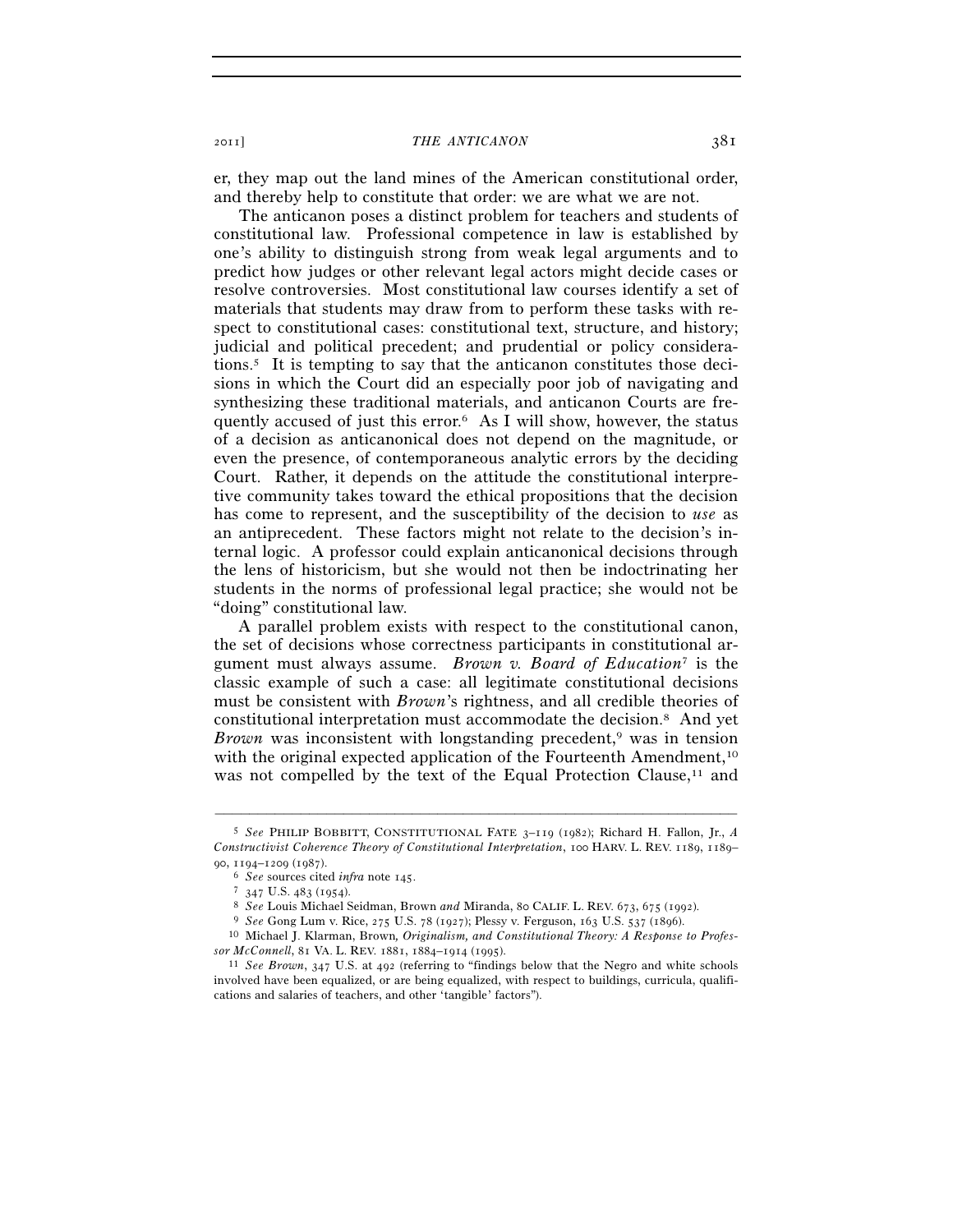382 *HARVARD LAW REVIEW* [Vol. 125:379

has required a Herculean effort — one well beyond the Court's competence — to implement comprehensively.12 Justifying *Brown* in the face of all that bad news requires reaching somewhat beyond the traditional tools of constitutional argument. Still, constitutional law professors persevere, and few these days find *Brown* a hard sell.

I will argue, though, that the presence of *anti*canonical decisions in textbooks, in syllabi, and as decisional precedents poses a more acute problem for constitutional lawyers. All but the stingiest formalist accept that constitutional law is not simply constructed from a series of doctrinal algorithms, that some decisions reflect the triumph of a particular community's ethical values, or *nomos*; or a judge's perception of moral imperative; or whimsy; or mistake. And we accept that many such decisions, though not produced by the conventional tools of constitutional analysis, may yet become part of the legal fabric and worthy of our respect as precedent, whether because of significant reliance interests,13 out of a Burkean prudence that counsels deference to past decisions of long standing,14 or indeed because the legal culture's acceptance of a case works a kind of informal constitutional amendment that acquires democratic purchase.15 It is therefore important to teach these cases, commensurate with their doctrinal and political significance, and to seek to accommodate them within accepted modes of constitutional reasoning — they are, after all, the law.

But anticanonical cases are not the law; they are its opposite. Their holdings cannot reasonably be relied upon, and it is not obvious how the law would be any different were they never cited, taught, or thought about again. Yet we cite them, we teach them, and we think about them, and it would border on professional malpractice for us not to. This practice is in need of explanation. Several important articles about the constitutional canon also refer to the anticanon as a species of canon.16 This Article takes a different approach. I argue that the presence of the anticanon within our constitutional discourse, and its particular use in briefs, in cases, and in classrooms, is a distinct phenomenon requiring distinct theoretical treatment.

For one, as Part I explains, the anticanon differs from the canon in that it is both narrower and less contested. The content of the consti-

<sup>–––––––––––––––––––––––––––––––––––––––––––––––––––––––––––––</sup> 12 *See, e.g.*, Parents Involved in Cmty. Sch. v. Seattle Sch. Dist. No. 1, 551 U.S. 701, 803–22 (2007) (Breyer, J., dissenting) (describing integration efforts of Seattle and Louisville).<br>
<sup>13</sup> See Planned Parenthood of Se. Pa. v. Casey, 505 U.S. 833, 854 (1992).<br>
<sup>14</sup> See Cass R. Sunstein, *Burkean Minimalism*, 105

*ricism*, 85 B.U. L. REV. 677, 681–82 (2005); J.M. Balkin & Sanford Levinson, *The Canons of Constitutional Law*, 111 HARV. L. REV. 963, 1018–19 (1998); Ian Bartrum, *The Constitutional Canon as Argumentative Metonymy*, 18 WM. & MARY BILL RTS. J. 327, 329 (2009); Richard A. Primus, *Canon, Anti-Canon, and Judicial Dissent*, 48 DUKE L.J. 243, 245 (1998).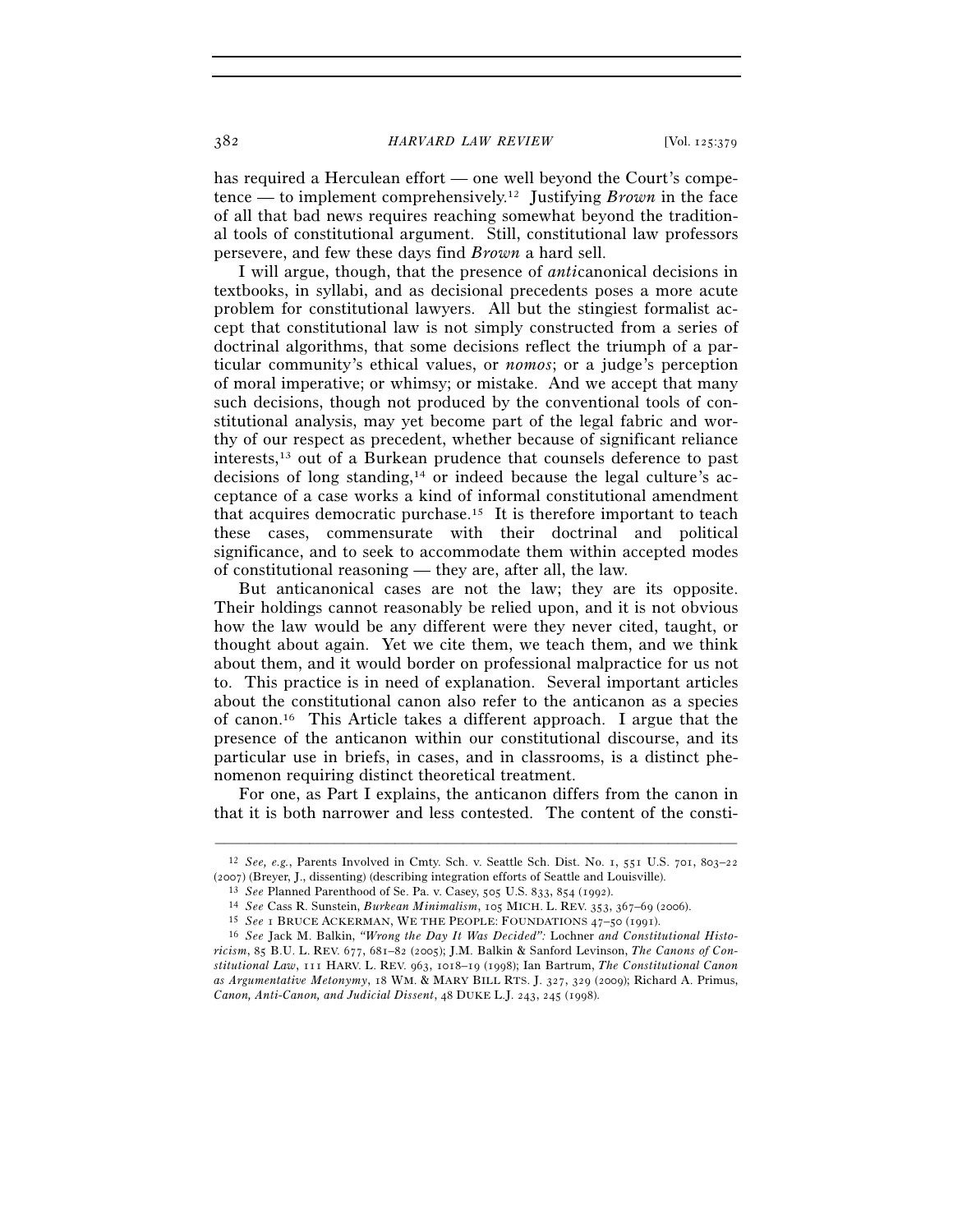tutional canon depends heavily on the purpose for which it is being used — Jack Balkin and Sanford Levinson have identified a cultural literacy canon, a pedagogical canon, and an academic theory canon, each with distinct content and each contested in itself.17 By contrast, the anticanon likely comprises no more than the four cases I have identified, and may comprise just three — *Dred Scott*, *Plessy*, and *Lochner*. Part I substantiates that descriptive claim by canvassing the existing secondary literature on anticanonical decisions, examining Supreme Court confirmation hearings, studying constitutional law casebooks, and recording the pattern of Supreme Court citation for the four cases and for others that might be thought to fall into this category. As the citation study shows, unlike many other negative precedents, the four cases I have identified as anticanonical are frequently cited in modern opinions, and three of the four — all but *Korematsu* — are generally cited only as negative authority. (*Korematsu* presents a special case that I discuss at the end of Part I.) These four cases are also the only ones that consistently register in each of the other measures of anticanonicity.

Part II explicates the dilemma that I have so far only suggested. Namely, anticanonical cases are not distinguished by unusually poor reasoning, by special moral failings, or because these problems exist in tandem. This claim will surprise some readers, and so Part II devotes some attention to explaining why the traditional tools of constitutional analysis — text, structure, history, precedent, and prudential or policy considerations — are not sufficient to identify any of the four cases as of uniquely low quality. To assist in making out that "negative" case for anticanonicity, I also discuss four other cases — *Prigg v. Pennsyl*vania,<sup>18</sup> *Giles v. Harris*,<sup>19</sup> *Gong Lum v. Rice*,<sup>20</sup> and *Bowers v. Hard* $wick^{21}$  — that are particularly poorly reasoned or morally challenged but are not, as a descriptive matter, anticanonical.

Part III reconstructs the anticanon. Since conventional legal logic alone is not dispositive, section III.A uses history to develop a more satisfying account of how and why the anticanon was formed. It turns out that each of these cases surged in prominence during the Warren Court era. For *Dred Scott* and *Plessy*, the evolving consensus around the evils of official racial discrimination dramatically elevated their rhetorical purchase. *Lochner*'s salience as a substantive due process precedent owes a debt to Felix Frankfurter, whose admiration for Justice Holmes led him to emphasize the case out of proportion to its doc-

<sup>17</sup> Balkin & Levinson, *supra* note 16, at 970–76.<br>
<sup>18</sup> 41 U.S. (16 Pet.) 539 (1842).<br>
<sup>19</sup> 189 U.S. 475 (1903).<br>
<sup>20</sup> 275 U.S. 78 (1927).<br>
<sup>21</sup> 478 U.S. 186 (1986).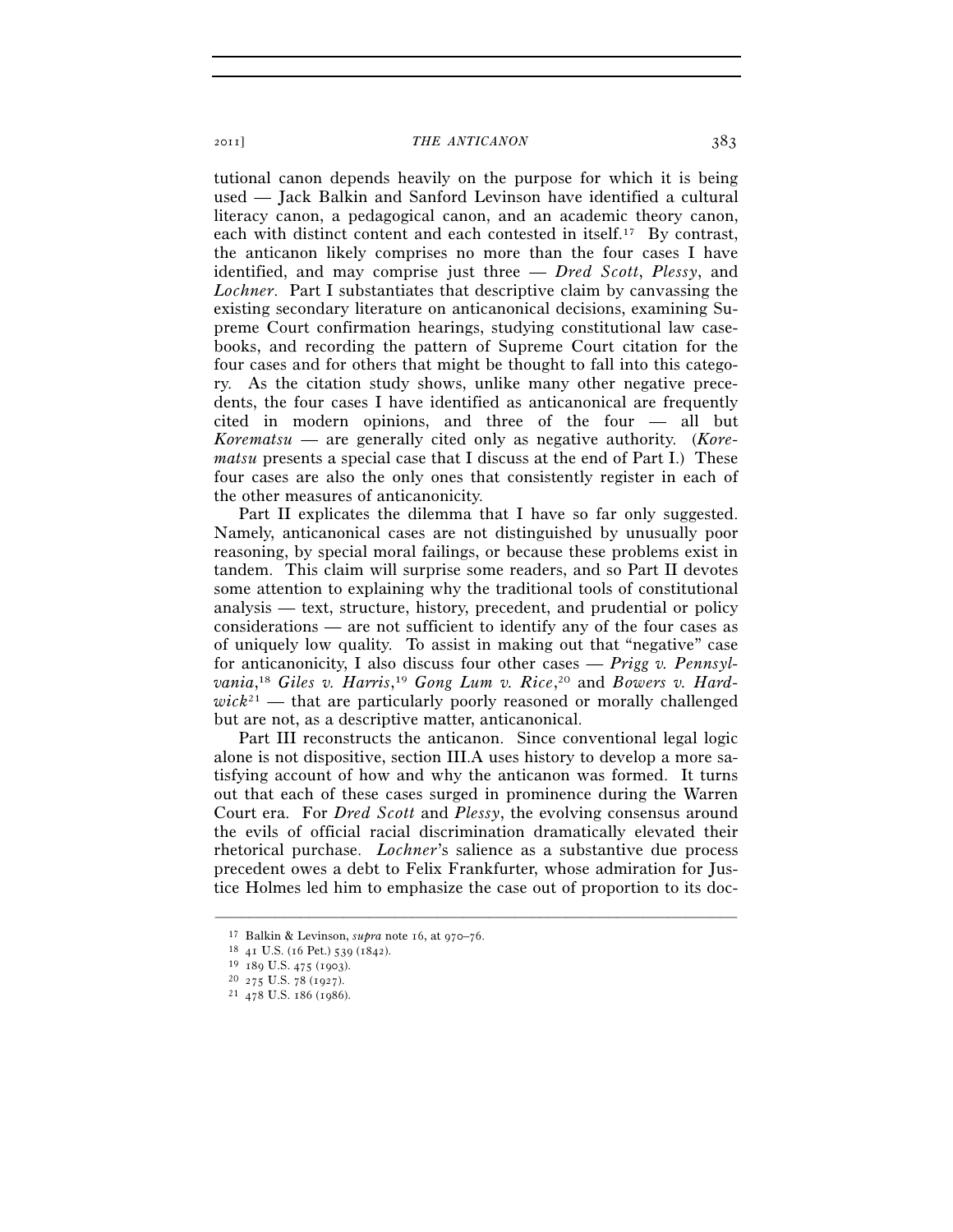trinal significance. *Korematsu* did not, and could not, emerge as anticanonical until Chief Justice Warren, Justice Black, and Justice Douglas — each of whom played a significant role in the decision — had left the Court.

Section III.B marshals this history in support of a theory of the anticanon. I conclude that anticanonical cases share three important features. First, these cases are what I call, borrowing from Cass Sunstein, incompletely theorized.<sup>22</sup> There is consensus within the legal community that the cases are wrongly decided but (in part because their analytic flaws are obscure) there is disagreement, even irreconcilable disagreement, as to why. This feature of anticanon cases is indispensable, as it enables multiple sides of contemporary constitutional arguments to use the anticanon as a rhetorical trump. Second, and relatedly, the traditional modes of legal analysis arguably support the results in anticanon cases. That is, these cases are, in some formalistic sense, correct. To many who have internalized the norms of American constitutional argument, this claim will sound jarring, almost scandalous. But these cases remain alive within constitutional discourse precisely because their errors are susceptible to repetition by otherwise reasonable people. Third, each case has come to symbolize a set of generalized ethical propositions that we have collectively renounced. The persistent use of anticanonical cases as positive authority for the propositions that they reject supports the independent significance of ethosbased argument as a mode of constitutional reasoning.23

In their classic treatment of the constitutional canon, Balkin and Levinson write that professors of law have less control over the content of the constitutional canon than professors in other disciplines have over their own, because legal canons are "largely shaped and controlled by forces beyond their direct control — the courts and the political branches."24 Whether or not this is true of the canon, it seems less likely to be true, or true to a lesser degree, of the anticanon. The courts and the political branches necessarily shape the contours of constitutional law by dynamically resolving constitutional cases and controversies. The precedents those resolutions birth must be accommodated within academic theory because those precedents structure the life of the nation. In contrast, cases that are not good law do not of

<sup>–––––––––––––––––––––––––––––––––––––––––––––––––––––––––––––</sup> 22 *See* Cass R. Sunstein, *Incompletely Theorized Agreements*, 108 HARV. L. REV. 1733, 1735– <sup>36</sup> (1995). 23 *See* Balkin, *supra* note 16, at 706–11. *See generally* BOBBITT, *supra* note 5, at <sup>93</sup>–119 (in-

troducing the concept of ethical argument as a mode of constitutional analysis). 24 Balkin & Levinson, *supra* note 16, at 1001. Balkin and Levinson make this observation

about the academic theory canon, the set of materials legal academics must know and account for in their theories. *Id.* at 976, 1001.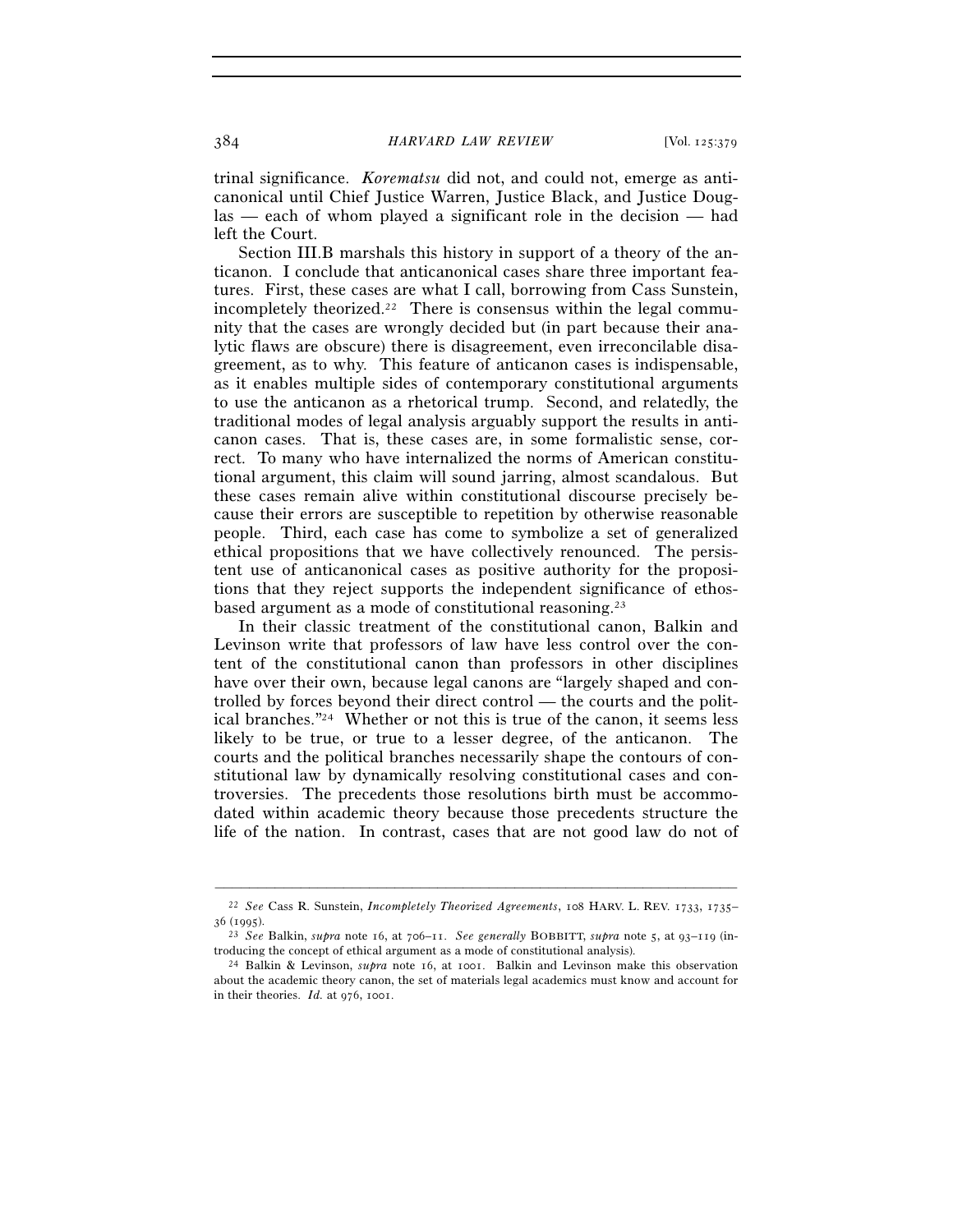themselves exercise any coercive authority. They lie dormant unless and until someone resolves to use them for some end.

Part IV devotes particular attention to the role legal academics play in devising and promoting the anticanon. I argue that law professors have more control over the content of the anticanon than over the content of the canon, and must remain self-conscious about how the anticanon is used in constitutional argument. Depending on how it is contextualized, the anticanon may serve to cleanse the Constitution of its inequities, smooth the rough edges of historical social conflict, bolster the argument for originalist modes of interpretation, or shed light on constitutional dissensus. But the anticanon is not a conceptual certainty, unlike, perhaps, the canon. Its existence reflects a contingent professional practice that must be understood and, ultimately, justified.

## I. DEFINING THE ANTICANON

A canon is the set of texts so central to an academic discipline that competence in the discipline requires fluency in the texts. Harold Bloom describes a canonical literary text as "a literary work that the world would not willingly let die";<sup>25</sup> a canonical work's indispensability is ostensibly a measure of quality, not an opportunity to torture students, though it is easy to conflate the two. After all, most teachers believe it is important for most students to know what most teachers  $known$  — this approaches tautology — and the remainder will be scolded by parents. Teacher friends tell me that nothing would spark more outrage than to remove *To Kill a Mockingbird*26 from the curriculum.

I suspect a like reaction would greet me — in this case from my adult students — were I to refuse to teach *Brown*. *Brown*, along with *Marbury v. Madison*27 and *McCulloch v. Maryland*, 28 stands for a set of essential truths of American constitutional law29: "[T]he doctrine of 'separate but equal' has no place";30 "[i]t is emphatically the province and duty of the judicial department to say what the law is" $,31$  and "we must never forget, that it is a *constitution* we are expounding."32 These are the fixed stars in our constitutional constellation. Of course, Justice Jackson's famous phrase, from his majority opinion in *West* 

<sup>–––––––––––––––––––––––––––––––––––––––––––––––––––––––––––––</sup> 25 HAROLD BLOOM, THE WESTERN CANON: THE BOOKS AND SCHOOL OF THE AGES 19 (1994).<br>
<sup>26</sup> HARPER LEE, TO KILL A MOCKINGBIRD (1960).<br>
<sup>27</sup> 5 U.S. (1 Cranch) 137 (1803).<br>
<sup>28</sup> 17 U.S. (4 Wheat.) 316 (1819).<br>
<sup>29</sup> *See* Primus, *supra* note 16, at 252.<br>
<sup>30</sup> Brown v. Bd. of Educ., 347 U.S. 483, 4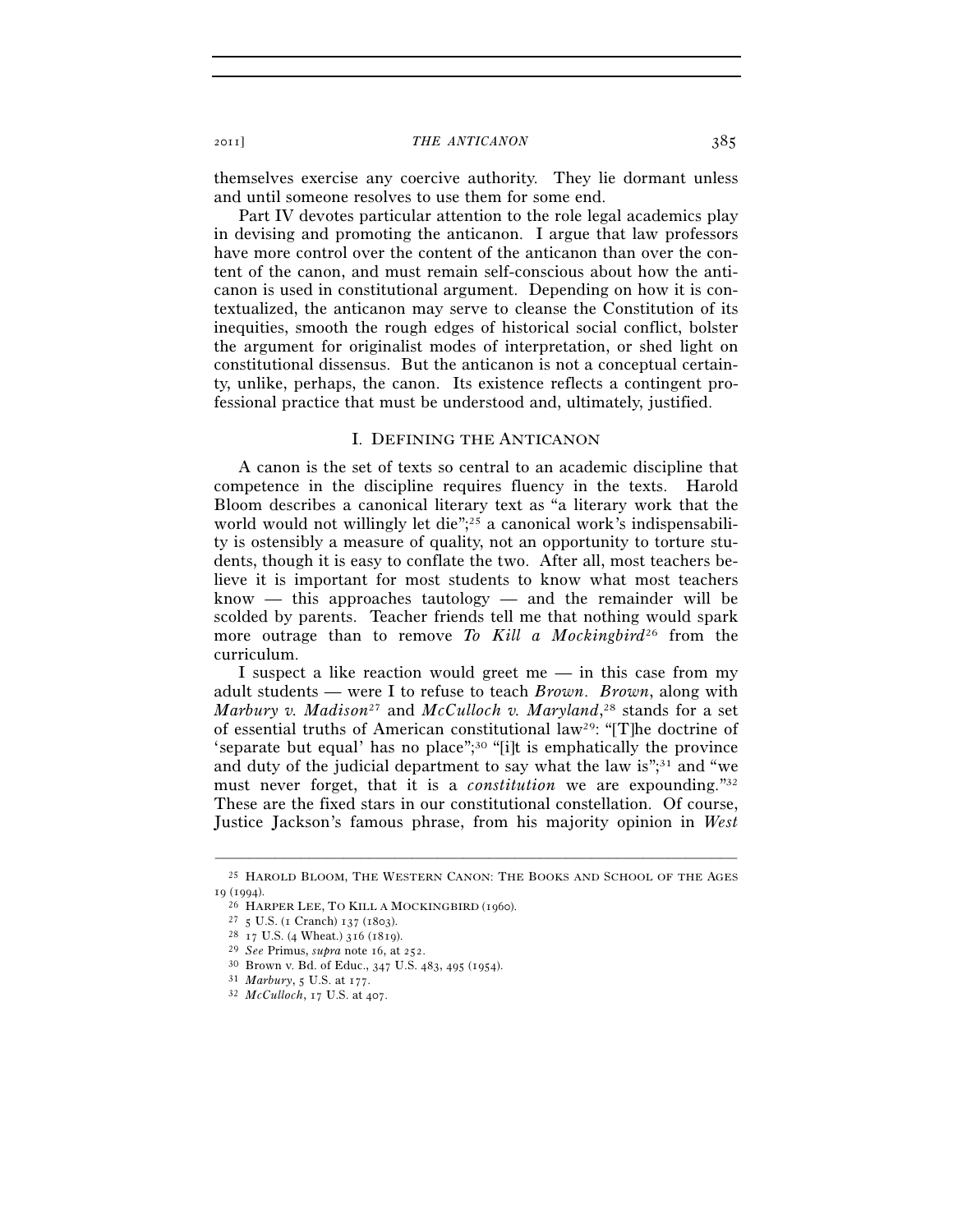*Virginia State Board of Education v. Barnette*, 33 does not describe any of *those* truths, but rather the truth that "no official, high or petty, can prescribe what shall be orthodox in politics, nationalism, religion, or other matters of opinion."34 To this we should add that judges should specially train on "prejudice against discrete and insular minorities" in the political process.35 And who can forget that an individual subject to custodial interrogation must be informed of his "right to remain silent?"36

I could go on. A well-turned phrase stating a principle that stands the test of time may easily nominate a decision for the constitutional canon. Likewise, broader developments within the society — in *Miranda*'s case, the migration of its language into popular culture — may contribute to a case's canonization. The problem in identifying a consensus constitutional canon is that canonical cases generally remain good law. Not all cases that count as good law are included — we must remember, it is a *canon* we are expounding — but, as in literature, what is included is inevitably subject to contest. Who is to say, after all, which among a set of true judicial statements of the American ethos is the *most* true, the *most* central?

Balkin and Levinson recognize this uncertainty. They argue that there are at least three different legal canons based on "the audience for whom and the purposes for which the canon is constructed."<sup>37</sup> Thus, the pedagogical canon is the set of materials that are "important for educating law students"; the academic theory canon constitutes those texts that "serve as benchmarks for testing academic theories about the law"; and the cultural literacy canon "ensure[s] a necessary cultural literacy for citizens in a democracy."38 *Brown* comfortably fits within all three canons, but a case like *McCulloch* — always taught but rarely written about or discussed in policy circles — may be better suited for the pedagogical than for the academic theory or cultural literacy canon.<sup>39</sup>

The anticanon is different. In parallel to the canon, it is the set of legal materials so wrongly decided that their errors, to paraphrase Bloom, we would not willingly let die. It remains important for us to teach, to cite, and to discuss these decisions, ostensibly as examples of how not to adjudicate constitutional cases. Balkin and Levinson have described anticanonical cases as those that "any theory worth its salt

<sup>33 319</sup> U.S. 624 (1943).<br>
34 Id. at 642.<br>
35 United States v. Carolene Prods. Co., 304 U.S. 144, 153 n.4 (1938).<br>
36 Miranda v. Arizona, 384 U.S. 436, 467–68 (1966).<br>
37 Balkin & Levinson, *supra* note 16, at 970.<br>
38 Id.

<sup>39</sup> *See id.* at 974–75.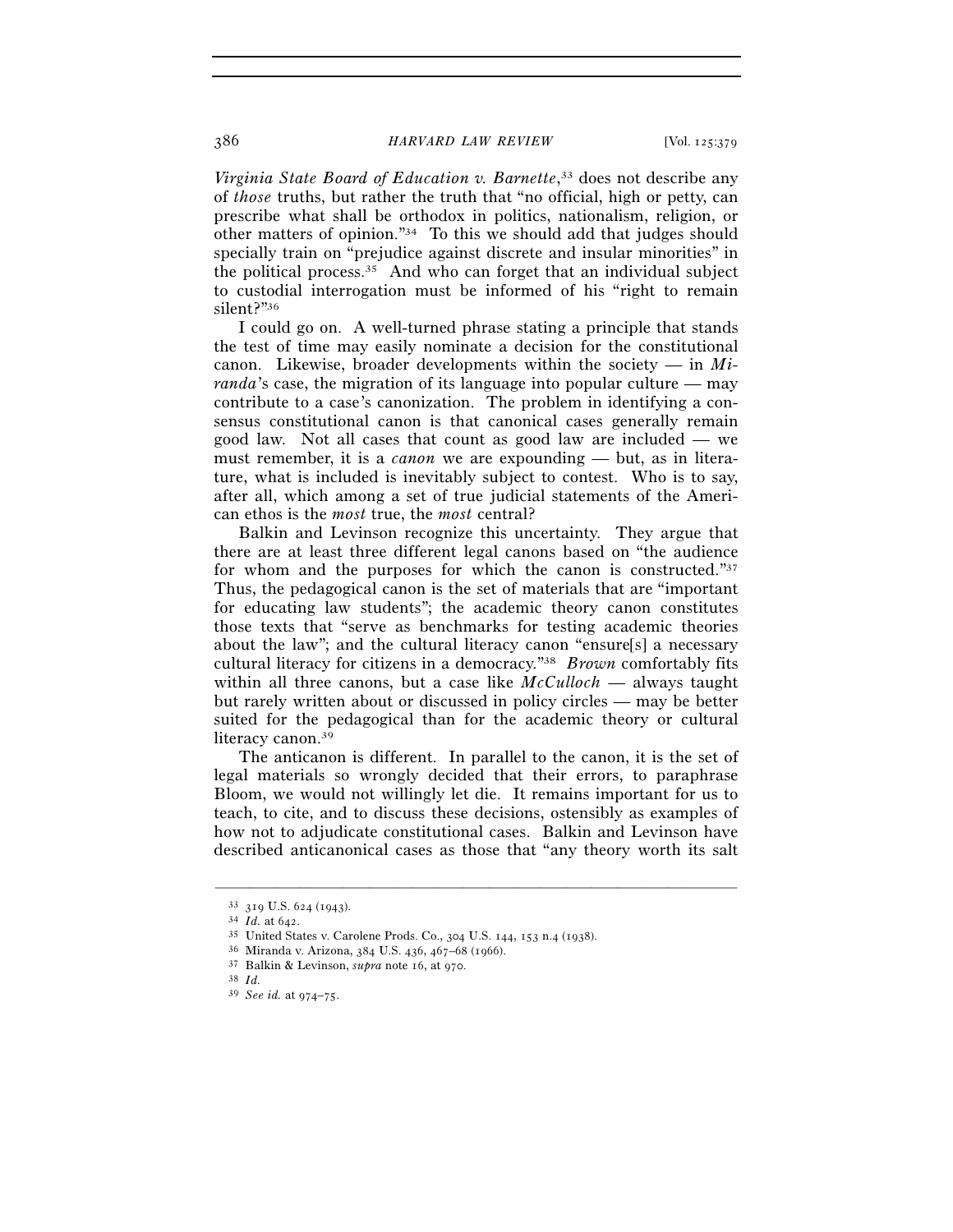must show are wrongly decided"40 and as "wrongly decided cases that help frame what the proper principles of constitutional interpretation should be."41 Others describe the anticanon, or what Mary Anne Case has called "anti-precedents," in similar terms.<sup>42</sup> Gerard Magliocca calls such cases "examples of a judicial system gone wrong" and "the haunted houses of constitutional law — abandoned yet frightening.<sup>743</sup> Akhil Amar writes that *Dred Scott*, *Plessy*, and *Lochner* "occupy the lowest circle of constitutional Hell."44

There is plenty of disagreement over the normative question of which cases are the most incorrectly decided, but unlike with the canon, there is remarkable consensus around the descriptive question of which decisions the legal community regards as the worst of the worst. The pedagogical, academic theory, and cultural literacy canons tend to converge on the four decisions I have identified: *Dred Scott*, *Plessy*, *Lochner*, and *Korematsu*. No other case so consistently acknowledged as important to legal education, professional theory and practice, and elite cultural literacy is so uniformly acknowledged to have been wrongly decided. This agreement suggests either consensus as to how poorly reasoned these cases actually are or consensus as to the *status* of these cases as especially poorly reasoned. The former is implausible, as Part II shows. The latter is obvious to many who have been exposed to modern legal education, and suggests that much more is afoot than traditional legal argumentation.

As of August 2011, the LexisNexis database contained fifty-four U.S. law review articles that referred to an anticanon or to anticanoni-

<sup>40</sup> *Id.* at 1018. 41 J.M. Balkin & Sanford Levinson, *Interpreting Law and Music: Performance Notes on "The Banjo Serenader" and "The Lying Crowd of Jews,*" 20 CARDOZO L. REV. 1513, 1553 (1999); *accord* Jack M. Balkin, *Framework Originalism and the Living Constitution*, 103 NW. U. L. REV. 549, 586 (2009). Balkin also has suggested as an important feature of an anticanonical case that legal scholars are willing to say the case was "wrong the day it was decided." Balkin, *supra* note

<sup>16</sup>, at 684–90. 42 *See* Mary Anne Case, *"The Very Stereotype the Law Condemns": Constitutional Sex Discrimination Law as a Quest for Perfect Proxies*, 85 CORNELL L. REV. 1447, 1469 n.112 (2000); Michael R. Dimino, *The Futile Quest for a System of Judicial "Merit" Selection*, 67 ALB. L. REV. 803, 803 n.3 (2004); Stephen I. Vladeck, *The Problem of Jurisdictional Non-Precedent*, 44 TULSA L. REV. 587, 590 n.27 (2009). 43 Gerard N. Magliocca, *Preemptive Opinions: The Secret History of* Worcester v. Georgia *and* 

Dred Scott, 63 U. PITT. L. REV. 487, 487 (2002). 44 AKHIL REED AMAR, AMERICA'S *UNWRITTEN* CONSTITUTION: BETWEEN THE LINES

AND BEYOND THE TEXT (forthcoming 2012) (manuscript at 464) (on file with the Harvard Law School Library). Richard Primus offers another definition of the anticanon, as the set of texts representing arguments that were rejected by canonical judicial opinions. Primus, *supra* note 16, at 254. This definition is idiosyncratic, and reflects little more than a difference in nomenclature. Primus acknowledges that the term "anti-canon" may also describe "the set of the most important constitutional texts that we, the retrospective constructors of constitutional history, regard as normatively repulsive," which approximates my usage. *Id.* at 254 n.41.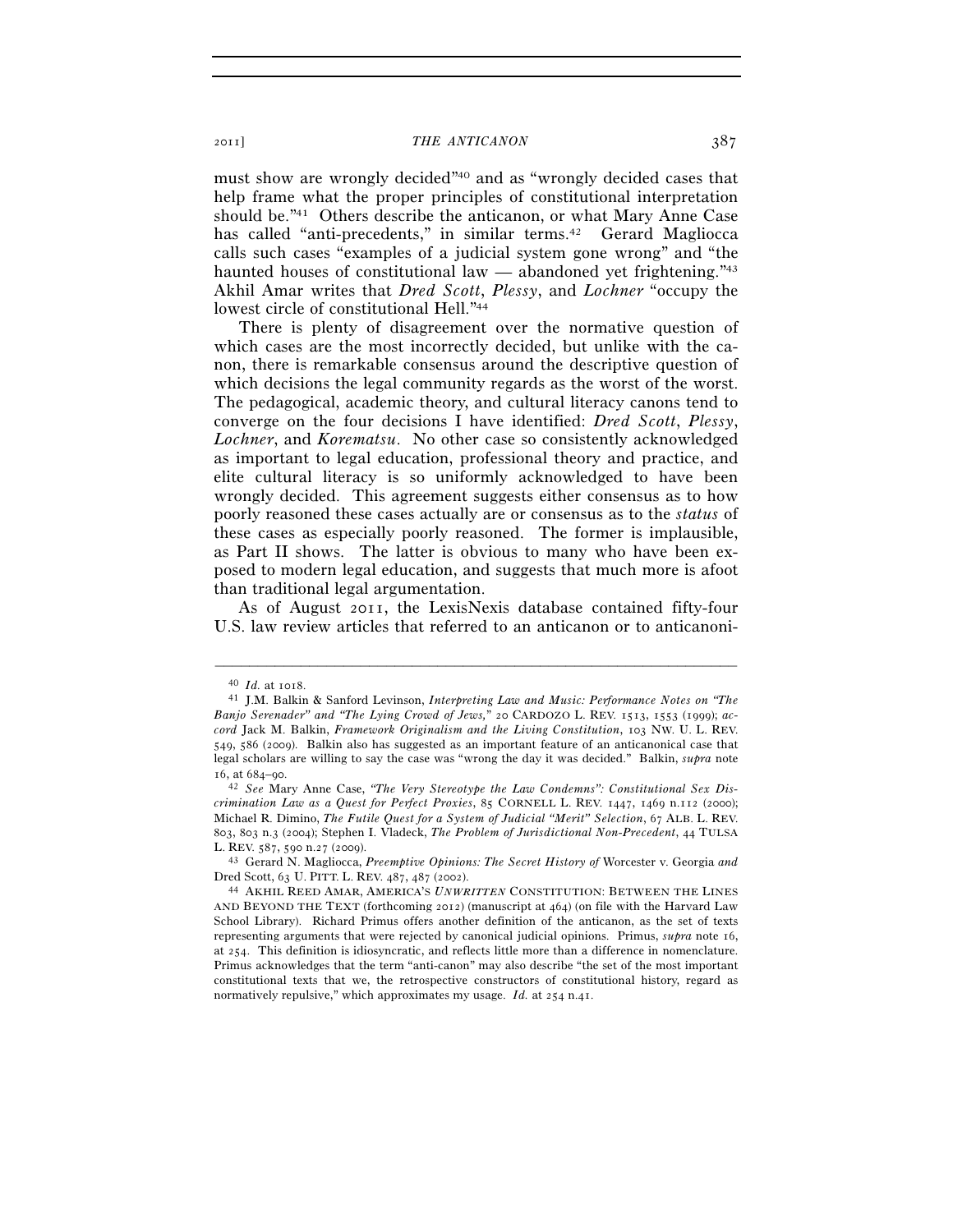cal legal texts,45 and an additional seventeen that referred to "antiprecedent" or to antiprecedential decisions. Table A lists, by frequency of citation, the fifteen decisions described by the authors of any of these seventy-one articles as anticanon or antiprecedent cases: *Dred Scott*, 46 *Plessy*, <sup>47</sup> *Lochner*, <sup>48</sup> *Korematsu*, <sup>49</sup> *Bradwell v. Illinois*, <sup>50</sup> *Dennis v.* 

<sup>928</sup> (2002) [hereinafter Rush, *Identity*]. 47 *See* Allen, *supra* note 46, at 174–75; Balkin, Bush, *supra* note 46, at 1449; Balkin, *Marshall*, *supra* note 46, at 1326–27; Balkin, *supra* note 16, at 682; Balkin & Levinson, *supra* note 16, at 1018; Balkin & Levinson, *supra* note 41, at 1553; Randy E. Barnett, *Clauses not Cases*, 115 YALE L.J. POCKET PART 65, 67 (2006), http://www.thepocketpart.org/2006/01/barnett.html; Bernstein, *supra* note 46, at 1473; Carbado & Moran, *supra* note 46, at 864; Josh Chafetz, *The Unconstitutionality of the Filibuster*, 43 CONN. L. REV. 1003, 1028 (2011); Crane, *supra* note 46, at 496; Justin Driver, *The Consensus Constitution*, 89 TEX. L. REV. 755, 788–90 (2011); Fletcher, *supra* note 46, at 693–94; Scott Grinsell, *"The Prejudice of Caste": The Misreading of Justice Harlan and the Ascendency of Anticlassification*, 15 MICH. J. RACE & L. 317, 336 (2010); Jackson, *supra* note 46, at 632 n.111; Levinson, *supra* note 46, at 1157; Magliocca, *supra* note 46, at 927; Primus, *supra* note 16, at 245–46; Rush, *Anticanonical*, *supra* note 46, at 580; Sharon E. Rush, *Emotional Segregation:* Huckleberry Finn *in the Modern Classroom*, 36 U. MICH. J.L. REFORM 305, 308 n.11 (2003); Rush, *Identity*, *supra* note 46, at 928;; David J. Seipp, *Introduction to Symposium: Lochner Centennial Conference*, 85 B.U. L. REV. 671, 673 (2005); Adrienne Stone, *Defamation of Public Figures: North American Contrasts*, 50 N.Y.L. SCH. L. REV. 9, 31 n.109 (2005); Robert L. Tsai, *Sacred Visions of Law*, 90 IOWA L. REV. 1095, 1146 (2005); Vladeck, *supra* note 42, at 590 n.27. 48 *See* Bruce Ackerman, *Constitutional Politics / Constitutional Law*, 99 YALE L.J. 453, <sup>514</sup>

(1989); Bruce Ackerman, *The Living Constitution*, 120 HARV. L. REV. 1737, 1742 (2007) [hereinafter Ackerman, *Living Constitution*]; Allen, *supra* note 46, at 174–75; Balkin, *supra* note 16, at 682–84; Balkin, Bush, *supra* note 46, at 1449; Balkin, *supra* note 41, at 587; Balkin & Levinson, *supra* note 16, at 1018; Bartrum, *supra* note 16, at 346–47; David E. Bernstein, Lochner *Era Revi-*

<sup>–––––––––––––––––––––––––––––––––––––––––––––––––––––––––––––</sup> 45 This number excludes articles referring to an anticanon strictly in literature as opposed to law, or referring to an anticanon as the opposite of a canon of statutory interpretation. 46 *See* Austin Allen, *Rethinking* Dred Scott*: New Context for an Old Case*, 82 CHI.-KENT L.

REV. 141, 174–75 (2007); Jack M. Balkin, Essay, Bush v. Gore *and the Boundary Between Law and Politics*, 110 YALE L.J. 1407, 1449 (2001) [hereinafter Balkin, Bush]; Balkin, *supra* note 41, at 586; Jack M. Balkin, *The Use that the Future Makes of the Past: John Marshall's Greatness and Its Lessons for Today's Supreme Court Justices*, 43 WM. & MARY L. REV. 1321, 1326–27 (2002) [hereinafter Balkin, *Marshall*]; Balkin, *supra* note 16, at 681–82; Balkin & Levinson, *supra* note 41, at 1553; Balkin & Levinson, *supra* note 16, at 976, 1018–19; Jack M. Balkin & Sanford Levinson, *Thirteen Ways of Looking at* Dred Scott, 82 CHI.-KENT L. REV. 49, 76 (2007) [hereinafter Balkin & Levinson, Dred Scott]; David E. Bernstein, Lochner v. New York*: A Centennial Retrospective*, 83 WASH. U. L.Q. 1469, 1473 (2005); Devon W. Carbado & Rachel F. Moran, *The Story of Law and American Racial Consciousness: Building a Canon One Case at a Time*, 76 UMKC L. REV. 851, 856 (2008); Case, *supra* note 42, at 1469 n.112; Jennifer M. Chacón, *Citizenship and Family: Revisiting* Dred Scott, 27 WASH. U. J.L. & POL'Y 45, 59 n.87 (2008); Daniel A. Crane, *Lochnerian Antitrust*, 1 NYU J.L. & LIBERTY 496, 496 (2005); Matthew L.M. Fletcher, *The Iron Cold of the Marshall Trilogy*, 82 N.D. L. REV. 627, 693–94 (2006); Vicki C. Jackson, *Multi-Valenced Constitutional Interpretation and Constitutional Comparisons: An Essay in Honor of Mark Tushnet*, 26 QUINNIPIAC L. REV. 599, 632 n.111 (2008); Paul Kens, Lochner v. New York*: Tradition or Change in Constitutional Law?*, 1 N.Y.U J.L. & LIBERTY 404, 405 (2005); Sanford Levinson, *The David C. Baum Memorial Lecture: Was the Emancipation Proclamation Constitutional? Do We / Should We Care What the Answer Is?*, 2001 U. ILL. L. REV. 1135, 1157; Magliocca, *supra* note 43, at 487; Gerard N. Magliocca, *The Cherokee Removal and the Fourteenth Amendment*, 53 DUKE L.J. 875, 928 (2003); Primus, *supra* note 16, at 281–82; Sharon E. Rush, *The Anticanonical Lesson of* Huckleberry Finn, 11 CORNELL J.L. & PUB. POL'Y 577, 580 (2002) [hereinafter Rush, *Anticanonical*]; Sharon E. Rush, *Identity Matters*, 54 RUTGERS L. REV. 909,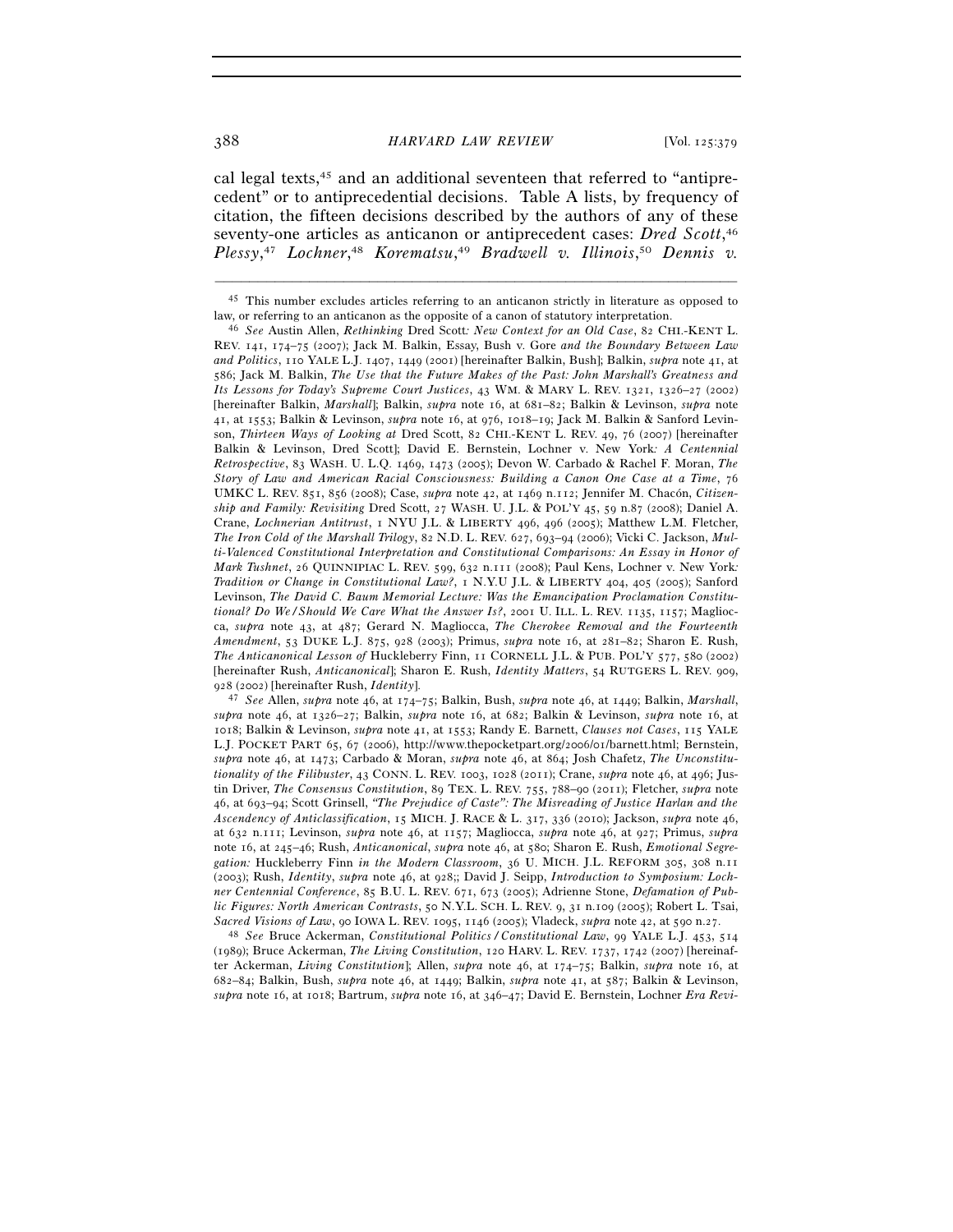United States,<sup>51</sup> Johnson v. M'Intosh,<sup>52</sup> Buck v. Bell,<sup>53</sup> Chisholm v. *Georgia*, <sup>54</sup> *Goesaert v. Cleary*, <sup>55</sup> *Hoyt v. Florida*, <sup>56</sup> *Minor v. Happersett*, <sup>57</sup> *Muller v. Oregon*, <sup>58</sup> *Pollock v. Farmers' Loan & Trust Co.*, 59 and

–––––––––––––––––––––––––––––––––––––––––––––––––––––––––––––

*sionism, Revised:* Lochner *and the Origins of Fundamental Rights Constitutionalism*, 92 GEO. L.J. 1, 58 (2003) [hereinafter Bernstein, *Revisionism, Revised*]; Bernstein, *supra* note 46, at 1473; David E. Bernstein, Lochner*'s Legacy's Legacy*, 82 TEX. L. REV. 1, 63 (2003) [hereinafter Bernstein, *Legacy*]; Case, *supra* note 42, at 1469 n.112; Crane, *supra* note 46, at 496; Richard H. Fallon, Jr., *Strict Judicial Scrutiny*, 54 UCLA L. REV. 1267, 1293 n.150 (2007); Fletcher, *supra* note 46, at 693–94; Kens, *supra* note 46, at 405; Michael Anthony Lawrence, *Government as Liberty's Servant: The "Reasonable Time, Place, and Manner" Standard of Review for All Government Restrictions on Liberty Interests*, 68 LA. L. REV. 1, 9–10 (2007); Levinson, *supra* note 46, at 1157; Thomas B. McAffee, *Overcoming* Lochner *in the Twenty-First Century: Taking Both Rights and Popular Sovereignty Seriously as We Seek to Secure Equal Citizenship and Promote the Public Good*, 42 U. RICH. L. REV. 597, 599 n.8 (2008); Joseph F. Morrissey, Lochner*,* Lawrence*, and Liberty*, 27 GA. ST. U. L. REV. 609, 643 (2011); Primus, *supra* note 16, at 245; Jedediah Purdy, *People as Resources: Recruitment and Reciprocity in the Freedom-Promoting Approach to Property*, 56 DUKE L.J. 1047, 1069 n.64 (2007); Miguel Schor, *The Strange Cases of* Marbury *and*  Lochner *in the Constitutional Imagination*, 87 TEX. L. REV. 1463, 1464 (2009); Seipp, *supra* note 47, at 673; Stone, *supra* note 47, at 31 n.109; David A. Strauss, *Why Was* Lochner *Wrong?*, 70 U. CHI. L. REV. 373, 373 (2003); Vladeck, *supra* note 42, at 590 n.27; Howard M. Wasserman, Bartnicki *as* Lochner*: Some Thoughts on First Amendment Lochnerism*, 33 N. KY. L. REV. 421, 421

(2006). 49 *See* Allen, *supra* note 46, at 174–75; Balkin, Bush, *supra* note 46, at 1449; Balkin & Levinson, *supra* note 16, at 1018; Crane, *supra* note 46, at 496; Donald A. Dripps, *Terror and Tolerance: Criminal Justice for the New Age of Anxiety*, 1 OHIO ST. J. CRIM. L. 9, 22 (2003); Driver, *supra* note 47, at 788–89; John Ip, *Responses to the Ten Questions*, 36 WM. MITCHELL L. REV. 5023, 5038 (2010); John Ip, *The Supreme Court and the House of Lords in the War on Terror:* Inter Arma Silent Leges*?*, 19 MICH. ST. J. INT'L L. 1, 34 (2010); Jackson, *supra* note 46, at 632 n.111; Jerry Kang, *Watching the Watchers: Enemy Combatants in the Internment's Shadow*, LAW & CON-TEMP. PROBS., Spring 2005, at 255, 275; Seth F. Kreimer, *Rays of Sunlight in a Shadow "War": FOIA, the Abuses of Anti-Terrorism, and the Strategy of Transparency*, 11 LEWIS & CLARK L. REV. 1141, 1215 n.314 (2007); Strauss, *supra* note 48, at 373; Vladeck, *supra* note 42, at 590 n.27. 50 <sup>83</sup> U.S. (16 Wall.) 130 (1873) (holding that barring women from obtaining law licenses does

not violate the Fourteenth Amendment's Privileges or Immunities Clause); *see* Case, *supra* note 42, at 1469 n.112; Brian Johnson, *Admitting that Women's Only Public Education Is Unconstitu-*

<sup>51</sup> 341 U.S. 494 (1951) (upholding, against a First Amendment challenge, a federal conviction for advocating the overthrow of the government); *see* Primus, *supra* note 16, at 251 n.33; Stone, *supra* note 47, at 31 n.109. 52 <sup>21</sup> U.S. (8 Wheat.) 543 (1823) (refusing to recognize title to land conveyed by an Indian tribe

to a private citizen); *see* Fletcher, *supra* note 46, at 693–94; Rachel Godsil, Book Review, 27 LAW & HIST. REV. 462, 464 (2009).<br><sup>53</sup> 274 U.S. 200 (1927) (rejecting a Fourteenth Amendment challenge to Virginia's practice of

sterilizing the mentally retarded); *see* Allen, *supra* note 46, at 174–75.<br><sup>54</sup> 2 U.S. (2 Dall.) 419 (1793) (holding that Article III's grant of diversity jurisdiction permits a

citizen of one state to sue another state in federal court); *see* Primus, *supra* note 16, at 282. 55 <sup>335</sup> U.S. 464 (1948) (upholding a general prohibition on women's serving as bartenders); *see* Johnson, *supra* note 50, at 61.<br><sup>56</sup> 368 U.S. 57 (1961) (upholding Florida's presumptive exclusion of women from jury lists); *see* 

Johnson, *supra* note 50, at 61.<br><sup>57</sup> 88 U.S. (21 Wall.) 162 (1874) (holding that the Fourteenth Amendment does not grant wom-

en the right to vote); *see* Joseph Fishkin, *Equal Citizenship and the Individual Right to Vote*, 86 IND. L.J. 1289, 1344 (2011).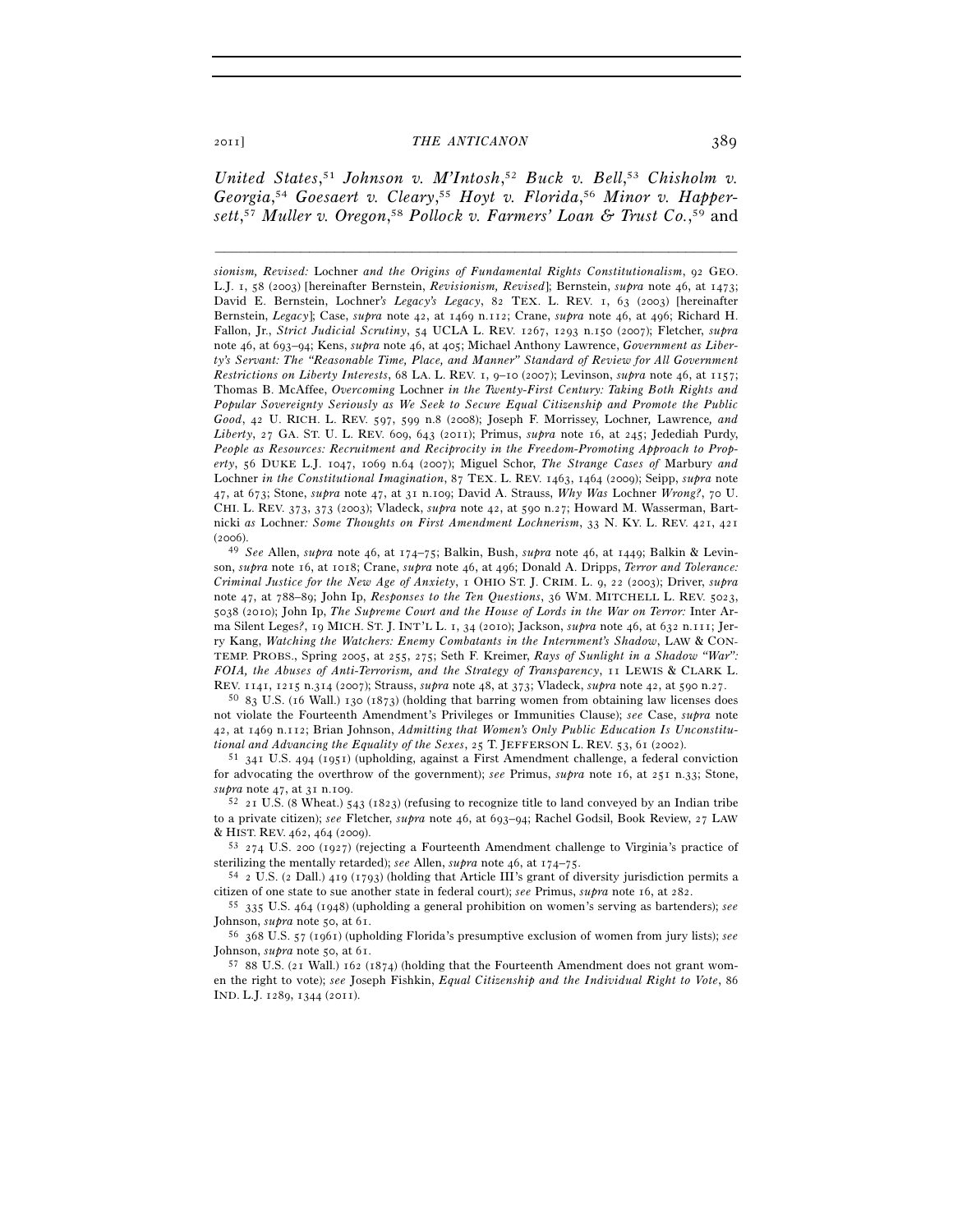*Prigg v. Pennsylvania*. 60 Of these fifteen decisions, only seven are called anticanon or antiprecedent by more than one author: *Dred Scott*, *Plessy*, *Lochner*, *Korematsu*, *Bradwell*, *Dennis*, and *M'Intosh*. Only the first four are called anticanon or antiprecedent by more than two authors, and each of those four is so labeled by at least twelve distinct authors. Balkin and Levinson, who have done the most work in elaborating the anticanon, appear to limit it to these four cases. $61$  In ten articles in which either Balkin or Levinson or both have referenced the anticanon or its equivalent, and in multiple editions of the constitutional law casebook they coedit, they have never placed any other case in that category.<sup>62</sup> It is fair to say that the four cases I have identified are a class apart.

 Those seeking to be confirmed as federal judges (and presumably their professional handlers) also appear to regard these four cases as unusually *non gratus*. Responses given at confirmation hearings are among the most reliable measures of anticanonicity. They reflect not only the considered view of an accomplished lawyer sufficiently receptive to the norms of American legal practice to have been selected as a federal court nominee, but also the collective judgment of an advisory legal team comprising both political appointees and career lawyers in the White House and the Department of Justice. Any decision a nominee is willing to repudiate is likely to be one that a large number of well-informed and politically attuned lawyers believe it safe to repu-

<sup>–––––––––––––––––––––––––––––––––––––––––––––––––––––––––––––</sup> 58 208 U.S. 412 (1908) (upholding a maximum hours law for women on the ground that women require special legislative protection); *see* Johnson, *supra* note 50, at 61. 59 <sup>158</sup> U.S. 601 (1895) (invalidating an unapportioned direct tax on income); *see* Primus, *supra*

note 16, at 282. 60 41 U.S. (16 Pet.) 539 (1842) (holding, among other things, that the Fugitive Slave Clause is self-executing and preempts conflicting state procedural laws); *see* Barnett, *subra* note 47, at 67.

<sup>&</sup>lt;sup>61</sup> Balkin and Levinson do not, however, believe that the anticanon is limited to cases. *See* Balkin & Levinson, *supra* note 16, at 1003.<br><sup>62</sup> *See* PAUL BREST, SANFORD LEVINSON, JACK M. BALKIN, AKHIL REED AMAR & REVA

B. SIEGEL, PROCESSES OF CONSTITUTIONAL DECISIONMAKING 253 (5th ed. 2006); Balkin, *supra* note 16, at 681–85, 688–89, 700–11; Balkin, Bush, *supra* note 46, at 1449; Balkin, *supra* note 41, at 586; Balkin, *Marshall*, *supra* note 46, at 1326–27; Balkin & Levinson, *supra* note 41, at 1553; Balkin & Levinson, *supra* note 16, at 976, 1018; Balkin & Levinson, Dred Scott, *supra* note 46, at 76; Levinson, *supra* note 46, at 1157. In one of those ten articles, Levinson characterizes the *Insular Cases*, including, most prominently, *Downes v. Bidwell*, 182 U.S. 244 (1901), as "exemplifying the anti-canon." Sanford Levinson, *Why the Canon Should Be Expanded to Include the* Insular Cases *and the Saga of American Expansionism*, 17 CONST. COMMENT. 241, 244 (2000). Levinson's usage is whimsical, and differs conceptually from the subject of the present discussion (as well as his own usage elsewhere), and so I omit it from my tally. In another article, Balkin, while not using the term "anticanon," argues that constitutional scholars use *Prigg*, along with *Dred Scott*, as "litmus tests for the worth of their theories and as means of attacking competing theories." J.M. Balkin, *Agreements with Hell and Other Objects of Our Faith*, 65 FORDHAM L. REV. 1703, 1710 (1997).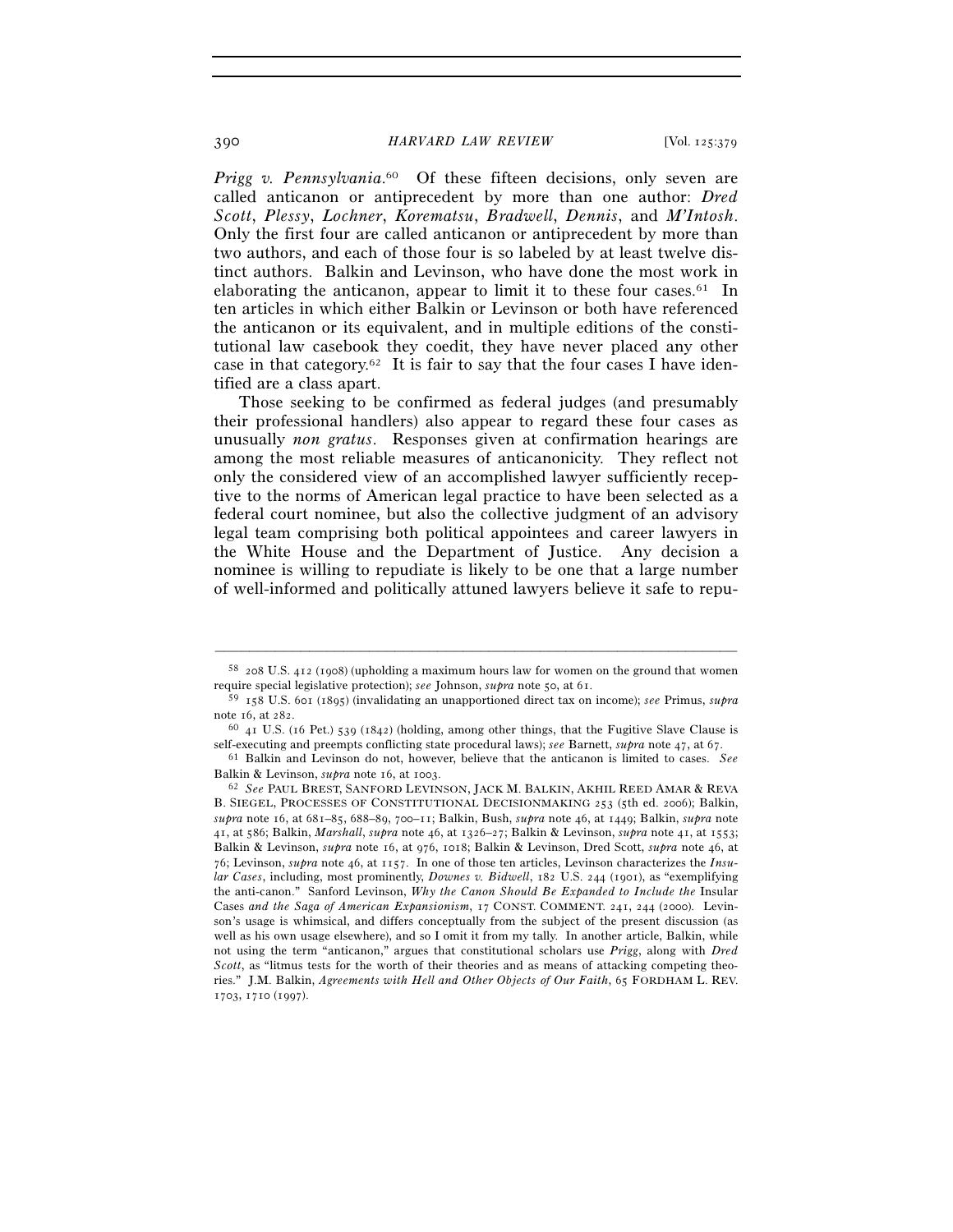|                                      |          | <b>Distinct</b> |
|--------------------------------------|----------|-----------------|
| Case                                 | Articles | Authors         |
| Lochner v. New York                  | 28       | 22              |
| Plessy v. Ferguson                   | 25       | 19              |
| Dred Scott v. Sandford               | 22       | 15              |
| Korematsu v. United States           | 13       | I <sub>2</sub>  |
| Bradwell v. Illinois                 | 2        | $\mathfrak{D}$  |
| Dennis v. United States              | 2        | 2               |
| Johnson v. M'Intosh                  | 2        | $\mathfrak{D}$  |
| Buck v. Bell                         | T        | T               |
| Chisholm v. Georgia                  | T        | T               |
| Goesaert v. Cleary                   | T        | Т               |
| Hoyt v. Florida                      | T        | Т               |
| Minor v. Hapersett                   | T        | T               |
| Muller v. Oregon                     | T        | T               |
| Pollock v. Farmers' Loan & Trust Co. | Т        | T               |
| Prigg v. Pennsylvania                | Т        | T               |

## TABLE A: LAW REVIEW ARTICLES IDENTIFYING CASES AS ANTICANONICAL

diate.63 The confirmation process, moreover, is an opportunity for translation between legal and political forms of argumentation. It is enabled by its trade in symbols, with a nominee's willingness to affirm or deny particular propositions standing in for a wider range of substantive views. Canonical and anticanonical cases, with their outsized symbolism, are vital to this process. As Michael Dorf writes, "We hear nominees uniformly praising or accepting as settled those decisions widely regarded as canonical, while invoking anti-canonical cases as illustrations of the proposition that sometimes the Court must overrule its own precedents."64 The hearing is a bellwether, and nominees' responses to committee questioning reliably reflects, as David Strauss puts it, "the mainstream of American constitutional law today."65

For that reason, a research assistant and I examined the written transcript of each of the thirty-two Supreme Court confirmation hearings in which the nominee testified openly and without restriction.

<sup>63</sup> *Cf., e.g.*, *Nomination of Anthony M. Kennedy to Be Associate Justice of the Supreme Court of the United States: Hearings Before the S. Comm. on the Judiciary*, 100th Cong. 220 (1987) [hereinafter *Kennedy Hearing*] (statement of then–Judge Anthony M. Kennedy) ("I have been rather cautious about going through a list of cases that I agree with and disagree with."). 64 Michael C. Dorf, *Whose Ox Is Being Gored? When Attitudinalism Meets Federalism*, 21 ST.

JOHN'S J. LEGAL COMMENT. <sup>497</sup>, 521–22 (2007). 65 Strauss, *supra* note 48, at 373.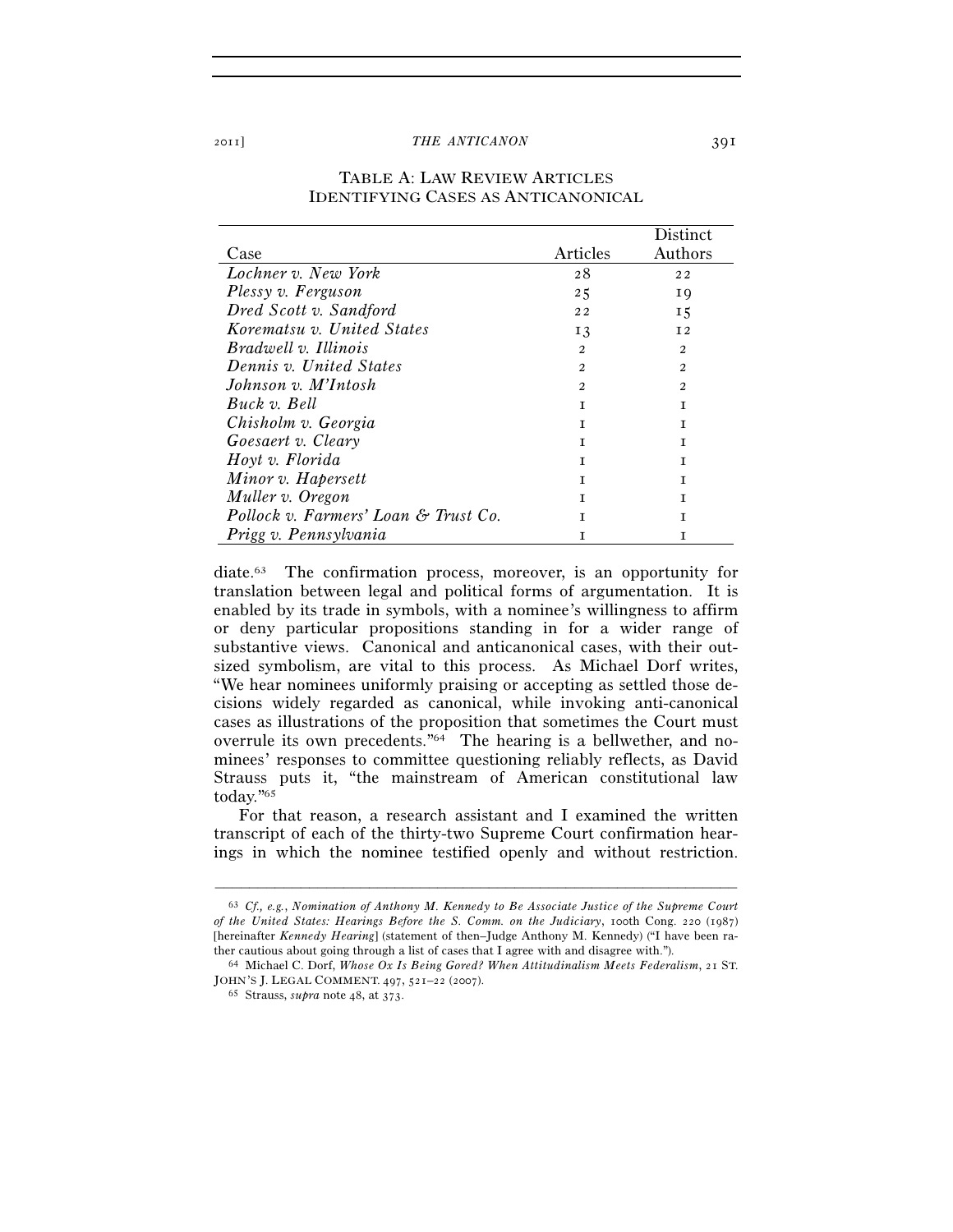This list includes every hearing since that of John Marshall Harlan II in 1955, plus the 1939 hearing of Felix Frankfurter and the 1941 hearing of Robert Jackson. We recorded every instance in which the nominee arguably asserted or affirmed that a previously decided Supreme Court case was decided wrongly. As table B indicates, through thirty-two hearings over seven decades, and despite numerous invitations,66 there are only six cases that any successful Supreme Court nominee has asserted were wrongly decided: *Dred Scott*, *Plessy*, *Lochner*, *Korematsu*, *Adkins v. Children's Hospital*, 67 and *Bradwell.* Only the first four of these six have been repudiated in open testimony by multiple nominees, and each of those four has been disavowed by at least four nominees.<sup>68</sup>

In addition to explicit recognition as anticanonical in legal academic literature and implicit recognition at confirmation hearings, a decision's treatment in casebooks might reflect dominant pedagogy, and therefore provide an additional measure of anticanonicity. In 1992, and again in 2005, political scientist Jerry Goldman set out to determine whether there is a constitutional canon by studying the treatment of cases in eleven textbooks used widely in undergraduate courses in constitutional law.69 Goldman constructed an index comprising "prin-

<sup>66</sup> For example, senators asked then-Judge John Roberts whether he agreed with the Court's decisions in *Korematsu v. United States*, 323 U.S. 214 (1944); *Brown v. Board of Education*, 347 U.S. 483 (1954); *Moore v. City of East Cleveland*, 431 U.S. 494 (1977); *Griswold v. Connecticut*, 381 U.S. 479 (1965); *Planned Parenthood of Southeastern Pennsylvania v. Casey*, 505 U.S. 833 (1992); *Wickard v. Filburn*, 317 U.S. 111 (1942); *City of Boerne v. Flores*, 521 U.S. 507 (1997); *Plyler v. Doe*, 457 U.S. 202 (1982); and *Franklin v. Gwinnett County Public Schools*, 503 U.S. 60 (1992). *See Confirmation Hearing on the Nomination of John G. Roberts, Jr. to Be Chief Justice of the United States: Hearing Before the S. Comm. on the Judiciary*, 109th Cong. 154, 241, 167, 188–89, 207, 223–24, 261, 301–02, 391, 414 (2005) [hereinafter *Roberts Hearing*]. Roberts testified at the hearing that he would not "agree or disagree with particular decisions," *id.* at 143, but as Table B shows, he in fact said he disagreed with *Plessy*, *Dred Scott*, *Lochner*, and *Korematsu*. <sup>67</sup> 261 U.S. 525 (1923) (invalidating a minimum wage law for women and children in the Dis-

trict of Columbia). 68 At his 1987 confirmation hearing, Judge Robert Bork criticized the reasoning of *Shelley v.* 

*Kraemer*, 334 U.S. 1 (1948); *Reynolds v. Sims*, 377 U.S. 533 (1964); *Harper v. Virginia Board of Elections*, 383 U.S. 663 (1966); *Katzenbach v. Morgan*, 384 U.S. 641 (1966); *Bolling v. Sharpe*, 347 U.S. 497 (1954); *Griswold v. Connecticut*, 381 U.S. 479 (1965); and *Cohen v. California*, 403 U.S. 15 (1971). *See Nomination of Robert H. Bork to Be Associate Justice of the Supreme Court of the United States: Hearing Before the S. Comm. on the Judiciary*, 100th Cong. 113-14, 155, 156-57, 253, 286–87, 347–49, 711–12, 749–51 (1987). These cases are not only non-anticanonical but are arguably part of the constitutional canon. Judge Bork's failure points up the risk in saying that any case is poorly reasoned at a confirmation hearing, even those cases whose intellectual underpinnings have long been criticized by both liberals and conservatives within the legal academy. Bork tried to separate questions of faulty analysis from questions of faulty results, and his fate suggests that the discourse around canonical and anticanonical cases tends to conflate the two inquiries. 69 Goldman initially reviewed twelve casebooks, but he chose to bracket one of them because

it focused exclusively on individual rights rather than structure. *See* Jerry Goldman, *Is There a Canon of Constitutional Law?*, 2 LAW & POL. BOOK REV. 134, 134–35 (1992).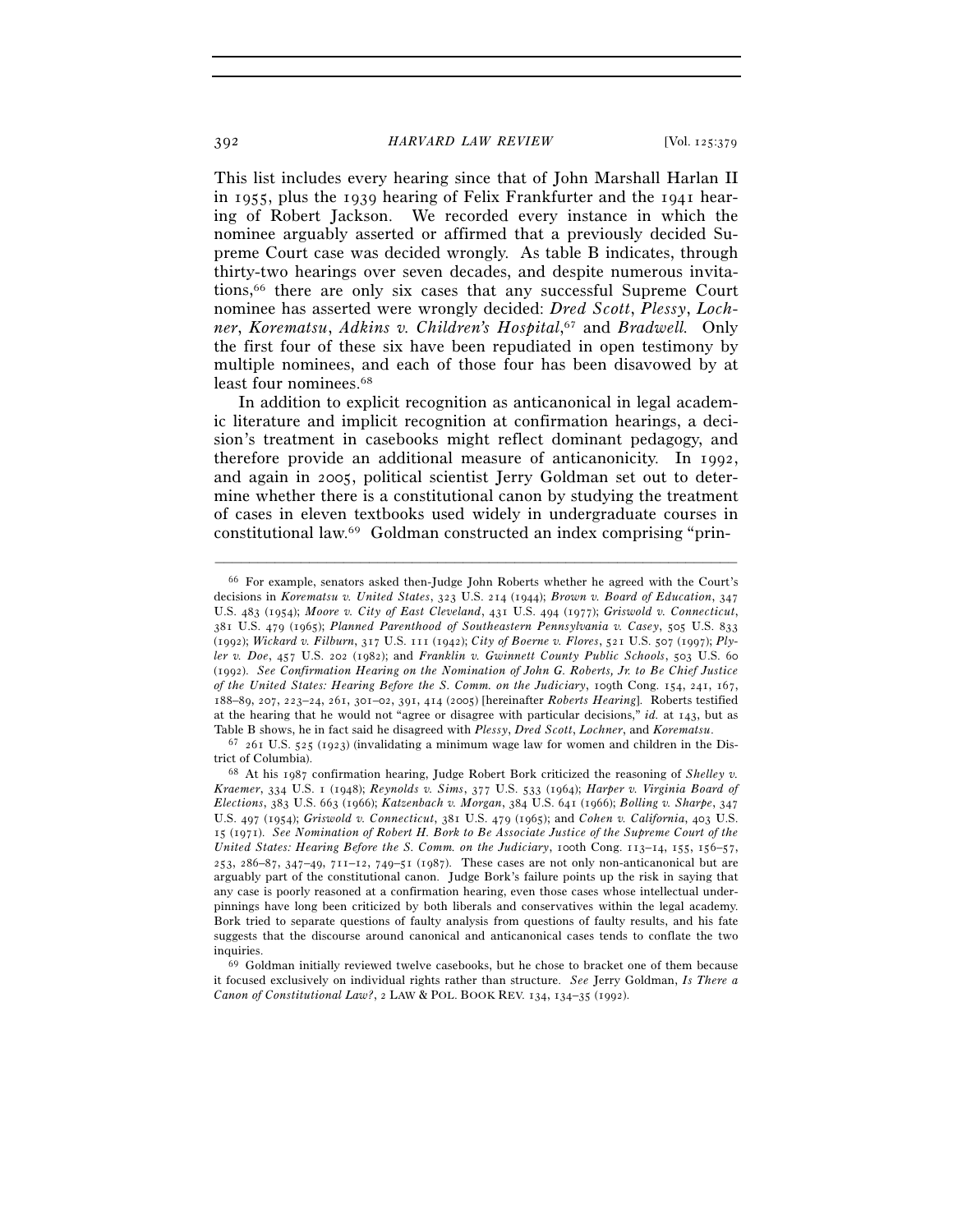## TABLE B: DISAVOWALS IN CONFIRMATION HEARING TESTIMONY

| Case       | Hearing(s)                                             |
|------------|--------------------------------------------------------|
| Plessv     | Alito (2006); Roberts (2005); Thomas (1991); Souter    |
|            | (1990); Kennedy (1987); Rehnquist (1986) <sup>70</sup> |
| Dred Scott | Roberts (2005); Ginsburg (1993); Thomas (1991);        |
|            | Kennedy $(1987)^{71}$                                  |
| Lochner    | Roberts (2005); Ginsburg (1993); Thomas (1991);        |
|            | Rehnquist $(1971)^{72}$                                |
| Korematsu  | Sotomayor (2009); Alito (2006); Roberts (2005);        |
|            | Ginsburg $(1993)^{73}$                                 |
| Adkins     | Rehnquist $(1971)^{74}$                                |
| Bradwell   | Thomas $(1991)^{75}$                                   |

cipal" cases, defined as any whose excerpt was not paraphrased and that was typographically identified in the same way as other key cases in the book. "Operationally," Goldman writes, "I searched for text entries that began: 'Justice X delivered the Opinion of the Court' or language to that effect."76 As Richard Primus has noted, of the ten cases included in every one of the eleven casebooks Goldman reviewed in 1992, only one — *Lochner* — is never cited for its positive legal au-

<sup>70</sup> *Confirmation Hearing on the Nomination of Samuel A. Alito, Jr. to Be an Associate Justice of the Supreme Court of the United States: Hearing Before the S. Comm. on the Judiciary*, 109th Cong. 379, 440, 462, 530, 601 (2006) [hereinafter *Alito Hearing*]; *Roberts Hearing*, *supra* note 66, at 204; *Nomination of Judge Clarence Thomas to Be Associate Justice of the Supreme Court of the United States: Hearings Before the S. Comm. on the Judiciary*, 102d Cong. 469 (1991) [hereinafter *Thomas Hearing*]; *Nomination of David H. Souter to Be Associate Justice of the Supreme Court of the United States: Hearings Before the S. Comm on the Judiciary*, 101st Cong. 303 (1990); *Kennedy Hearing*, *supra* note 63, at 149; *Nomination of Justice William Hubbs Rehnquist to Be Chief Justice of the United States: Hearings Before the S. Comm. on the Judiciary*, 99th Cong. 136–38

<sup>(</sup>1986) [hereinafter *Rehnquist Hearing*]. 71 *Roberts Hearing*, *supra* note 66, at 180; *Nomination of Ruth Bader Ginsburg, to Be Associate Justice of the Supreme Court of the United States: Hearings Before the S. Comm. on the Judiciary*, 103d Cong. 126, 270 (1993) [hereinafter *Ginsburg Hearing*]; *Thomas Hearing*, *supra* note <sup>70</sup>, at 464; *Kennedy Hearing*, *supra* note 63, at 175. 72 *Roberts Hearing*, *supra* note 66, at 162, 408; *Ginsburg Hearing*, *supra* note 71, at 271; *Tho-*

*mas Hearing*, *supra* note 70, at 115, 241; *Nominations of William H. Rehnquist, of Arizona, and Lewis F. Powell, Jr., of Virginia, to Be Associate Justices of the Supreme Court of the United States: Hearings Before the S. Comm. on the Judiciary*, 92d Cong. 159 (1971) [hereinafter *Rehn-*

<sup>&</sup>lt;sup>73</sup> Confirmation Hearing on the Nomination of Hon. Sonia Sotomayor, to Be an Associate Jus*tice of the Supreme Court of the United States: Hearing Before the S. Comm. on the Judiciary*, 111th Cong. 117 (2009) [hereinafter *Sotomayor Hearing*]; *Alito Hearing*, *supra* note 70, at 418; *Ro*berts Hearing, supra note 66, at 241; Ginsburg Hearing, supra note 71, at 210, 247.<br><sup>74</sup> Rehnquist and Powell Hearings, supra note 72, at 159.<br><sup>75</sup> Thomas Hearing, supra note 70, at 202.<br><sup>76</sup> Id.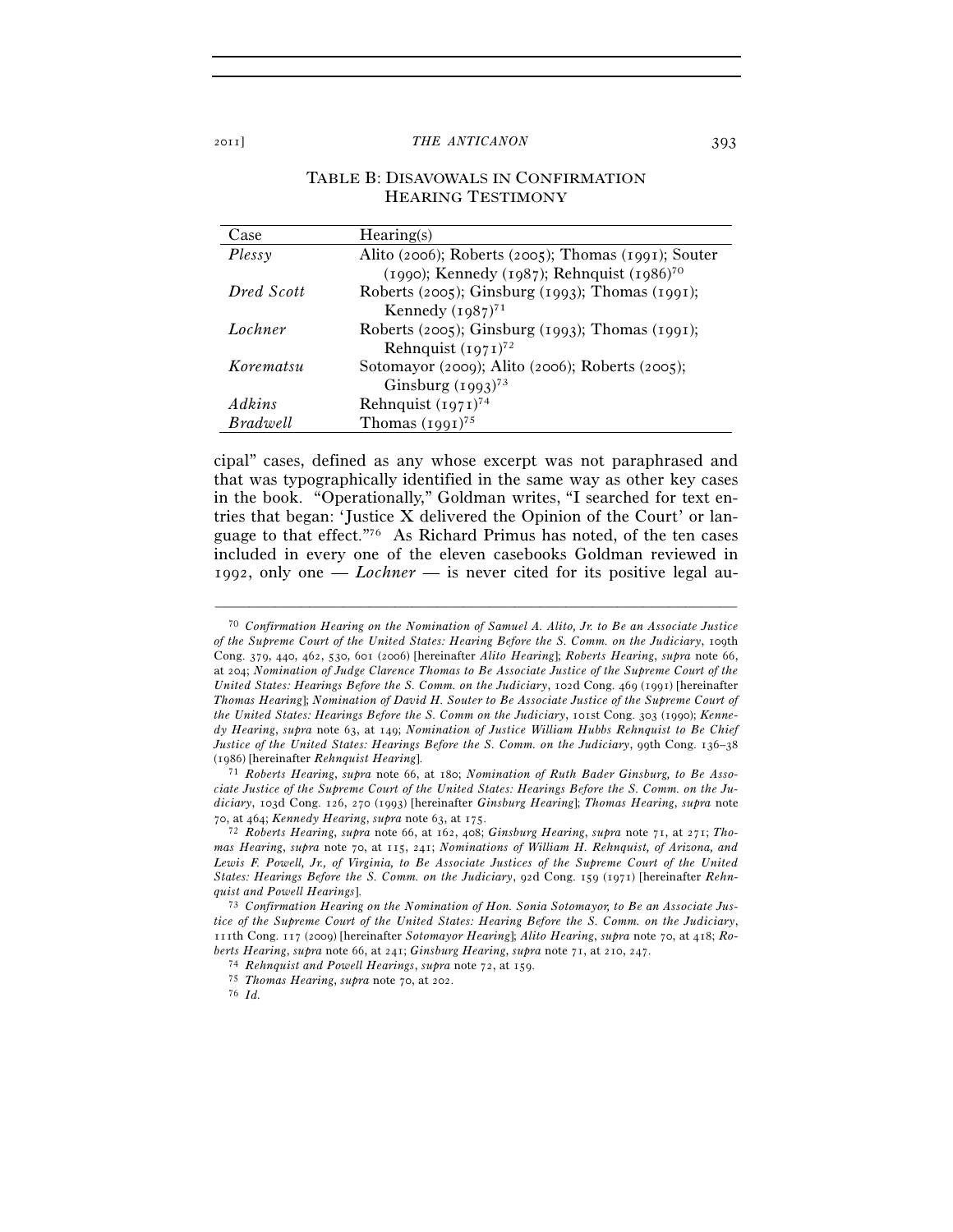thority.77 In a follow-up study that relaxed some of the standards for inclusion, Goldman added twelve cases to this list.78 Only two of these additional cases, *Dred Scott* and *Plessy*, are even arguably anticanonical.

With the help of a research assistant, I conducted a comparable experiment using casebooks commonly assigned in law school constitutional law courses. Like Goldman, I was interested only in those cases that received substantive treatment in each casebook, not with every case that appeared in whatever context.79 Of the twenty-two principal cases that appeared in all ten casebooks, the only two the modern legal culture generally treats as error are *Lochner* and *Plessy*. 80 Of the sixty principal cases that appeared in nine of the ten casebooks, only two additional cases are treated as error: *Korematsu* and *Hammer v. Dagenhart*. 81 *Dred Scott* appears as a principal case in six of the ten casebooks.

 Table C indicates the ten books selected and indicates whether each book treats each of eight potential anticanonical cases — *Dred Scott*, *Plessy*, *Lochner*, *Korematsu*, *Bradwell*, *Dennis*, *Adkins*, and *Buck* — as a principal case. As the table shows, *Bradwell* is a principal case in only four casebooks, and *Buck* is a principal case in only three. In contrast, *Dennis* and *Adkins* each receives significant coverage, with

–––––––––––––––––––––––––––––––––––––––––––––––––––––––––––––

<sup>81</sup> 247 U.S. 251 (1918) (holding that the Commerce Clause did not authorize a federal ban on interstate commerce in the products of child labor).

<sup>77</sup> Primus, *supra* note 16, at 243–44.<br><sup>78</sup> Jerry Goldman, *The Canon of Constitutional Law Revisited*, 15 LAW & POL. BOOK REV. 648, 650 (2005).

<sup>79</sup> My definition of a principal case was somewhat broader than Goldman's. Although I did require that some part of the opinion be verbatim rather than paraphrased or that the case be typographically similar to other principal cases in the book, I did not require that the casebook's treatment of a case begin with language so indicating.<br><sup>80</sup> The other twenty cases are *United States v. Morrison*, 529 U.S. 598 (2000); *Washington v.* 

*Glucksberg*, 521 U.S. 702 (1997); *United States v. Virginia*, 518 U.S. 515 (1996); *Romer v. Evans*, 517 U.S. 620 (1996); *Planned Parenthood of Southeastern Pennsylvania v. Casey*, 505 U.S. 833 (1992); *Morrison v. Olson*, 487 U.S. 654 (1988); *South Dakota v. Dole*, 483 U.S. 203 (1987); *City of Cleburne v. Cleburne Living Center*, 473 U.S. 432 (1985); *Washington v. Davis*, 426 U.S. 229 (1976); *Miller v. California*, 413 U.S. 15 (1973); *Roe v. Wade*, 410 U.S. 113 (1973); *Griswold v. Connecticut*, 381 U.S. 479 (1965); *Katzenbach v. McClung*, 379 U.S 294 (1964); *Heart of Atlanta Motel v. United States*, 379 U.S. 241 (1964); *Brown v. Board of Education*, 347 U.S. 483 (1954); *Youngstown Sheet & Tube Co. v. Sawyer*, 343 U.S. 579 (1952); *United States v. Darby*, 312 U.S. 100 (1941); *The Slaughterhouse Cases*, 83 U.S. (16 Wall.) 36 (1873); *McCulloch v. Maryland*, 17 U.S. (4 Wheat.) 316 (1819); and *Marbury v. Madison*, 5 U.S. (1 Cranch) 137 (1803). Of these cases, the decision in the *Slaughterhouse Cases* comes in for the most criticism: many constitutional scholars believe that the Court improperly failed to interpret the Privileges or Immunities Clause of the Fourteenth Amendment as applying the Bill of Rights to state and local action. *See* McDonald v. City of Chicago, 130 S. Ct. 3020, 3029–30 (2010). This is not a universal view within the academy, however. *See, e.g.*, Philip Hamburger, *Privileges or Immunities*, 105 NW. U. L. REV. 61 (2011) (arguing that the purpose of the clause was to extend Comity Clause rights to free blacks). And as the Court recently affirmed in *McDonald*, the decision in the *Slaughterhouse*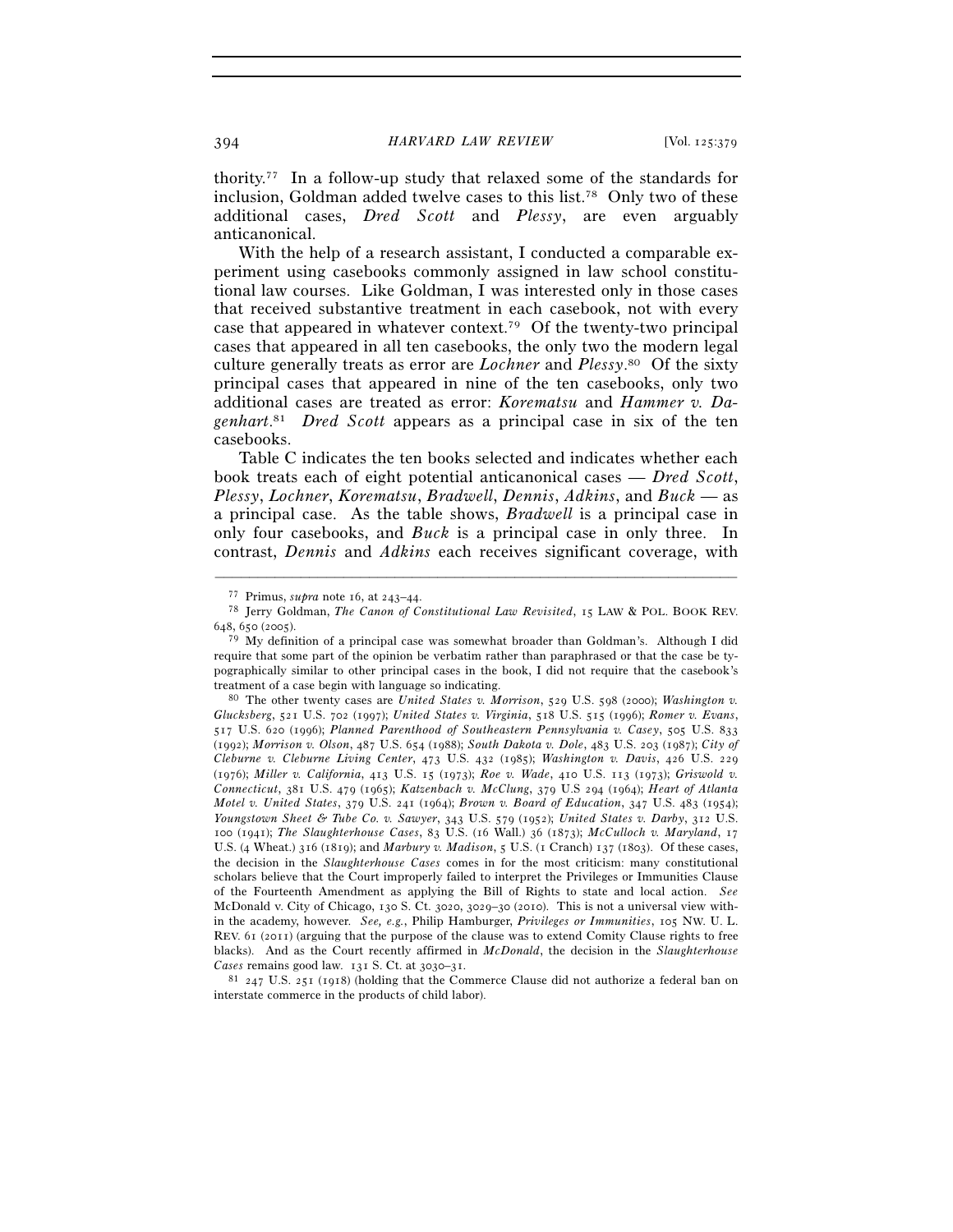the former case listed in eight of the ten books and the latter listed in seven. Section II.B discusses a "shadow" anticanon of four cases — *Prigg v. Pennsylvania*, *Giles v. Harris*, *Gong Lum v. Rice*, and *Bowers v. Hardwick* — that are poorly reasoned and morally disturbing but are not part of the anticanon. The first two of these cases — *Prigg* and *Giles* — each appears as a principal case in two of the ten casebooks. *Gong Lum* is a principal case in none of the ten books, and *Bowers* is a principal case in eight of the ten. Given that *Bowers* was decided just twenty-five years ago, this makes some sense, but as I discuss in section III.B, it is a surer indication that *Bowers* is not yet fully disavowed than that it is part of the anticanon.

|                     | Scott | Plessy | Lochner | Korematsu |
|---------------------|-------|--------|---------|-----------|
| SSSTK <sup>82</sup> |       |        |         |           |
| $C^{83}$            |       |        |         |           |
| SG <sup>84</sup>    |       | ✓      |         |           |
| BLBAS <sup>85</sup> |       | ◡      |         |           |
| VCA <sup>86</sup>   |       |        |         |           |
| CFKS87              |       |        |         |           |
| $M^{88}$            |       |        |         |           |
| <b>B</b> 89         |       |        |         |           |
| FEF <sup>90</sup>   |       |        |         |           |
| $R^{91}$            |       |        |         |           |

TABLE C: PRINCIPAL CASES IN SELECTED TEXTBOOKS

–––––––––––––––––––––––––––––––––––––––––––––––––––––––––––––

ed. 2009).<br><sup>89</sup> RANDY E. BARNETT, CONSTITUTIONAL LAW: CASES IN CONTEXT (2008).<br><sup>90</sup> DANIEL A. FARBER ET AL., CASES AND MATERIALS ON CONSTITUTIONAL LAW (4th

ed. 2009). 91 RONALD D. ROTUNDA, MODERN CONSTITUTIONAL LAW (9th ed. 2009).

<sup>82</sup> GEOFFREY R. STONE ET AL., CONSTITUTIONAL LAW (6th ed. 2009).<br>83 ERWIN CHEMERINSKY, CONSTITUTIONAL LAW (3d ed. 2009).<br>84 KATHLEEN M. SULLIVAN & GERALD GUNTHER, CONSTITUTIONAL LAW (17th ed. 2010).

<sup>85</sup> BREST ET AL, *supra* note 62.

<sup>87</sup> JESSE H. CHOPER ET AL., CONSTITUTIONAL LAW: CASES, COMMENTS, QUESTIONS (9th ed. 2001). 88 CALVIN MASSEY, AMERICAN CONSTITUTIONAL LAW: POWERS AND LIBERTIES (3<sup>d</sup>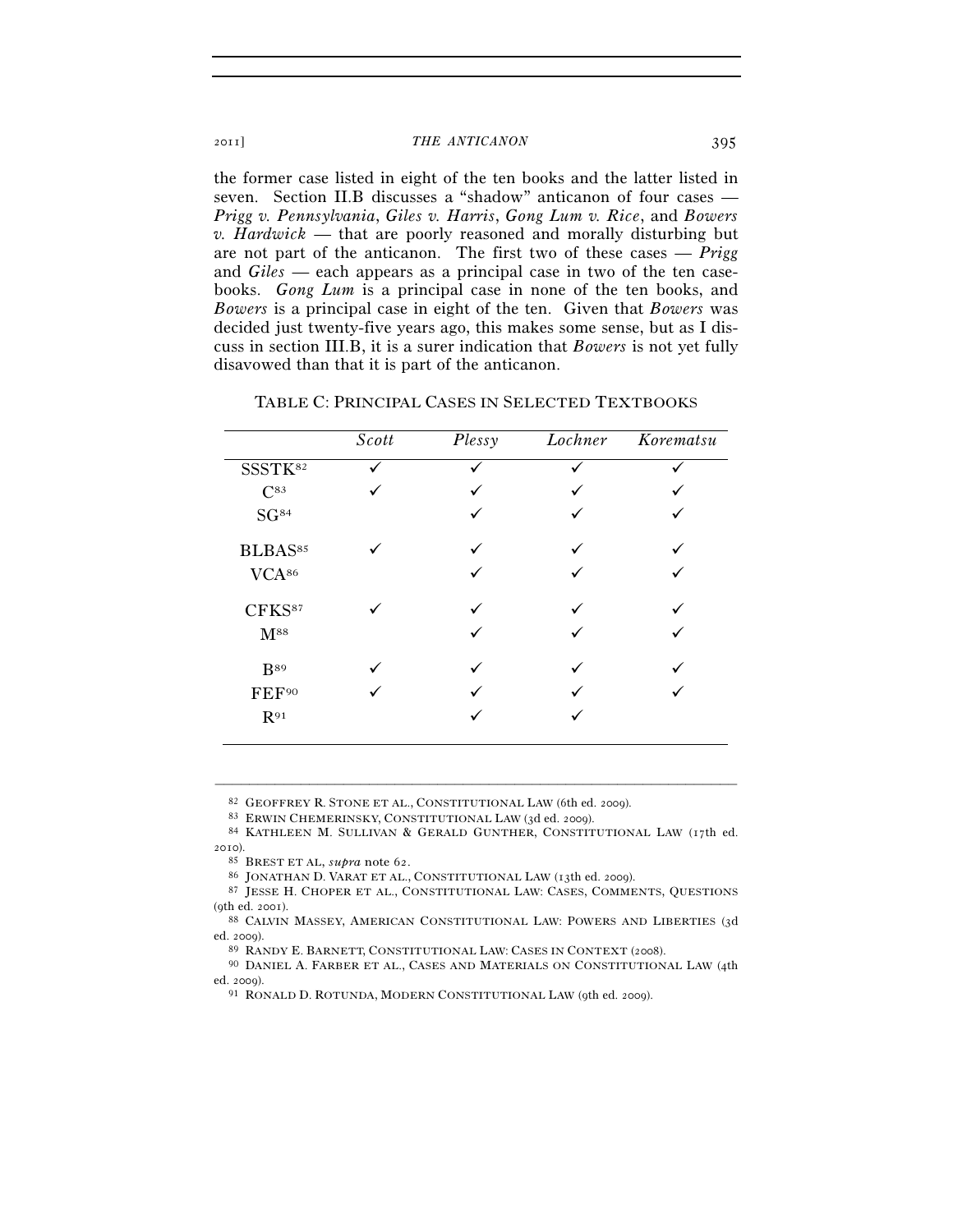## 396 *HARVARD LAW REVIEW* [Vol. 125:379

|                     | <b>Bradwell</b> | Dennis | Adkins | Buck |
|---------------------|-----------------|--------|--------|------|
| <b>SSSTK</b>        |                 |        |        |      |
| $\mathbf C$         |                 | ✓      |        |      |
| $\operatorname{SG}$ |                 |        |        |      |
| <b>BLBAS</b>        |                 |        | ✓      |      |
| <b>VCA</b>          |                 |        |        |      |
| <b>CFKS</b>         |                 |        | ✓      |      |
| $\mathbf{M}$        |                 |        |        |      |
| B                   | ✓               |        | ✓      |      |
| <b>FEF</b>          | ✓               |        |        |      |
| $\mathbf R$         |                 |        |        |      |
|                     |                 |        |        |      |

TABLE C (*CONTINUED*)

 We can now say that *Dred Scott*, *Plessy*, *Lochner*, and *Korematsu* each presents a compelling case for placement within the anticanon. Each decision has been rejected by our legal culture, but all are sufficiently significant that legal academics confer special status upon them within the literature on antiprecedents; Supreme Court nominees believe they will curry favor with senators and the public by declaring them to be reliably bad law; and casebook authors assume that law professors should assign them to students. A handful of additional cases are candidates for similar status, though none are "successful" on all of our criteria. *Adkins v. Children's Hospital* was specifically disavowed by one Supreme Court nominee<sup>92</sup> and appears frequently as a principal case in constitutional law textbooks but seems never to have been recognized as an antiprecedent in other academic writings. *Dennis v. United States* is mentioned more than once in discussions of antiprecedent within the law reviews $93$  and is considered significant by casebook authors, but it has escaped negative discussion at confirmation hearings. *Bradwell v. Illinois* also has received attention from law review authors, but it does not appear to be part of the "pedagogical" anticanon.94

<sup>92</sup> *See supra* p. 393. 93 *See supra* pp. 388–89. 94 *Bradwell* presents an example of a decision that is anticanonical within certain subcommunities but is not universally deprecated within the larger constitutional culture. *See infra* p. 470. Women's rights advocates who speak in the language of legal precedent are inti-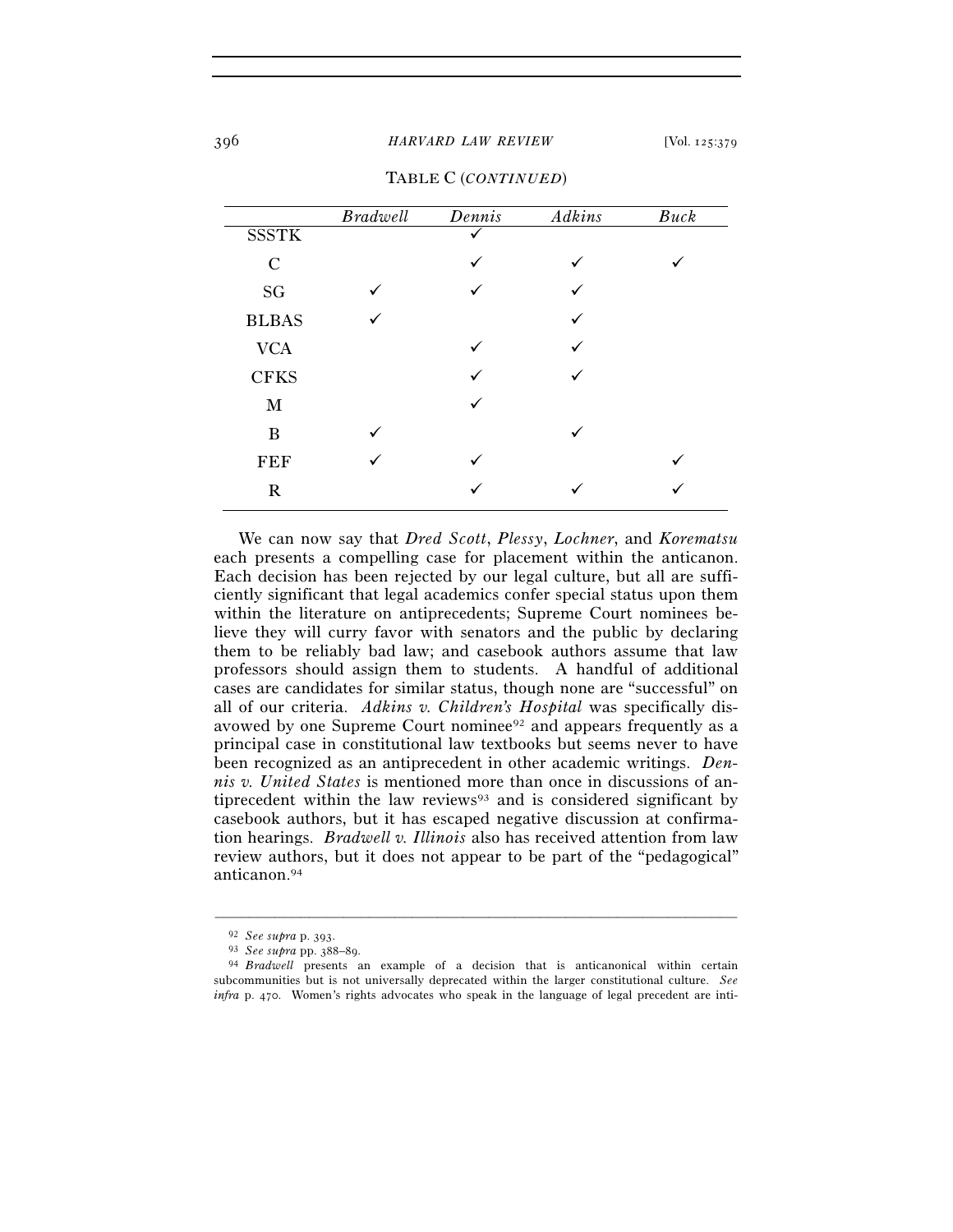Having narrowed the possibilities, we can attempt an additional, and quite significant, test of anticanonicity: citation in Supreme Court cases. We should not expect anticanonical cases to be cited in Supreme Court opinions except negatively, that is, in order to point out flaws in an argument the opinion seeks to reject. We should also expect that those cases that are in fact frequently cited negatively are strong candidates for the anticanon.<sup>95</sup> This feature of the anticanon knows no parallel in the canon. Cases that the Court frequently cites positively are necessarily important to its work, but the fact of extensive positive citation may tell us no more than that the case contains the first, last, or most cogent statement of some legal proposition either foundational to or decisive within a large number of cases. *Craig v.*  Boren,<sup>96</sup> the first case to apply intermediate scrutiny to sex discrimination, was cited in an average of 2.4 decisions per Term between the 1976 and 2010 Terms of the Supreme Court, but to say it is therefore part of the canon would make the canon unworthy of any special interest or attention. By contrast, Court citation, because so often gratuitous, is the feature of anticanonical cases that makes them most interesting.97

Figures A and B graphically demonstrate the pattern of citation in the Supreme Court, by decade, for ten majority opinions.98 Figure A contains citation statistics for the four cases that I argue are in the anticanon. Figure B contains statistics for *Adkins*, *Dennis*, *Bradwell*, and three of the four cases in the "shadow" anticanon discussed in section II.B — *Prigg*, *Giles*, and *Bowers*. 99 The figures separate "negative" from "positive" citations. A negative citation indicates that the opinion is cited to support a proposition that the citing judge believes is inconsistent with the cited decision. A positive citation indicates that the opinion is cited to support a proposition that is consistent with

<sup>–––––––––––––––––––––––––––––––––––––––––––––––––––––––––––––</sup> mately familiar with *Bradwell*, just as legally attuned gay rights advocates have long considered the wrongness of *Bowers v. Hardwick* to be self-evident.

<sup>95</sup> Certainty as to the completeness of my list of anticanonical cases might therefore require an analysis of the general pattern of citation of every case the Court has ever cited. I leave this research to (very) interested readers. As discussed, I believe the identity of the anticanon to be nearly axiomatic, and so incomplete proof is no discomfort. 96 <sup>429</sup> U.S. 190 (1976).

<sup>&</sup>lt;sup>97</sup> It is for this reason that judicial citation does not make out a fourth "canon" to accompany the pedagogical, academic, and cultural literacy canons. Citation is not an interesting feature of the canon, but without citation, a case cannot be part of the anticanon. (Alternatively, if citation

is not a feature of the anticanon, then the anticanon is no longer interesting.) *See infra* pp. 403-04. <sup>98</sup> The citation count excludes citations to dissenting or concurring opinions but includes dissents and concurrence

<sup>&</sup>lt;sup>99</sup> I omit a figure for *Gong Lum*, which is cited only neutrally in subsequent Supreme Court opinions.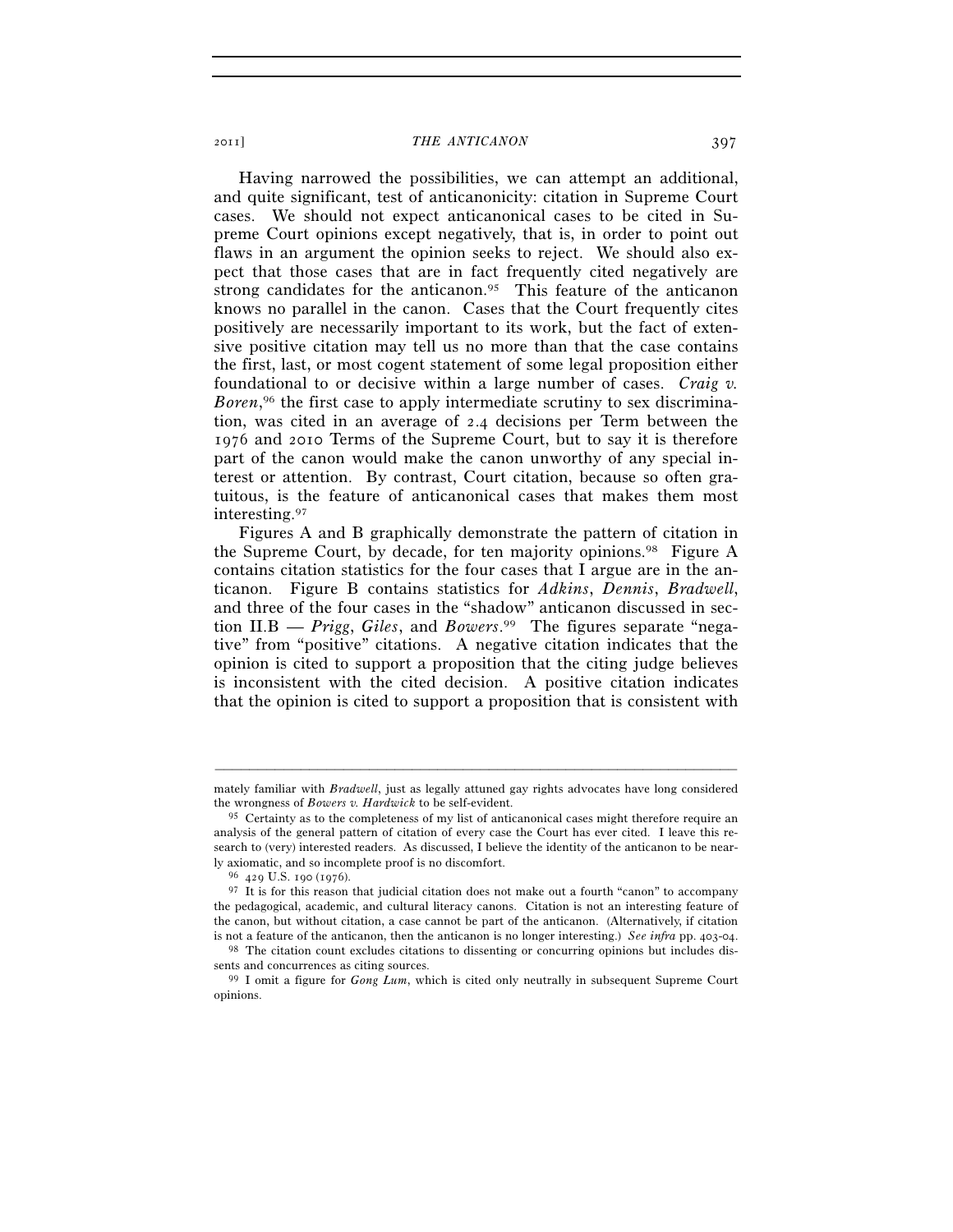398 *HARVARD LAW REVIEW* [Vol. 125:379



## FIGURE A: POSITIVE VERSUS NEGATIVE SUPREME COURT CITATIONS — STRONG CANDIDATES

the cited decision. The figure excludes "neutral" citations, defined as those discussions of a case that are meant neither to criticize nor to support any particular claim. Typically, "neutral" citations occur in the course of historical discussion that is tangential to the normative arguments at issue in the citing case.

 Figure A shows that three of the four principal candidates for the anticanon — *Dred Scott*, *Plessy*, and *Lochner* — have been cited negatively far more frequently than positively over the last half century. For reasons I explore in Part III, a strong pattern of negative citation does not begin for any of the three cases until the 1960s. The clear outlier among the four is *Korematsu*, which has been cited positively far more than negatively. Over the last several decades, the overwhelming majority of these positive citations have been in support of the proposition that governmental racial classifications receive strict scrutiny from reviewing courts.

 Of the other candidate anticanon cases, only *Adkins*, *Dennis*, and *Bowers* have been cited with any frequency in recent decades. Even so, negative citation of *Adkins* is appreciably lower than for *Dred Scott*, *Plessy*, and *Lochner*. *Dennis* and *Bowers*, like *Korematsu*, have received more positive than negative citation.

The citation pattern for *Korematsu* is surprising. By the criteria already discussed, it presents a strong case for sharing the status of *Dred Scott*, *Plessy*, and *Lochner*. Notably, each of the last four nomi-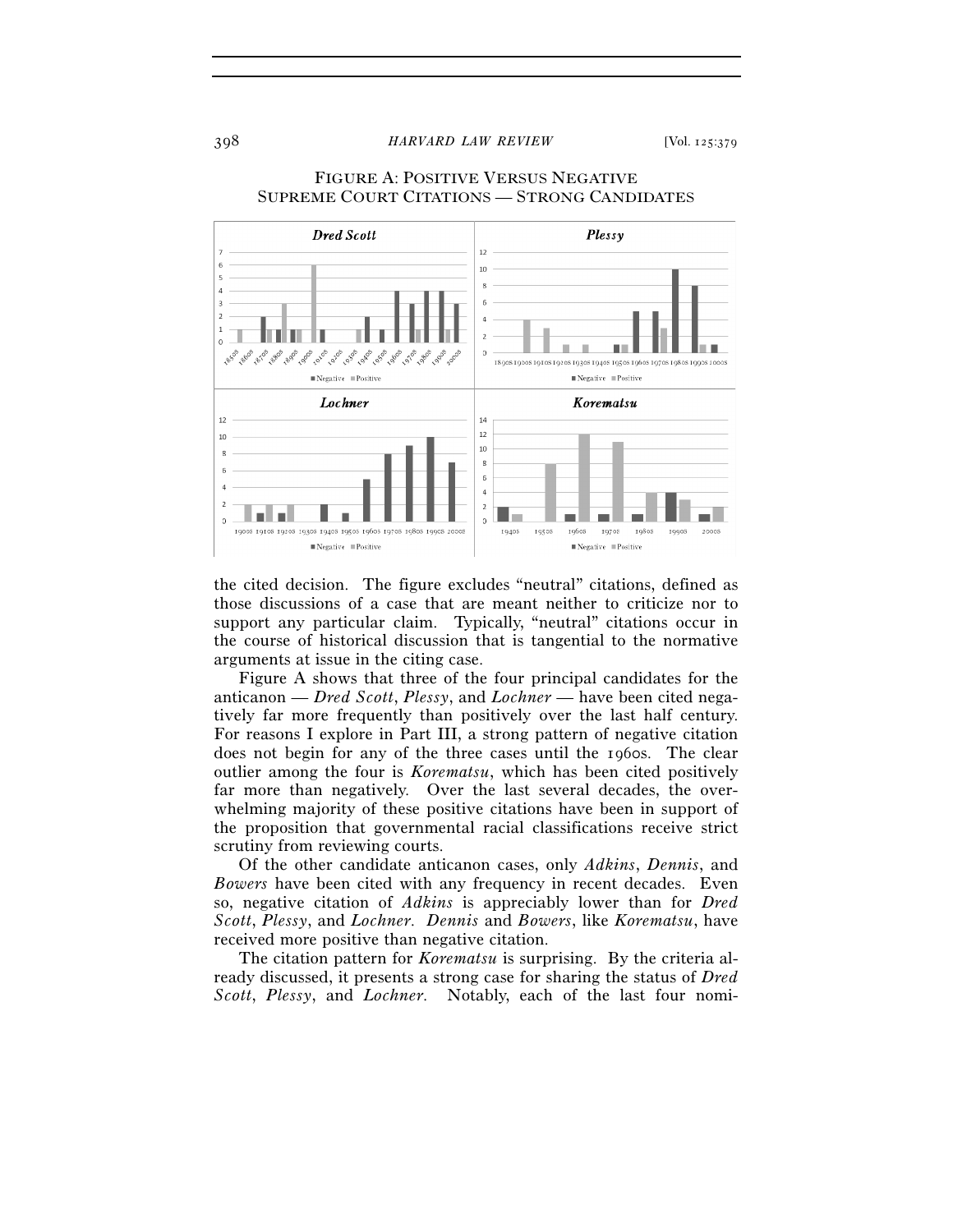

## FIGURE B: POSITIVE VERSUS NEGATIVE SUPREME COURT CITATIONS — WEAK CANDIDATES

nees to receive a Supreme Court confirmation hearing, and five of the last six, stated either in live testimony or in their written questionnaires that *Korematsu* was either wrongly decided or, according to Elena Kagan, "poorly reasoned."100 The decision has not been overruled by the Supreme Court, but a district court vacated Fred Korematsu's conviction on a writ of *coram nobis* in litigation brought in 1983. 101 In that litigation, the government did not formally confess error, but it refused to oppose Korematsu's petition, on the ground that

<sup>100</sup> *The Nomination of Elena Kagan to Be an Associate Justice of the Supreme Court of the United States: Hearing Before the S. Comm. on the Judiciary*, 111th Cong. 472 (2010); *see Sotomayor Hearing*, *supra* note 72, at 117; *Alito Hearing*, *supra* note 70, at 418; *Roberts Hearing*, *supra* note 66, at 241; *Ginsburg Hearing*, *supra* note 71, at 210, 247. 101 Korematsu v. United States, 584 F. Supp. 1406 (N.D. Cal. 1984).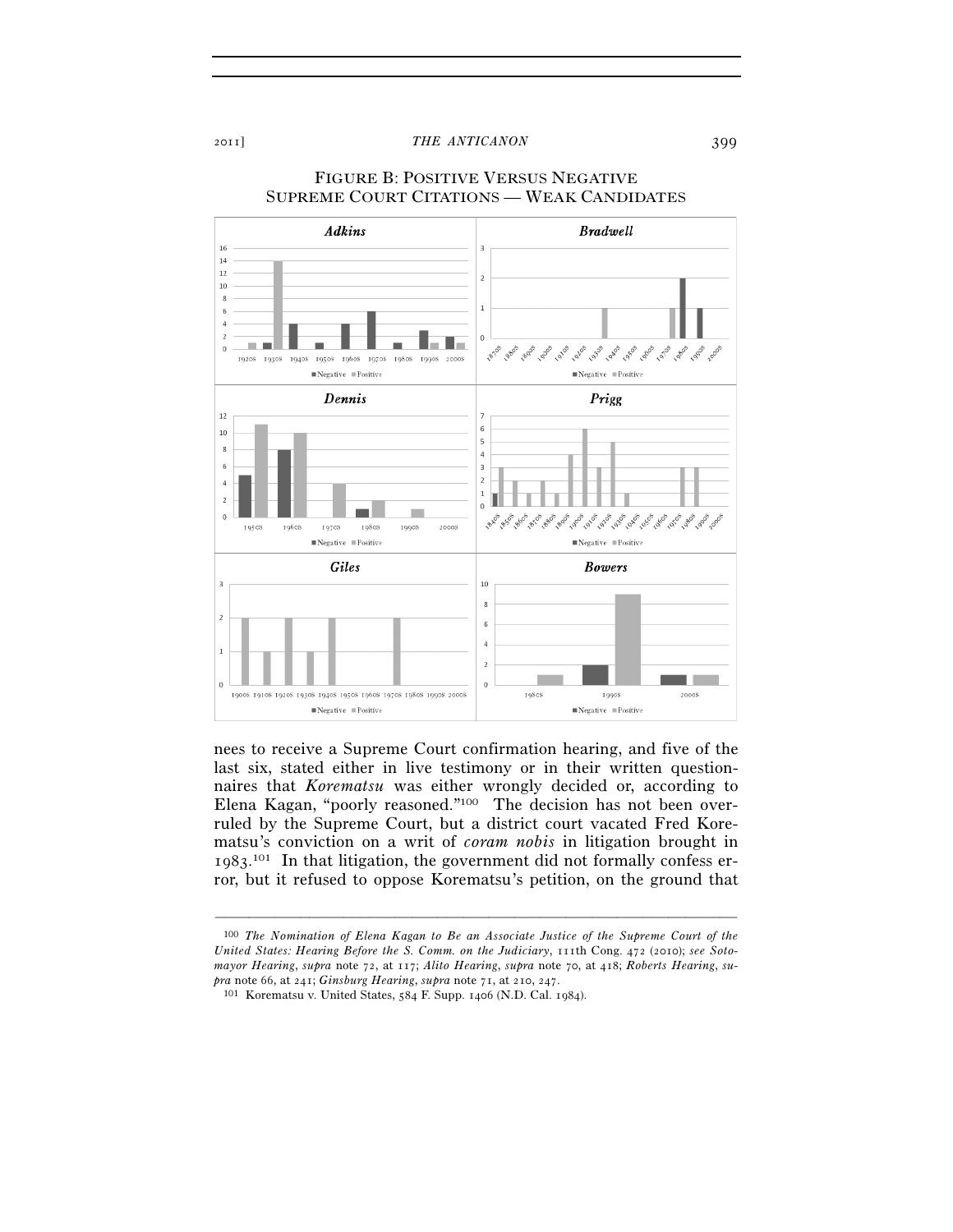## 400 *HARVARD LAW REVIEW* [Vol. 125:379

the statute of conviction "has been soundly repudiated."102 The government noted that Executive Order 9066, under which Korematsu was ordered evacuated and detained, could not be issued today without prior congressional authorization due to the Non-Detention Act of 1971. 103 For his part, Korematsu relied on the findings of the 1982 Report of the Commission of Wartime Relocation and Internment of Civilians, which concluded that "a grave injustice"104 was done to those interned and that "today the decision in *Korematsu* lies overruled in the court of history."105 The government agreed with that assessment in its filings,106 and Congress officially apologized for the internment<sup>107</sup> and allocated more than \$1.6 billion in reparations in 1988.<sup>108</sup>

These events might well have influenced citing courts. As indicated in Figure B, citation to *Korematsu* has been fairly balanced between positive and negative since the 1970s. More dramatically, discussion of *Korematsu* has been conspicuously absent from recent detention-related litigation before federal appellate courts. Formally, *Korematsu* should be a valuable precedent for the government in its prosecution of the war on terror, given its outsized deference to executive power. Yet it appears that at no time since September 11 has any U.S. government lawyer publicly used the *Korematsu* decision as precedent in defending executive detention decisions.109 That claim relies on a survey of every publicly available Office of Legal Counsel (OLC) opinion since September 11 and the merits briefings and published opinions in ten detention-related cases to reach the Supreme Court or the federal courts of appeals during that period: Rasul v. Bush;<sup>110</sup> Rumsfeld v. Padilla;<sup>111</sup> Hamdi v.

<sup>102</sup> *Id.* at 1413.<br>
<sup>103</sup> 18 U.S.C. § 4001(a) (2006); *see Korematsu*, 584 F. Supp. at 1413.<br>
<sup>104</sup> *Korematsu*, 584 F. Supp. at 1417.<br>
<sup>105</sup> *Id.* at 1420 (internal quotation marks omitted); *see also* David Cole, *Enemy* STAN. L. REV. 953, 993 (2002). 106 *Korematsu*, 584 F. Supp. at 1420. 107 Restitution for World War II Internment of Japanese-Americans and Aleuts, 50 U.S.C. app.

<sup>§</sup> 1989 (2006). More recently, then-Acting Solicitor General Neal Katyal referred to former Solicitor General Charles Fahy's defense of the relocation and internment program as a "mistake[]." Tracy Russo, *Confession of Error: The Solicitor General's Mistakes During the Japanese-American* 

*Internment Cases*, THE JUSTICE BLOG (May 20, 2011), http://blogs.usdoj.gov/blog/archives/1346.<br><sup>108</sup> 50 U.S.C. app. § 1989b-3 (2006).<br><sup>109</sup> *Cf.* STEPHEN BREYER, MAKING OUR DEMOCRACY WORK 193 (2010) ("[I]t is hard to<br>conc

<sup>&</sup>lt;sup>110</sup> 542 U.S. 466 (2004) (holding that the statutory grant of authority for federal district courts to hear habeas cases extends to applications from foreign nationals held at the U.S. Naval Base at Guantánamo Bay, Cuba).

<sup>111</sup> 542 U.S. 426 (2004) (dismissing, on jurisdictional grounds, a case filed by a U.S. citizen challenging his military detention as an enemy combatant).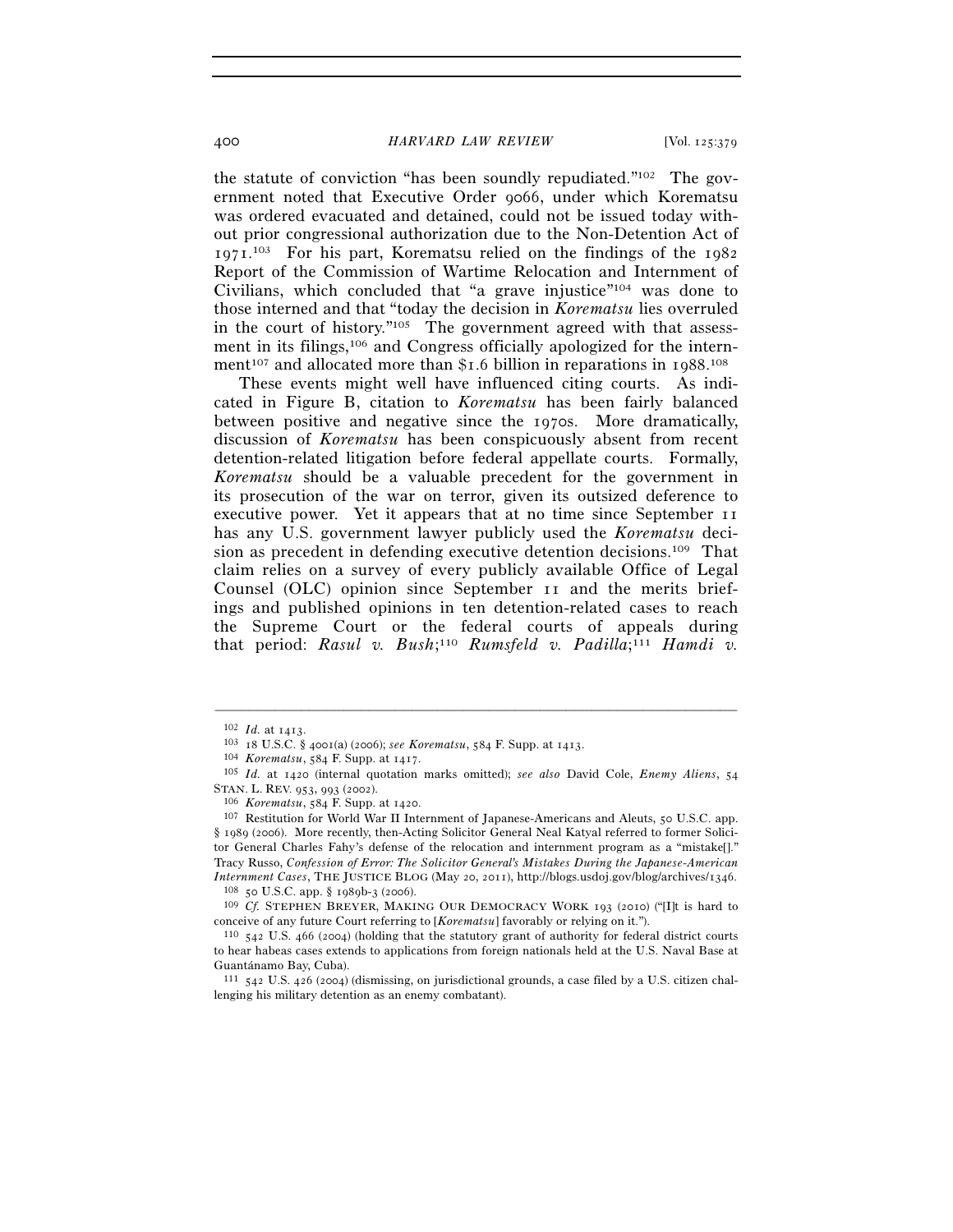*Rumsfeld*; <sup>112</sup> *Hamdan v. Rumsfeld*; <sup>113</sup> *Bismullah v. Gates*; <sup>114</sup> *Boume*diene v. Bush;<sup>115</sup> Al-Marri v. Pucciarelli;<sup>116</sup> Munaf v. Geren;<sup>117</sup> Al Ma*qaleh v. Gates*; 118 and *Al-Bihani v. Obama*. 119

The majority opinion in *Korematsu* is cited just once in the merits briefs of any of these cases, when the *petitioner's* reply brief in *Al Odah v. United States*120 (the companion case of *Rasul*) unselfconsciously cites the opinion as an example of the Court's *rejection* of claims of unreviewable executive authority.121 Jose Padilla's merits brief before the Supreme Court avoids reference to the binding precedent in *Korematsu* but refers to the district court decision on Fred Korematsu's writ of *coram nobis* as an example of a case in which "the Government has misled the courts."<sup>122</sup> No publicly available OLC opinion since September 11 has made any mention of *Korematsu*. Those opinions include the memo signed by Jay Bybee asserting that any reading of the statutory prohibition on torture that interfered with the President's conduct of a military campaign would be unconstitutional.123 Even though that memorandum argues that "it is for the President alone to decide what methods to use to best prevail

–––––––––––––––––––––––––––––––––––––––––––––––––––––––––––––

 $116$  534 F.3d 213 (4th Cir. 2008) (en banc) (per curiam) (upholding executive authority to detain as an enemy combatant a lawful resident alien arrested at his home in the United States but finding that petitioner had not been provided with a sufficient opportunity to contest his designation).  $117\,553\,$  U.S. 674 (2008) (holding that the habeas statute extends to U.S. citizens held abroad by

the U.S. military operating under a U.S. chain of command but that the statute does not authorize an injunction against release to foreign authorities for prosecution under foreign law).

118 605 F.3d 84 (D.C. Cir. 2010) (holding that the privilege of the writ of habeas corpus does not extend to foreign nationals held by U.S. forces at Bagram Airfield in Afghanistan).

<sup>112</sup> 542 U.S. 507 (2004) (upholding executive authority to detain indefinitely a U.S. citizen who was accused of being an enemy combatant and held in the United States after capture on foreign soil, but requiring that he be afforded due process).

<sup>113</sup> 548 U.S. 557 (2006) (invalidating the Bush Administration's system of military tribunals as in violation of the Uniform Code of Military Justice and the Geneva Conventions).

<sup>114</sup> 501 F.3d 178 (D.C. Cir. 2007) (entering a protective order governing court and detainee lawyer access to evidence in reviewing enemy combatant determinations of the Combatant Status Review Tribunal).

<sup>115</sup> 553 U.S. 723 (2008) (holding that under the Constitution the privilege of the writ of habeas corpus extends to foreign nationals held at Guantánamo Bay and that the administrative tribunals in place did not serve as an adequate substitute).

<sup>119</sup> 590 F.3d 866 (D.C. Cir. 2010) (upholding the extension of authority to detain Al Qaeda- or Taliban-affiliated individuals not accused of direct hostilities against U.S. forces and holding that international law does not constrain that authority).<br> $120\,$   $542$  U.S. 466 (2004).

<sup>120</sup> <sup>542</sup> U.S. 466 (2004). 121 *See* Reply Brief for Petitioners at 11 n.27, *Al Odah*, 542 U.S. 466 (No. 03-343), 2004 WL

<sup>768555</sup>, at \*12. 122 Brief for Respondent at 44 n.33, Rumsfeld v. Padilla, 542 U.S. 426 (2004) (No. 03-1027),

<sup>&</sup>lt;sup>123</sup> Memorandum from Jay S. Bybee, Assistant Att'y Gen., Office of Legal Counsel, to Alberto R. Gonzales, Counsel to the President 2 (Aug. 1, 2002).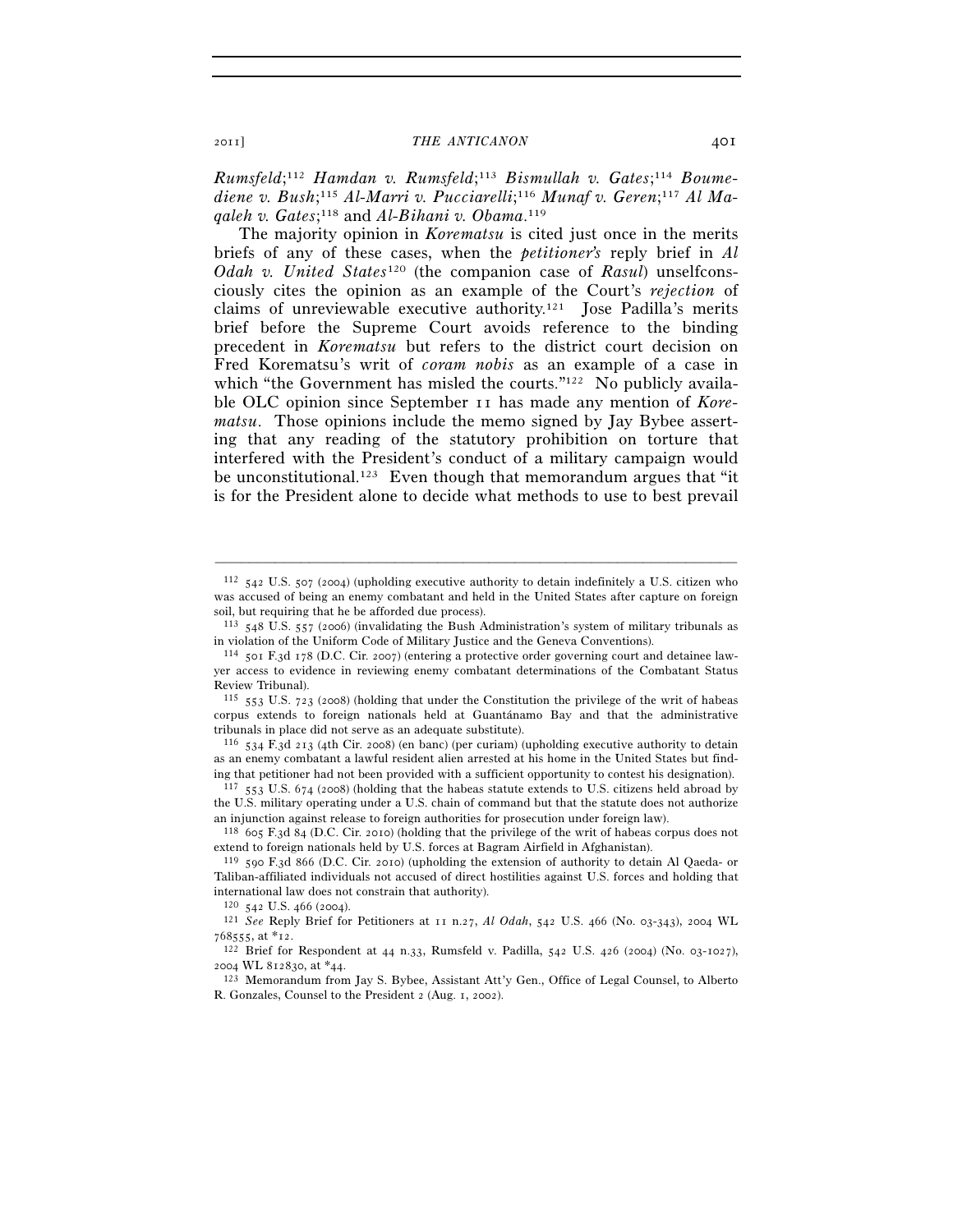against the enemy,"124 it does not cite *Korematsu*, which is perhaps the most direct precedent for that proposition.

Of all the appellate opinions issued in any of these cases, the only published opinions to refer to *Korematsu* single it out as a case to be avoided. Thus, in dissenting from the denial of rehearing en banc in *Hamdi*, Judge Motz warned of "the lesson of *Korematsu*," a case whose holding "history has long since rejected."125 In reply, Judge Wilkinson asserted that "[t]here is not the slightest resemblance of a foreign battlefield detention to the roundly and properly discredited mass arrest and detention of Japanese-Americans in California in *Korematsu*."126 It is fair to say that *Korematsu* is almost uniformly recognized by serious lawyers and judges to be bad precedent, indeed so bad that its use by one's opponent is likely to prompt a vociferous and public denial.

Before we start to understand why and how *Dred Scott*, *Plessy*, *Lochner*, and *Korematsu* have come to constitute the anticanon, it is worth noting that the anticanon need not be limited to court cases. Historical statutes that have been disavowed might, for example, qualify. In *New York Times v. Sullivan*, 127 in which the Court erected constitutional barriers to libel liability, one of the most significant "precedents" discussed was the Sedition Act of 1798, 128 which Justice Brennan used to affiliate the majority's position with James Madison's arguments in the Virginia Resolutions. "Although the Sedition Act was never tested in this Court," Brennan wrote, "the attack upon its validity has carried the day in the court of history."129 We can also imagine political documents other than statutes becoming notorious in the style of an anticanonical judicial decision. The Southern Manifesto, a resolution signed by nearly the entire Southern congressional delegation and pledging resistance to the Court's decision in *Brown*, 130 could in theory play a role not unlike the role played by *Plessy*: as a foil to the principles assumed to be universally accepted in *Brown I*, 131 Brown II,<sup>132</sup> or *Cooper v. Aaron*.<sup>133</sup> Courts have not used the South-

<sup>&</sup>lt;sup>124</sup> *Id.* at 38.<br>
<sup>125</sup> 337 F.3d 335, 375 (4th Cir. 2003) (Motz, J., dissenting from denial of rehearing en banc).<br>
<sup>126</sup> *Id.* at 344 (Wilkinson, J., concurring in denial of rehearing en banc).<br>
<sup>127</sup> 376 U.S. 254 (196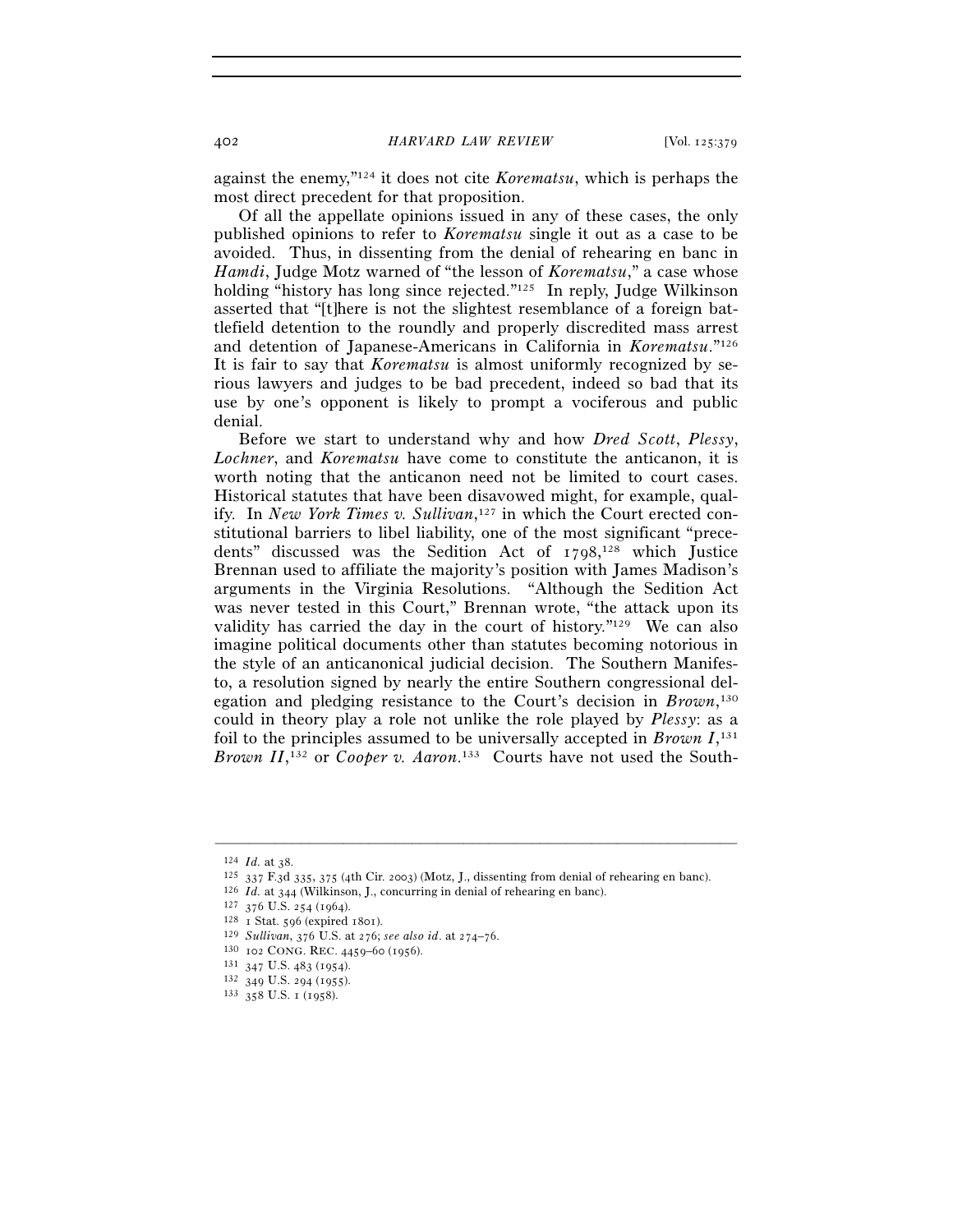ern Manifesto in this way, however, as only two published federal court decisions have referred to it.134

A perhaps more common use of something like an antiprecedent is what Kim Lane Scheppele calls "aversive" reference to the practices of foreign courts or institutions in the course of constitutional drafting and interpretation.135 Reference to the ideas or values of Nazi Germany or apartheid South Africa are ready ways to signal disgust with an opponent's position and to put her on the defensive. Recall, for example, Justice Stevens's identification, in *Fullilove v. Klutznick*, 136 of government racial assignment with "precedents such as the First Regulation to the Reichs Citizenship Law of November 14, 1935."137 David Fontana has catalogued numerous instances in which the Supreme Court has deployed what he calls "negative comparativism," often used to associate challenged domestic practices with apartheid, or to invoke totalitarian regimes in cases dealing with rights of free speech or free expression.<sup>138</sup>

Reference to disavowed statutes or to offensive foreign practices has much in common with use of anticanonical cases, but is less interesting than citation of the anticanon. Argument by negative example is a common feature of our political and social discourse, and we should not expect judges to disclaim the rhetorical resources used to valuable effect by others. But citation to the anticanon can be problematic in a legal system wed to stare decisis. Judges in the United States, including judges in constitutional cases, are embedded within a common law tradition of incremental policymaking through the slow accretion of a body of principles, standards, and rules that we collectively call "the law."139 That process demands more of resort to precedent than do other discourses. Common law decisionmaking derives its sustenance from the artful and appropriate use of analogy, and we assume that judges in such systems cite cases for reasons internal to the analysis contained therein. If precedent is used in some other

<sup>–––––––––––––––––––––––––––––––––––––––––––––––––––––––––––––</sup> 134 *See* Condon v. Reno, 913 F. Supp. 946, 967 (D.S.C. 1995); Henderson v. Bd. of Supervisors of Richmond Cnty., 1988 U.S. Dist. LEXIS 16729, at \*31 (E.D. Va. July 27, 1988). 135 Kim Lane Scheppele, *Aspirational and Aversive Constitutionalism: The Case for Studying* 

*Cross-Constitutional Influence Through Negative Models*, 1 INT'L J. CONST. L. 296, 300–01 (2003). 136 <sup>448</sup> U.S. 448 (1980). 137 *Id.* at 534 n.5 (Stevens, J., dissenting). 138 David Fontana, *Refined Comparativism in Constitutional Law*, 49 UCLA L. REV. 539, <sup>551</sup>

n.59 (2001). 139 *See generally* David A. Strauss, *Common Law Constitutional Interpretation*, 63 U. CHI. L.

REV. 877 (1996) (arguing that a common law approach provides the best explanation and justification for American constitutional practice).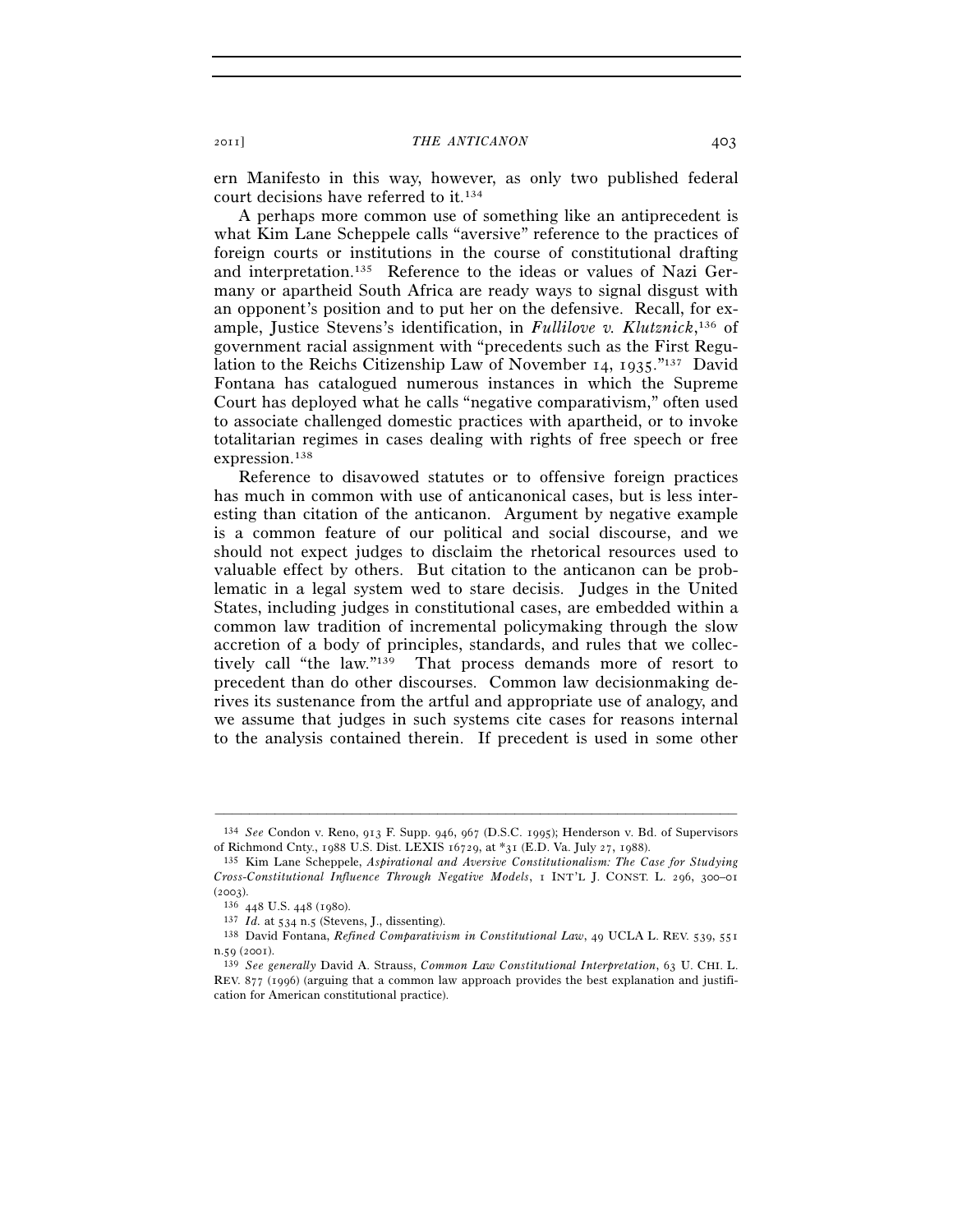way, we should want desperately to have a sense of its prevalence, its potential, and its limitations.140

## II. DEFENDING THE ANTICANON

The claims a legal culture makes about past cases tend to be historicist in nature. The meaning we ascribe to legal precedents is determined not at the time of decision, but over time by subsequent normative communities.141 This is as true of the anticanon as it is of the canon and indeed of cases outside the canon. And yet it is common practice to describe anticanonical cases not in terms of cultural evolution but in terms of analytic errors that should have been obvious at the time. As Balkin notes, we like to believe that such cases were wrong the day they were decided.142 In criticizing Elena Kagan's defense of precedent at her confirmation hearing, Senator Tom Coburn said that if precedent could trump original intent, "then we would have never had [*Brown*], and [*Plessy*] would still be the law."143 John Roberts suggested something similar at his confirmation hearing in 2005, arguing that *Brown* "is more consistent with the 14th Amendment and the original understanding of the 14th Amendment than [*Plessy*]."144

<sup>140</sup> This discussion raises the question of whether other constitutional systems have their own "anticanons." That question exceeds this Article's scope, but two possible examples come to mind. The Supreme Court of Canada and Canadian commentators sometimes frame debates over constitutional interpretation through a dichotomy between the "living tree" approach symbolized by the *"Persons" Case*, Edwards v. Att'y Gen. of Can., [1930] A.C. 124 (P.C.) (appeal taken from Can.), and the "frozen concepts" approach associated with, for example, the *Labour Conventions Case*, Att'y Gen. of Can. v. Att'y Gen. of Ont., [1937] A.C. 326 (P.C.) (appeal taken from Can.). *See, e.g.*, *In re* Section 53 of the Supreme Court Act, R.S.C. 1985, c. S-26, [2004] 3 S.C.R. 698 para. 20–26 (Can.). The Labour Conventions Case is not, however, used as a negative example in Canadian discourse to nearly the same degree as a case like *Lochner* or *Dred Scott* is used in the United States. In fact, as Sujit Choudhry has documented, the *Lochner* decision itself performs similar work within Canada — and within several other foreign constitutional discourses — as it does in the United States. *See* Sujit Choudhry, *The* Lochner *Era and Comparative Constitutionalism*, 2 INT'L J. CONST. L. 1, 3–4 (2004). A second example is India. Pratap Bhanu Mehta has said of *Jabalpur v. Shukla*, A.I.R. 1976 S.C. 1207 (India), in which the Supreme Court of India upheld Prime Minister Indira Gandhi's state of emergency against a constitutional challenge, that it is "now unanimously regarded as one of the worst [decisions] in Indian judicial history." Pratap Bhanu Mehta, *The Rise of Judicial Sovereignty*, 18 J. DEMOCRACY 70, 73 (2007).<br>
<sup>141</sup> See Balkin, *supra* note 16, at 679.<br>
<sup>142</sup> See supra note 41.<br>
<sup>142</sup> Julie Percha, *Sen.* Coburn: Kagan 'Ignorant' of Co

*<sup>&#</sup>x27;I Wouldn't Rule Out a Filibuster*,*'* THE NOTE, ABC NEWS (June 30, 2010, 2:12 PM), http://blogs.abcnews.com/thenote/2010/06/sen-coburn-kagan-ignorant-of-constitutional-principlesi-wouldnt-rule-out-a-filibuster.html.

<sup>144</sup> *Roberts Hearing*, *supra* note 66, at 204; *cf. The Nomination of Judge Sandra Day O'Connor of Arizona to Serve as an Associate Justice of the Supreme Court of the United States: Hearing Before the S. Comm. on the Judiciary*, 97th Cong. 66, 84 (1981) (stating that the *Brown* Court had determined that *Plessy* violated the original intent of the Equal Protection Clause).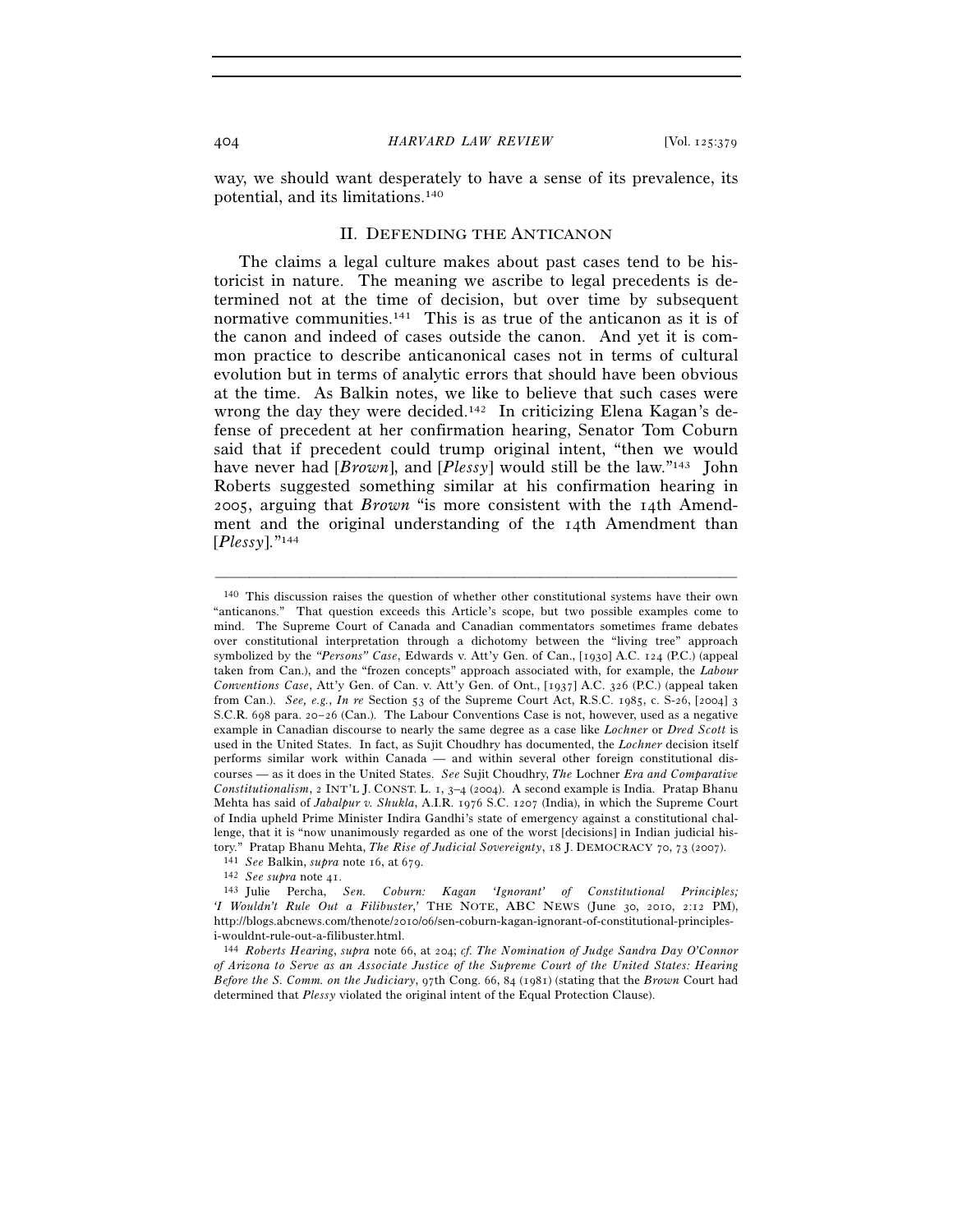They are not alone. Commentators frequently accuse the Courts that decided *Dred Scott*, *Plessy*, *Lochner*, and *Korematsu* of defective reasoning, often in harsh terms.<sup>145</sup> This practice is more common among politicians and judges than among academics, who often tend toward dissent, but as this Part will show, legal scholars are hardly immune from associating anticanonicity with their preferred analytic defect. The burden for these commentators is not simply to show that the deciding Courts committed analytic errors, but also to show that those errors were so monumental, indeed historic, that the cases must be burned in effigy for all to bear witness. This Part shows that they cannot meet this burden. Section A argues that none of the four anticanon cases is unusually wrong, either by contemporaneous legal standards or by the conventional forms of legal argument that remain popular today. Moreover, although all of the anticanonical cases can be accused of moral failings of varying magnitudes, section B shows that those failings are inadequate to justify their modern-day treatment.

## *A. The Anticanon's Errors*

There are errors and there are damned errors. We can imagine, in principle, how to construct each category as it relates to judicial review. Ordinary errors are good faith mistakes of judgment, with

<sup>145</sup> *See, e.g.*, *Thomas Hearing*, *supra* note 70, at 464 ("I think [Chief Justice Taney in *Dred Scott*] should have . . . read the Constitution and attempted to discern what the Founders meant in drafting the Constitution."); ROBERT J. HARRIS, THE QUEST FOR EQUALITY: THE CON-STITUTION, CONGRESS, AND THE SUPREME COURT 101 (1960) (calling *Plessy* "a compound of bad logic, bad history, bad sociology, and bad constitutional law"); CHARLES A. LOFGREN, THE *PLESSY* CASE: A LEGAL-HISTORICAL INTERPRETATION 4 (1987) (noting one scholar's characterization of *Plessy* as "one of the most irrational opinions ever announced" (quoting Ralph T. Jans, Negro Civil Rights and the Supreme Court, 1865–1949, at 199 (1951) (unpublished Ph.D. dissertation, University of Chicago) (on file with the University of Chicago)) (internal quotation marks omitted)); MICHAEL STOKES PAULSEN ET AL., THE CONSTITUTION OF THE UNITED STATES 869–70 (2010) (calling the *Dred Scott* Court's citizenship holding "incredible" and "monstrous," calling its Fifth Amendment holding a "wild claim" and "utterly implausibl[e] as a matter of the actual meaning of the text of the Constitution," and calling the case generally an "atrocious misinterpretation of the Constitution"); Akhil Reed Amar, *The Supreme Court 1999 Term — Foreword: The Document and the Doctrine*, 114 HARV. L. REV. 26, 62 (2000) (calling Chief Justice Taney's view that free blacks could not be citizens "an outlandish reading of the [Constitution]"); Robert H. Bork, *The Judge's Role in Law and Culture*, 1 AVE MARIA L. REV. 19, 21 (2003) (calling *Lochner* "an abomination" that was not "based on a reasonable interpretation of the Constitution"); Steven G. Calabresi, *The Tradition of the Written Constitution: A Comment on Professor Lessig's Theory of Translation*, 65 FORDHAM L. REV. 1435, 1437 (1997) ("I think the general consensus of our tradition has been that in cases like *Dred Scott* and *Plessy* the Supreme Court gave too much weight to the background social practices of the time and not enough weight to text, to founding commitments, and to things that have been constitutionalized."); *see also* Paul Finkelman, Scott v. Sandford*: The Court's Most Dreadful Case and How It Changed History*, 82 CHI.- KENT L. REV. 3, 6–7 (2007) (discussing the ways in which diverse constituencies have used *Dred Scott* as "a symbol of mistakes made by the Court").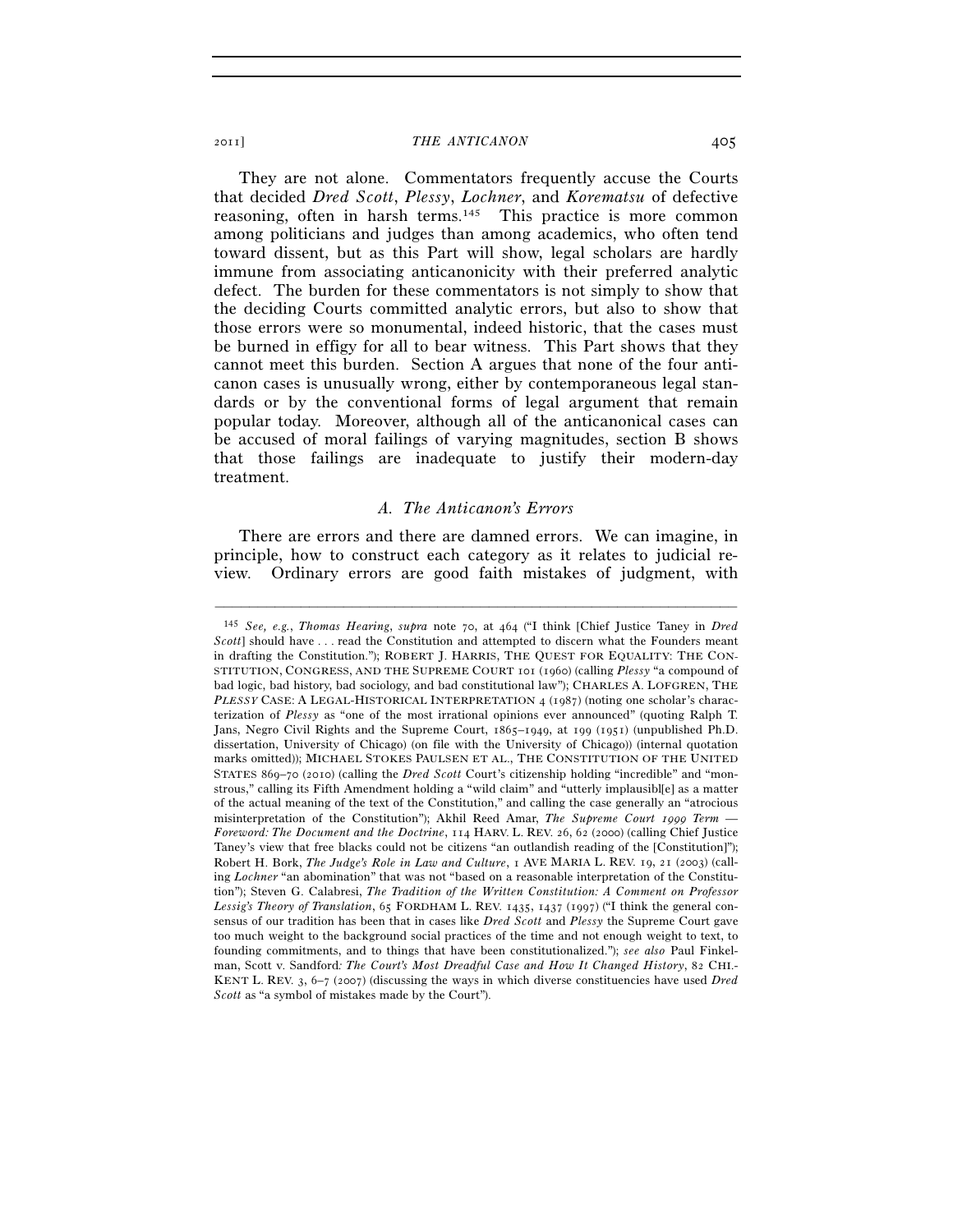#### 406 *HARVARD LAW REVIEW* [Vol. 125:379

manageable consequences, the commission of which forms a central attribute of the human condition. A judge who respects the conventional tools of legal analysis and remains in role but simply arrives at the legally incorrect result deserves, on sober reflection, our sympathy more than our anger. He is not, after all, the judge who recklessly or intentionally disregards an important input into the process of judicial decisionmaking, or harbors delusions of political grandeur, or is unforgivably narrow-minded or incompetent. Conceptually, it seems as if the errors committed by this second type, often identifiable at the time of decision, should be the ones for which we reserve our deepest and most consistent condemnation. This section seeks to demonstrate that, with respect to *Dred Scott*, *Plessy*, *Lochner*, and *Korematsu*, this is not so. The degree to which we collectively renounce these decisions is not nearly in proportion to the outrageousness of their errors. Part of the reason for that is fundamental: the conceptual dichotomy described above, between judicial errors and damned judicial errors, is contingent and unstable in practice. What is surprising is that it is no less so with respect to the few cases that we all agree are wrong.

*1.* Dred Scott v. Sandford*. —* The *Dred Scott* case involved a slave, Dred Scott, who sued his nominal master, John Sanford, for his freedom.146 Scott claimed that because a former master had taken him first to the free state of Illinois and then to Fort Snelling in the Wisconsin Territory, where slavery was prohibited by federal statute, he could not legally be re-enslaved in the slave state of Missouri, where he resided.147 It was vital to the case and to its controversial outcome that Sanford was a resident of New York, for the sole jurisdictional hook claimed by Scott was based on the diversity of citizenship between the litigants.148 In a convoluted opinion, Chief Justice Taney ruled that the Court did not have jurisdiction to hear the case because neither Scott nor any black American could be a citizen of the United States within the meaning of Article III's grant of diversity jurisdiction.149 The Court also ruled, in a holding sometimes described as dicta and at other times called in-the-alternative, that Scott's argument failed on the merits: Congress could not constitutionally forbid slavery in U.S. territories, as doing so would deprive traveling slaveholders of their property without due process of law.150

The decision is, to say the least, troubling. Taney reached his conclusion that blacks could not be United States citizens through flawed

<sup>–––––––––––––––––––––––––––––––––––––––––––––––––––––––––––––</sup> 146 Dred Scott v. Sandford, 60 U.S. (19 How.) 393, 400 (1857). Sanford's name is misspelled in the official court caption. *See* DON E. FEHRENBACHER, THE DRED SCOTT CASE ix (1978).<br><sup>147</sup> *Dred Scott*, 60 U.S. (19 How.) at 431.<br><sup>148</sup> *Id.* at 400.<br><sup>149</sup> *Id.* at 406.<br><sup>150</sup> *Id.* at 452.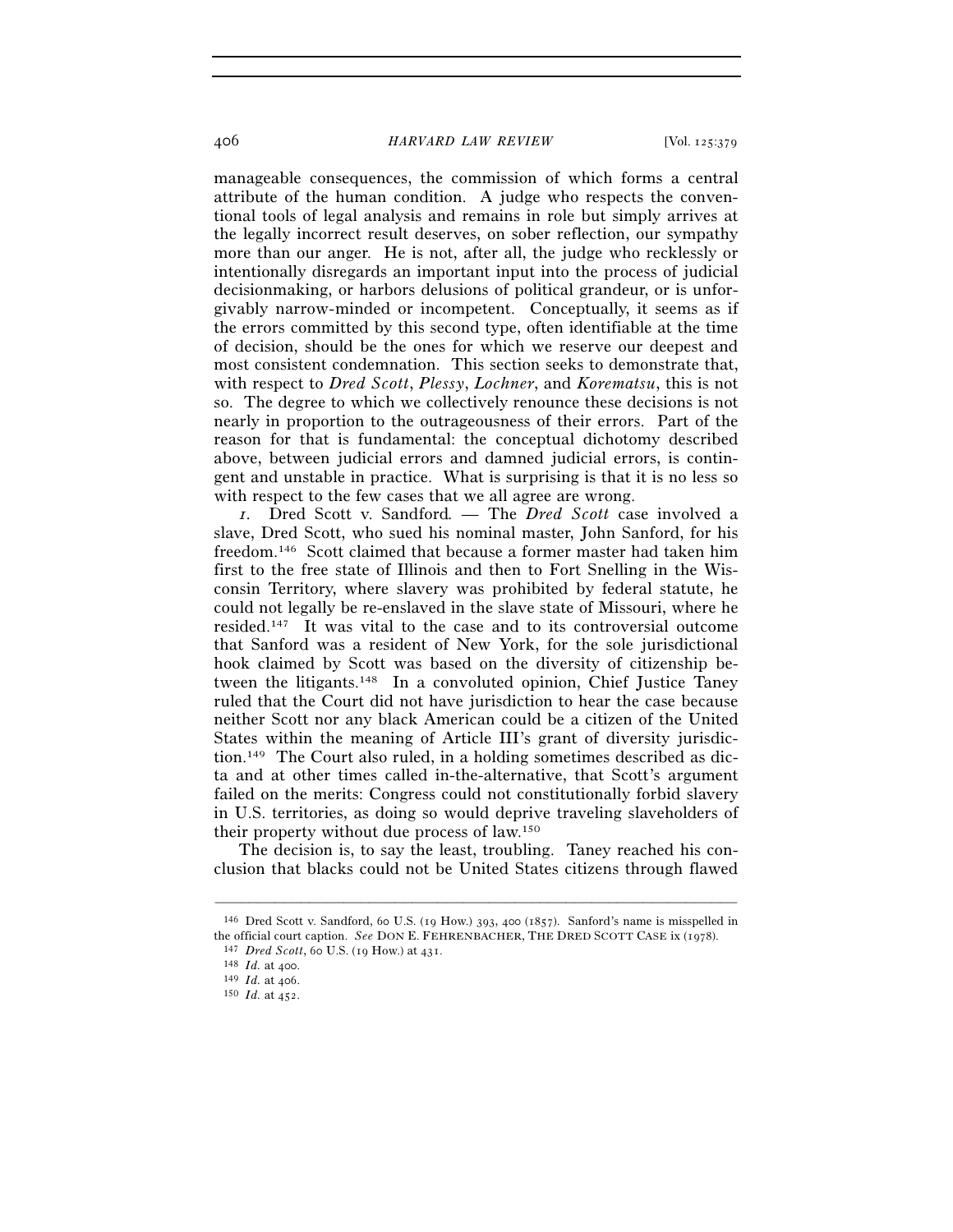analysis. His major premise was that blacks could be citizens now only if they could have been citizens at the time of the Constitution's drafting.151 His minor premise was that they could not have been citizens at the Founding for any number of reasons, chief among them that the Privileges and Immunities Clause of Article IV152 would entail their equal treatment with whites, which was a nonstarter.153 Both of these premises are routinely challenged in the literature, and with good reason. Taney's self-conscious embrace of originalism even when it leads to moral depravity is often cited as Exhibit A in the case against originalism as a viable method of constitutional interpretation.154 His originalism, moreover, was bad originalism.155 The notion that even free blacks could not be citizens at the Founding is embarrassed by the fact that many free blacks were in fact citizens at that time.156 And Taney's privileges-and-immunities argument was a non sequitur: the fact that, under Article IV, citizens in one state are entitled to the privileges and immunities available to citizens in another state does not mean that they may not be subjected to racial discrimination.157 These errors raise a suspicion that Taney's aggressive positivism was but a façade for his abject racism.158

That is not all. Taney's further holding that Congress could not ban slavery in the territories adds injury to insult. For one thing, it was premised on the notion that slaves are not people but property, and as such have no Fifth Amendment rights to liberty competitive with their masters' Fifth Amendment rights to own them. For another, those who reject the idea of "substantive" due process will wonder what *process* was found wanting in the decision of Congress to ban slavery in the territories.159 Most importantly, perhaps, the *Dred Scott* decision rendered unconstitutional the political positions both of the nascent Republican Party and of Stephen Douglas and other northern Democrats on the question of slavery in the territories. The Republicans maintained that the territories should remain free, and southern Democrats insisted that they should not. Douglas and other northern

<sup>151</sup> *Id.* at 404. 152 U.S. CONST. art. IV, § 2. 153 *Dred Scott*, 60 U.S. (19 How.) at 405–06. 154 *See* Christopher L. Eisgruber, *The Story of Dred Scott: Originalism's Forgotten Past*, *in* CONSTITUTIONAL LAW STORIES 151, 165–69 (Michael C. Dorf ed., 2004); Paul Finkelman, Teaching Slavery in American Constitutional Law, 34 AKRON L. REV. 261, 270 (2000).<br><sup>155</sup> See Balkin & Levinson, Dred Scott, *supra* note 46, at 70–71.<br><sup>156</sup> See AKHIL REED AMAR, AMERICA'S CONSTITUTION: A BIOGRAPHY 252 (200

HUNDRED YEARS, <sup>1789</sup>–1888, at 265 (1985). 158 *See* BEN W. PALMER, MARSHALL AND TANEY: STATESMEN OF THE LAW <sup>218</sup>–20 (1939)

<sup>(</sup>noting and ultimately rejecting the view that Taney's opinions reflected his underlying racism).

<sup>159</sup> *See, e.g.*, ROBERT H. BORK, THE TEMPTING OF AMERICA: THE POLITICAL SEDUC-TION OF THE LAW 31 (1990).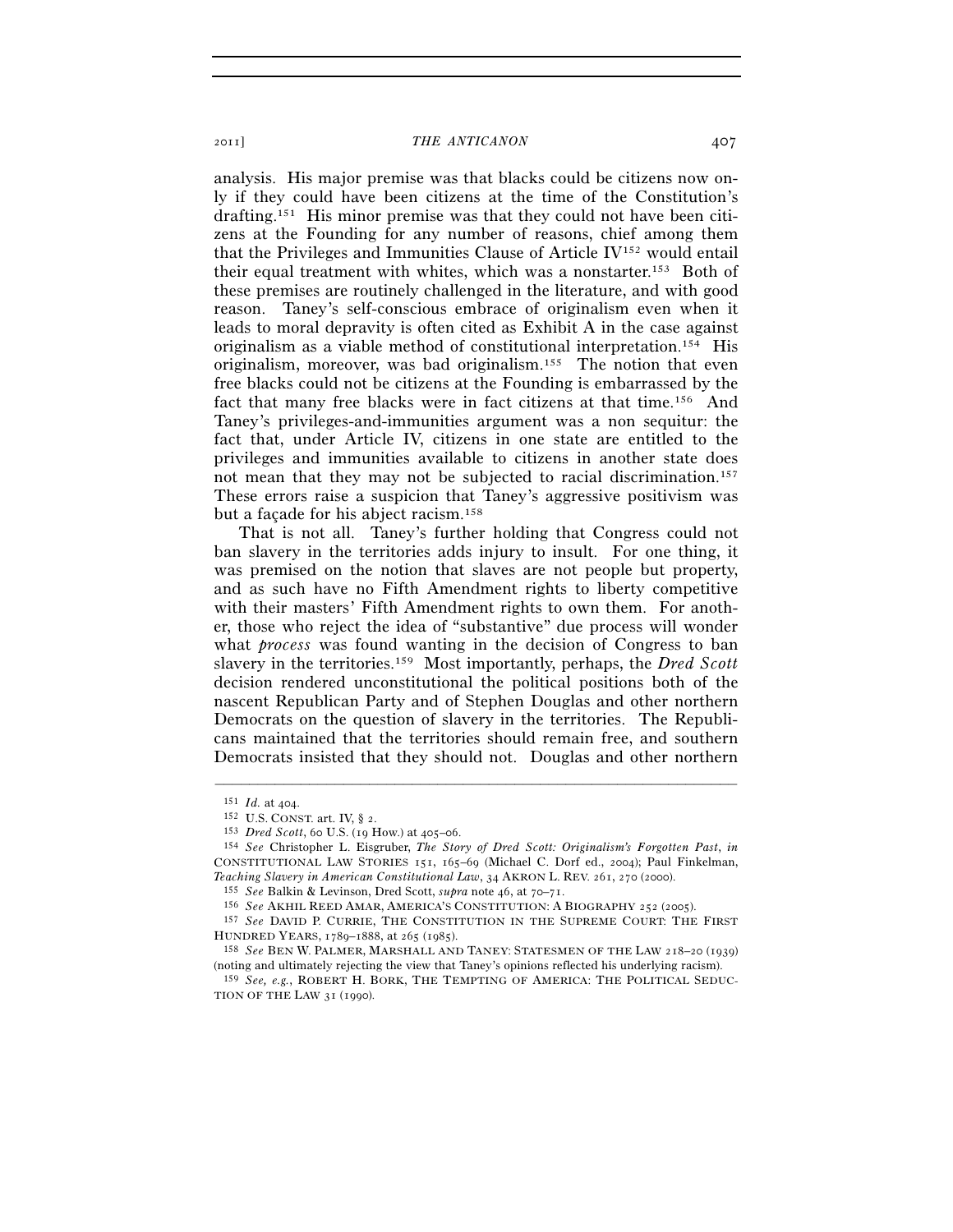408 *HARVARD LAW REVIEW* [Vol. 125:379

Democrats adopted the compromise position that residents of the territories should be able to determine for themselves whether to permit slavery.160 Taney's decision made only the pro-slavery position constitutionally viable, causing a deep rift in the Democratic Party and preventing a compromise that could have averted the bloodiest war in American history. And as if that were not enough, he did so in dicta!

Can such errata be defended? Mark Graber has tried, somewhat, to do so (post-tenure, I hasten to add). Graber argues that because the original Constitution rested on a set of political accommodations for slavery — and therefore abided "constitutional evil" — the *Dred Scott* majority was armed with a set of interpretive resources that made its claims just as plausible as the dissent's.161 He notes that the argument typically criticized by modern commentators as the most odious that black Americans could not be U.S. citizens — "reflected beliefs held by the overwhelming majority of antebellum jurists in both the North and the South"162 and was consistent with the views of large segments of the American public.<sup>163</sup> Taney's historical case against black citizenship was flawed but, on Graber's view, the case would have come out no differently if it were flawless.<sup>164</sup> Graber may or may not be persuasive on these points, some of which I explore further below, but remember the burden we are concerned with — not whether *Dred Scott* was wrong but whether it deserves to serve as a prime example of how to be wrong.

I'm not so sure. In Taney's defense — not words one reads every day — some of *Dred Scott*'s critics miss the big picture. Let us bracket for the moment Taney's actual opinion and reconsider the case with fresh eyes. First, it is easy to defend the result in the case — a loss for Scott — under then-existing precedents and legal norms.165 In *Strader v. Graham*, 166 decided six years before *Dred Scott*, Taney had written (in dicta) that the laws of the domiciliary state — not those of a state or territory of prior residence or inhabitation — conclusively determined whether someone was slave or free.167 While Missouri precedents were arguably on Scott's side,168 the Missouri Supreme Court held otherwise in Scott's state court suit for emancipation.<sup>169</sup> If the

<sup>&</sup>lt;sup>160</sup> See FEHRENBACHER, *supra* note 146, at 165–66.<br><sup>161</sup> MARK A. GRABER, *DRED SCOTT* AND THE PROBLEM OF CONSTITUTIONAL EVIL 4

<sup>(2006).&</sup>lt;br>
<sup>162</sup> *Id.* at 28–29.<br>
<sup>163</sup> *Id.* at 28–33.<br>
<sup>164</sup> *See Magliocca, supra* note 43, at 576.<br>
<sup>165</sup> *See Magliocca, supra* note 43, at 576.<br>
<sup>165</sup> *Id.* at 93–94.<br>
<sup>167</sup> *Id.* at 93–94.<br>
<sup>168</sup> *See FEHRENBACHER, s*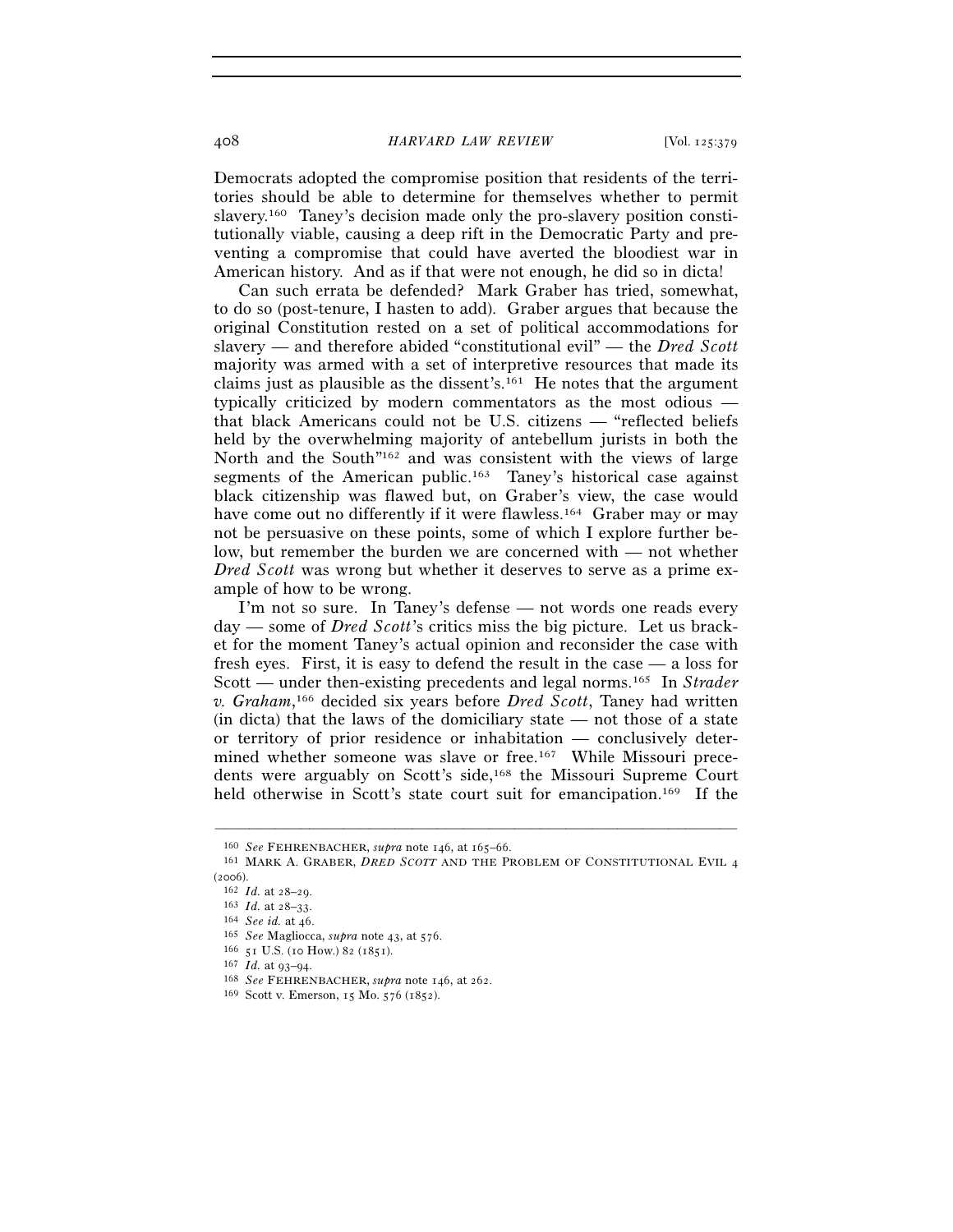startlingly pro-slavery majority opinion in *Strader* was right, then Scott could not win on the merits at the Supreme Court and, moreover, was not a citizen of the state of Missouri for jurisdictional purposes.170 All Taney had to do was affirm *Strader*'s dicta as a holding and the case could have been dismissed without any discussion of black inferiority or the constitutionality *vel non* of prohibiting slavery in the territories.171

More broadly, the basic question in *Dred Scott* was whether free blacks were entitled to the constitutionally conferred benefits of state citizenship. The Court had never before been so directly called upon to define the central features of citizenship, and it is difficult to dispute the conception Taney settled on: citizens have rights. In 1857, as in 1787, it offended no constitutional prohibition for states to protect the right to keep blacks as chattel slaves, and, a fortiori, for a state to deny, even to free blacks, the right to marry, to sue, to enter into contracts, or to own property, much less to deny them political rights such as voting and jury service. Blacks were subjected to all manner of discriminatory treatment that no government would dare visit upon its white population. As Taney infamously wrote, blacks were "regarded as beings of an inferior order, and altogether unfit to associate with the white race, either in social or political relations; and so far inferior, that they had no rights which the white man was bound to respect." $172$ 

Let us also keep in mind a doctrinal point to which I return later in this Part. Under the Court's holding in *Prigg v. Pennsylvania*, which remained good law at the time of *Dred Scott*, a free state was constitutionally *forbidden* from providing a free black with due process of law if that person were kidnapped by a slave catcher.173 To hold in the face of such precedent that the same Constitution recognizes the citizenship of free blacks feels like the rankest sophistry.174 No nation worth its salt could abide the treatment of its citizens in this way. Either the treatment of blacks or their designation as citizens had to go. Only the designation was before the Court, and the war came.

*Dred Scott*'s other "holding" — that prohibiting slavery in federal territories offended the due process clause of the Fifth Amendment is also flawed, but not for the reasons often given. First, it was not at all clear at the time of *Dred Scott* that the Constitution applied to the

<sup>&</sup>lt;sup>170</sup> *See* FEHRENBACHER, *supra* note 146, at 278–80.<br><sup>171</sup> Justice Nelson's initial draft decided the case on approximately those grounds, but, for reasons that are a matter of historical dispute, the majority scrapped that draft and decided to reach broader issues. *Id.* at 307–09.<br><sup>172</sup> *Dred Scott*, 60 U.S. (19 How.) at 407; see Eisgruber, *supra* note 154, at 168.<br><sup>173</sup> Prigg v. Pennsylvania, 41 U.S. (16 Pet.) 539, 613–14, 625–26 (1842).<br><sup>174</sup> One might object tha

would argue for placing *Prigg* firmly in the anticanon. As we have seen, it is not.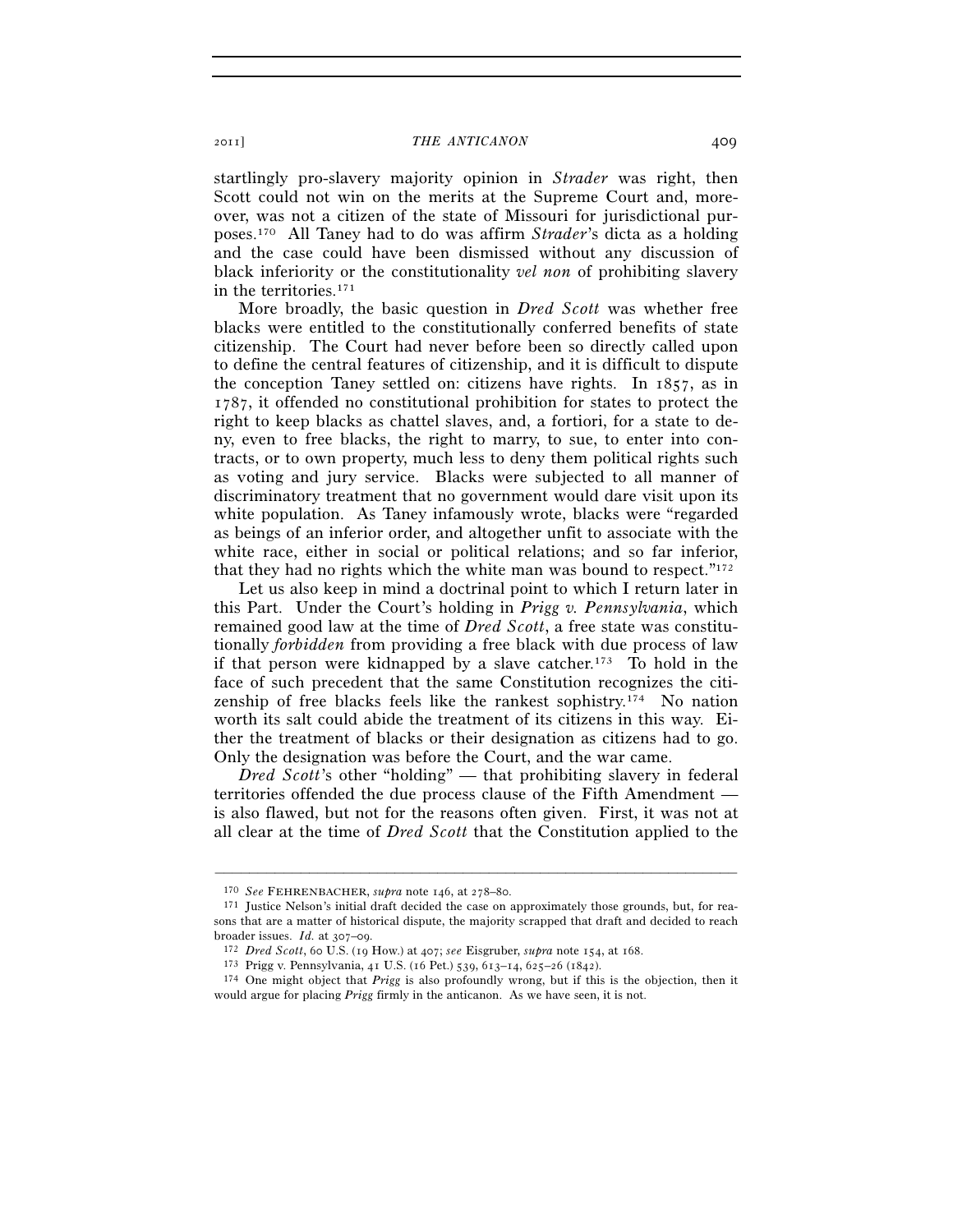410 *HARVARD LAW REVIEW* [Vol. 125:379

actions of Congress in federal territories.175 Second, we do not ordinarily perceive substantive due process difficulties when regulations in one state reduce the value of chattels transported across state lines.176 If one state permits the carrying of marijuana and another prohibits it, it does not violate the Fourteenth Amendment Due Process Clause for the regulating state to confiscate a visitor's hash, much less simply to define it as contraband. Perhaps most significantly, the argument that Congress could not prohibit slavery in the territories not only rendered the Missouri Compromise not a compromise at all, but also would have invalidated the Northwest Ordinance, which was passed by the same Continental Congress that authorized the Philadelphia Convention, and which was unanimously reaffirmed by the First Congress. The First Congress not only comprised many delegates to the federal and state constitutional conventions, but it was also the same Congress that referred the Bill of Rights, whose Fifth Amendment Taney claimed made the Northwest Ordinance unconstitutional. This was a curious originalism indeed, one that prompted Abraham Lincoln in 1858 to call Taney's misdirection "an astonisher in legal history" and "a new wonder of the world."177

These points do not, however, form the usual case against *Dred Scott*'s substantive due process holding. It is not uncommon, particularly in popular discourse, to see assertions that *Dred Scott*'s chief failing is its assumption that the Constitution countenanced the treatment of blacks as personal property.178 That assumption, though, was unas-

<sup>&</sup>lt;sup>175</sup> See Magliocca, supra note 43, at 582.<br><sup>176</sup> See Dred Scott, 60 U.S. (19 How.) at 625–26 (Curtis, J., dissenting).<br><sup>177</sup> Abraham Lincoln, *Lincoln at Chicago, July 10, 1858*, *in* THE COMPLETE LINCOLN-DOUGLAS DEBATES OF 1858, at 26, 37 (Paul M. Angle ed., 1958). Taney argued in *Dred Scott* that the Northwest Ordinance followed from Congress's Article IV, § 3 power "to dispose of and make all needful rules and regulations respecting the territory or other property belonging to the United States," and that this language did not apply to the later-acquired territory at issue in the case. *Dred Scott*, 60 U.S. (19 How.) at 432. Even if we accept this contention, it is barely relevant — if at all — to the argument that the Territories Clause would not have insulated Congress from a challenge to the Northwest Ordinance based on independent limitations imposed by the Due Process Clause. *Cf.* Matthew J. Hegreness, Note, *An Organic Law Theory of the Fourteenth Amendment: The Northwest Ordinance as the Source of Rights, Privileges, and Immunities*, 120 YALE L.J. 1820, 1871 (2011) ("Despite Taney's insistence that the free-soil principles violated due process of law, the Ordinance is a testament to the consistency of the prohibition of slavery with due process of law in America's organic law.").

<sup>178</sup> *See, e.g.*, Adam Liptak, *Path to Court: Speak Capably but Say Little*, N.Y. TIMES, July 12, 2009, at A1; *Glenn Beck* (Fox News television broadcast Apr. 30, 2010) (interview with David Barton) (rush, unofficial transcript), *available at* http://www.foxnews.com/story/0,2933,591966,00.html; *see also* LAURENCE H. TRIBE, GOD SAVE THIS HONORABLE COURT: HOW THE CHOICE OF SUPREME COURT JUSTICES SHAPES OUR HISTORY 98 (1985) (writing that *Dred Scott* "sanctified the status of blacks as property and made the Civil War all but inevitable").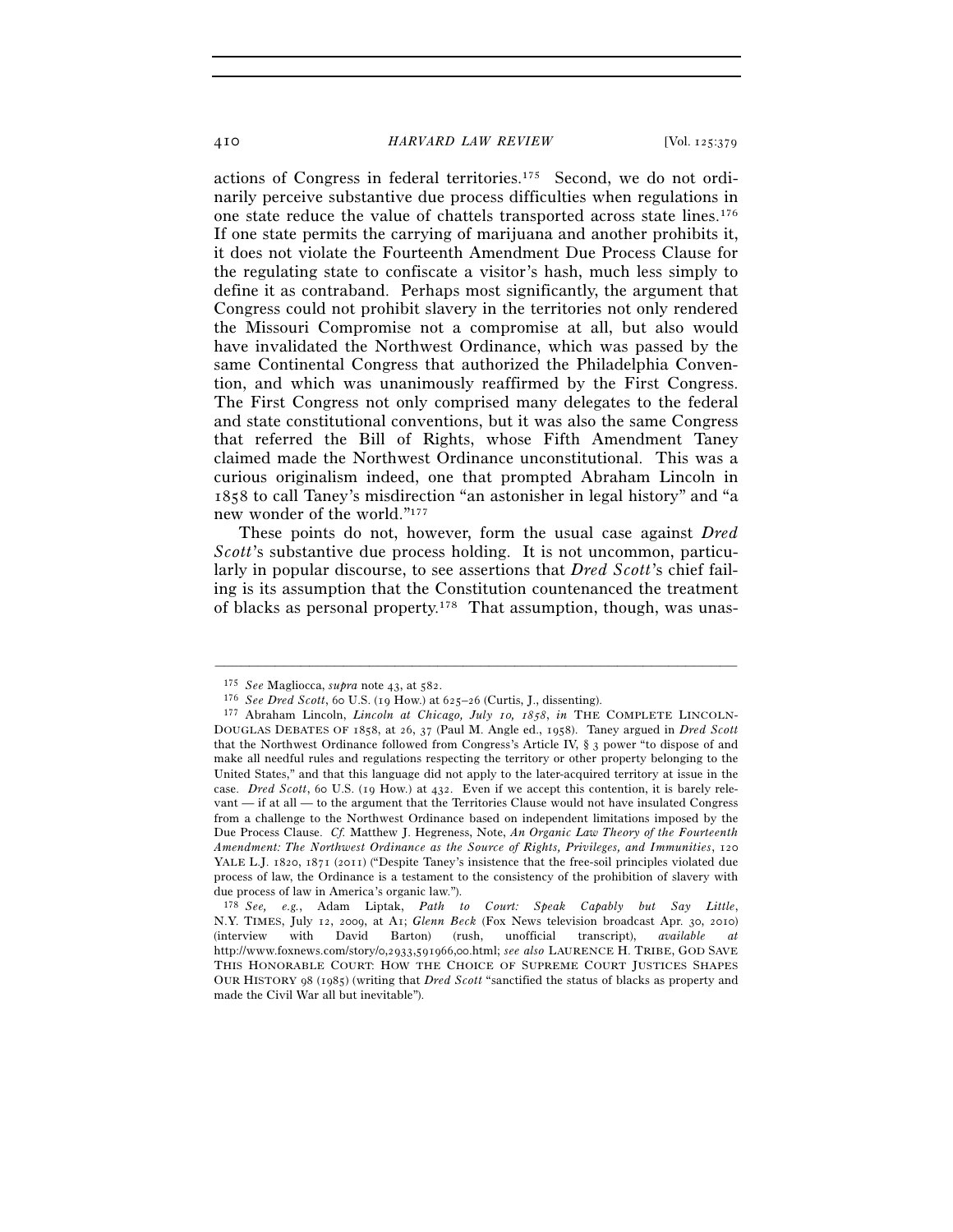sailable.<sup>179</sup> A slightly more nuanced criticism faults Taney for resorting to substantive due process at all. Robert Bork writes: "[O]nce it is conceded that a judge may give the due process clause substantive content, *Dred Scott*, *Lochner*, and *Roe* are equally valid examples of constitutional law."180 Here is not the place to rehearse the arguments for and against substantive due process, but suffice to say that any federal constitutional claim to freedom that Scott had also would have been grounded in substantive due process. Had Taney adopted the Republican argument that the Fifth Amendment actually *forbids* slavery in federal territories — likely a correct claim today<sup>181</sup> — surely *Dred Scott* would not be regarded as anticanonical, or even wrong.<sup>182</sup>

There is a broader point that extends beyond doctrinal minutiae. *Dred Scott* does not gnaw at us because it misused syllogism or invented constitutional rights; we hate it because it abided constitutional evil.183 The conclusions Taney reached were morally insufferable, and so should have counted as dispositive evidence that his position was incorrect. But if this is what makes *Dred Scott* anticanonical, then there is incongruity in the conservative critique of the Warren Court, many of whose members envisioned their role precisely as we wish Taney had envisioned his.184

In his time, Taney could not easily have held other than he did. His commentary on the status of slavery in the territories, though unnecessary to his holding, was at the invitation of prominent members of Congress, President Buchanan, and even Abraham Lincoln.185 The

–––––––––––––––––––––––––––––––––––––––––––––––––––––––––––––

182 The claim would have been in tension with the original understanding of the Fifth Amendment. *See generally* Ryan C. Williams, *The One and Only Substantive Due Process Clause*, 120 YALE L.J. 408 (2010). *But see* Hegreness, *supra* note 177, at 1871. 183 *See* GRABER, *supra* note 161, at 1–10; Balkin, *supra* note 62, at 1704–20; Levinson, *supra*

note 46, at 1151–52.<br><sup>184</sup> *Cf.* CARL BRENT SWISHER, ROGER B. TANEY 505 (1935) ("It is inconsistent to denounce

Taney for deciding questions broadly in the hope of benefiting the country, while praising others, Marshall for instance, for doing the same thing.").

185 For extended discussion of the pleadings of members of Congress, see Wallace Mendelson, *Dred Scott's Case — Reconsidered*, 38 MINN. L. REV. 16, 18–24 (1954). Buchanan said in his 1857 inaugural address that the issue of slavery in the territories "is a judicial question, which legitimately belongs to the Supreme Court of the United States before whom it is now pending, and will, it is understood, be speedily and finally settled." *Id.* at 24. On Lincoln, see Abraham Lincoln, Speech at Galena, Ill. (July 26, 1856), *reprinted in* 2 COLLECTED WORKS OF ABRAHAM LINCOLN 355 (Roy P. Basler ed., 1953) ("The Supreme Court of the United States is the tribunal

<sup>179</sup> Which is not to say that it was not assailed. The 1856 and 1860 Republican Party platforms, for example, both argued that *allowing* slavery in the federal territories violated the Due Process Clause of the Fifth Amendment. FEHRENBACHER, *supra* note 146, at 141. 180 BORK, *supra* note 159, at 32; *accord* Planned Parenthood of Se. Pa. v. Casey, 505 U.S. 833,

<sup>998 (1992) (</sup>Scalia, J., concurring in the judgment in part and dissenting in part).<br><sup>181</sup> The structure of the claim would be that neither federal courts nor federal agents could be

used to enforce a master-slave relationship. Doing so would violate both the Fifth Amendment and, after 1865, the Thirteenth. *Cf.* Shelley v. Kraemer, 334 U.S. 1 (1948) (prohibiting state court enforcement of a racially restrictive covenant).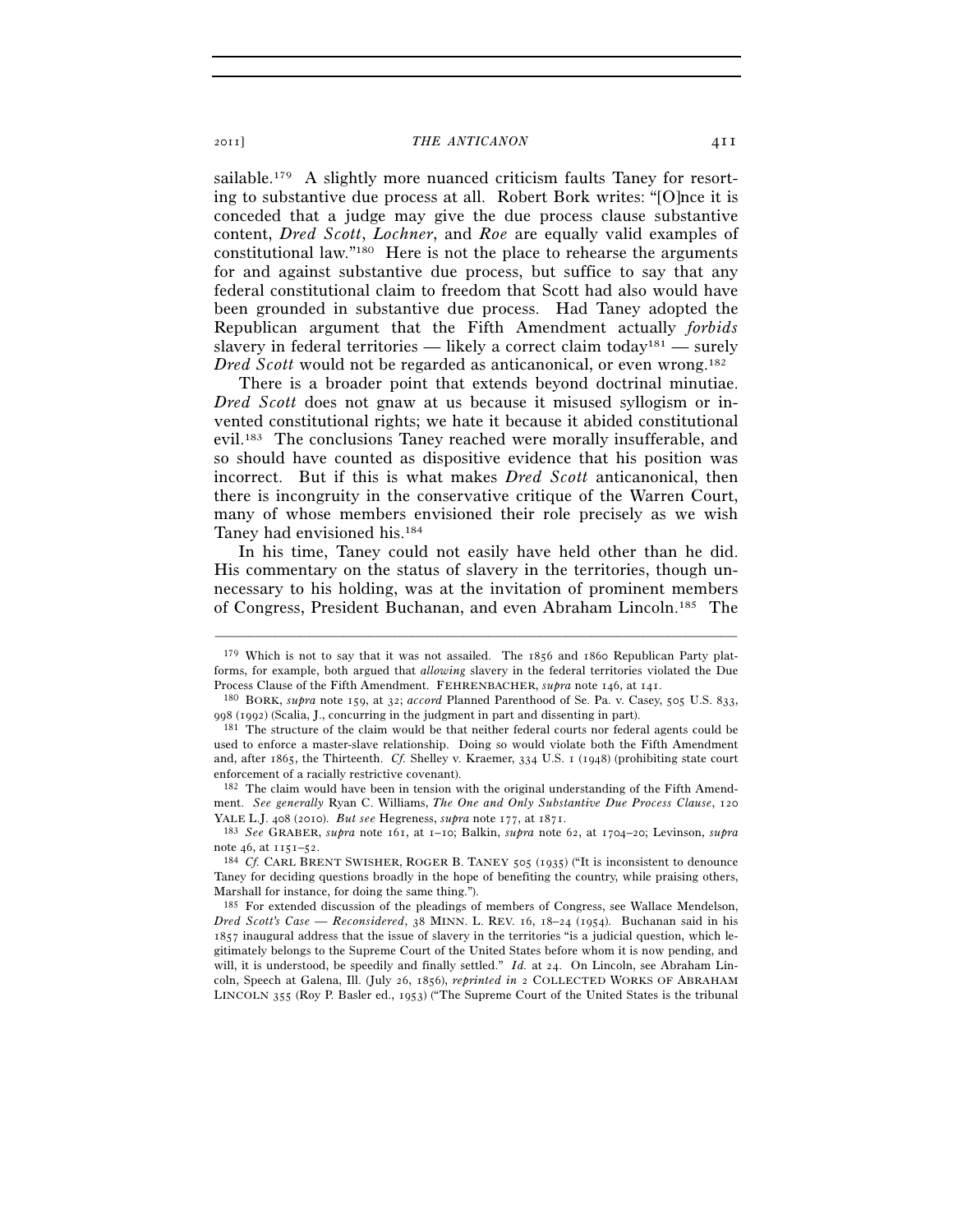#### 412 *HARVARD LAW REVIEW* [Vol. 125:379

more obvious route to war would have been a holding that Scott was made free based on his residence at Fort Snelling or, better still, in Illinois. Had Taney instead remained silent on the Missouri Compromise, the standard account of *Dred Scott* tells us that he might have enabled Stephen Douglas to win the Presidency in 1860 and might therefore have put off the War.<sup>186</sup> If this is the fate Taney denied us, then we should celebrate the decision. If *Dred Scott*'s legacy is existential military conflict, then it is also emancipation for millions of enslaved Americans, the new birth of freedom that the Fourteenth Amendment promised, and confrontation with the moral inadequacy of our original commitments.187 *Dred Scott* told us we had to take or leave a Constitution that enshrined white supremacy. We left it, and we are better for it.188

*2.* Plessy v. Ferguson*. —* In 1883, the Supreme Court upheld an Alabama statute that punished adultery more severely when committed between a white person and a black person than when committed between two people of the same race.189 Without dissent, the Court held that the statute did not offend the Equal Protection Clause because it did not discriminate between races: "The punishment of each offending person, whether white or black, is the same."190 That decision, *Pace v. Alabama*, was good law in 1896, and it was not an unreasonable interpretation of the text of the Equal Protection Clause to assume its indifference to a law that, on its face, treated members of all races analogously. That, too, was the structure of the 1890 Louisiana Separate Car Act<sup>191</sup> challenged in *Plessy*.<sup>192</sup> It required railway coaches operating in the state to provide "separate" accommodations for white and "colored" passengers, but it also required that those accommodations be "equal."193

<sup>–––––––––––––––––––––––––––––––––––––––––––––––––––––––––––––</sup> to decide [the extension of slavery to the territories], and [Republicans] will submit to its decisions.").

<sup>186</sup> *See* FEHRENBACHER, *supra* note 146, at 455 (calling the standard account "one of the most familiar stories in American political history"); PALMER, *supra* note 158, at 223; Louise Weinberg, *Overcoming Dred: A Counterfactual Analysis*, 24 CONST. COMMENT. 733, 735–40 (2007). *But see* Mark A. Graber, *Desperately Ducking Slavery:* Dred Scott *and Contemporary Constitutional Theory*, 14 CONST. COMMENT. 271, 285–93 (1997) (arguing that the decision more likely strengthened than weakened the Democratic Party).

<sup>187</sup> *See* Eisgruber, *supra* note 154, at 181. 188 *See* <sup>1</sup> ACKERMAN, *supra* note 15, at 64 ("Perhaps Americans really did have to fight a Civil War before blacks could become citizens of the United States?").<br><sup>189</sup> Pace v. Alabama, 106 U.S. 583 (1883).

<sup>&</sup>lt;sup>190</sup> *Id.* at 585.<br><sup>191</sup> 1890 La. Acts 152.<br><sup>192</sup> *See* Plessy v. Ferguson, 163 U.S. 537, 540 (1896).<br><sup>193</sup> 1890 La. Acts 153. By the time of Plessy's challenge to the law, it had been interpreted as applying only to intrastate railway cars. State *ex rel.* Abbott v. Hicks, 11 So. 74 (La. 1892).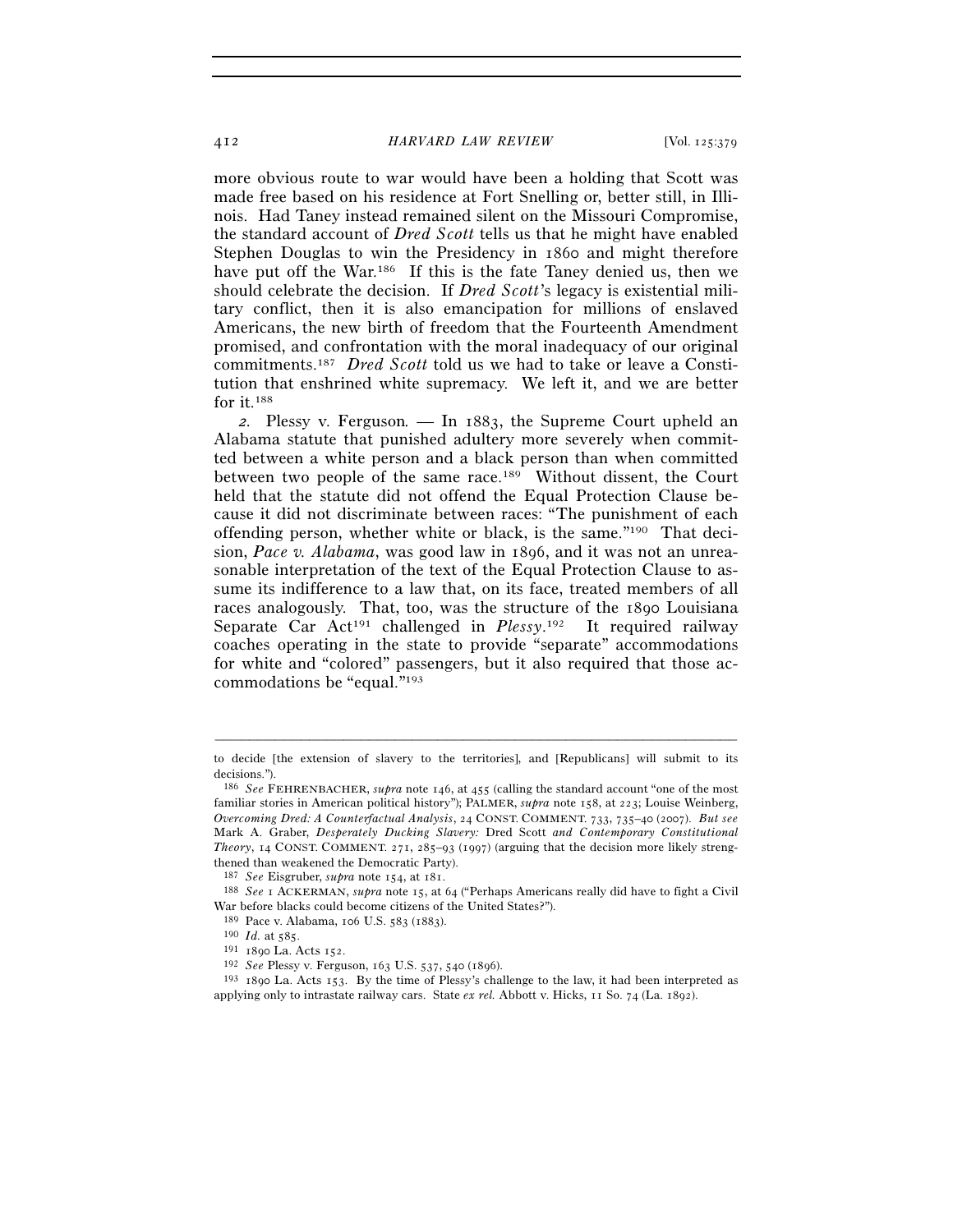So why is *Plessy* wrong? And why have most lawyers never heard of *Pace*?194 There are several views on the first question, and they stand in some tension. As noted in Part I, Chief Justice Roberts has offered that *Plessy* was inconsistent with the original understanding of the Fourteenth Amendment.195 This is an unorthodox, though not unheard of,<sup>196</sup> view of the Fourteenth Amendment. The Congress that debated the Fourteenth Amendment did so in front of segregated galleries that remained so into the 1960s.197 The debate over whether that same Congress understood the Equal Protection Clause to mandate public school integration continues, though most scholars believe it did not.198 The Reconstruction Republicans were concerned above all with eliminating discrimination in "civil" rights such as the rights to contract, to sue, and to own and dispose of property, not with what many would have then called "social" rights such as the right to associate freely, even in public or quasi-public institutions.199

A second, more common critique of *Plessy* echoes the language of Justice Harlan's canonical dissent: "Our Constitution is color-blind, and neither knows nor tolerates classes among citizens."200 On this view, the overriding command of the Equal Protection Clause is that government is not to recognize racial distinctions and distribute social benefits and burdens on that basis. As Justice Scalia has written, "In the eyes of government, we are just one race here. It is American."201 A noble goal, perhaps, but colorblindness is an even less obvious imperative of the Fourteenth Amendment than is racial integration. Certainly it would be difficult for the federal government to ensure equality for the freed slaves and for their descendants if it could not make itself aware of their race.<sup>202</sup> And given that colorblindness is foreign

<sup>194</sup> For scholars recognizing the doctrinal significance of *Pace*, see DAVID P. CURRIE, THE CONSTITUTION IN THE SUPREME COURT: THE SECOND CENTURY, 1888–1986, at 40 (1990);

Balkin, *supra* note 16, at 707. 195 *See supra* p. 404. 196 *See, e.g.*, Michael W. McConnell, *Originalism and the Segregation Decisions*, 81 VA. L. REV. 947, 980–82, 1120–31 (1995).

<sup>197</sup> *See* Email from Laura O'Hara, Historical Publ'ns Specialist, Office of History and Pres., U.S. House of Representatives, to Melissa Lerner (Oct. 13, 2010, 17:36 EDT) (on file with the Harvard Law School Library); Email from Katherine Scott, Assistant Historian, U.S. Senate Historical Office, to Melissa Lerner (Oct. 12, 2010, 09:38 EDT) (on file with the Harvard Law School Library).

<sup>198</sup> *Compare* Klarman, *supra* note 10, at 1882–84, 1903–14, *with* McConnell, *supra* note 196, at

<sup>1131–40.&</sup>lt;br>
<sup>199</sup> RICHARD A. PRIMUS, THE AMERICAN LANGUAGE OF RIGHTS 154–55 (1999).<br>
<sup>200</sup> 163 U.S. 537, 559 (1896) (Harlan, J., dissenting).<br>
<sup>201</sup> Adarand Constructors v. Pena, 515 U.S. 200, 239 (1995) (Scalia, J., concur concurring in the judgment).

<sup>202</sup> *See* Jed Rubenfeld, *Affirmative Action*, 107 YALE L.J. 427, 430–32 (1997). An originalist could, in principle, object that the Fourteenth Amendment does not bind the federal government, but I am personally unaware of any originalist (including Justice Scalia in *Adarand*) who claims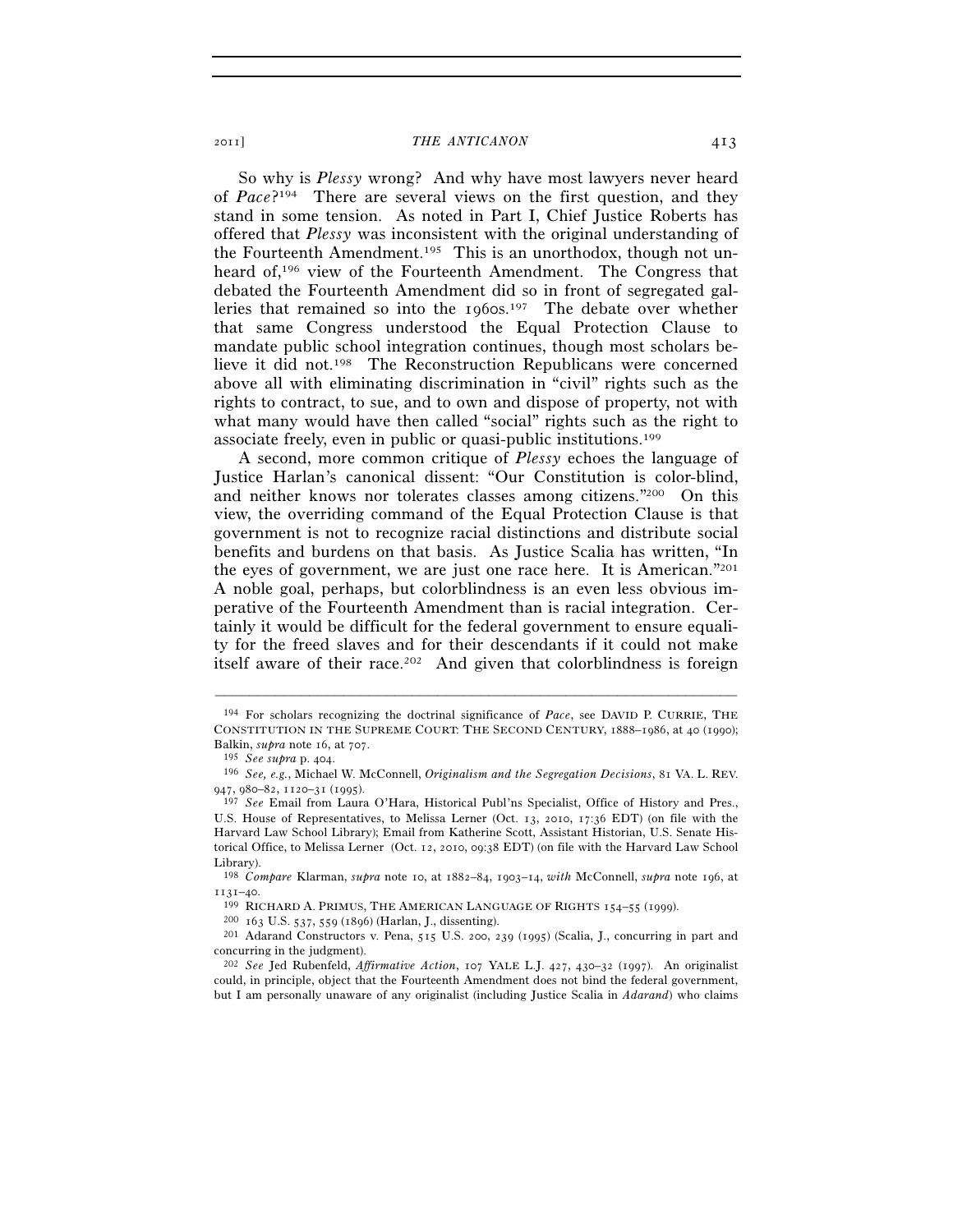to both the text and the original understanding of the Fourteenth Amendment, not to mention its application in cases like *Pace*, it is hard to divine the source of this reading, apart from Justice Harlan's dissent itself.

Read in context — or even in paragraph — that dissent's invocation of colorblindness suggests a rather different principle. Justice Harlan's famous phrase has an infamous preamble:

The white race deems itself to be the dominant race in this country. And so it is, in prestige, in achievements, in education, in wealth and in power. So, I doubt not, it will continue to be for all time, if it remains true to its great heritage and holds fast to the principles of constitutional liberty.203

That the paean to white supremacy in *Plessy* comes in the dissent feels ironic, and it is frequently taught as such. But Justice Harlan's words can be read more charitably as supplying the necessary social meaning that is absent from the majority opinion. A law providing for separate public accommodations may be race neutral in a formal sense but emerges from a barely disguised effort to formalize and thereby perpetuate white dominance through Jim Crow legal institutions. Justice Harlan continues: "[I]n view of the Constitution, in the eye of the law, there is in this country no superior, dominant, ruling class of citizens."204 The third common critique of *Plessy*, then, follows Justice Harlan's lead: the majority's error was willfully remaining blind to the social meaning of segregation, that blacks are and should remain a permanent underclass.

The criticism is fair. We want judges to take notice of obvious social facts, and the meaning of segregation could hardly have been more obvious. As Charles Black so memorably wrote of segregation in Austin, where he was raised, "I am sure it never occurred to anyone, white or colored, to question its meaning."205 It was problematic enough for the *Plessy* Court to maintain that it lacked the competence to ascribe a white supremacist social meaning to segregation.<sup>206</sup> But the Court's absurd suggestion that blacks were inventing such a meaning207 compounded the error manyfold. I am comfortable in my agreement with

that the command of colorblindness applies, but only to state and local governments. *Cf.* Stephen A. Siegel, *The Federal Government's Power to Enact Color-Conscious Laws: An Originalist Inquiry*, 92 NW. U. L. REV. 477, 482 (1998) (making without endorsing the argument that "from an originalist perspective there are strong arguments that the national government may enact racially discriminatory laws and there are compelling arguments that it may enact affirmative action legislation").

<sup>203</sup> *Plessy*, 163 U.S. at 559 (Harlan, J., dissenting). 204 *Id.*

<sup>205</sup> Charles L. Black, Jr., *The Lawfulness of the Segregation Decisions*, 69 YALE L.J. 421, 424 (1960). 206 *Plessy*, 163 U.S. at 551. 207 *Id.*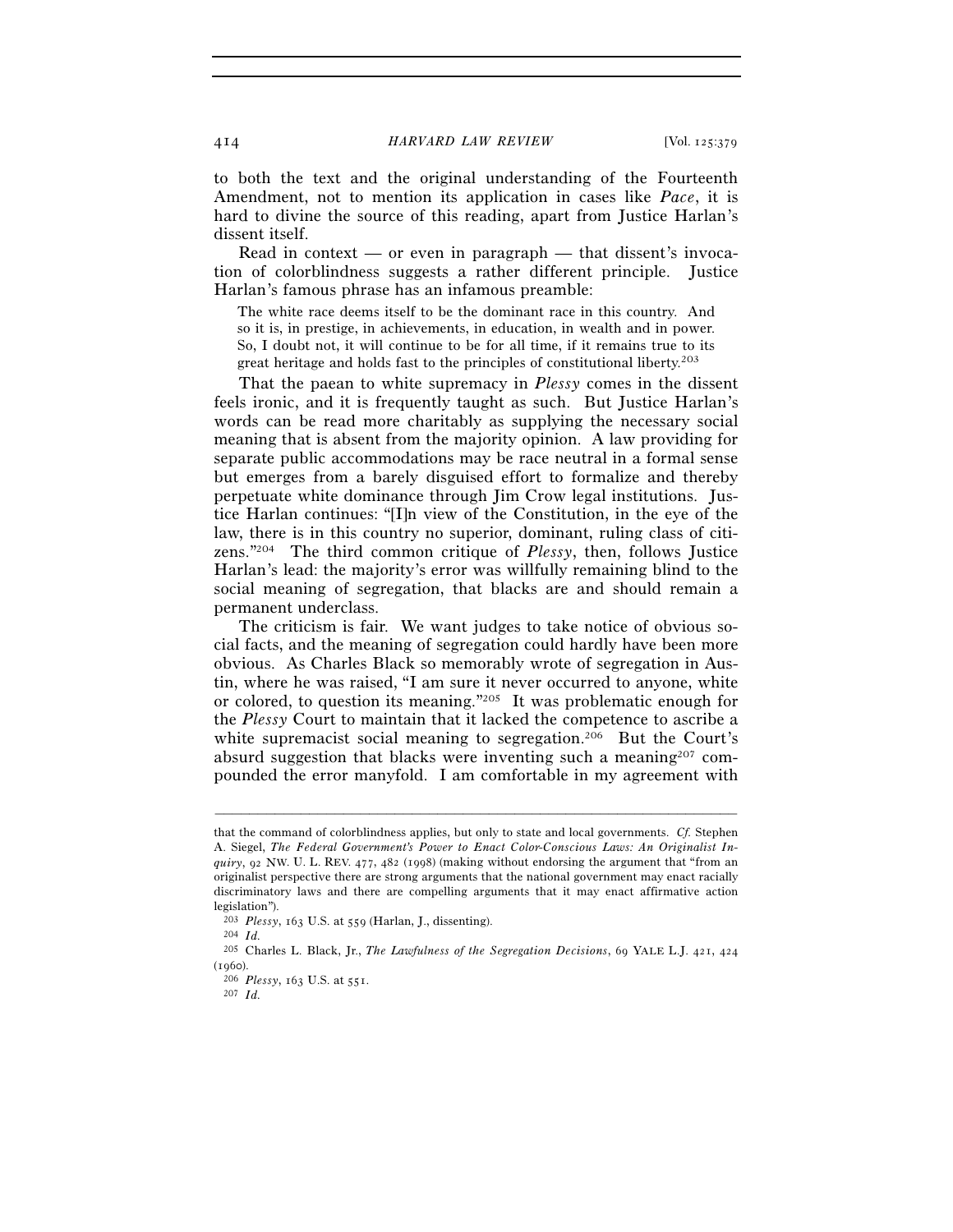Black that, on this point, "[t]he curves of callousness and stupidity intersect at their respective maxima."208

I am less comfortable that *Plessy* can fairly be called a model of bad legal reasoning. We have already seen that judicial precedent was firmly on the side of the majority. We have also noted the strong argument, accepted by many experts, that the decision is consistent with the original understanding of the Fourteenth Amendment.209 There is plenty of evidence that the provision's drafters sought to end the common practice of barring blacks altogether from public accommodations, but little evidence that anyone of influence thought that its passage would require integration.210 Segregation of rail cars in particular was a common feature of civil society in nineteenth-century America.211 "[I]n the states of the former Confederacy, from the end of the war into the late 1880s and early 1890s," Charles Lofgren writes, "segregation or discrimination [in public conveyances] existed almost everywhere to an identifiable degree; and in perhaps half the states these practices flourished to the extent that their absence was the exception."212 We should think it relevant, moreover, that segregated public accommodations were considered by many, including seven of the eight *Plessy* Justices, to be a feature of the *social* order. If we assume that we can distinguish between social rights and civil rights, then where should the Court have placed the right to sit next to whomever one pleases?

Of course, the division of rights in this way has fallen out of favor. It was never applied with rigorous exactitude and too often was used to justify the refusal to disturb discriminatory practices.<sup>213</sup> We might instead look to the touchstone of modern equal protection analysis: discriminatory legislative intent. A reasonable judge could infer odious intent in *Plessy*, but the Separate Car Act required equality on its face and conferred no discretion on train conductors.214 A judge would not have been unreasonable in ascribing to the Louisiana legislature a concern for "the promotion of [passenger] comfort, and the

<sup>208</sup> Black, *supra* note 205, at 422 n.8. 209 *See* Lawrence Lessig, *Fidelity in Translation*, 71 TEX. L. REV. 1165, 1247 (1993). *But see* Klarman, *supra* note 10, at 1882–83, 1882 n.7 (suggesting that neither *Brown* nor *Plessy* may have been consistent with the original understanding of the Fourteenth Amendment).

<sup>210</sup> Herbert Hovenkamp, *The Cultural Crises of the Fuller Court*, 104 YALE L.J. 2309, 2339–40 (1995) (reviewing OWEN M. FISS, TROUBLED BEGINNINGS OF THE MODERN STATE, 1888– <sup>1910</sup> (1993)). 211 *See* Cheryl I. Harris, *The Story of* Plessy v. Ferguson*: The Death and Resurrection of Racial* 

Formalism, in CONSTITUTIONAL LAW STORIES, supra note 154, at 181, 194–96.<br>
<sup>212</sup> LOFGREN, supra note 145, at 17.<br>
<sup>213</sup> See JACK M. BALKIN, CONSTITUTIONAL REDEMPTION 144–54 (2011).<br>
<sup>214</sup> Plessy v. Ferguson, 163 U.S. 537,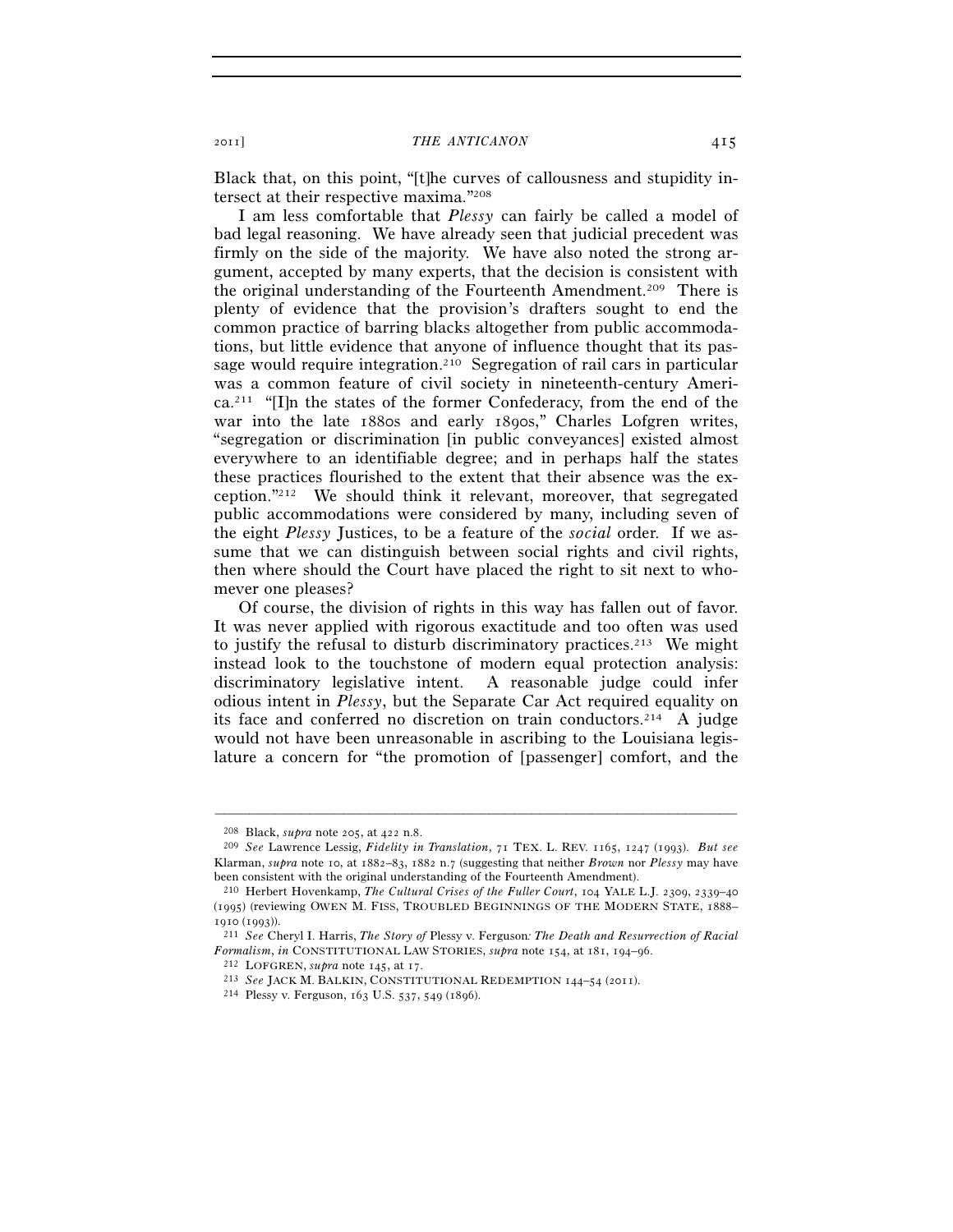416 *HARVARD LAW REVIEW* [Vol. 125:379

preservation of the public peace and good order."215 Maintenance of white supremacy might have simply been a happy accident.

It may be time, you are thinking, to invoke the sovereign prerogative of laughter.<sup>216</sup> We must remember, though, that to strike down a law based on hidden illicit motives would squarely confront a powerful tradition of refusing to look beyond the face of statutory text. In Ex parte McCardle,<sup>217</sup> in which the Court upheld a jurisdiction strip that was clearly designed to remove a specific case from the Supreme Court's docket, Chief Justice Chase wrote for a unanimous Court that "[w]e are not at liberty to inquire into the motives of the legislature."218 A century later, Justice Black, in upholding the city of Jackson's decision to close rather than integrate all public swimming pools, wrote that "no case in this Court has held that a legislative act may violate equal protection solely because of the motivations of the men who voted for it."219 There has always been some play in the joints here. We must carefully distinguish, as Justice Black sought to do,<sup>220</sup> between subjective indicia of legislative motivation, which have long been deemed nondiscoverable, and objective indicia of motive that may appear on the face of a statute.<sup>221</sup> But that distinction is little help in an attack on *Plessy*, as the Separate Car Act required "equal" accommodations across race.

We might reasonably imagine an imperative for judges to look beyond the formalism of the Separate Car Act and to consider equality as a substantive guarantee, but that imperative, if it once existed, has been disavowed by the modern Court. One cannot establish an equal protection violation solely by demonstrating that a statute has the effect of entrenching racial inequality, $222$  and a statute that formally recognizes race but does so in the spirit of *dismantling* a racial caste system is presumptively unconstitutional.223 *Parents Involved in Community Schools v. Seattle School District No.*  $I^{224}$  is perhaps the

<sup>215</sup> *Id.* at 550. 216 *Cf.* Black, *supra* note 205, at 424. 217 <sup>74</sup> U.S. (7 Wall.) 506 (1868). 218 *Id.* at 514; *accord* Soon Hing v. Crowley, 113 U.S. 703, 710 (1885) ("[T]he rule is general with reference to the enactments of all legislative bodies that the courts cannot inquire into the motives of the legislators in passing them, except as they may be disclosed on the face of the acts, or inferrible from their operation, considered with reference to the condition of the country and existing legislation.").<br>
<sup>219</sup> Palmer v. Thompson, 403 U.S. 217, 224 (1971).

<sup>&</sup>lt;sup>220</sup> Id. at 225.<br><sup>221</sup> Caleb Nelson, *Judicial Review of Legislative Purpose*, 83 N.Y.U. L. REV. 1784, 1787–88 (2008). 222 Washington v. Davis, 426 U.S. 229, 239–40 (1976). 223 *See* Adarand Constructors, Inc. v. Pena, 515 U.S. 200, 226–27 (1995) (holding that strict

scrutiny attends all governmental racial classifications).<br> $^{224}$  127 S. Ct. 2738 (2007).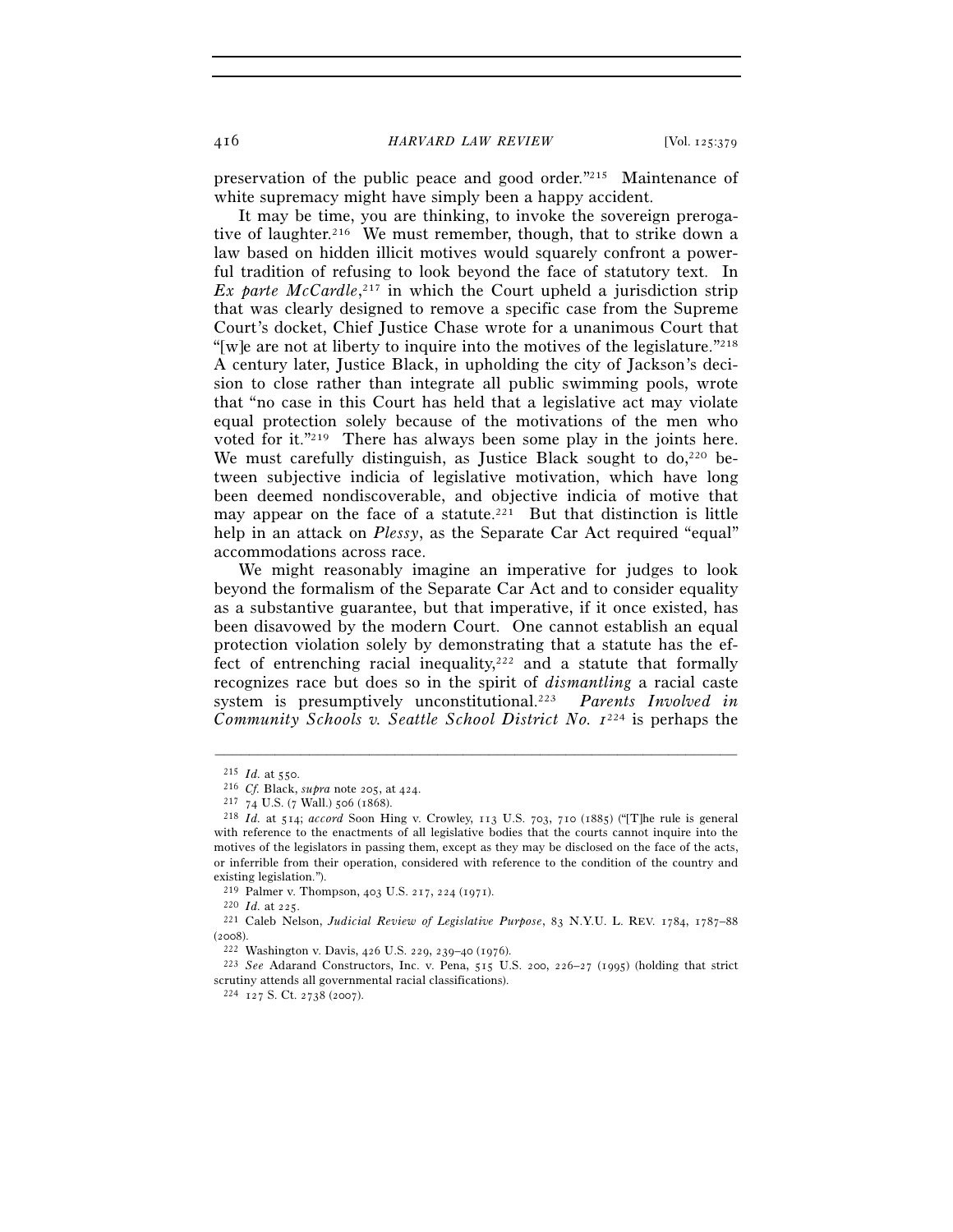best example of the modern Court's racial formalism at work. There, the Court invalidated a voluntary public school desegregation plan on the grounds that it violated the command of *Brown* not to assign students to schools on the basis of race.225 The notion that *Plessy* is anticanonical because it is too formalistic rings hollow these days.226

*Plessy* was consistent with Court precedent, with the most defensible original understanding of the Fourteenth Amendment, and with the text of the Equal Protection Clause. What about consequences? The Separate Car Act was part of a wave of Jim Crow statutes passed in Southern legislatures newly purged of significant black representation in the wake of the Compromise of 1877, in which the Republican Party agreed to relinquish military control of Southern states in exchange for Democratic support for Rutherford B. Hayes in the disputed presidential election. A contrary result in *Plessy* would have undermined that compromise. Would violence have followed? According to Eric Foner, before the compromise, thousands of Democrat Samuel Tilden's supporters proclaimed themselves ready to take up arms and march on Washington to ensure that he was seated in the White House.<sup>227</sup> We cannot say how history would have unfolded, but recall that invalidating a political compromise between the North and the South over volatile issues of race is precisely the error many attribute to the *Dred Scott* decision. *Plessy* might well have kept the peace.228

*3.* Lochner v. New York*. — Lochner v. New York* was once famously indefensible. Bruce Ackerman wrote in 1991 that, even more so than *Dred Scott*, judges "resist the very suggestion that *Lochner* might have been a legally plausible decision" when it was decided.<sup>229</sup> Matters are different today. *Lochner* revisionism has become something of a cottage industry as libertarians have become more prominent at think tanks, in politics, and in the legal academy. But *Lochner* remains firmly within the anticanon, and its defenders must always remain self-conscious about their iconoclasm. David Bernstein, for example, though a *Lochner* revisionist, has called the case "the touch-

<sup>225</sup> *Id.* at 2767–68 (plurality opinion). 226 On formalism, note that Justice Harlan wrote the unanimous opinion in *Cumming v. Richmond County Board of Education*, 175 U.S. 528 (1899), which held that it did not violate the Constitution for a county to tax black residents to pay for an all-white secondary school. Justice Harlan refused to consider whether maintenance of racially segregated public schools violated the

Constitution because "[n]o such issue was made in the pleadings." *Id.* at 543.<br><sup>227</sup> ERIC FONER, RECONSTRUCTION: AMERICA'S UNFINISHED REVOLUTION 1863–1877, at 576 (1988). 228 *Cf.* Michael J. Klarman, *Rethinking the Civil Rights and Civil Liberties Revolutions*, 82 VA.

L. REV. 1, 26–27 (1996) (situating *Plessy* within a set of "[b]ackground social, political, economic, and ideological forces" that would have made a contrary decision "virtually unthinkable"). <sup>229</sup> 1 ACKERMAN, *supra* note 15, at 64.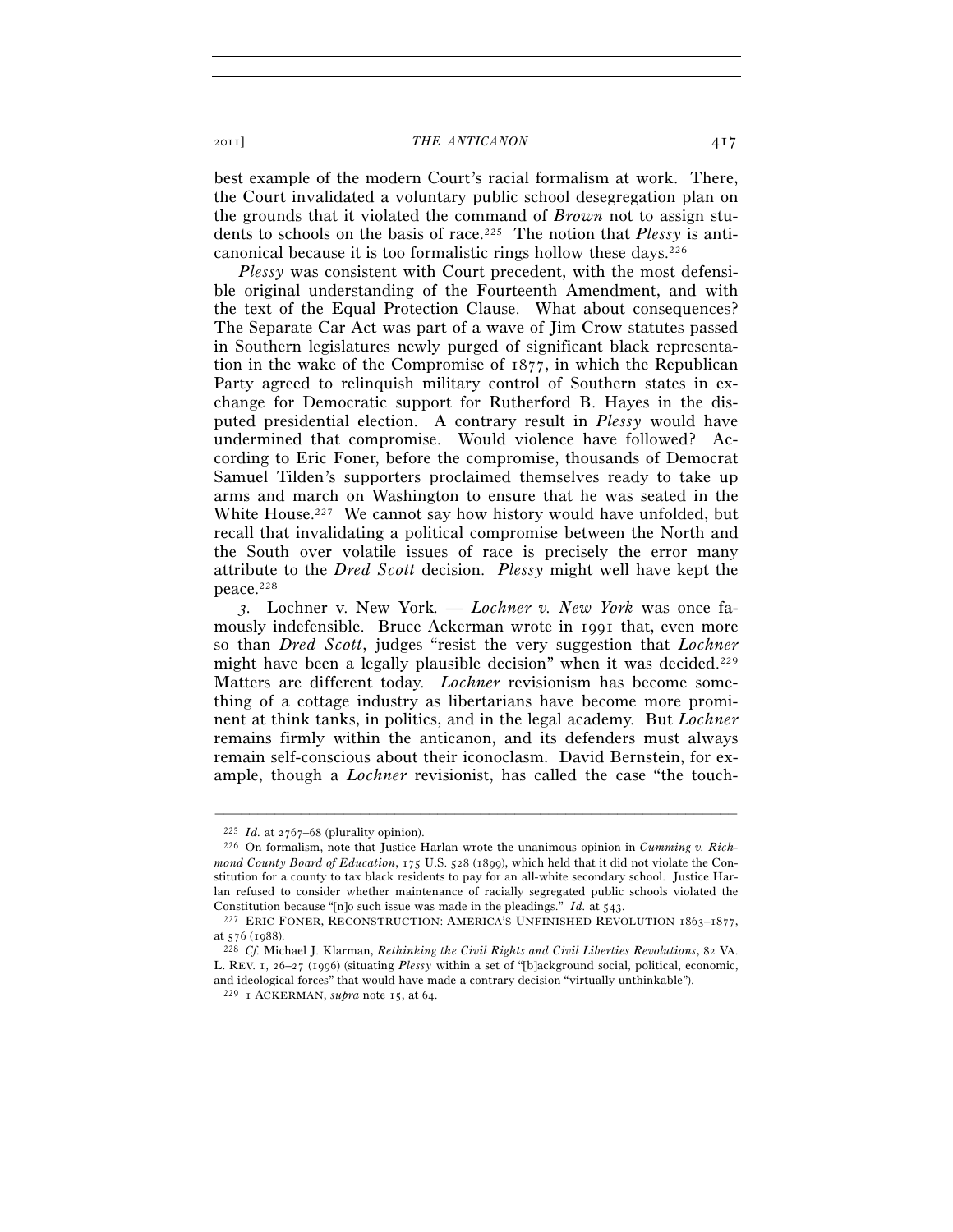stone of judicial error."230 David Strauss says, with only mild hyperbole, "You have to reject *Lochner* if you want to be in the mainstream of American constitutional law today."231

Which is why the title of the essay in which that statement appears, "Why Was *Lochner* Wrong?," is curious. One would think that by the time a case earns the scorn of every lawyer on the reservation, there would be some agreement as to why. The simplest answer, and likely the most accurate, is that it is inconceivable in the twenty-first century, as it was in the second half of the twentieth, to restore the *Lochner* era. Many a Tea Party activist would hesitate before putting every state's wage and hour and employment discrimination laws in jeopardy of judicial override. As Ackerman writes, "For the overwhelming majority of today's Americans, *Lochner*'s constitutional denunciation of a maximum-hours law, limiting bakers to a sixty (!) hour workweek, speaks in an alien voice."232 The attack on *Lochner*, however, rarely rests solely, or even primarily, on alarm at the results, and so Strauss's title question remains interesting.

We can place the standard critique of *Lochner* into two separate categories. The first category is of a piece with Justice Holmes's dissenting opinion, in which he famously wrote that "[t]he 14th Amendment does not enact Mr. Herbert Spencer's Social Statics."233 It is error, on this view, for judges to invalidate democratically enacted statutes based on their subjective moral or political preferences rather than on the values authoritatively codified in the Constitution.234 Holmes's tradition is a minimalist one. For him, the question of the degree to which a maximum-hours law, versus an unrestrained labor market, contributes to the general welfare is exclusively within the legislature's competence.235 Justice Harlan's less colorful *Lochner* dissent is, by degrees, less deferential to legislatures, but he nonetheless believed that the *Lochner* majority erred in dismissing as unreasonable views as to the dangers of bakers' work that were eminently reasonable.236

<sup>&</sup>lt;sup>230</sup> Bernstein, *Legacy*, *supra* note 48, at 2.<br>
<sup>231</sup> Strauss, *supra* note 48, at 373.<br>
<sup>232</sup> 1 ACKERMAN, *supra* note 15, at 64.<br>
<sup>233</sup> Lochner v. New York, 198 U.S. 45, 75 (1905) (Holmes, J., dissenting).<br>
<sup>234</sup> See

*Lochner* majority on the ground that "it's quite clear that they're not interpreting the law, they're making the law"); *Rehnquist and Powell Hearings*, *supra* note 72, at 159 (statement of William Rehnquist) ("The series of freedom of contract cases,  $\dots$  by the objective judgment of historians, represented an intrusion of personal political philosophy into constitutional doctrine which the framers had never intended . . . .").

<sup>235</sup> *Lochner*, 198 U.S. at 75–76 (Holmes, J., dissenting). 236 *Id.* at 69–73 (Harlan, J., dissenting).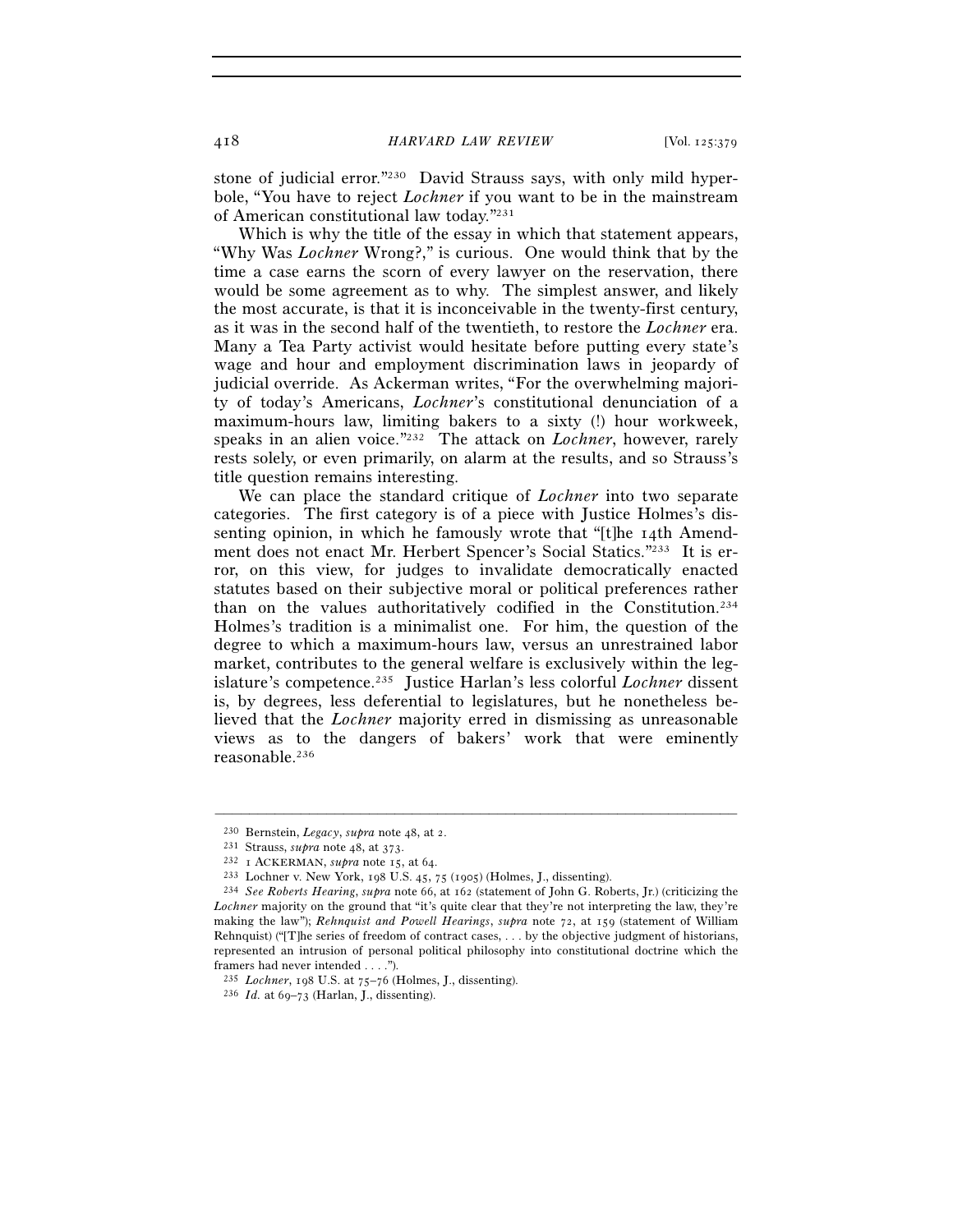The second category of *Lochner* critique has more of a positivist than a minimalist flavor. Here, the concern is not that the Court improperly second-guessed legislative judgments, but that it did so in the name of invented rights. As with the first category of criticism, there are different degrees of error we can assign. At one extreme, it is always improper for the Court to invalidate legislation on the basis of "unenumerated" rights such as liberty of contract.237 A more moderate version of the criticism would suggest that rights need not be spelled out in the text of the Constitution but that the right to contract is either not as robust as the *Lochner* Court took it to be — a view that perhaps dovetails with Justice Harlan's — or is not a constitutional right at all. On this view, unenumerated rights that satisfy some other rule of recognition, such as the right to privacy, might be affirmed, but the right to contract fails to meet the test.238 We might particularly have it in for a Court that exalts weak or nonexistent rights such as the right to contract but refuses to grant constitutional protection, for example, to speech by political dissidents.<sup>239</sup>

Someone wishing to defend the *Lochner* Court has any number of plausible strategies at her disposal. First, it is far from clear that the right to contract recognized in *Lochner* was either invented by the Justices of that era or inconsistent with the original understanding of the Fourteenth Amendment. The right had been recognized in prior cases, including unanimously in *Allgeyer v. Louisiana*. 240 More generally, Howard Gillman has argued forcefully that the right to contract grew out of Jackson-era hostility to class legislation,241 and William Nelson and others have traced the doctrine to the free labor ideology of the antislavery movement.<sup>242</sup> It is no stretch to argue that among the rights the Fourteenth Amendment granted to former slaves was the right to bargain freely over the terms of their employment relationships. It may be that regulations of that sort lay within the traditional police powers of a state government, but as with any laws that threaten important rights, judges must carefully scrutinize the ends pursued and the means chosen. It is noteworthy, in this regard, that the *Loch-*

<sup>&</sup>lt;sup>237</sup> BORK, *supra* note 159, at 44.<br>
<sup>238</sup> See Strauss, *supra* note 48, at 381.<br>
<sup>239</sup> See id. at 376.<br>
<sup>240</sup> 165 U.S. 578, 589-91 (1897).<br>
<sup>241</sup> HOWARD GILLMAN, THE CONSTITUTION BESIEGED: THE RISE AND DEMISE OF<br> *LOCHN* 

<sup>&</sup>lt;sup>242</sup> See, e.g., William E. Nelson, *The Impact of the Antislavery Movement upon Styles of Judicial Reasoning in Nineteenth Century America*, 87 HARV. L. REV. 513, 532 (1974). Others have also argued that liberty of contract has deep roots in natural rights ideology. *See* Bernstein, *Revisionism, Revised*, *supra* note 48, at 31–42; James W. Ely, Jr., *The Protection of Contractual Rights: A Tale of Two Constitutional Provisions*, 1 N.Y.U. J.L. & LIBERTY 370, 383–86 (2005).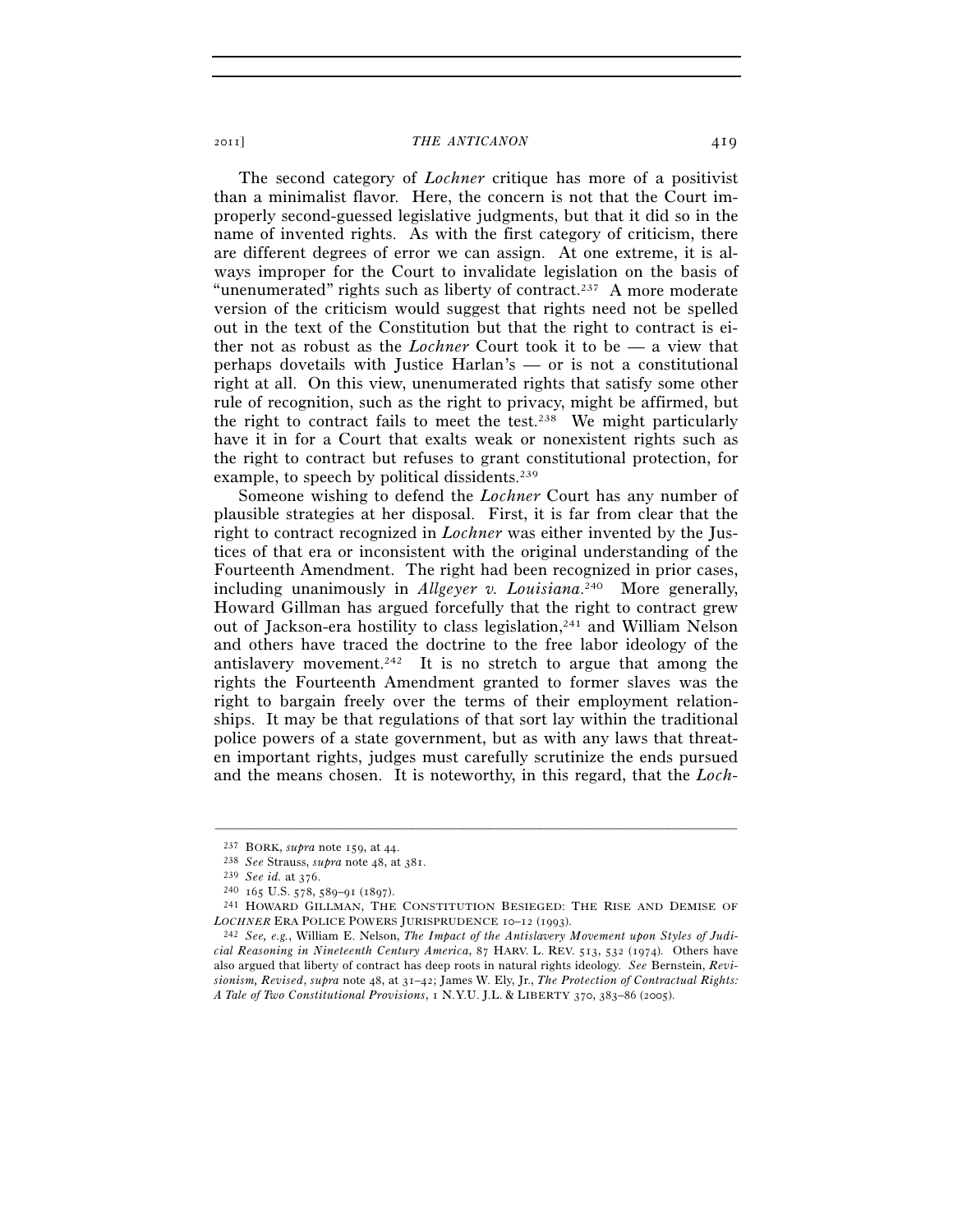*ner*-era Court upheld vastly more challenged state laws than it invalidated.243

Indeed, its historical provenance gives the right to contract at least as much to commend it — on originalist terms — as the right to privacy recognized in Griswold v. Connecticut,<sup>244</sup> a case that falls comfortably within the constitutional canon. *Griswold* makes clear that *Lochner*'s anticanonicity cannot be rooted in its reliance on substantive due process or in its recognition of rights that are absent from the constitutional text.245 A case that is right about the existence of unenumerated rights but wrong about just what substantive due process guarantees seems a poor candidate for the anticanon. When the set of rights that fall under the umbrella of substantive due process remains deeply contested, it seems unfair to label a case the worst of the worst on the ground that it *over*protected civil rights. Owen Fiss makes a related point: "*Lochner* sought to say clearly and unequivocally that the legislative power was indeed limited, and to do so during a time when those limits were being called dramatically into question."246 From a post-*Brown* perspective, this is not a judicial impulse we should wish to discourage.

Finally, consider the broader problem the *Lochner*-era Court tried to address: class legislation.<sup>247</sup> Class legislation is passed for the benefit of a particular interest group rather than for the people more generally. We have become accustomed to thinking of interest group rentseeking as the fulcrum of representative democracy. But across the arc of American history, that is a relatively recent view, emerging as a pluralist conception of democracy became dominant in the last century. Nelson has argued that the Fourteenth Amendment's command that government treat classes of citizens equally was not limited to considerations of race, but proceeded from a general assumption that legislation should be for the benefit of all.<sup>248</sup> Thus, Justice Peckham's condemnation of a maximum-hours law that applied only to bakers was, according to Nelson, "entirely consistent with the basic doctrine of American constitutionalism extracted in the preceding three decades of adjudication from the Fourteenth Amendment: that a statute which,

<sup>243</sup> Victoria Nourse has argued that judicial scrutiny was far more likely at the time of *Lochner* to favor state interests. Victoria F. Nourse, *A Tale of Two* Lochner*s: The Untold History of Substantive Due Process and the Idea of Fundamental Rights*, 97 CALIF. L. REV. 751, 752–53 (2009).<br>
<sup>244</sup> 381 U.S. 479 (1965).<br>
<sup>245</sup> Strauss, *supra* note 48, at 379–80.<br>
<sup>246</sup> FISS, *supra* note 210, at 165.<br>
<sup>247</sup> See generally GILLMAN, *supra* note 241.<br>
<sup>248</sup> WILLIAM E. NELSON, THE FOURTEENTH AMENDMENT: FR

CIPLE TO JUDICIAL DOCTRINE 77–80 (1988).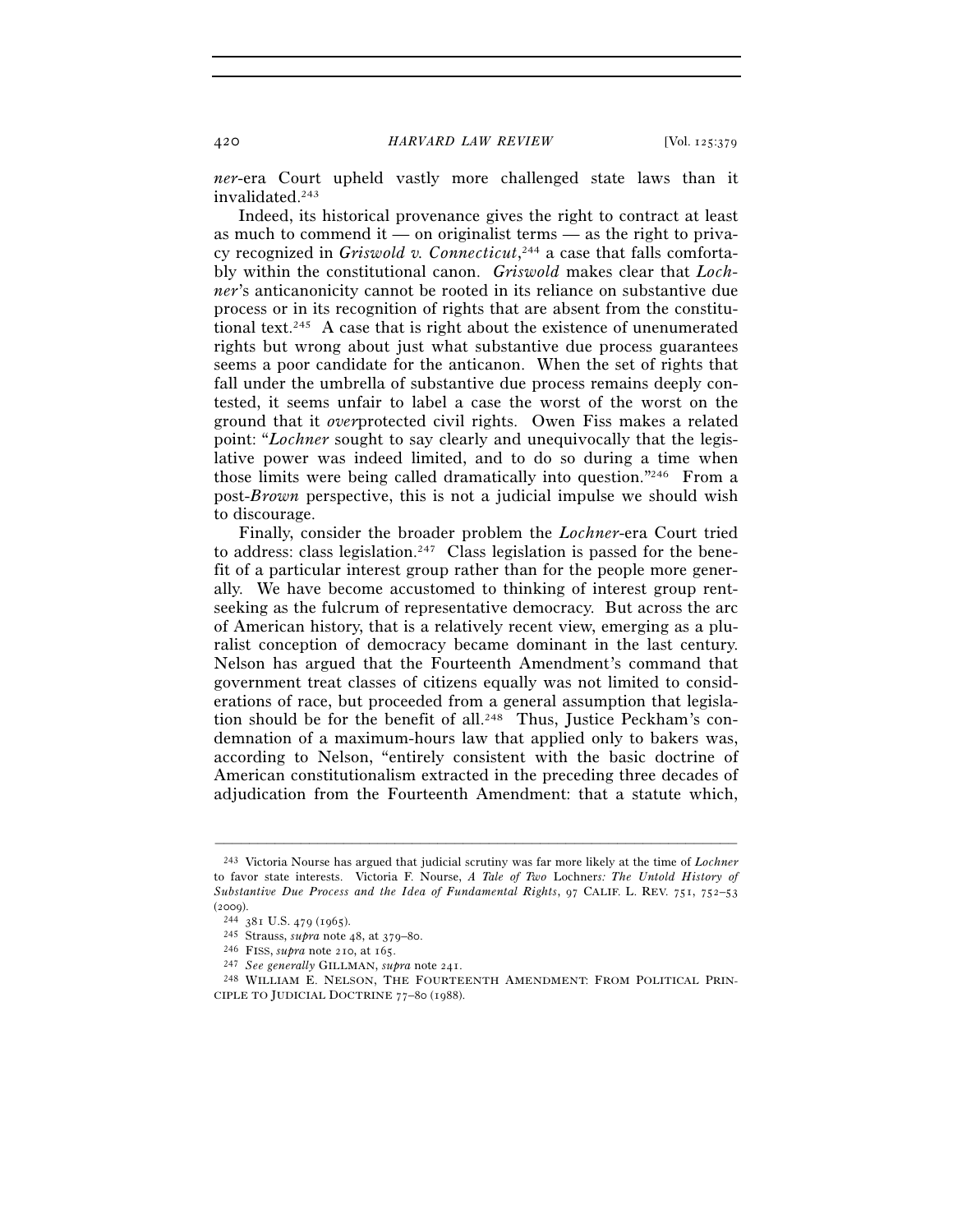without reason, distinguishes between two groups of similarly situated citizens is unreasonable, arbitrary, and therefore void."249

Even under a pluralist conception, the law at issue in *Lochner* might raise our constitutional antennae. Commentators continue to treat footnote four of *United States v. Carolene Products*, 250 particularly as elaborated by John Hart Ely, as a lodestar for how the Court should adjudicate rights within a post-New Deal, pluralist constitutional order.251 On this conception, the repudiation of *Lochner* entails deference to legislatures except where laws infringe upon rights enumerated within the Bill of Rights, impede the channels of political change, or curtail the rights of "discrete and insular minorities." $252$  Ely argued that discreteness and insularity tend to exacerbate the social distance that marks a group for irrational prejudice in the course of political bargaining.253 Whether or not that is correct as a matter of positive political science,  $254$  most can agree that judges should give special solicitude to politically powerless groups whose members are the victims of extraordinary legislation benefiting political majorities.255

The Bakeshop Act passed unanimously in both houses of the New York legislature. But the legislative consensus around the measure might not necessarily have reflected approval of the maximum-hours provision,256 as the bill also contained consumer-friendly regulations focused on maintaining sanitary conditions in bakeries.257 Moreover, unanimity may not always be occasion for legislative deference. Justice Scalia is fond of referring to the Talmudic rule that the Sanhedrin could not pronounce a death sentence unanimously.258 The idea, in part, was that a unanimous verdict suggested that the accused had no defender to articulate the case in his favor. The chief promoter of the Bakeshop Act was Henry Weismann, who led the Bakery and Confec-

<sup>&</sup>lt;sup>249</sup> *Id.* at 199.<br><sup>250</sup> 304 U.S. 144, 152 n.4 (1938).<br><sup>251</sup> JOHN HART ELY, DEMOCRACY AND DISTRUST: A THEORY OF JUDICIAL REVIEW 75– % (1980).<br>
<sup>252</sup> Carolene Products, 304 U.S. at 153 n.4; see also id. at 152–53.<br>
<sup>253</sup> ELY, *supra* note 251, at 160–61.<br>
<sup>254</sup> Cf. Bruce A. Ackerman, *Beyond* Carolene Products, 98 HARV. L. REV. 713 (1985).<br>
<sup>255</sup> See K

judicial review is to protect minority rights from majoritarian overreaching.").

<sup>&</sup>lt;sup>256</sup> PAUL KENS, LOCHNER V. NEW YORK: ECONOMIC REGULATION ON TRIAL 65 (1998).<br><sup>257</sup> The bakers' union referred to the Act in its journal as "a sanitary measure solely."<br>Bernstein, *subra* note 46, at 1481.

<sup>&</sup>lt;sup>258</sup> *See, e.g.*, Transcript of Oral Argument at 51, Nw. Austin Mun. Util. Dist. No. One v. Holder, 129 S. Ct. 2504 (2009) (No. 08-322); *cf.* Barry Leff, *The Rabbi and the Supreme Court Justice*, THE NESHAMAH CENTER (Mar. 14, 2007), http://www.neshamah.net/reb\_barrys\_blog\_neshamahn/2007/03/the\_rabbi\_and\_t.html#more (suggesting that Justice Scalia might not agree with these kinds of procedural obstacles).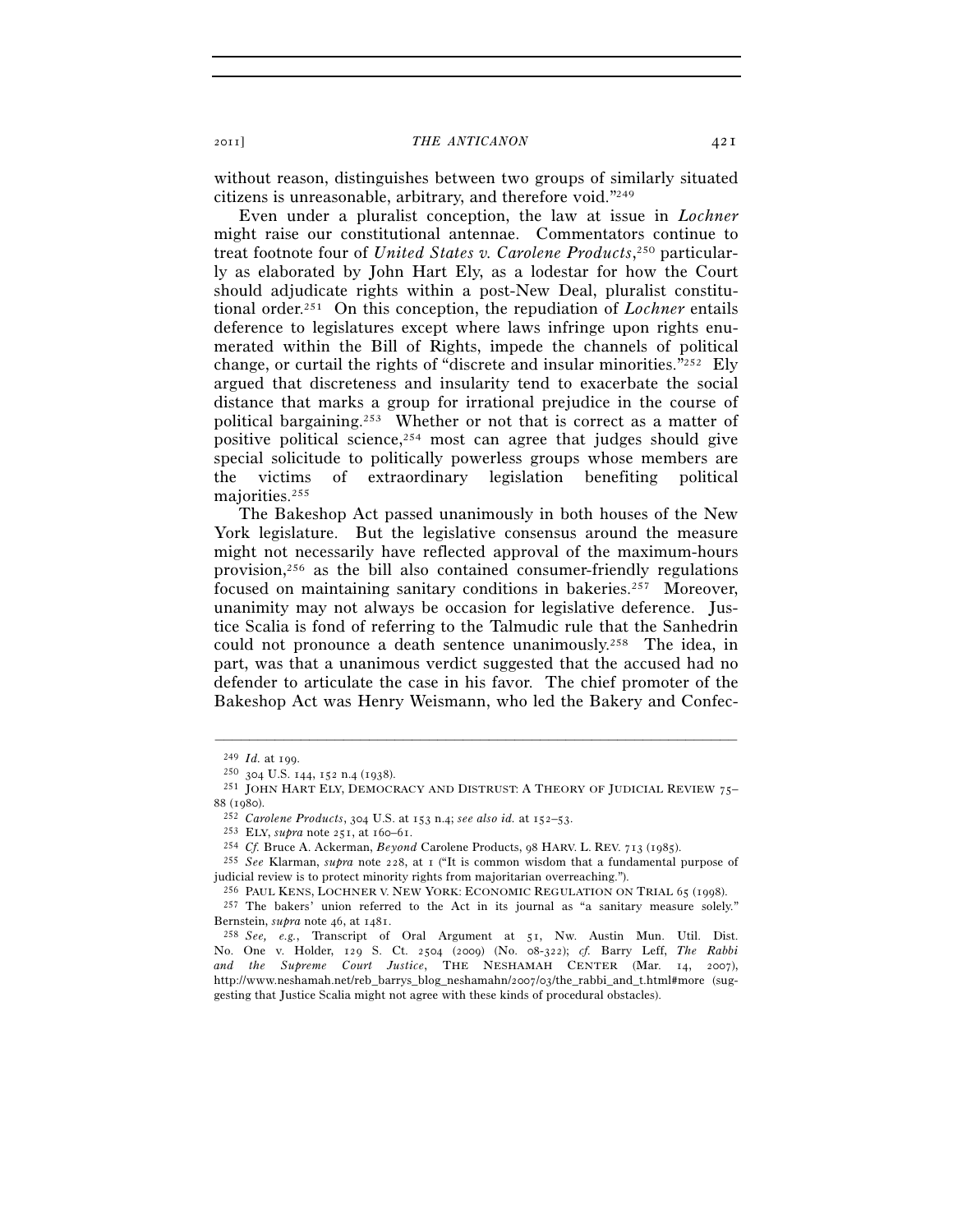tionary Workers' International, which had successfully organized many of the larger upstate New York bakeries.<sup>259</sup> Many of the smaller bakeries in New York City remained non-unionized and, significantly, staffed by Italian, French, and Jewish immigrants.<sup>260</sup> The union had already made considerable gains in limiting bakers' work hours but wished to codify those gains, particularly with increasing competition from these immigrant shops whose bakers were willing to work much longer hours.261 Thus, the union newspaper the *Baker's Journal* warned of "the cheap labor of the green hand . . . from foreign shores,"262 and an 1898 New York State factory inspector's report complained that "it is almost impossible to secure or keep in proper cleanly condition the Jewish and Italian bakeshops. Cleanliness and tidiness are entirely foreign to these people, and their bakeshops are like their sweatshops, for like causes produce like effects."263

These references underscore that recent immigrants are often as discrete and insular as any minority, and that at least some aspects of the Bakeshop Act were undeniably "special interest" legislation. That was one of the reasons for the *Nation*'s opposition to the Act, which it called "union tyranny" in an editorial approving of *Lochner*264: "the main effect of the decision . . . will be to stop the subterfuge by which, under the pretext of conserving the public health, the unionists have sought to delimit the competition of non-unionists, and so to establish a quasi-monopoly of many important kinds of labor."265 Whether immigrant bakers were "victims" of legislation that forcibly limited the hours they could work depends on whether we believe the potential benefits to their health, leisure, and dignity outweighed the (potentially catastrophic) losses to their pocketbooks, but a footnote four sensibility gives us reason to wonder whether the Act's proponents cared about the answer to that question.

*4.* Korematsu v. United States*. — Korematsu* presents the weakest case for anticanonicity of the four principal cases discussed, but it is the hardest of the four to defend using conventional constitutional ar-

<sup>259</sup> DAVID E. BERNSTEIN, REHABILITATING LOCHNER 24–25 (2011); KENS, *supra* note 256, at 58–59. Ironically, Weismann successfully represented Joseph Lochner in the Supreme Court, having left the union in disgrace and become a bakery owner and an attorney. Bernstein, *supra*

note 46, at 1484, 1491–92. 260 David E. Bernstein, *The Story of* Lochner v. New York*: Impediment to the Growth of the*  Regulatory State, in CONSTITUTIONAL LAW STORIES, supra note 154, at 325, 329.<br><sup>261</sup> *Id.* at 328–29.<br><sup>262</sup> Bernstein, supra note 46, at 1477 (quoting Now for the Ten-Hour Day, BAKER'S J., Apr. 20,

<sup>1895</sup>, at 1). 263 *Id.* at 1481 (quoting *Bakeshop Inspection*, BAKER'S J., Aug. 1, 1898, at 19, 20 (quoting

TWELFTH ANNUAL REPORT OF THE CHIEF FACTORY INSPECTOR OF THE STATE OF NEW YORK)). 264 Editorial, *A Check to Union Tyranny*, THE NATION, May 4, 1905, at 346. 265 *Id.* at 347.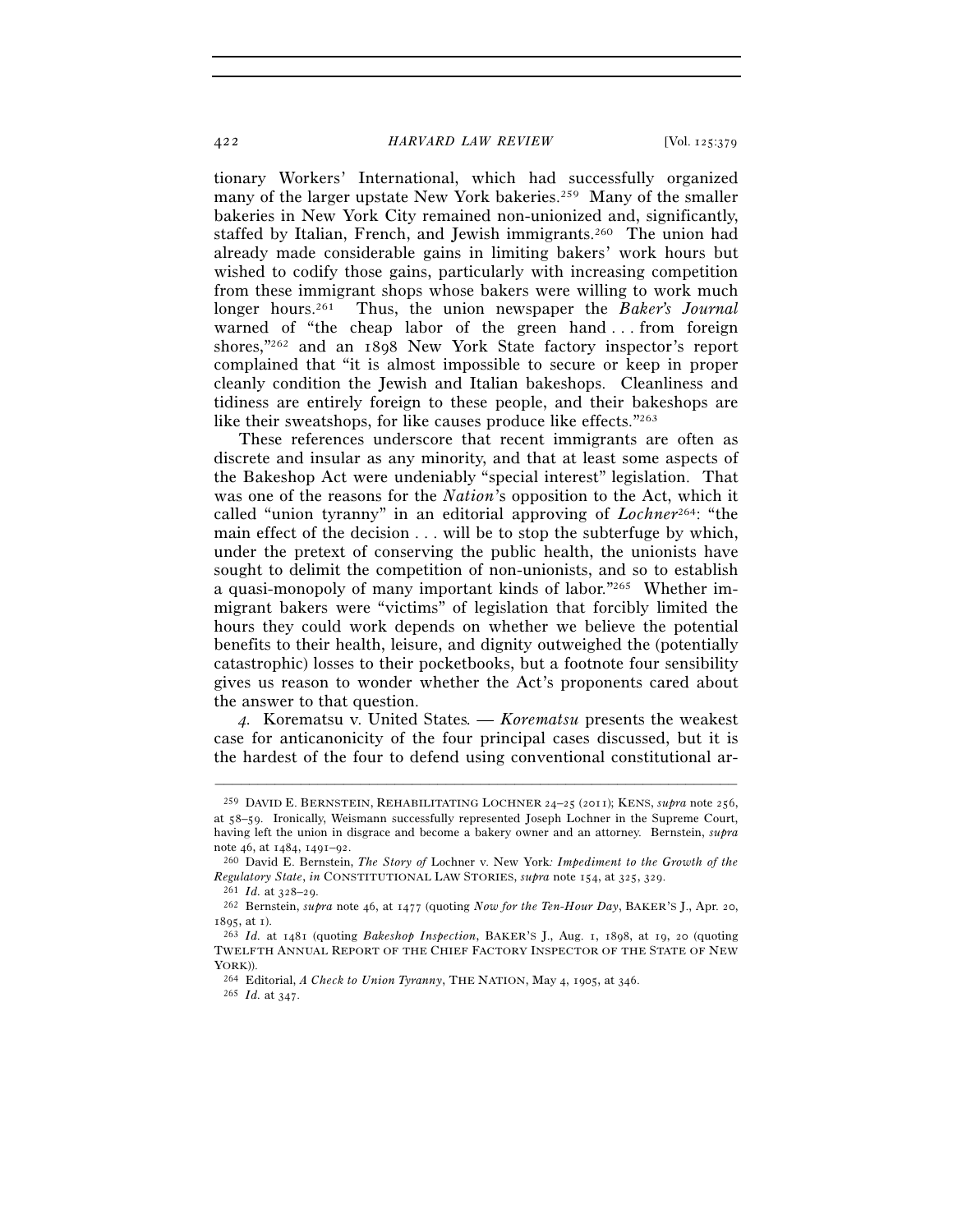guments. These features of the case are directly related, as I show in section  $III.B.<sup>266</sup>$  It is nonetheless important to understand why even this case is not indefensible and, indeed, is consistent with arguments made by prominent constitutional thinkers, including at least one sitting Supreme Court Justice, in the constitutional debates over post– September 11 national security policy.

The three categories of error that one may attribute to *Korematsu* can be summed up as follows: the Court approved bad racial profiling, the Court approved racial profiling *simpliciter*, and the Court approved racial profiling superfluously. General John DeWitt's orders establishing a curfew for all individuals of Japanese ancestry residing on the West Coast and subsequently requiring that they report to residential assembly centers for a determination of loyalty constituted bad racial profiling because they were based on little more than naked racism and associated hokum. As Justice Murphy detailed in his dissenting opinion, DeWitt's Final Report on the evacuation contained a litany of overwrought group stereotypes, referring to the Japanese as "subversive" and as an "enemy race" whose "racial strains are undiluted."267 In testimony before a House subcommittee taken in April 1943, General DeWitt explained his view that "we must worry about the Japanese all the time until he is wiped off the map."268 In a Recommendation to the Secretary of War dated February 14, 1942, which was also reproduced in his Final Report, DeWitt wrote that "[t]he very fact that no sabotage has taken place to date is a disturbing and confirming indication that such action will be taken."269 The absence of evidence may or may not be evidence of absence, but reasonable people can agree that it isn't evidence of *presence*. As Eugene Rostow wrote in the wake of the Court's ruling, "[t]he dominant factor in the development of this policy was not a military estimate of a military problem, but familiar West Coast attitudes of race prejudice."270

There is a more and a less critical version of this charge against *Korematsu*. The difference rests on the answer to whether the military's, and the Court's, actions would have been justified if there were in fact significant evidence of a Japanese fifth column operating within

<sup>266</sup> *See infra* note 554 and accompanying text. 267 Korematsu v. United States, 323 U.S. 214, 236 (1944) (Murphy, J., dissenting) (quoting J.L. DEWITT, U.S. ARMY, FINAL REPORT: JAPANESE EVACUATION FROM THE WEST COAST, 1942, at 33, 34 (1943) [hereinafter FINAL REPORT]) (internal quotation marks omitted).

<sup>&</sup>lt;sup>268</sup> Id. at 236 n.2 (quoting *Investigation of Congested Areas: Hearings Before a Subcomm. Of the Comm. on Naval Aff., H.R.*, 78th Cong. 740 (1943) (statement of Lt. Gen. John L. DeWitt, Commanding Gen. of W. Def. Command)).

<sup>269</sup> *Id.* at 241 n.15 (quoting FINAL REPORT, *supra* note 267, at 34) (internal quotation marks omitted).

<sup>270</sup> Eugene V. Rostow, *The Japanese American Cases — A Disaster*, 54 YALE L.J. 489, 496  $(1945).$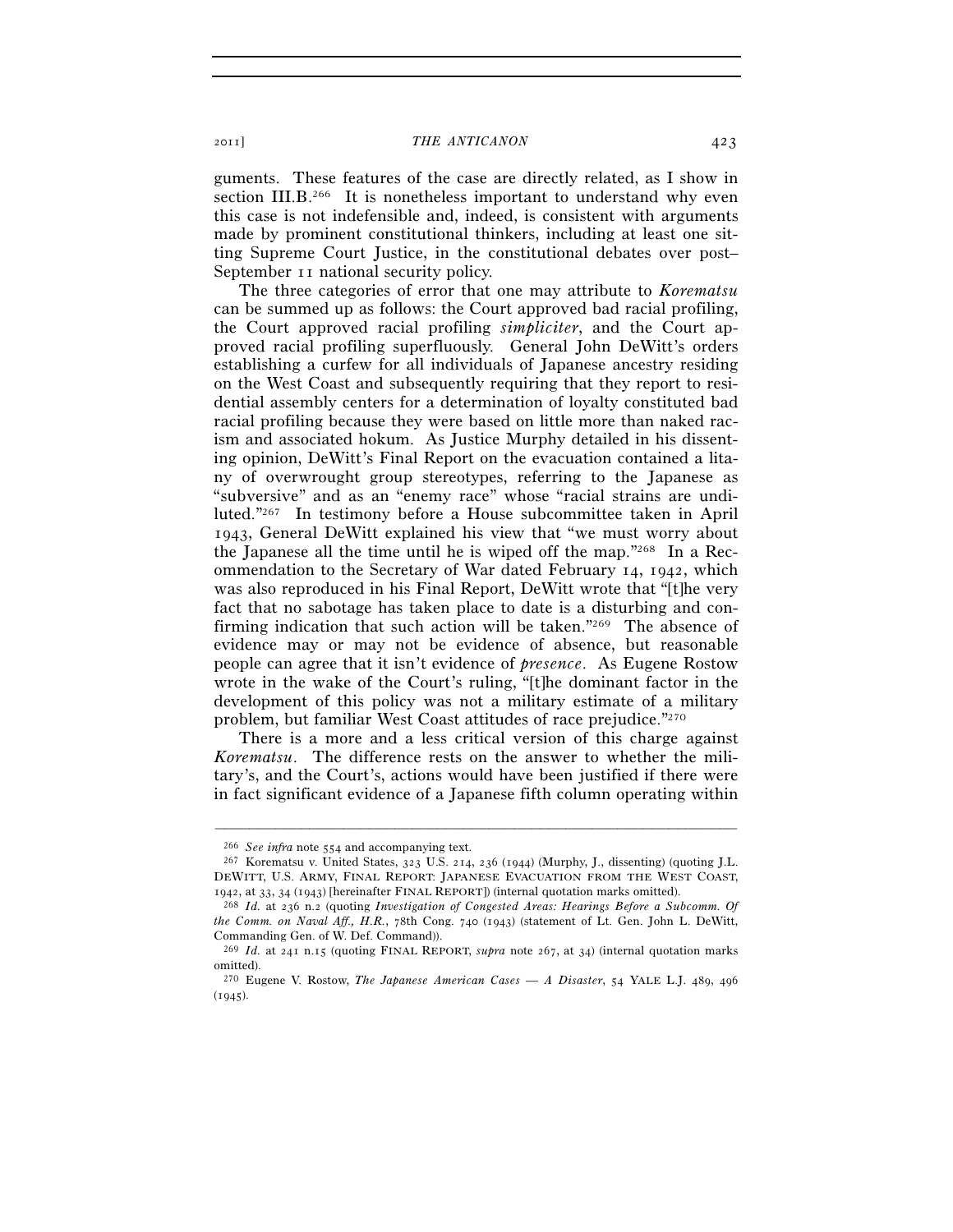the United States. If *Korematsu* would then have been either correct or not egregiously wrong, then we can say that its error was its approval of ineffectual racial profiling. We might alternatively believe that the sin of *Korematsu* is not simply its refusal to find dispositive (or even compelling) the lack of evidence supporting the exclusion order but, more broadly, the Court's acquiescence in a policy in which race constituted *any* evidence of subversion.271 This distinction graphs onto competing views of racial profiling in general as either disfavored if and when ineffective or disfavored notwithstanding effectiveness. Commentators are not always clear which they mean when they discuss the wrongs of *Korematsu*.

A third problem with *Korematsu* is that the Court could have ruled against the government or ducked the case without any adverse consequences for the U.S. military effort. The majority in effect treated the military's authority to evacuate U.S. citizens on racial grounds as a political question. But as Alexander Bickel has most forcefully explained, a merits decision has different institutional consequences than invocation of an avoidance strategy.272 Even in circumstances in which the Court's decision to uphold legislative or executive action has no real-world effect, "the Court's prestige, the spell it casts as a symbol, enable it to entrench and solidify measures that may have been tentative in the conception or that are on the verge of abandonment in the execution."273 Justice Jackson affirmed that view in his *Korematsu* dissent, in which he implied that the Court should not have authorized the military's actions: "A military commander may overstep the bounds of constitutionality, and it is an incident. But if we review and approve, that passing incident becomes the doctrine of the Constitution."274

*Korematsu* was argued on October 11 and 12, 1944, and came down on December 18 of the same year.275 By then, Allied victory in the Pacific was a question of when rather than if. Three months earlier, American forces had secured the island of Saipan, which led to the resignation in disgrace of Japanese Prime Minister Hideki Tojo.276 The day before the decision issued, the War Department announced its

<sup>–––––––––––––––––––––––––––––––––––––––––––––––––––––––––––––</sup> 271 *See, e.g.*, Cole, *supra* note 105, at 993 ("The error was to treat people as dangerous and to

intern them not based on their individual conduct, but on the basis of their group identity.").<br><sup>272</sup> *See* ALEXANDER M. BICKEL, THE LEAST DANGEROUS BRANCH: THE SUPREME<br>COURT AT THE BAR OF POLITICS 111–98 (1962).

<sup>&</sup>lt;sup>273</sup> *Id.* at 129.<br><sup>274</sup> *Korematsu*, 323 U.S. at 246 (Jackson, J., dissenting).<br><sup>275</sup> *Id.* at 214 (majority opinion).<br><sup>275</sup> *See* Alvin D. Coox, *The Pacific War*, *in* 6 THE CAMBRIDGE HISTORY OF JAPAN: THE TWENTIETH CENTURY 315, 362–63 (Peter Duus ed., 1988).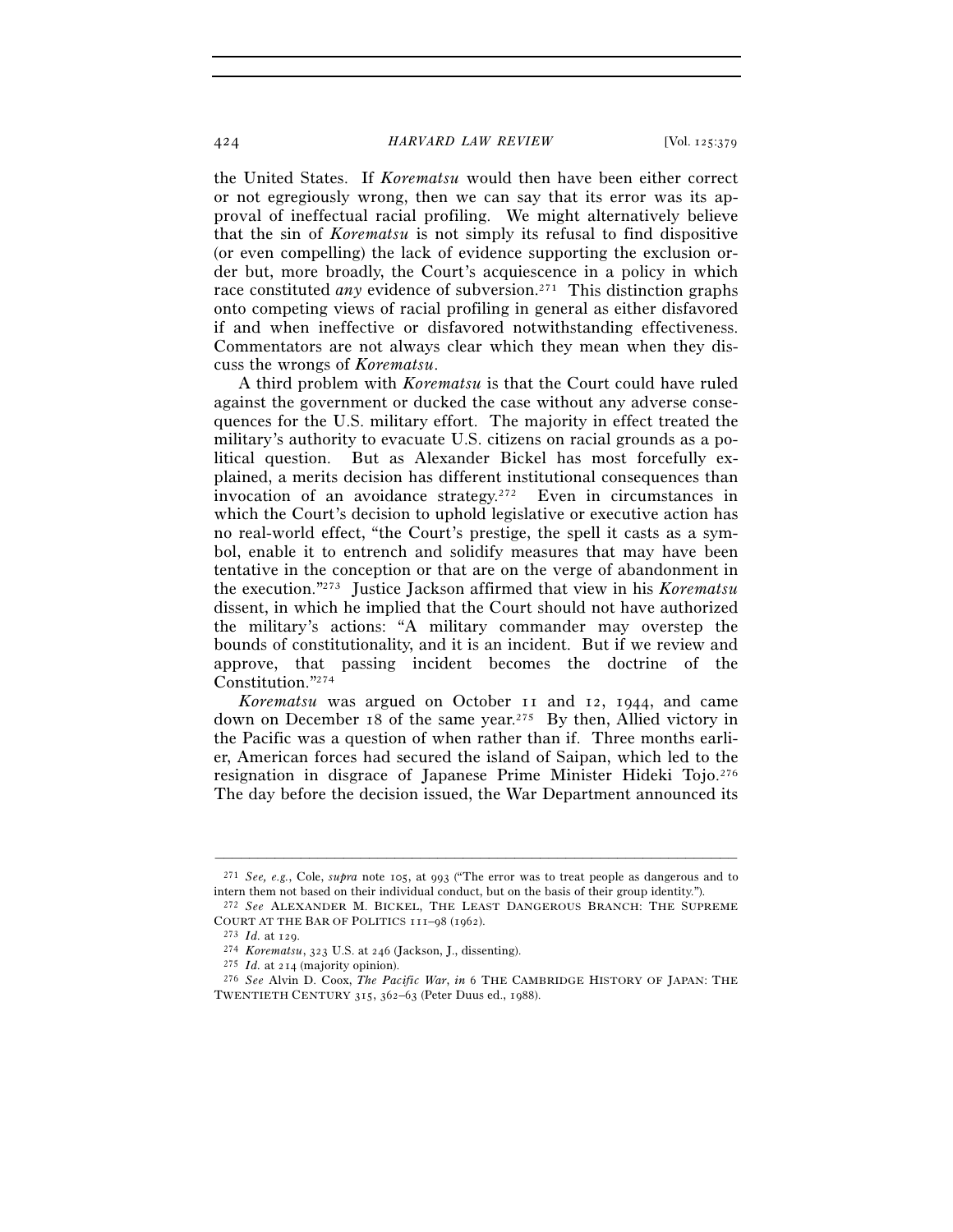revocation of the evacuation orders,<sup>277</sup> based on the view within the Department that the continued mass exclusion from the West Coast of persons of Japanese ancestry "[was] no longer a matter of military necessity."278 The Court therefore knew with perfect surety that a decision in Korematsu's favor would not weaken the war effort. Even if that did not render the case moot — Korematsu was appealing a criminal conviction — at the very least the Court could have vacated the conviction on the grounds that he was a citizen, reserving judgment on the treatment of aliens.279 Instead, a majority chose to gesture at absolute civilian deference to the judgments of military commanders in a time of war, and to place the Court's valuable institutional stamp on racism.

The defense of *Korematsu* begins, though, where this criticism leaves off. The Court has long espoused deference to military judgments about the conduct of war. The question in any case is how much deference to give. Under the Court's equal protection and due process jurisprudence, race-based decisionmaking is always suspect, as Justice Black's majority opinion was the first to note.280 But the use of Japanese ancestry as a proxy for dangerousness had already been accepted as constitutionally valid by the Court, and unanimously so, in *Hirabayashi v. United States*. 281 In *Hirabayashi* the Court upheld a West Coast curfew order issued by General DeWitt even though it discriminated against residents of Japanese descent solely on the basis of race.282 If *Hirabayashi* is wrong, then an anticanon based on flawed reasoning or moral vacuity should include it as well as *Korematsu*. If *Hirabayashi* is correct, the argument against *Korematsu* must be either that a race-based curfew is orders of magnitude less serious than a race-based evacuation order and subsequent preventive detention, or that the evidence justifying the former was different either in kind or in degree from the evidence needed to justify the latter.283

At this point we must consider the lens through which the Court reviews actions of the President and his Executive Branch subordinates, whose roles are underspecified in the Constitution. Justice Jack-

<sup>277</sup> *See Army Lifts Blanket Ban on Japanese-Americans; No Mass Return Expected*, S.F. CHRON., Dec. 18, 1944, at 1. This "coincidence" was planned, apparently in large part by Chief Justice Stone and Justice Frankfurter. *See, e.g.*, Patrick O. Gudridge, *Remember* Endo*?*, 116 HARV. L. REV. 1933, 1935 & n.11 (2003).<br><sup>278</sup> PETER IRONS, JUSTICE AT WAR 277 (1983) (quoting a 1944 communication from Henry L.

Stimson, U.S. Secretary of War, to President Franklin D. Roosevelt) (internal quotation marks omitted).

<sup>279</sup> *See* WILLIAM H. REHNQUIST, ALL THE LAWS BUT ONE: CIVIL LIBERTIES IN WAR-TIME 206-11 (1998).<br>
<sup>280</sup> Korematsu, 323 U.S. at 216.<br>
<sup>281</sup> 320 U.S. 81 (1943).<br>
<sup>282</sup> *See id.* at 88, 92.<br>
<sup>282</sup> *See id.* at 88, 92.<br>
<sup>283</sup> *See Korematsu*, 323 U.S. at 231–32 (Roberts, J., dissenting); IRONS, *supra*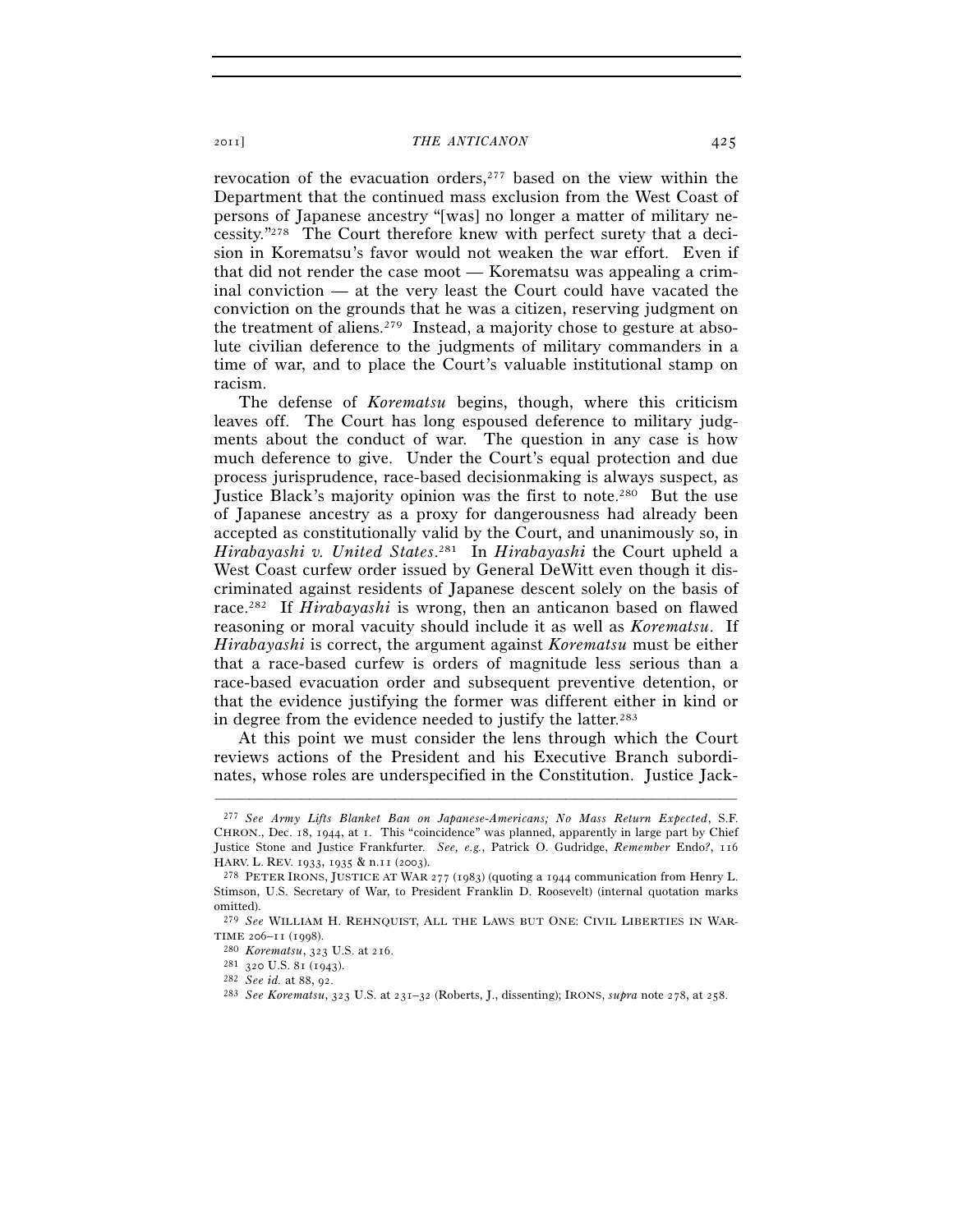son's opinion in *Youngstown Sheet & Tube Co. v. Sawyer*284 has become the leading doctrinal framework for evaluating claims of executive authority.285 The *Korematsu* decision appears, though not without qualification, to fall into *Youngstown* Category One,286 in which executive power is at its maximum because the President is acting pursuant to an express or implied congressional authorization.<sup>287</sup> The qualifications are these: the evacuation order was not issued by the President, but by General DeWitt pursuant to the President's authorization in Executive Order 9066. The Executive Order authorized the military to establish exclusion zones, but it did not by its terms order any particular exclusion or specify any particular ethnic or racial group to be discriminatorily excluded.288 We must be careful not to assume that the *Youngstown* analysis is indifferent to whether the claim of authority under review is asserted by the President directly or by a subordinate exercising delegated discretionary authority. Likewise, the congressional statute approving Executive Order 9066 and criminalizing Korematsu's violation of the exclusion order predated the exclusion order itself.289 Again, whether to place the order in *Youngstown* Category One may depend on the extent to which we can impute to Congress the discriminatory features of the order, which are not specifically approved in the statute.

Justice Jackson himself amplified those qualifications into a disposition in his *Korematsu* dissent. "[T]he 'law' which this prisoner is convicted of disregarding is not found in an act of Congress, but in a military order," he wrote.<sup>290</sup> This reasoning, though, is unduly formalistic. President Roosevelt of course supported the policy, his Justice Department vigorously defended the Administration's position in Court, and Congress was aware of precisely how its statutory authority was being used and chose not to address it.291 Under Justice Jackson's *Youngstown* opinion, then, the exclusion should have been "supported by the strongest of presumptions and the widest latitude of judicial interpretation."292

<sup>&</sup>lt;sup>284</sup> 343 U.S. 579 (1952).<br>
<sup>285</sup> *See id.* at 634–55 (Jackson, J., concurring).<br>
<sup>286</sup> *Id.* at 635–37.<br>
<sup>287</sup> *Id.* at 635.<br>
<sup>288</sup> Exec. Order No. 9066, 7 Fed. Reg. 1407 (Feb. 19, 1942).<br>
<sup>289</sup> Act of Mar. 21, 1942, Pub Pub. L. No. 94-412, § 501(e), 90 Stat. 1255, 1258 (1976).<br><sup>290</sup> Korematsu v. United States, 323 U.S. 214, 244 (1944) (Jackson, J., dissenting).<br><sup>291</sup> *See* Russo, *supra* note 107.<br><sup>292</sup> *Youngstown*, 343 U.S. at 637 (Jack

<sup>140</sup> F.2d 289, 290 n.2 (9th Cir. 1943) (noting that "Congress authorized and implemented" General DeWitt's curfew order).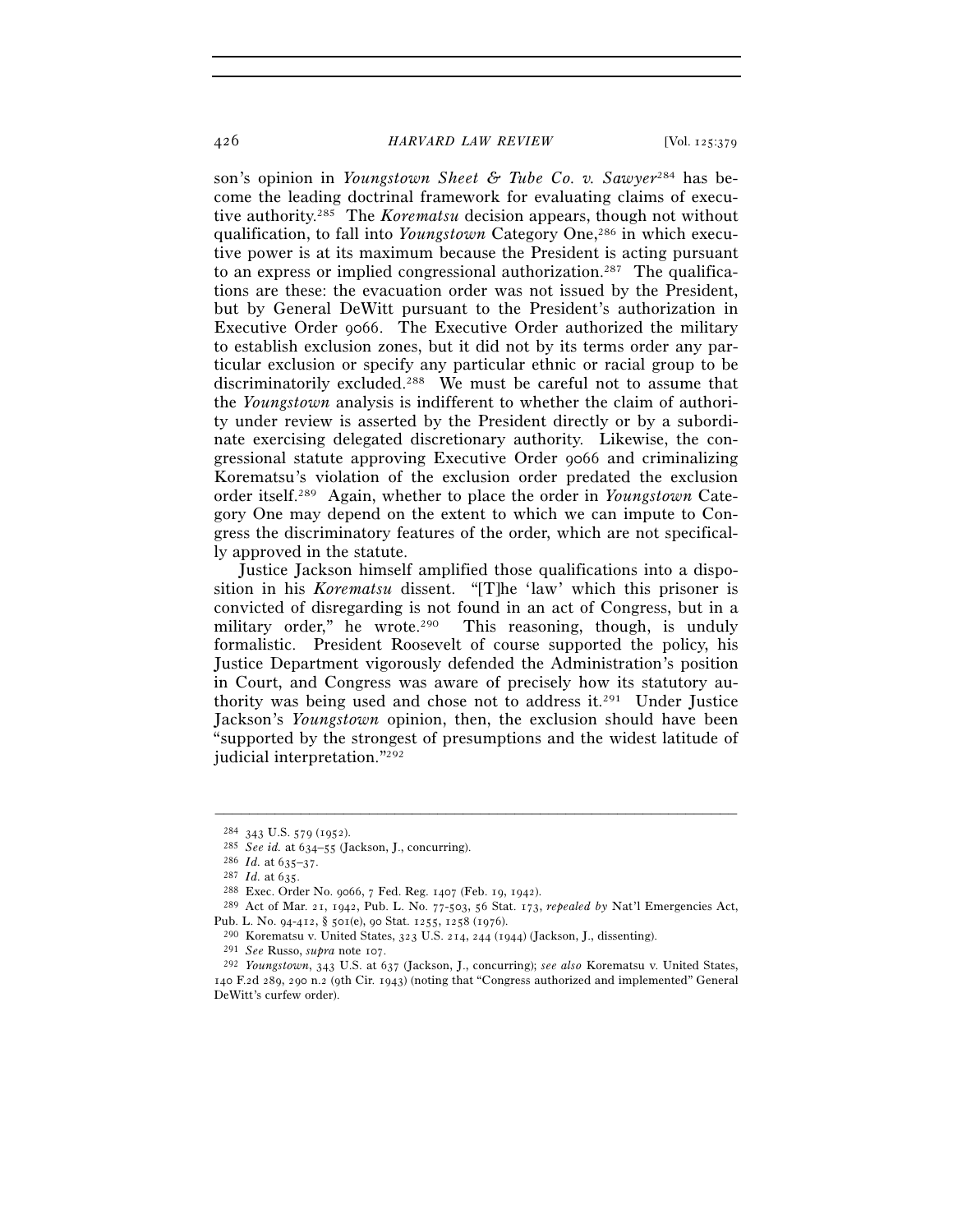An objection remains: *Youngstown* might not be relevant authority because (apart from its postdating *Korematsu*) *Youngstown* is concerned centrally with the existence *vel non* of executive power, not with the validity of rights claims that challenge that power. The objection seems to me well founded, but Justice Thomas seems not to agree. He argued in *Hamdi v. Rumsfeld* that courts were incompetent to second-guess the military judgments of the President, that decisions such as whom to detain, for how long, and under what conditions "are simply not amenable to judicial determination because '[t]hey are delicate, complex, and involve large elements of prophecy.'"293 Citing favorably both Justice Jackson's *Youngstown* opinion and *Hirabayashi*, 294 Thomas argued that the high degree of deference owed the President for military decisions made in his role as Commander in Chief "extends to the President's determination of all the factual predicates necessary to conclude that a given action is appropriate."<sup>295</sup> As Justice Thomas has been a member of the Supreme Court for two decades, a view that he holds is not lightly made the basis for placing a precedent within the anticanon.

# *B. A Shadow Anticanon*

The set of accounts I have attempted to debunk will strike some readers as an easy target. Each of these four decisions commanded a majority of the Supreme Court, so most of the members of the highest court in the land found their arguments persuasive at one time. The architecture of sound legal argument has not changed so much over the years that we should expect once-persuasive opinions later to earn universal rebuke solely because of conventional legal errors.<sup>296</sup> What does have the capacity to change over the course of just a couple of generations is conventional morality. Given that possibility, the problem with these cases may not be just that they were poorly reasoned but that they were poorly reasoned in the service of ends that society has come to recognize as immoral: the perpetuation of slavery, of Jim Crow, of labor exploitation, and of race-based detention.

There is something to this claim, and I do not mean to suggest that it is entirely mistaken. But there are also important ways in which it is incomplete. Part III makes the affirmative case that anticanonical cases must be susceptible to *use* as antiprecedents, a practice that de-

<sup>–––––––––––––––––––––––––––––––––––––––––––––––––––––––––––––</sup> 293 542 U.S. 507, 583 (2004) (Thomas, J., dissenting) (quoting Chi. & S. Air Lines, Inc. v. Waterman S.S. Corp., 333 U.S. 103, 111 (1948)).<br><sup>294</sup> *See id.* at 583–84.<br><sup>295</sup> *Id.* at 584.<br><sup>296</sup> *Cf.* Philip Bobbitt, *Reflections Inspired by My Critics*, 72 TEX. L. REV. 1869, 1916–17, 1919

<sup>(</sup>1994) (acknowledging and describing gradual evolution of what Bobbitt calls the "modalities" of constitutional argument).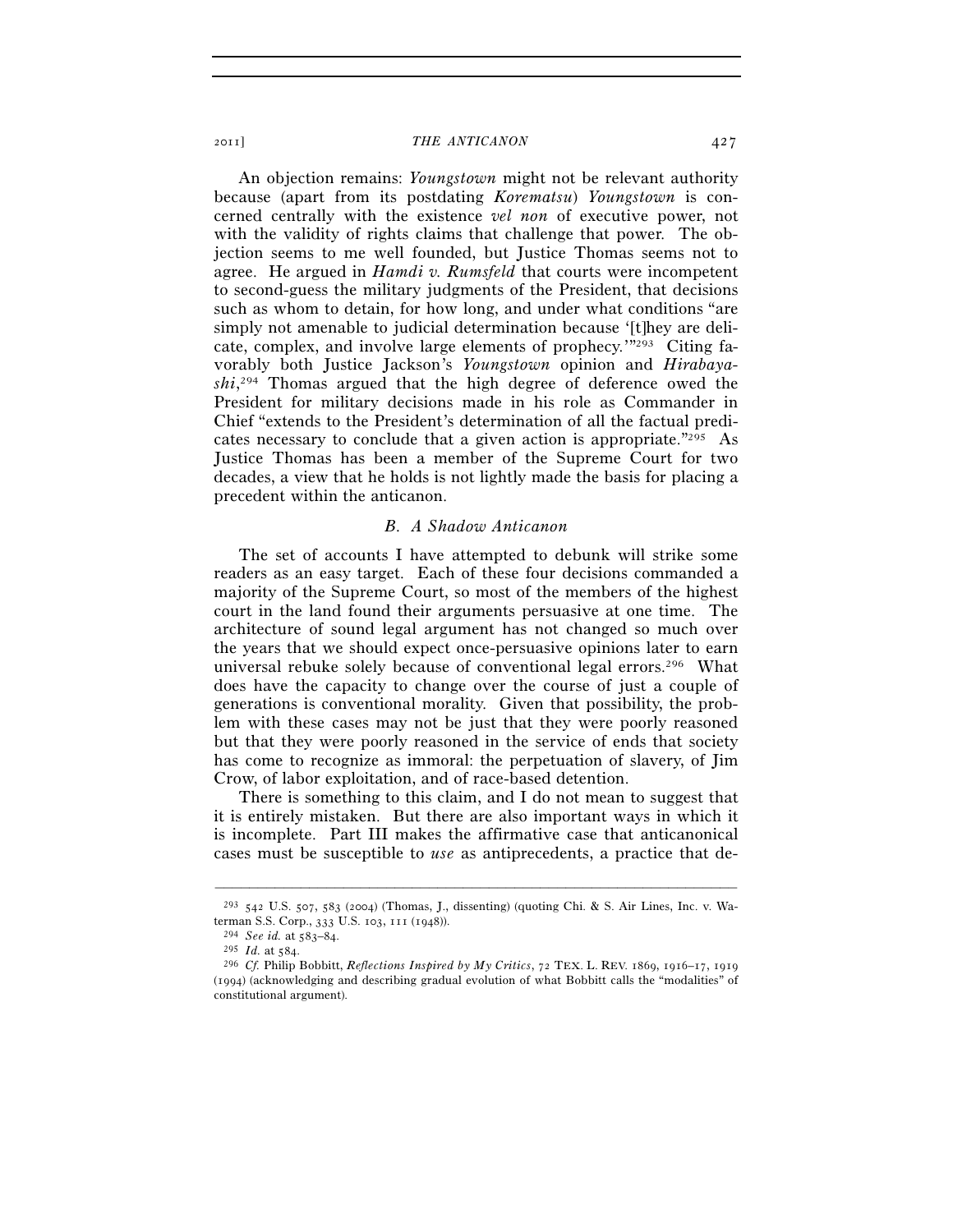mands more of a decision than simply poor reasoning and bad morals. It is helpful, though, to devote a few additional words to the negative case. The long history of the Supreme Court includes many decisions with both poor legal reasoning and moral bankruptcy of a surpassingly high order. I highlight four here: the cases used in Part I as "control" cases to help demonstrate the anticanon's special pattern of citation. Considerations of brevity prevent comprehensive discussion of these cases. What follows shows, however, that many of the criticisms of the anticanon may be lodged, both in style and in substance, against other decisions that have received more measured treatment from courts and commentators.

*Prigg v. Pennsylvania* could easily be called the worst Supreme Court decision ever issued. The human tragedy of the decision is breathtaking. In an opinion by Justice Story, the Court reversed the criminal prosecution of a slave catcher who had kidnapped and sold into slavery a woman, Margaret Morgan, who likely was not a fugitive slave, and her two children, who assuredly were not.<sup>297</sup> The Court's holding was that the Fugitive Slave Clause<sup>298</sup> prohibited states from subjecting slave catchers to a state-sanctioned civil process, except to prevent "breach of the peace, or any illegal violence."299 Under the logic of the opinion, however, the kidnapping could not itself be outlawed as "illegal violence." Put otherwise, violence against blacks was "legal" violence; "illegal" violence was violence against whites. The decision abided the constant threat of enslavement experienced by free brown-skinned Americans in both the North and the South.300 By constitutionally forbidding states from preventing private violence against blacks, *Prigg* worked a simultaneous assault on due process and on equal protection, the twin pillars of the modern Fourteenth Amendment. As mentioned above, *Prigg* virtually made *Dred Scott* a fait accompli.301

Justice Story's reading of the Fugitive Slave Clause is not defensible. His opinion omits any consideration either of Pennsylvania's obligations toward its black residents, or of Morgan's or her children's factual defenses; its understanding of the Fugitive Slave Clause as both essential to the constitutional bargain and completely preemptive of state law302 is strained. It would, for example, divorce the interpreta-

<sup>297</sup> Prigg v. Pennsylvania, 41 U.S. (16 Pet.) 539, 626 (1842). 298 U.S. CONST. art. IV, § 2, cl. 3, *superseded by constitutional amendment*, U.S. CONST. amend. XIII.

<sup>299</sup> *Prigg*, 41 U.S. (16 Pet.) at 613, 625. 300 Barbara Holden-Smith, *Lords of Lash, Loom, and Law: Justice Story, Slavery, and* Prigg v. Pennsylvania, <sup>78</sup> CORNELL L. REV. 1086, 1087 (1993). 301 *See supra* p. 409. 302 *See Prigg*, 41 U.S. (16 Pet.) at 622–25.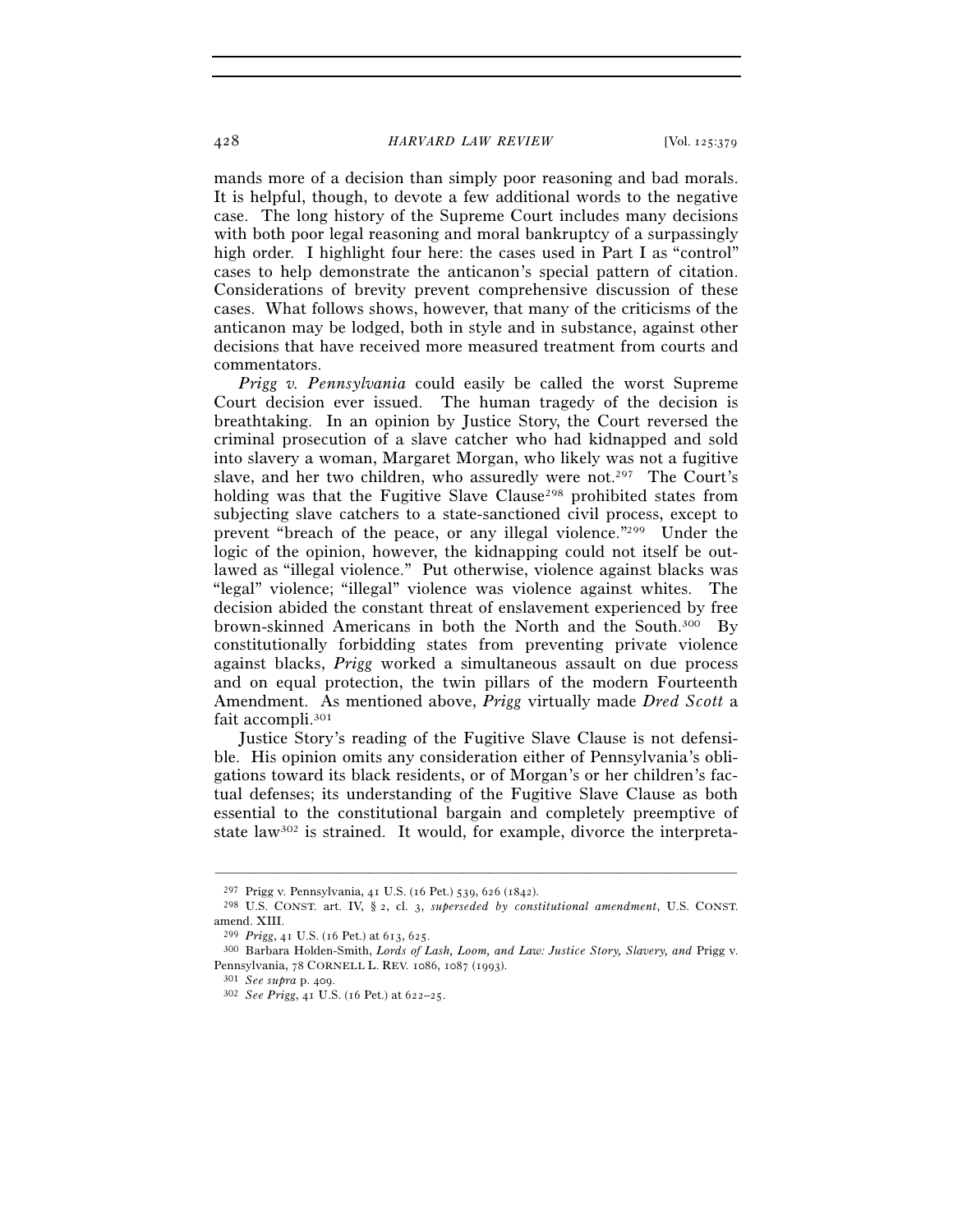tion of that provision from the parallel language of the Extradition Clause,303 which the Court later found not to be enforceable in federal court.304 The *Prigg* Court's additional holding that Congress could not force state officials to comply with administration of the Fugitive Slave  $Act^{305}$  formed a significant link in the chain of events that led to the establishment of the Republican Party and the outbreak of Civil War.306 In his 1860 State of the Union Address, delivered seventeen days before South Carolina voted to secede, President Buchanan suggested as much: "Let us trust that the State legislatures will repeal their unconstitutional and obnoxious enactments [against the fugitive slave law]. Unless this shall be done without unnecessary delay, it is impossible for any human power to save the Union."307 Even if Justice Story were right that the Constitution prevents states from interfering with slave catchers engaged in self-help, then it follows that the Constitution is fundamentally pro-slavery. That conclusion contributed to a rupture in the abolitionist community, many of whose members had pushed a strategy of seeking jury trials in slaverecapture cases.308 It is also the central error attributed to *Dred Scott*. To paraphrase Bork, who says *Dred Scott* must say *Prigg*. 309

If *Prigg* is the great stain on the legacy of Justice Story, *Giles v. Harris* is — or should be — the most prominent stain on the name of Oliver Wendell Holmes. Jackson Giles was a black Alabama citizen who wanted to vote in the November 1902 elections.<sup>310</sup> Unfortunately for him, the newly enacted state constitution required registered voters to have paid poll taxes, to be literate, to have been employed for a year, and to own at least forty acres of land; the registrar was invested, moreover, with extensive discretion to deny new registrants. Those, like Giles, who were registered prior to the new  $law<sup>311</sup>$  were grandfathered for life, but only if directly descended from (or themselves) a war veteran (including on the Confederate side of the Civil War) or if they "[were] of good character and . . . underst[oo]d the duties and ob-

<sup>303</sup> U.S. CONST. art. IV, § 2, cl. 2.<br>
304 Kentucky v. Dennison, 65 U.S. (24 How.) 66, 107–10 (1861).<br>
305 See Prigg, 41 U.S. (16 Pet.) at 615–16.<br>
306 See Earl M. Maltz, Slavery, Federalism, and the Constitution: Ableman *Struggle over Fugitive Slaves*, 56 CLEV. ST. L. REV. 83, 86–89 (2008). 307 James Buchanan, *Fourth Annual Message, December 3, 1860*, *in* AMERICAN PRESIDENTS:

FAREWELL MESSAGES TO THE NATION, <sup>1796</sup>–2001, at 174, 177 (Gleaves Whitney ed., 2003). 308 *See* ROBERT M. COVER, JUSTICE ACCUSED: ANTISLAVERY AND THE JUDICIAL

PROCESS 164–68 (1975).<br><sup>309</sup> See BORK, *supra* note 159, at 32 ("Who says *Roe* must say *Lochner* and *Scott."*).<br><sup>310</sup> Giles v. Harris, 189 U.S. 475, 482 (1903).<br><sup>311</sup> See Richard H. Pildes, *Democracy, Anti-Democracy, a* 

MENT. 295, 299 (2000).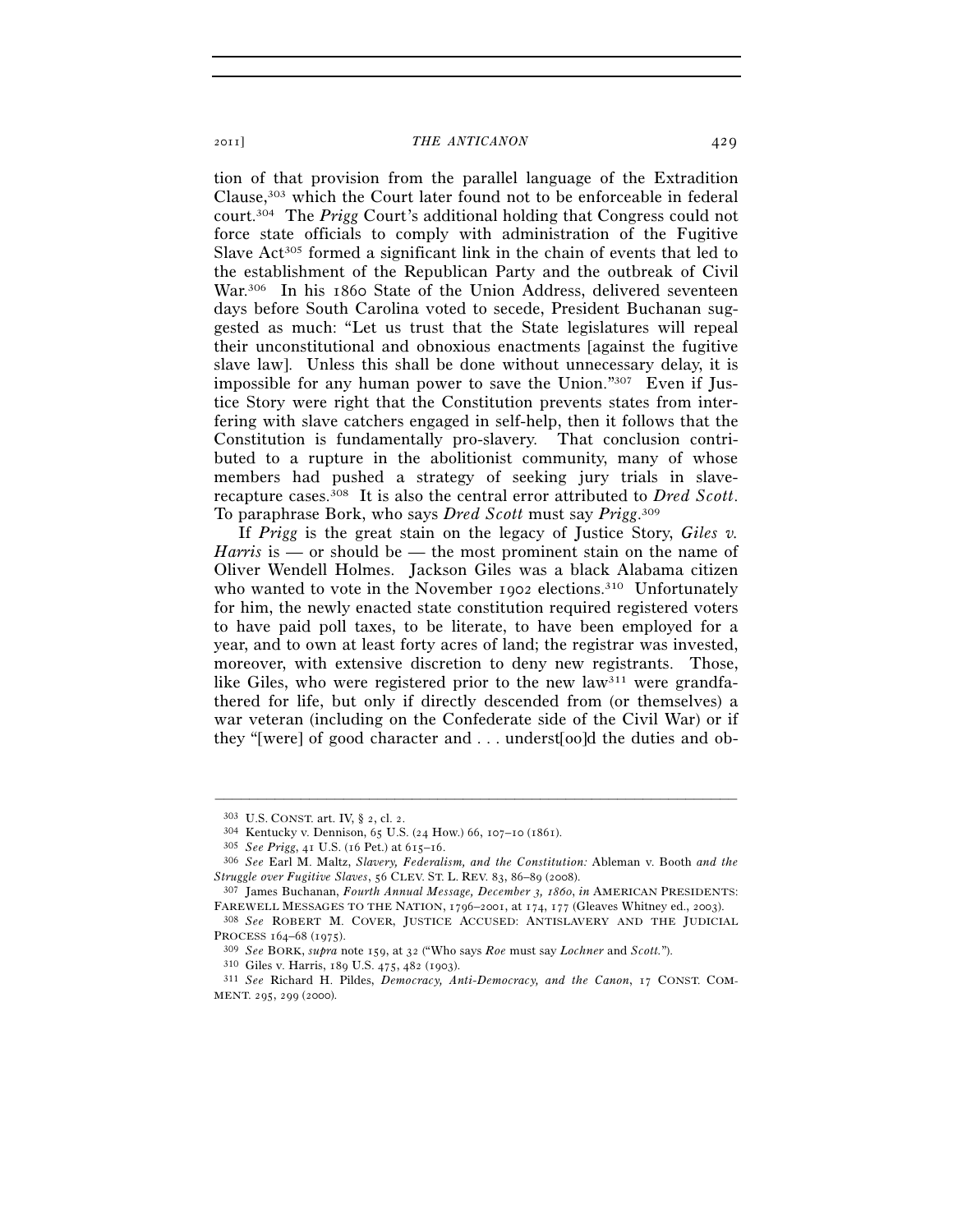430 *HARVARD LAW REVIEW* [Vol. 125:379

ligations of citizenship under a republican form of government."312 It is difficult to concoct a more transparent attempt to evade the Fifteenth Amendment. Participants at the all-white constitutional convention did not attempt to hide their work. In his opening address to delegates, convention president John B. Knox said: "And what is it that we want to do? Why it is within the limits imposed by the Federal Constitution, to establish white supremacy in this State."313

They succeeded. Writing for the majority, Justice Holmes recognized what Alabama was doing to its black citizens and did nothing about it; indeed, the severity of the state's disenfranchisement was the very reason for the Court's quiescence:

The bill imports that the great mass of the white population intends to keep the blacks from voting. . . . If the conspiracy and the intent exist, a name on a piece of paper will not defeat them. Unless we are prepared to supervise the voting in that State by officers of the court, it seems to us that all that the plaintiff could get from equity would be an empty form. Apart from damages to the individual, relief from a great political wrong, if done, as alleged, by the people of a State and the State itself, must be given by them or by the legislative and political department of the government of the United States.<sup>314</sup>

Being legally disenfranchised in a massive state-sanctioned conspiracy against your race? Call your senator.

*Giles* is the anti–*Cooper v. Aaron*. 315 In *Cooper*, the Court held that the Little Rock school board was not permitted to delay its integration plan, in deference to the Court's role as "supreme in the exposition of the law of the Constitution."316 *Giles*, rather, stands for the proposition that the Court is anything but "supreme." So far as racial discrimination was concerned, the Court was self-consciously impotent.

The Court reinforced that view in *Gong Lum v. Rice*. 317 Gong Lum, a Chinese man, wanted his nine-year-old daughter, Martha, a U.S. citizen, to attend the only public school in her district, the Rosedale Consolidated High School.<sup>318</sup> Rosedale was maintained for white students, and the Mississippi Constitution provided at the time that "[s]eparate schools shall be maintained for children of the white and

<sup>–––––––––––––––––––––––––––––––––––––––––––––––––––––––––––––</sup> 312 ALA. CONST. of 1901 art. VIII, §§ 177–84 (1901); *see also Giles*, 189 U.S. at 483–84 (describing sections 177–84 of the 1901 Alabama Constitution).<br><sup>313</sup> Hunter v. Underwood, 471 U.S. 222, 229 (1985) (quoting John B. Knox, President Ala. Con-

stitutional Convention of 1901, Address Before the Alabama Constitutional Convention of 1901 (May 21, 1901)). 314 *Giles*, 189 U.S. at 488. Richard Pildes calls this reasoning "the most legally disingenuous

analysis in the pages of the U.S. Reports." Pildes, *supra* note 311, at 306. <sup>315</sup> 358 U.S. 1 (1958). <sup>316</sup> *Id.* at 18. <sup>317</sup> 275 U.S. 78 (1927). <sup>318</sup> *Id.* at 79–80, 84.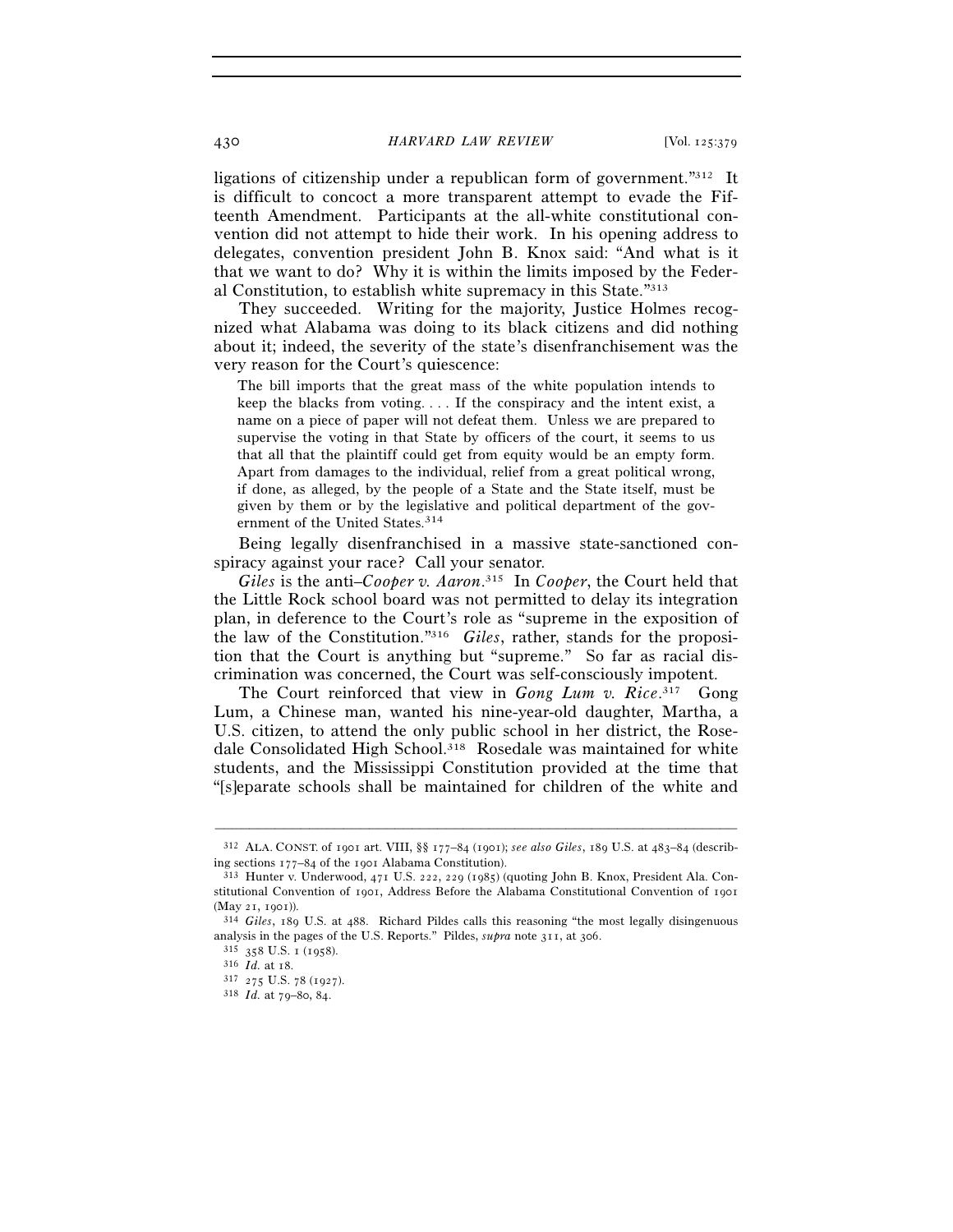colored races."319 Gong claimed that, though Martha was not white, neither was she colored, and that she was closer to the former than the latter. Gong's lawyer said as much to the Mississippi Supreme Court:

The court will take judicial notice of the fact that members of the Mongolian race under our Jim Crow statute are treated as not belonging to the negro race. The Japanese are classified with the Chinese. These two races furnish some of the most intelligent and enterprising people. They certainly stand nearer to the white race than they do to the negro race. If the Caucasian is not ready to admit that the representative Mongolian is his equal he is willing to concede that the Mongolian is on the hither side of the half-way line between the Caucasian and African.320

The Court rejected this argument. In a unanimous opinion, the Court held that Mississippi was entitled to maintain an all-white school from which all "colored" students were excluded, and that category included Chinese children.321

*Gong Lum* is an ugly, unfortunate case, arguably worse than *Plessy*. Part of the ugliness stems from the fact that this was not a test case; the stakes of the litigation were clear to the Court, which was tasked with assigning a race to the plaintiff, with foreseeable consequences for her projects and plans. As Primus has written, the modern Court or at least Justice Kennedy — has come to understand race-based policies with individual, identifiable victims in a different and more pernicious light than policies with faceless victims whose identities are not known in advance.<sup>322</sup> More generally, the Court placed its blessing on a scheme whose design cannot be defended as even formally raceneutral. White parents were able (indeed required) to send their children to one of the numerous white-only schools in Mississippi, while students of other races were designated "colored" and lumped together into an undifferentiated mass at scattered, inferior schools. The undifferentiated mass better approximates the modern liberal cosmopolitan ideal, but coupled with separate schools for white students, the system as a whole is inexplicable in terms other than the promotion of white

<sup>319</sup> MISS. CONST. of 1890, art. 8, § 207 (1890). 320 Rice v. Gong Lum, No. 24773, 1925 Miss. LEXIS 146, at \*22 (May 11, 1925) (transcribing briefing by the appellees).

<sup>321</sup> *Gong Lum*, 275 U.S. at 87. 322 Richard Primus, *The Future of Disparate Impact*, 108 MICH. L. REV. 1341, 1369 (2010). Operational examples of this distinction include the Court's preference for designing promotional exams with intended racial effects over throwing out an exam already administered that does not achieve those effects, Ricci v. DeStefano, 129 S. Ct. 2658, 2681 (2009); Justice Kennedy's stated preference for drawing school district lines that take race into account over the ex post assignment of students to schools based in part on their race, Parents Involved in Cmty. Schs. v. Seattle Sch. Dist. No. 1, 127 S. Ct. 2738, 2792 (2007) (Kennedy, J., concurring in part and concurring in the judgment); and the assumed constitutional distinction between "ten percent" plans and individualized affirmative action plans, *see* Brief for the United States as Amicus Curiae Supporting Petitioner at 14–17, Grutter v. Bollinger, 539 U.S. 306 (2003) (No. 02-241), 2003 WL 176635.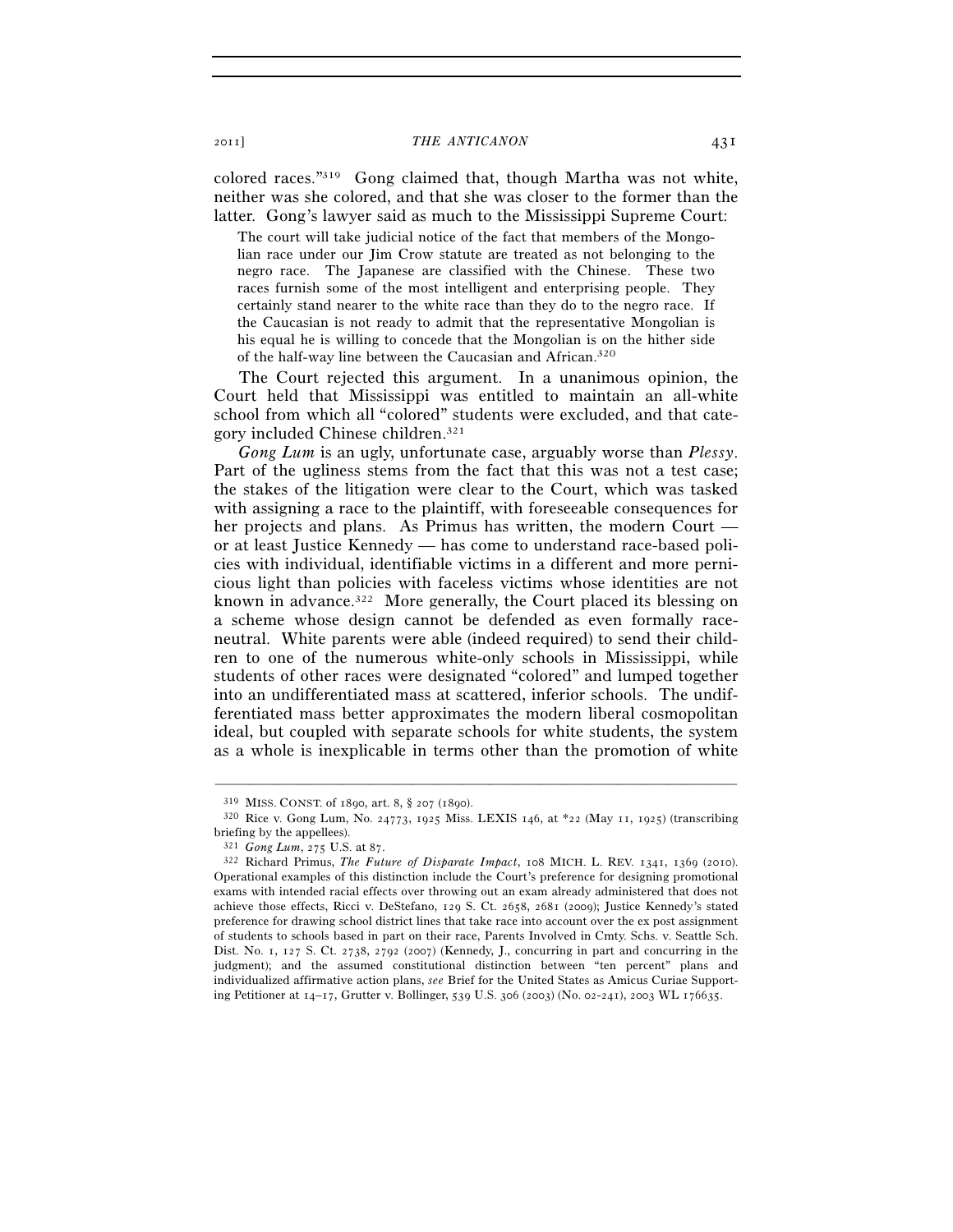supremacy.323 Indeed, the policy the Court blessed virtually required the sorts of racist arguments that Gong's attorney made on his behalf. Like the policy in *Loving v. Virginia*,<sup>324</sup> the Mississippi Constitution sought to protect a space for white racial purity; racial division was neither an unintended nor an instrumental consequence of the policy, but was in fact its goal.325

A final case worth mention is *Bowers v. Hardwick*, which upheld a Georgia law criminalizing sodomy.326 The Court has since said that the case was wrong the day it was decided.327 *Bowers*'s overruling sharply divided the Court, but less than a decade later, seventy percent of the American people say they would not support a ban on same-sex intimacy.328 The Court in *Lawrence v. Texas* disavowed both the result and the reasoning of *Bowers*, which assumed the answer to the question presented both by permitting traditional practice to conclusively determine rights under the Due Process Clause and by rejecting Michael Hardwick's claim on the ground that there was no fundamental right of "homosexuals to engage in sodomy."329 Framed at that level of specificity, there is no fundamental right to do a great many things that the Constitution should and does protect.

The analytic problems of the *Bowers* majority opinion appear almost willful. First is the curious insistence on treating Michael Hardwick's claim as an as-applied challenge even though the statute did not distinguish between same-sex and opposite-sex acts.330 In doing so the Court expressly reserved judgment on the constitutionality of the law as applied to sodomy between men and women, implying that such a challenge would entail different analysis.<sup>331</sup> But given that the Court based its decision on a tradition of antisodomy laws (which typically did not discriminate based on  $sex$ <sup>332</sup> and the presumptively valid moral concerns that underlie them,<sup>333</sup> one is left to wonder what considerations could possibly motivate a different analysis. Is a communi-

- 
- 

<sup>323</sup> The Mississippi Supreme Court said as much in its opinion rejecting Gong's claim: To all persons acquainted with the social conditions of this state and of the Southern states generally it is well known that it is the earnest desire of the white race to preserve its racial integrity and purity, and to maintain the purity of the social relations as far as it can be done by law.

Rice v. Gong Lum, 104 So. 105, 108 (Miss. 1925).<br>
<sup>324</sup> 388 U.S. 1 (1967).<br>
<sup>325</sup> *See id.* at 11.<br>
<sup>326</sup> 478 U.S. 186, 189 (1986).<br>
<sup>326</sup> 478 U.S. 186, 189 (1986).<br>
<sup>327</sup> Lawrence v. Texas, 539 U.S. 558, 578 (2003).<br>
<sup>327</sup> tional Attitudes Survey 56 (2010) (on file with the Harvard Law School Library).<br><sup>329</sup> *Bowers*, 478 U.S. at 190, 191–92.<br><sup>330</sup> *See id.* at 188 n.2.<br><sup>331</sup> *Id.* 

<sup>332</sup> *See Lawrence*, 539 U.S. at 568. 333 *Bowers*, 478 U.S. at 192–96.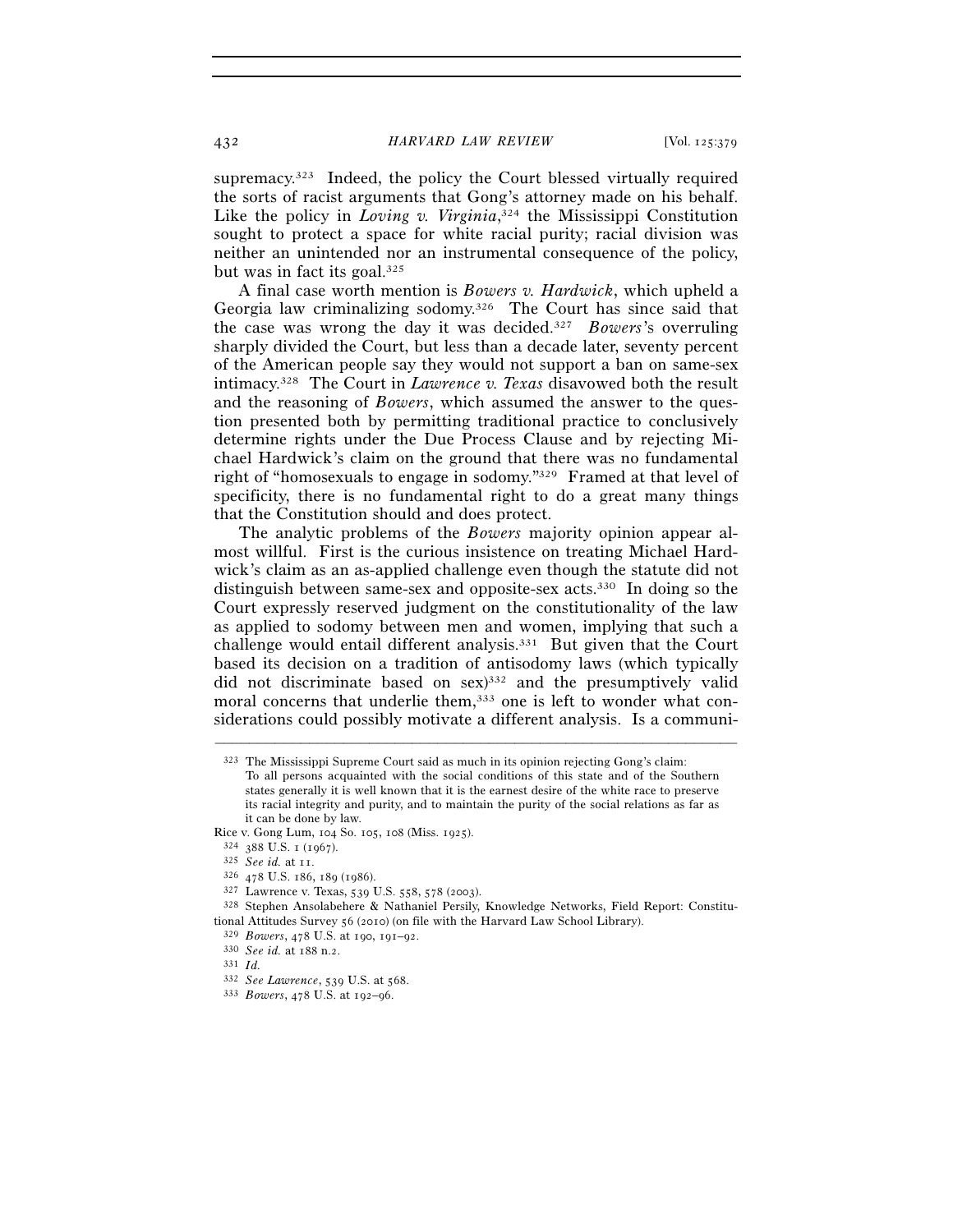ty's moral condemnation of non-procreative sex less privileged than its moral condemnation of gays?<sup>334</sup> Or is it that any less flagrant a severing of the statute would have branded just about every sexually active person in Georgia — rather than just gays — as criminals?<sup>335</sup> One member of the majority — Justice O'Connor — later implied that it would have been a different case had the Georgia statute applied only to same-sex sodomy.336 But there was no danger of an opposite-sex couple being prosecuted under the statute, $337$  and Justice O'Connor signed on to an opinion that itself saw a constitutional distinction between same-sex and opposite-sex sodomy.338

Another member of the majority, Justice Powell, suggested that the case would have come out differently had it involved an Eighth Amendment claim and a serious prison term.<sup>339</sup> But the problem with the law was not the nature of its penalty but the nature of its prohibition. The statute expressed hostility toward a class of citizens, casting a shadow over not just their sex lives but also their employment prospects, their political activity, and their familial relationships. *Bowers* enabled Justice Scalia's powerful retort in *Romer v. Evans*, that a ban on laws disfavoring gays and lesbians was in serious tension with allowing their archetypal conduct to be criminalized.<sup>340</sup> Justice Powell famously told his gay law clerk during deliberations that he had never met a gay person, and he later came to regret his vote in the case.341

*Bowers* authorized the State to visit serious criminal sanctions — or not, at its prosecutors' discretion — upon individuals solely because of whom they choose to love and how. If any decision could be more antithetical to the spirit of liberty, I am not aware of it. The emerging

<sup>334</sup> *Cf.* WILLIAM N. ESKRIDGE JR., DISHONORABLE PASSIONS: SODOMY LAWS IN AMER-ICA, 1861–2003, at 2 (2008) ("From the sixteenth to the twentieth century, the norm reflected in [the Anglo-American legal regime regulating sexuality] was procreative marriage.").

<sup>335</sup> *See* DAVID J. GARROW, LIBERTY AND SEXUALITY: THE RIGHT TO PRIVACY AND THE MAKING OF *ROE V. WADE* 658 (1994) (quoting a memo written to Justice Marshall by his law clerk Dan Richman during the *Bowers* deliberations: "To repeat the point, which I'm sure many members of the Court will forget or ignore: THIS IS NOT A CASE ABOUT ONLY HOMO-SEXUALS. ALL SORTS OF PEOPLE DO THIS KIND OF THING."); JOYCE MURDOCH & DEB PRICE, COURTING JUSTICE: GAY MEN AND LESBIANS V. THE SUPREME COURT 316 (2001) ("Homosexuals were being told that when they engaged in certain nearly universal sexual practices the Constitution would not keep cops out of their bedrooms.").

<sup>336</sup> *Lawrence*, 539 U.S. at 583 (O'Connor, J., concurring in the judgment). 337 A married couple had been plaintiffs in the original action, but their claims were dismissed below on the grounds that there was no risk that they would be prosecuted. *Bowers*, 478 U.S. at

<sup>188</sup> n.2.<br><sup>338</sup> *Id.* at 190.<br><sup>339</sup> *Id.* at 197–98 (Powell, J., concurring).<br><sup>340</sup> Romer v. Evans, 517 U.S. 620, 640–41 (1996) (Scalia, J., dissenting).<br><sup>341</sup> JOHN C. JEFFRIES, JR., JUSTICE LEWIS F. POWELL, JR. 521, 530 (2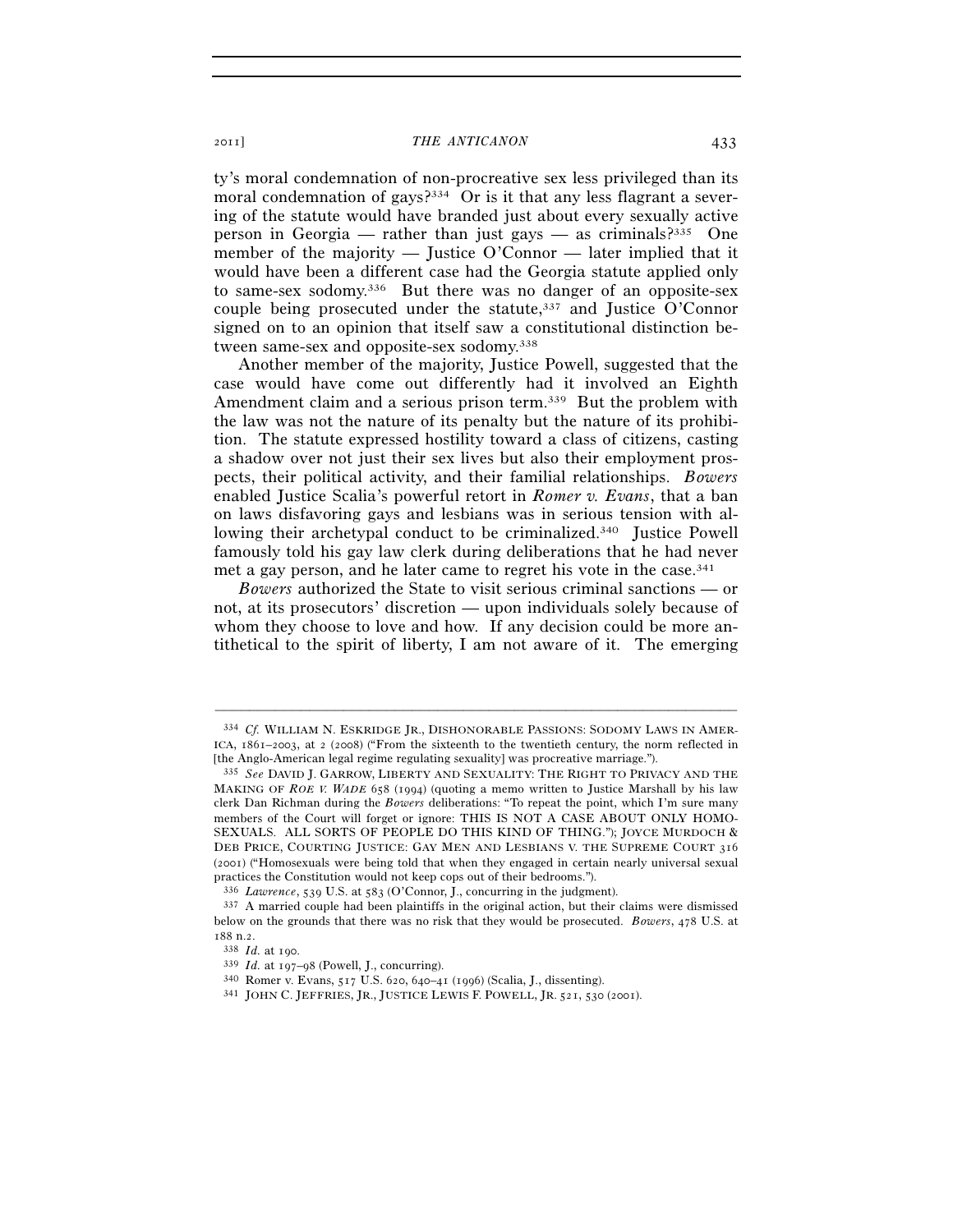consensus on LGBT rights makes *Bowers* look terrifically dated, just eight years after *Lawrence*.

\* \* \*

What is wrong with *Prigg*, *Giles*, *Gong Lum*, and *Bowers*? Or rather, what is right with them? Are they any better reasoned than the anticanon? A well-trained lawyer would recognize many of their "legal" errors. Their moral failings are at least the equal of the cases in the anticanon. The decisions in *Giles* and *Bowers* were highly salient when rendered, and garnered as much or more media attention than did *Plessy* or *Lochner*. 342 If analytic error compounded with immorality is not sufficient to place a case within the anticanon, then we must turn our gaze elsewhere.

# III. RECONSTRUCTING THE ANTICANON

Legal canons do not always, or even usually, refer to cases. Canons also refer to rules of construction, particularly for statutes, in a usage not unrelated to the one that motivates this Article. In a well-known essay published in 1950, Karl Llewellyn purported to demonstrate that for every canon of statutory construction, there is a responsive canon that limits or qualifies the operation of the first.<sup>343</sup> For example, plain and unambiguous language must be given its natural effect, but not if doing so would lead to absurd results or frustrate manifest purpose.<sup>344</sup> Llewellyn's point, which endures, was that canons can be as much resources for constructors as rules of construction. Even as commentators and judges insist that canons lend answers to conflicts over the meaning of legal texts, canons are not authoritative on their own. "[T]o make any canon take hold in a particular instance," Llewellyn said, "the construction contended for must be sold, essentially, by means other than the use of the canon."345 Canons are best described not as a set of instructions but as an argot for those trained in the art of legal argument.

<sup>342</sup> *Giles* and *Bowers*, like *Lochner* but unlike *Plessy*, were front-page news. *Compare, e.g.*, *The Supreme Court Sustains the Alabama Constitution*, DAILY PICAYUNE, Apr. 28, 1903, at 1, *and Justices Back Ban on Private Homosexual Acts*, CHI. TRIB., July 1, 1986, at 1 (reporting on *Giles* and *Bowers*, respectively), *with New York 10-Hour Law is Unconstitutional*, N.Y. TIMES, Apr. 18, 1905, § 1, at 1 (reporting on *Lochner*), *and infra* p. 442 (discussing relatively light media cov-

erage of *Plessy*).<br><sup>343</sup> Karl N. Llewellyn, *Remarks on the Theory of Appellate Decision and the Rules or Canons About How Statutes Are to Be Construed*, 3 VAND. L. REV. 395, 401–06 (1950). 344 *Id.* at 403. 345 *Id.* at 401.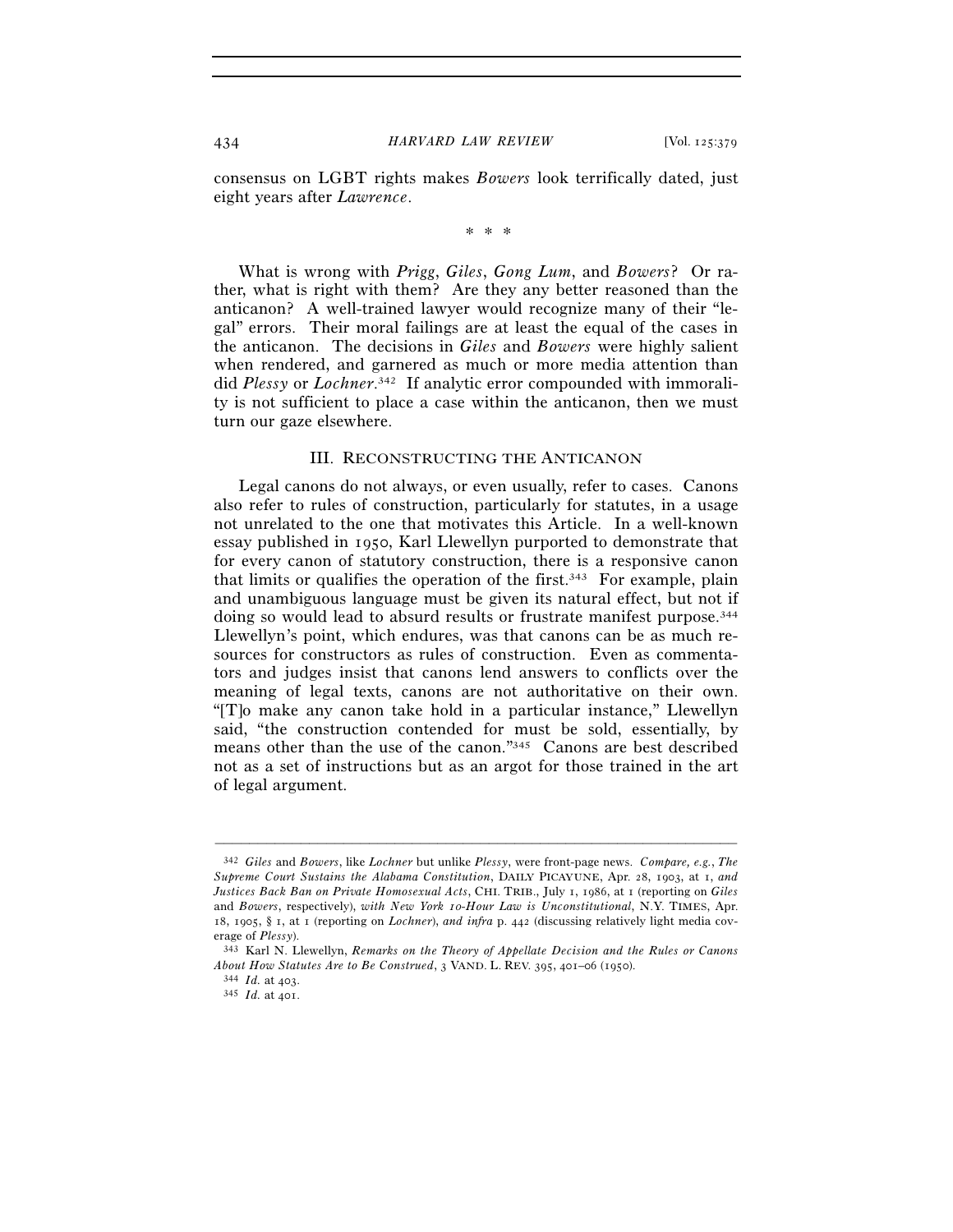I argued in Part I that a decision's anticanonicity is said to consist in its embodiment of a set of legal propositions to be avoided in constitutional adjudication. On this definition, *Dred Scott*, *Plessy*, *Lochner*, and *Korematsu* are the most defensible members of the anticanon. Part II concluded, though, that the frequently articulated argument that these cases achieve anticanonical status because of the uniquely low quality of their legal reasoning, or because they are morally noxious, or both, is not complete. Indeed, these cases stand for a variety of often mutually inconsistent propositions, and are no less defensible or more morally repugnant than many other decisions that remain relatively obscure.

This Part takes as settled that anticanonicity does not result (at least not linearly) from a decision's argumentation or outcome. It instead results from other features of the case that make it a useful resource for subsequent legal communities. Section A recounts the historical path the treatment of these cases took toward realizing their current designations as anticanonical. Section B uses that history, in part, to derive a theory of the anticanon, an account that articulates more systematically the features of the anticanon that enable it to serve its function in constitutional argument.

# *A. Historicism*

For three of the four cases in the anticanon, it is easy to identify the precise moment at which their central holding was decisively repudiated. The first line of the Fourteenth Amendment was specifically intended to overrule the *Dred Scott* decision.346 *Brown* all but overturned *Plessy*, and a series of per curiam opinions extending *Brown* to public beaches,<sup>347</sup> golf courses,<sup>348</sup> and buses<sup>349</sup> finished the job. *Lochner* is nearly irreconcilable with *West Coast Hotel Co. v. Parrish*. 350 By numerous measures, however, it took much more than formal repudiation to place these decisions in the anticanon. Indeed, as the *Korematsu* example suggests, it is not even clear that formal repudiation is necessary.

<sup>–––––––––––––––––––––––––––––––––––––––––––––––––––––––––––––</sup> 346 MICHAEL KENT CURTIS, NO STATE SHALL ABRIDGE: THE FOURTEENTH AMEND-

MENT AND THE BILL OF RIGHTS 173 (1986).<br><sup>347</sup> Mayor v. Dawson, 350 U.S. 877 (1955) (per curiam).<br><sup>348</sup> Holmes v. City of Atlanta, 350 U.S. 879 (1955) (per curiam).<br><sup>349</sup> Gayle v. Browder, 352 U.S. 903 (1956) (per curiam). U.S. 426 (1917), which upheld a ten-hour workday for manufacturing employees. *Id.* at 438. Many believed that *Bunting* signaled the end of *Lochner*-style reasoning, until the Court's later decision in *Adkins v. Children's Hospital*, 261 U.S. 525 (1923). *See id.* at 564 (Taft, C.J., dissenting) ("It is impossible for me to reconcile the *Bunting Case* and the *Lochner Case* and I have always supposed that the *Lochner Case* was thus overruled *sub silentio*.").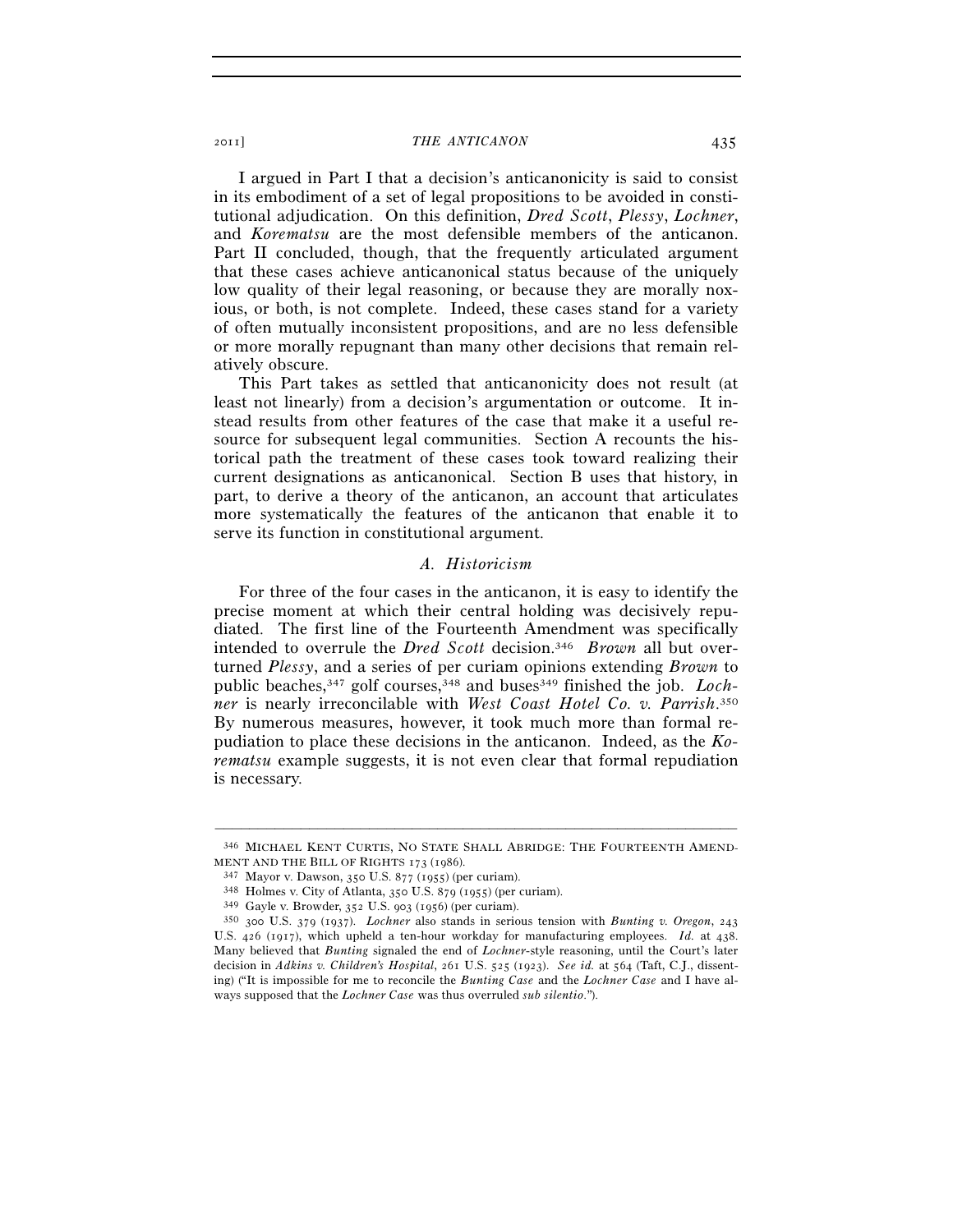#### 436 *HARVARD LAW REVIEW* [Vol. 125:379

That is so because recognition of a case as anticanonical is not internal to legal reasoning. A visiting alien who has learned how to negotiate American constitutional argument and is aware of the status of precedents as either good or bad law, but is not aware of the anticanon, could not identify its members.351 This claim, at least in part, is historicist in nature. A historicist approach to the treatment of legal precedents assumes that the status of a precedent depends on social and historical context rather than on conventional legal reasoning.<sup>352</sup> Under such an approach, it should be possible to specify at least some of the conditions for anticanonicity by examining cases longitudinally, with an eye toward the events and historical conditions that altered how we think about each case.

The most efficient way to begin this inquiry is to return to our citation study. Two results are of particular interest. First, three of the four cases — *Dred Scott*, *Plessy*, and *Lochner* — began to receive significant negative treatment in Supreme Court opinions in the 1960s. Although *Plessy* was first repudiated in 1954, *Dred Scott* and *Lochner* were effectively overruled well before the 1960s. This timing suggests that significant negative treatment in case law reflects a phenomenon that does not depend directly on whether a case is formally good or bad law. Second, the final case, *Korematsu*, in fact receives more positive than negative treatment, and its significant positive treatment ticks up in the 1960s. These two interesting results are related, and understanding them takes us some way toward understanding how the anticanon came into being.

*1.* Dred Scott*.* — In many quarters, *Dred Scott* was notorious from the start. In the week after the decision was issued, the *Chicago Tribune* wrote: "We scarcely know how to express our detestation of [the Taney opinion's] inhuman dicta, or to fathom the wicked consequences which may flow from it."353 The decision was foremost in the minds of Reconstruction Republicans drafting the Fourteenth Amendment; Charles Sumner tried (in vain) to prevent a bust of Chief Justice Taney from being placed in the Supreme Court chamber along with those of Taney's predecessors.<sup>354</sup> Elsewhere, the reaction was somewhat different. The *Augusta* (Georgia) *Constitutionalist* took the decision as an opportunity to declare that "opposition to southern opinion upon [slavery] is now opposition to the Constitution, and morally treason

<sup>351</sup> *Cf.* Jack N. Rakove, *The Origins of Judicial Review: A Plea for New Contexts*, 49 STAN. L. REV. 1031, 1039 (1997) ("If we did not already know that *Marbury* was so momentous a case, we would be hard pressed to explain why it is so celebrated.").

<sup>&</sup>lt;sup>352</sup> See Balkin, *supra* note 16, at 679.<br><sup>353</sup> FEHRENBACHER, *supra* note 146, at 417 (quoting CHI. TRIB., Mar. 12, 1857).<br><sup>354</sup> RAOUL BERGER, GOVERNMENT BY JUDICIARY: THE TRANSFORMATION OF THE FOURTEENTH AMENDMENT 222 (1977).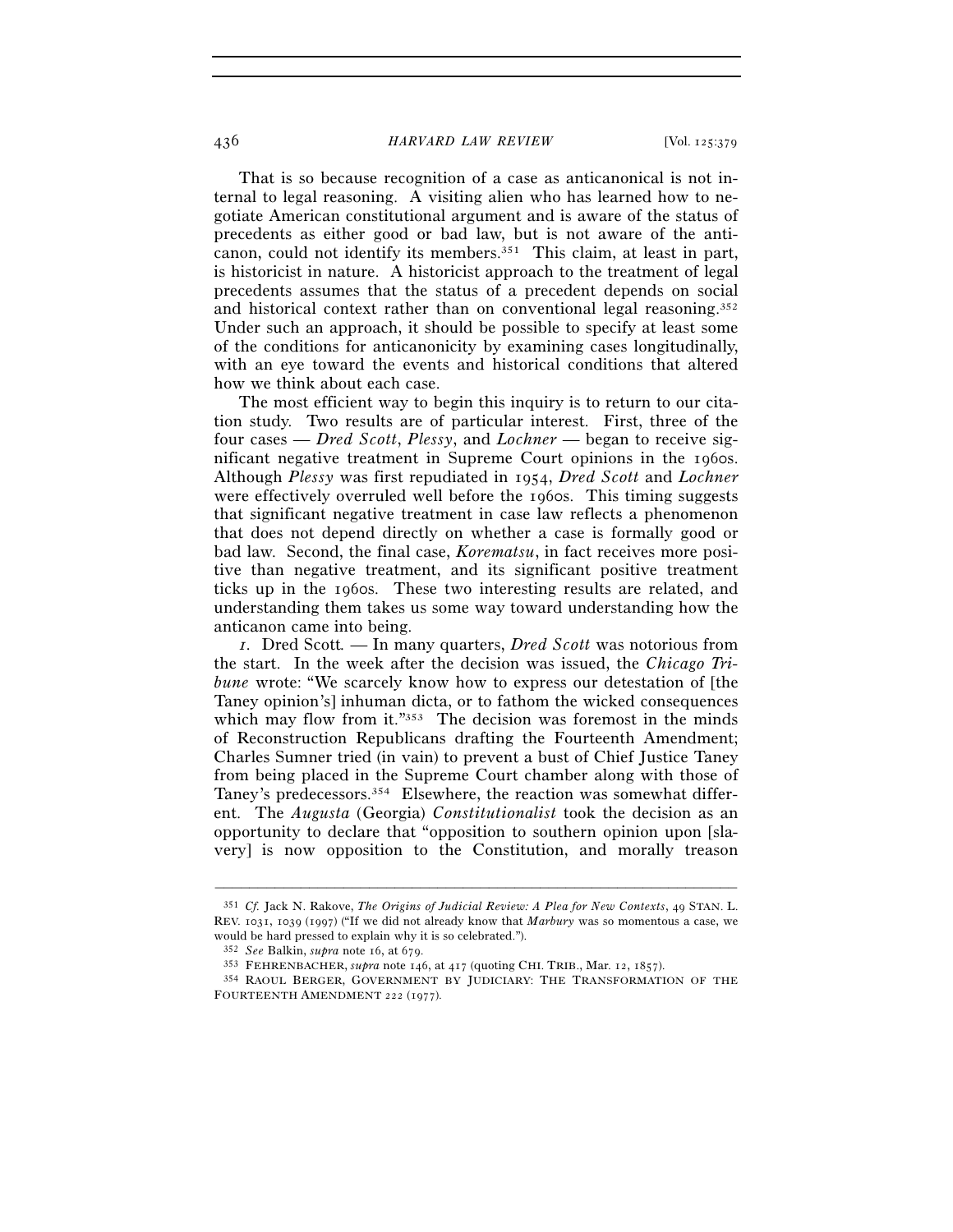against the Government."355 The reaction in newspapers was not entirely sectional. The *New York Herald*, a northern Democratic paper, wrote: "The supreme law is expounded by the supreme authority, and disobedience is rebellion, treason, and revolution."356

This divide alone is reason to doubt that *Dred Scott* was made instantly anticanonical with the passage of the Fourteenth Amendment. A war had just been fought, with partisans of one side willing to kill and to die to defend the decision's presuppositions. In his 1935 biography of Roger Taney, Carl Swisher accused historians assessing the case of exhibiting a pronounced Union bias: "[S]o sublime was their confidence that the North was right and the South wrong in the sectional struggle, they were unable to do anything but condemn all actions based on sympathy with the South."357 So long as the wounds of the war remained fresh, it would be difficult to use *Dred Scott* as a shared symbol of constitutional error. *Dred Scott* has not been favorably cited in a majority opinion of the Supreme Court in more than 100 years,358 but the decision did not receive negative treatment — the crux of the anticanon — in any majority opinion between 1901 and 1957.

Indeed, with the notable exceptions of the first Justice Harlan, dissenting in *Plessy*, and Hugo Black, discussed below, the Justices of the Supreme Court did not seem to identify the case as uniquely *sinful* in the way it is thought of today until well into the  $1960s$ .<sup>359</sup> Several of the individual opinions in the *Insular Cases* relied on *Dred Scott* as authority for the constitutional relationship between Congress and acquired territories.360 Justice Frankfurter referred to the case as a "failure" in his opinion for the Court in *United States v. UAW-CIO*, 361 but for him that consisted in refusing to practice constitutional avoidance, in failing to "take the smooth handle for the sake of repose."362 The phrase referred to a letter written by Justice Catron to President Buchanan during the *Dred Scott* deliberations, in which the Justice urged

<sup>–––––––––––––––––––––––––––––––––––––––––––––––––––––––––––––</sup> 355 FEHRENBACHER, *supra* note 146, at 418 (quoting AUGUSTA CONSTITUTIONALIST, Mar. 15, 1857).<br><sup>356</sup> *Id.* (quoting N.Y. HERALD, Mar. 8, 1857).<br><sup>357</sup> SWISHER, *supra* note 184, at 583.<br><sup>358</sup> The last was *Kansas v. Colorado*, 206 U.S. 46 (1907). *See id.* at 81.<br><sup>359</sup> Plessy v. Ferguson, 163 U.S. 537, 55

speaks, of course, to Justice Harlan's extraordinary prescience in recognizing *Plessy*'s dim future.

*See* AMAR, *supra* note 44 (manuscript at 468). 360 *See* Downes v. Bidwell, 182 U.S. 244, 250, 257 (1901); *id.* at 291 (White, J., concurring); De

<sup>&</sup>lt;sup>361</sup> 352 U.S. 567, 590 (1957).<br><sup>362</sup> Id. at 591 (quoting 10 WORKS OF JAMES BUCHANAN 106 n.1 (John Bassett Moore ed., 1910)) (internal quotation mark omitted). Taney's purported abuse of obiter dictum was also for many years a preoccupation of historians who studied the case. *See* FEHRENBACHER, *supra* note 146, at 335–36.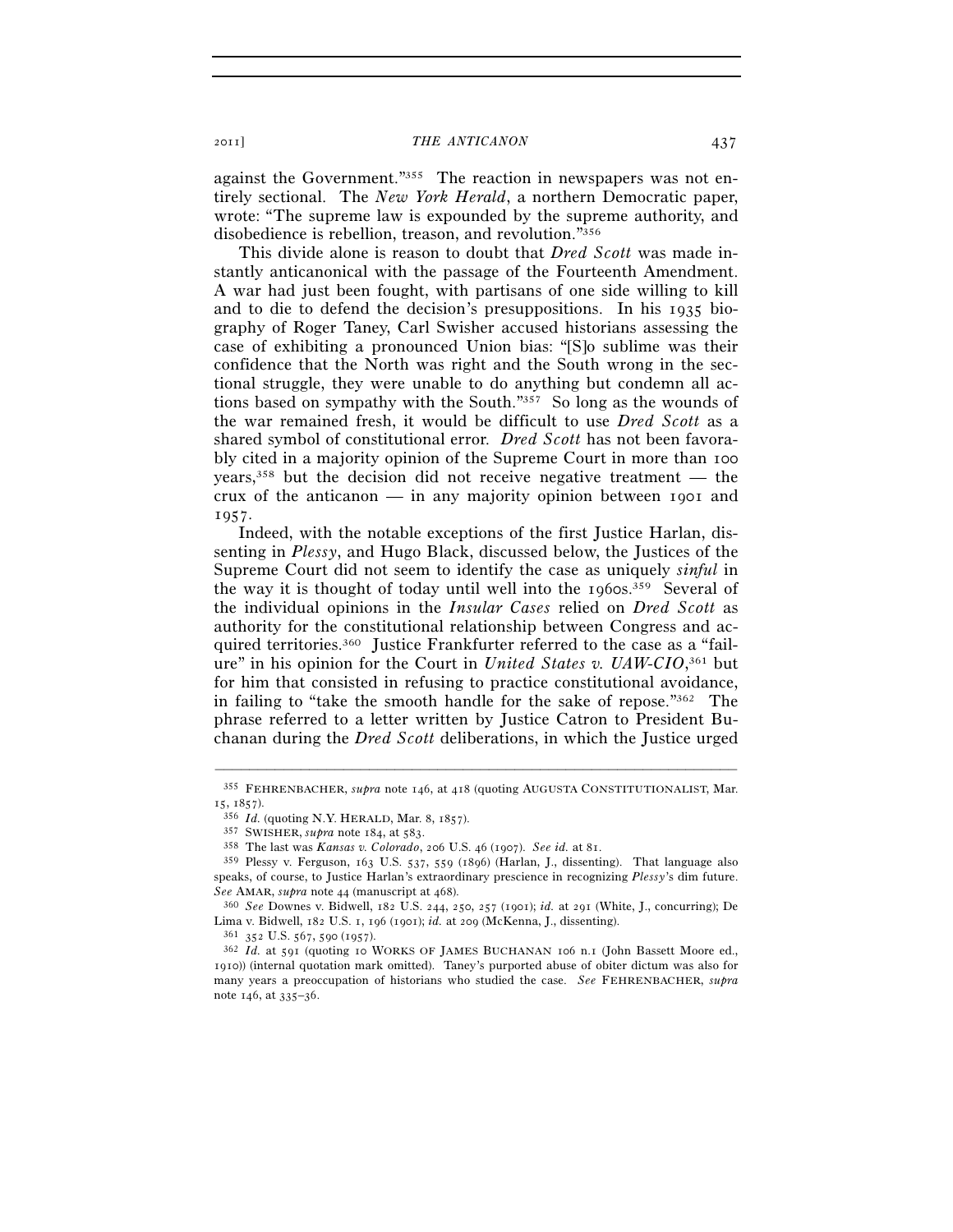438 *HARVARD LAW REVIEW* [Vol. 125:379

the President to persuade Justice Grier not to decide the case on the narrow question of whether Scott had even been domiciled at Fort Snelling.363 Frankfurter's opinion implicitly endorses this narrow holding, under which Scott would have lost on a technicality.

Consistent with this treatment of the case, which today feels oddly disinterested, Noel Dowling's influential constitutional law casebook did not refer to the *Dred Scott* decision in any of its first five editions running from 1937 through 1954.<sup>364</sup> When the case finally appeared in the 1959 edition, it was in a footnote to a discussion of a series of 1950s cases on the meaning and import of national citizenship; there was not a hint of normative disapproval.365 Indeed, when Gerald Gunther took over the Dowling casebook in 1965, he cited *Dred Scott* as positive authority for the existence of substantive due process.<sup>366</sup>

In a 1953 article on the case, political scientist Wallace Mendelson referred to "a rather general acceptance of it as a 'sincere' judicial effort to solve a nation-wrecking problem."367 Mendelson was perhaps responding, at least in part, to a then-recent series of rehabilitative writings on Taney in the legal realist tradition. Charles Smith's 1936 biography argues, for example, that "[f]rom the standpoint of technique in interpreting the Constitution as it was written, Taney's opinion . . . is one of the best that he ever wrote."368 Ben Palmer's 1939 monograph on Chief Justices Marshall and Taney, aptly subtitled "Statesmen of the Law," sought to place the jurists' decisions, including *Dred Scott*, within historical context to "mak[e] a correct appraisal of a man's character and influence, unaffected by the emotional distortion of contemporary view."369 So doing, Palmer concluded that Taney's Republican opponents had knowingly slandered him by conflating his assessment of "the public attitude toward the negro when the

<sup>363</sup> <sup>10</sup> WORKS OF JAMES BUCHANAN, *supra* note 362, at 106 n.1. 364 *See* NOEL T. DOWLING, CASES ON AMERICAN CONSTITUTIONAL LAW (1st ed. 1937); NOEL T. DOWLING, CASES ON CONSTITUTIONAL LAW (2d ed. 1941) [hereinafter DOWLING, SECOND EDITION]; NOEL T. DOWLING, CASES ON CONSTITUTIONAL LAW (3d ed. 1946); NOEL T. DOWLING, CASES ON CONSTITUTIONAL LAW (4th ed. 1950); NOEL T. DOWLING, CASES ON CONSTITUTIONAL LAW (5th ed. 1954). The Dowling casebook is the precursor to the Sullivan and Gunther casebook, authored by Kathleen Sullivan, that is popular in law school classrooms today. SULLIVAN & GUNTHER, *supra* note 84.<br><sup>365</sup> NOEL T. DOWLING, CASES ON CONSTITUTIONAL LAW 1127 (6th ed. 1959).<br><sup>366</sup> NOEL T. DOWLING & GERALD GUNTHER, CONSTITUTIONAL LAW: CASES AND MA-

TERIALS <sup>862</sup> n.1 (7th ed. 1965). 367 Mendelson, *supra* note 185, at 16 (citing Charles Evans Hughes, *Roger Brooke Taney*, <sup>17</sup>

A.B.A. J. 785, 787 (1931)). 368 CHARLES W. SMITH, JR., ROGER B. TANEY: JACKSONIAN JURIST <sup>155</sup> (1936). 369 PALMER, *supra* note 158, at 216.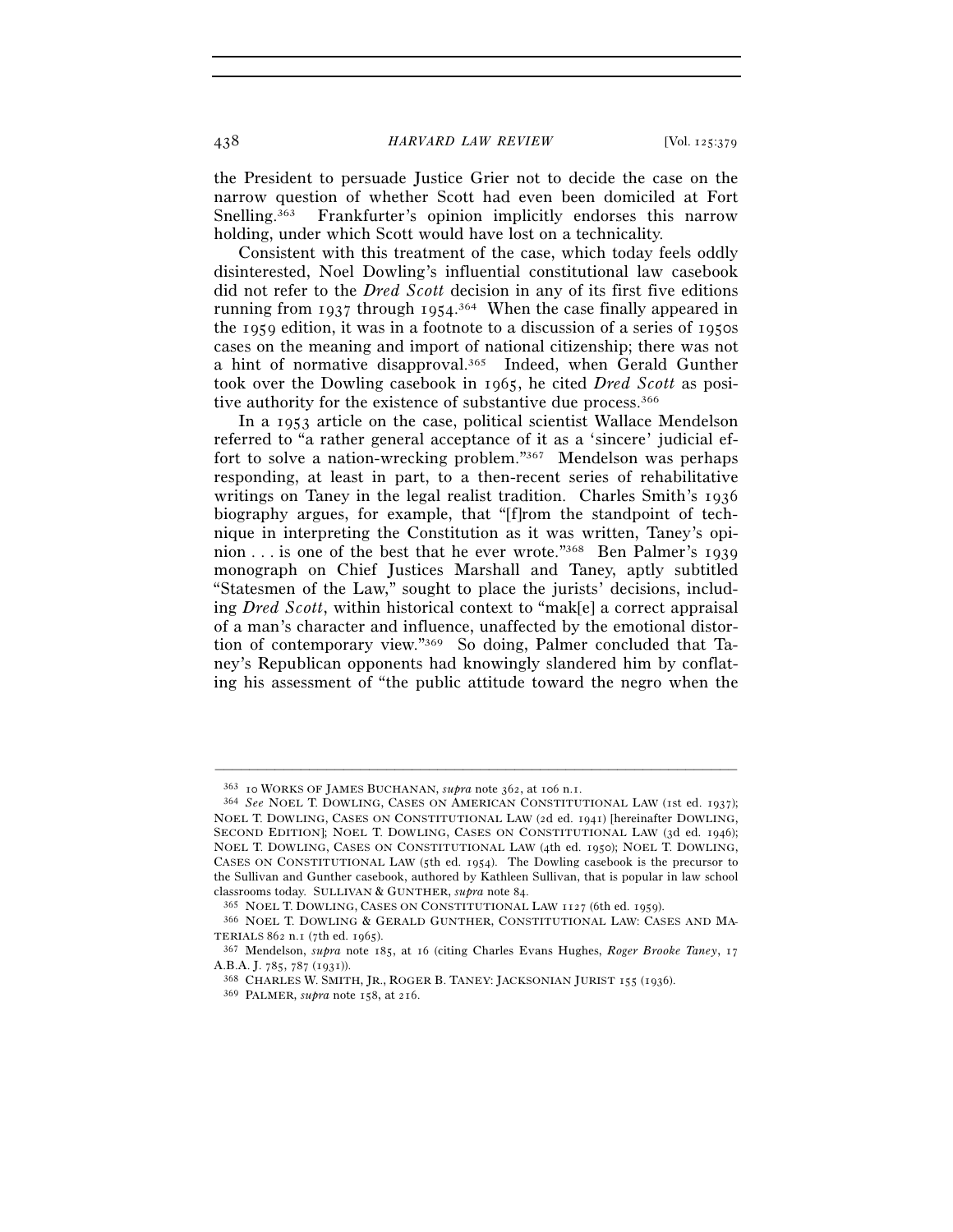constitution was adopted"370 with his own views on slavery, which, to Palmer's mind, revealed him to be "kindly and humane."371

And then there was Swisher's biography, already mentioned, which concludes in a wistful air faintly recognizable to modern lawyers:

Had the Confederacy been permitted to establish itself it might have preserved a rich and vital culture which in its own way gradually removed the worst evils connected with it, and southern territory might not have become the waste lands of northern missionary zeal, inhabited throughout vast areas by a civilization brooding over its own decay. Within his field of action Taney labored to avert this disaster. Those rejecting the biased argument that the victory of the North proved that the South deserved its fate will, at the very least, accord him sympathy and admiration.372

Three decades later, however, Swisher contributed to a volume on Supreme Court Justices in which, while not abandoning his desire for a contextual assessment of Taney, he adopted a strikingly different tone. "[I]t is . . . hard to comprehend the seemingly self-willed blindness of Taney and other paternalistic Southerners who refused to look away from peaceful residential plantations to mass-production plantations of other kinds where Negroes were worked to death under the lash of ruthless overseers," he wrote. "To us it simply refuses to make ethical and moral sense, and we cannot see how it could have made sense to intelligent and honest people a century ago."373

Swisher's tonal shift spans an important epoch in *Dred Scott*'s precedential life, one punctuated by *Brown* and the events *Brown* presaged. The language of constitutional evil with which we today associate *Dred Scott* went absent from Swisher's biography and Justice Frankfurter's 1957 discussion, but it appeared twice in separate opinions of Justice Black during Frankfurter's tenure. In the 1945 case of *Williams v. North Carolina*, 374 Black wrote in dissent: "I am confident . . . that today's decision will no more aid in the solution of the problem than the *Dred Scott* decision aided in settling controversies over slavery."375 What is notable about Black's *Williams* opinion is how gratuitous the reference is. The case had nothing at all to do with race, much less slavery; it involved a prosecution for bigamous

<sup>370</sup> *Id.* at 218. 371 *Id.* at 219. Palmer also emphasized that Taney would not have reached the question of the constitutionality of slavery in federal territories but for the extended discussion of the issue in Justice McLean's and Justice Curtis's dissenting opinions. *See id.* at 221. Don Fehrenbacher disputes this account of the motivation for reaching the power of Congress to ban slavery in the ter-<br>ritories. See FEHRENBACHER, supra note 146, at  $309-11$ .

<sup>&</sup>lt;sup>372</sup> SWISHER, *supra* note 184, at 588. 373 Carl Brent Swisher, *Mr. Chief Justice Taney*, *in* MR. JUSTICE 35, 59 (Allison Dunham & Philip B. Kurland eds., 1964).

<sup>&</sup>lt;sup>374</sup> 325 U.S. 226 (1945). <sup>375</sup> *Id.* at 274 (Black, J., dissenting).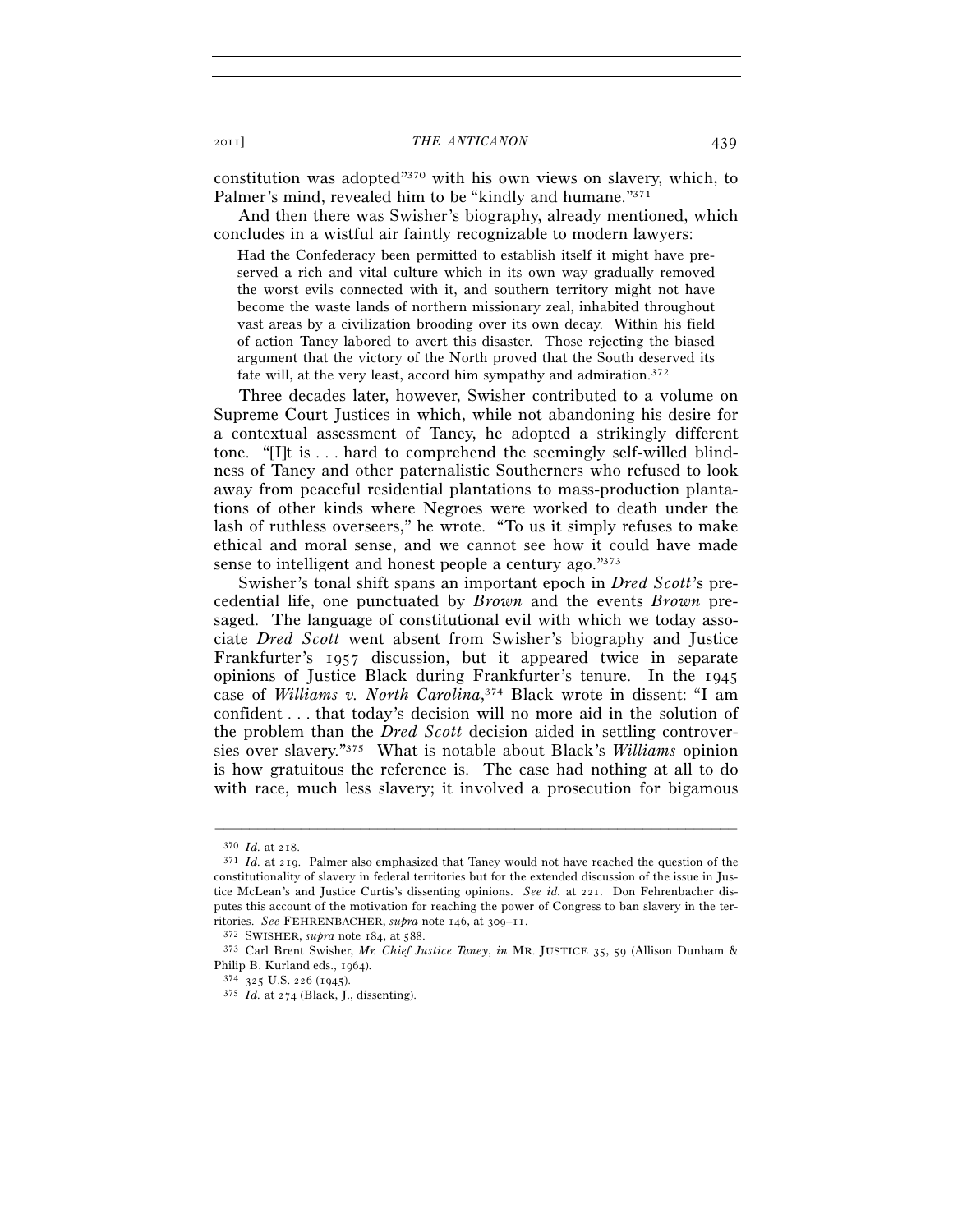cohabitation, which the Court upheld against a full-faith-and-credit challenge.376 Black was using the decision not as a precedent in the traditional sense, but as a symbolic resource whose mere invocation added an exclamation point to his argument.

Justice Black used *Dred Scott* to similar effect in his dissent in *Co*hen v. Hurley,<sup>377</sup> a 1961 decision in which the majority upheld an attorney disbarment against a due process challenge.<sup>378</sup> Joined by Chief Justice Warren and Justice Douglas, Black criticized the majority for basing its decision in part on tradition: "This argument — that constitutional rights are to be determined by long-standing practices rather than the words of the Constitution — is not, as the majority points out, a new one. It lay at the basis of two of this Court's more renowned decisions — *Dred Scott v. Sandford* and *Plessy v. Ferguson*."379 This usage of the anticanon was more mature than in Justice Black's *Williams* dissent. As in *Williams*, *Dred Scott* was being used as symbolic authority rather than as controlling precedent. But unlike in *Williams*, we also see a healthy dose of revisionism, as neither *Dred Scott* nor *Plessy* is anti-positivist in the way Justice Black sought to argue. This kind of gratuitous revisionism — *Cohen* is also not a race case — is a common feature of anticanon invocation.

Other Justices similarly deployed *Dred Scott* in subsequent years. In *Bell v. Maryland*,<sup>380</sup> in which the Court vacated convictions for sitins, Justice Douglas wrote in his concurrence, "seldom have modern cases (cf. the ill-starred *Dred Scott* decision) so exalted property in suppression of individual rights."381 Douglas's usage was not revisionist in the way of Black's *Williams* opinion, but one might easily have invoked *Dred Scott* as standing instead for the proposition that the Court should not use creative arguments to constitutionalize matters of local law, as Douglas urged in *Bell*. 382 *Dred Scott*'s symbolic value progressively was becoming such that it was useful to characterize its central propositions at an exceedingly broad level of generality.

*Bell* also represented the first instance since Justice Harlan's *Plessy* dissent in which the weight of *Dred Scott*'s negative authority was brought to bear against the forces of racial exclusion. Unlike Justice Frankfurter and unlike Dowling, Justice Black and Justice Douglas were using *Dred Scott* as a case about race. This is significant and

<sup>376</sup> *Id.* at 227, 239 (majority opinion). 377 <sup>366</sup> U.S. 117 (1961).

<sup>&</sup>lt;sup>379</sup> *Id.* at 142 n.23 (Black, J., dissenting) (citations omitted).<br><sup>380</sup> 378 U.S. 226 (1964).<br><sup>381</sup> *Id.* at 253 (Douglas, J., concurring in the judgment in part) (citation omitted).<br><sup>381</sup> *Id.* at 253 (Douglas, J., con Privileges or Immunities Clause and the Equal Protection Clause).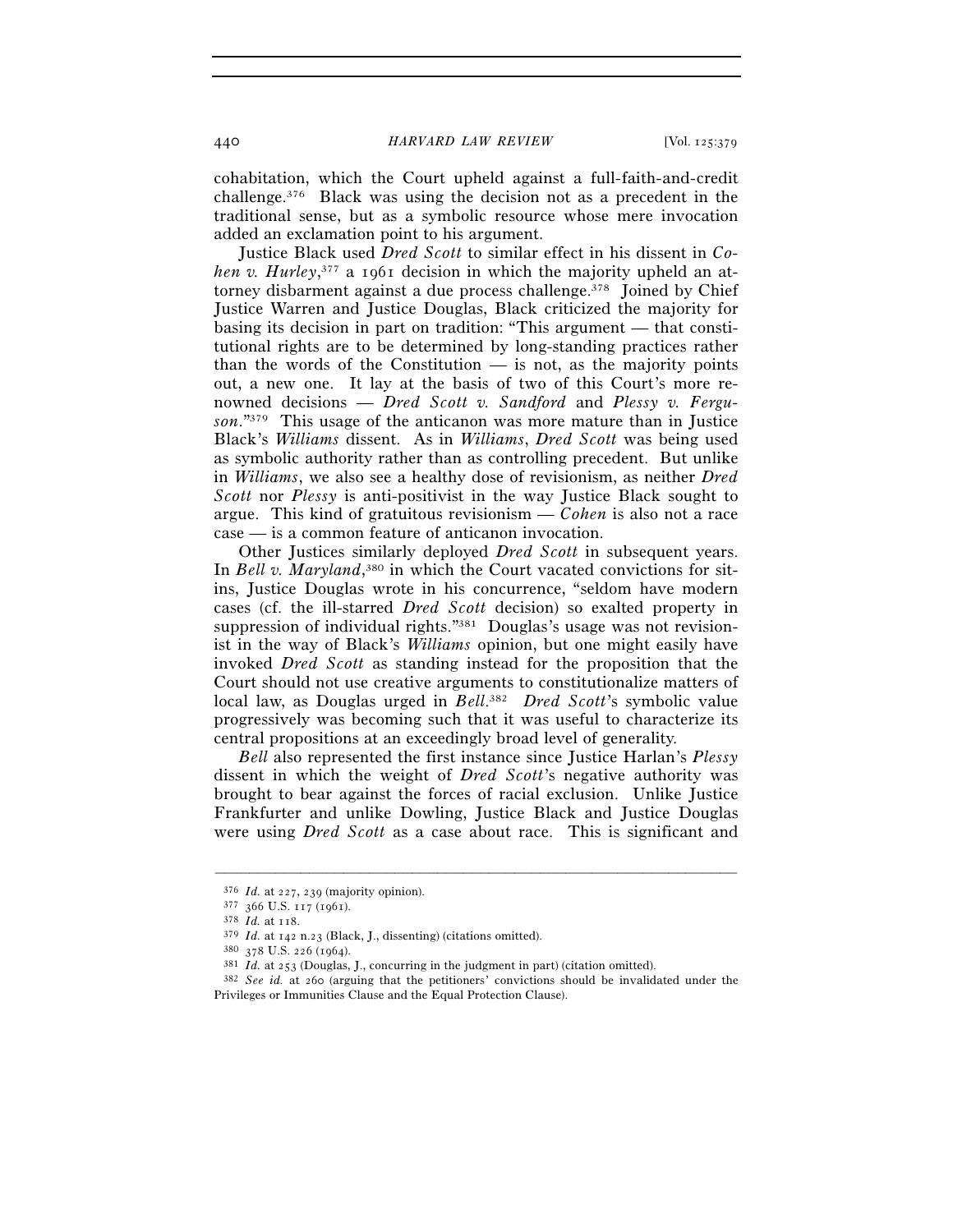goes some way toward explaining why the case, though long famous and heavily criticized, was less surely anticanonical before the 1960s. Until that point, *Dred Scott* more commonly stood in for the harms of judicial overreach. This emphasis made sense in light of the juridical commitments of the post–New Deal Court, including, prominently, Frankfurter. As section B discusses, however, anticanonical cases are characterized by their normative multiplicity, and it was not until *Brown* and the civil rights movement that *Dred Scott* could be called to service as a race case. Already available as a warning that judges should "take the smooth handle for the sake of repose," *Dred Scott* became a further, even if at times incompatible, warning that judges should recognize and root out political affronts to black citizenship. In order for *Dred Scott* to enter the anticanon, racial equality had to become not just a legal imperative but an ethical commitment of the American political culture.

Once *Dred Scott* came to be one of the political symbols that signaled that ethical commitment, it took on added life as the prime exemplar of the evils of substantive due process — and therefore of *Roe* — apart from any connection either to racial exclusion or to calamitous political events. In his famous (canonical?) critique of *Roe*, Ely compared the case, quite sensibly, to *Lochner*, not to *Dred Scott*. 383 But *Lochner*'s moral resonance was perhaps insufficient for it to serve this function for conservative opponents of *Roe*. David Currie wrote in 1983 that *Dred Scott* was "at least very possibly the first application of substantive due process in the Supreme Court, and in a sense, the original precedent for *Lochner v. New York* and *Roe v. Wade*."384 Bork quoted that language favorably in his 1990 monograph, in which he suggested, as noted, that the three cases are indistinguishable.<sup>385</sup>

Indeed, there is no fuller discussion of *Dred Scott* in the last 100 years of Supreme Court case law than in Justice Scalia's partial dissent in *Planned Parenthood of Southeastern Pennsylvania v. Casey*, which also quotes Currie to support the link between *Roe*'s and *Dred Scott*'s invocations of substantive due process.386 More poetically, he continues the comparison in the opinion's coda, which describes the portrait of Taney hanging at Harvard Law School:

There seems to be on his face, and in his deep-set eyes, an expression of profound sadness and disillusionment. Perhaps he always looked that way, even when dwelling upon the happiest of thoughts. But those of us who know how the lustre of his great Chief Justiceship came to be

<sup>383</sup> John Hart Ely, *The Wages of Crying Wolf*, 82 YALE L.J. 920, 937–41 (1973). 384 David P. Currie, *The Constitution in the Supreme Court: Article IV and Federal Powers,* 

<sup>&</sup>lt;sup>385</sup> BORK, *supra* note 159, at 32.<br><sup>386</sup> 505 U.S. 833, 998 (1992) (Scalia, J., dissenting in part).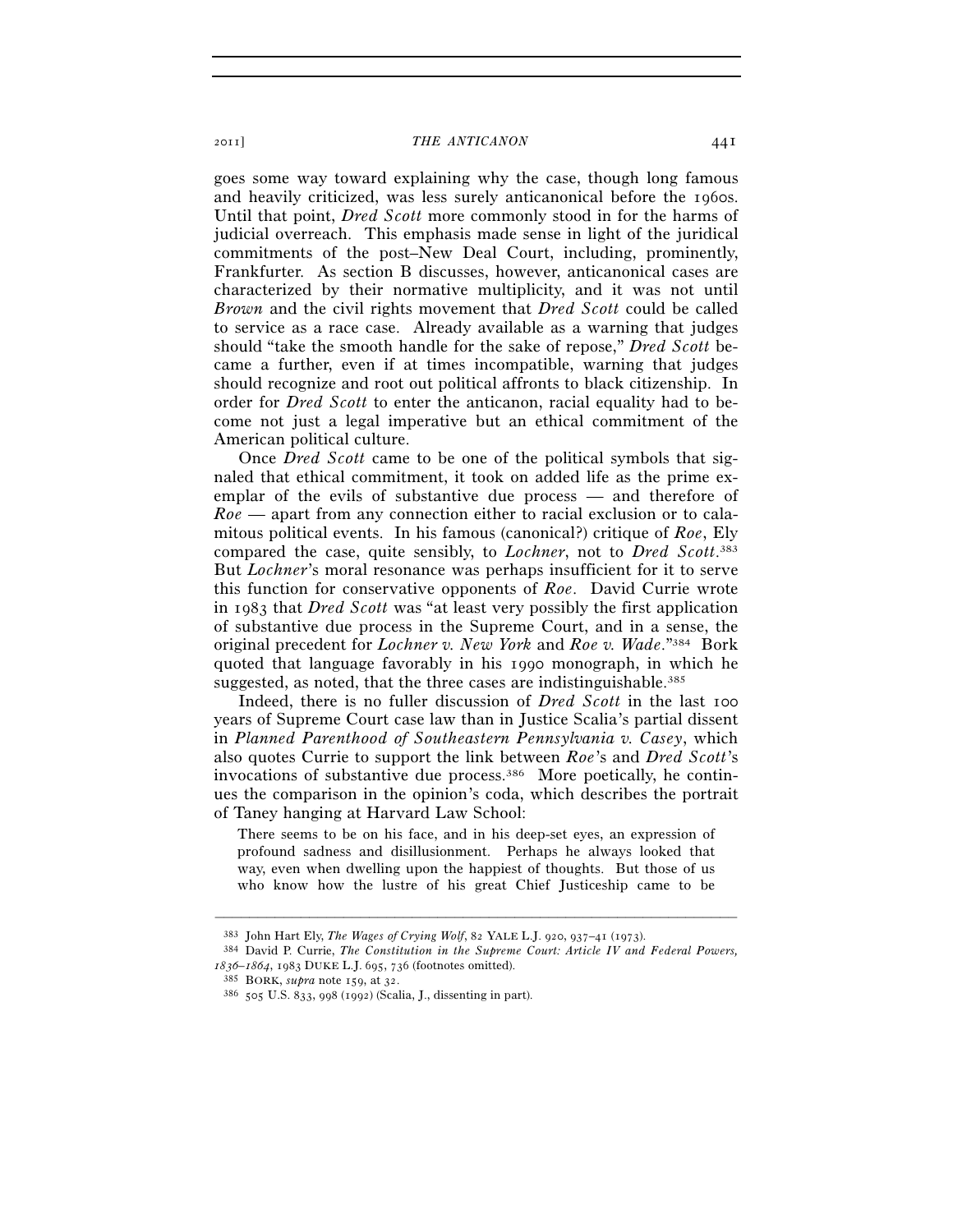eclipsed by *Dred Scott* cannot help believing that he had that case — its already apparent consequences for the Court and its soon-to-be-played-out consequences for the Nation — burning on his mind.<sup>387</sup>

For Scalia and for many other social conservatives, *Roe*, like *Dred Scott*, not only involves substantive due process but also implicates profound questions of "life and death, freedom and subjugation."388 To deny that *Dred Scott* is anticanonical for the set of reasons Scalia identifies, to assert that it stands instead for the perils of originalism, or positivism more generally, or even racism, is to misunderstand the use of the anticanon. The decision represents all of those things at once.

*2.* Plessy*. — Plessy*'s route to the anticanon has much in common with *Dred Scott*'s. In both cases, the Supreme Court did not put the decision to real work until its members wished to firm up an ethical departure from Jim Crow during the 1960s. *Plessy*'s centrality to that project is obvious in light of its (reluctant) starring role in the *Brown* opinion. With the exception of that opinion, no Justice cited *Plessy* unfavorably in any opinion between *Plessy* itself and Justice Black's *Cohen* opinion. Prior to *Brown*, and indeed for some years after, there was no consensus even among elites that *Plessy* was wrongly decided, much less anticanonical.389 The Topeka, Kansas, Board of Education opened the argument section of its first *Brown* appellate brief with an approving citation to *Plessy*, 390 and even the appellants argued not that *Plessy* was eroded or tacitly overruled but rather that it was "not applicable" to racial segregation in elementary education.391 The *Plessy* decision was not hugely controversial at the time it issued;<sup>392</sup> the *New York Times* and the *Washington Post* gave the decision minimal — and decidedly neutral — attention.393 Even the New Orleans *Daily Picayune* relegated the decision to a brief and approving mention on page four under the remarkable headline "Equality, but not Socialism."394

<sup>387</sup> *Id.* at 1001–02. 388 *Id.* at 1002. 389 *See* Herbert Wechsler, *Toward Neutral Principles of Constitutional Law*, 73 HARV. L. REV. 1, 32–33 (1959); *Rehnquist Hearing*, *supra* note 70, at 324–25 (memorandum from then-clerk Wil-

liam Rehnquist to Justice Jackson asserting that *Plessy* "was right and should be re-affirmed"). 390 Brief for Appellees at 11–12, Brown v. Bd. of Educ., 347 U.S. 483 (1954) (No. 1), 1952 WL

<sup>87553,</sup> at \*11.<br><sup>391</sup> Brief for Appellants at 11, *Brown*, 347 U.S. 483 (No. 1), 1952 WL 47265, at \*11.<br><sup>392</sup> See LOFGREN, *supra* note 145, at 5.<br><sup>393</sup> Louisiana's Separate Car Law, N.Y. TIMES, May 19, 1896, at 3; Separat *Upheld, The Supreme Court Decides a Case from Louisiana*, WASH. POST, May 19, 1896, at 6; *see also* Primus, *supra* note 16, at 257 n.49. 394 *Equality, but not Socialism*, NEW ORLEANS DAILY PICAYUNE, May 19, 1896, at 4.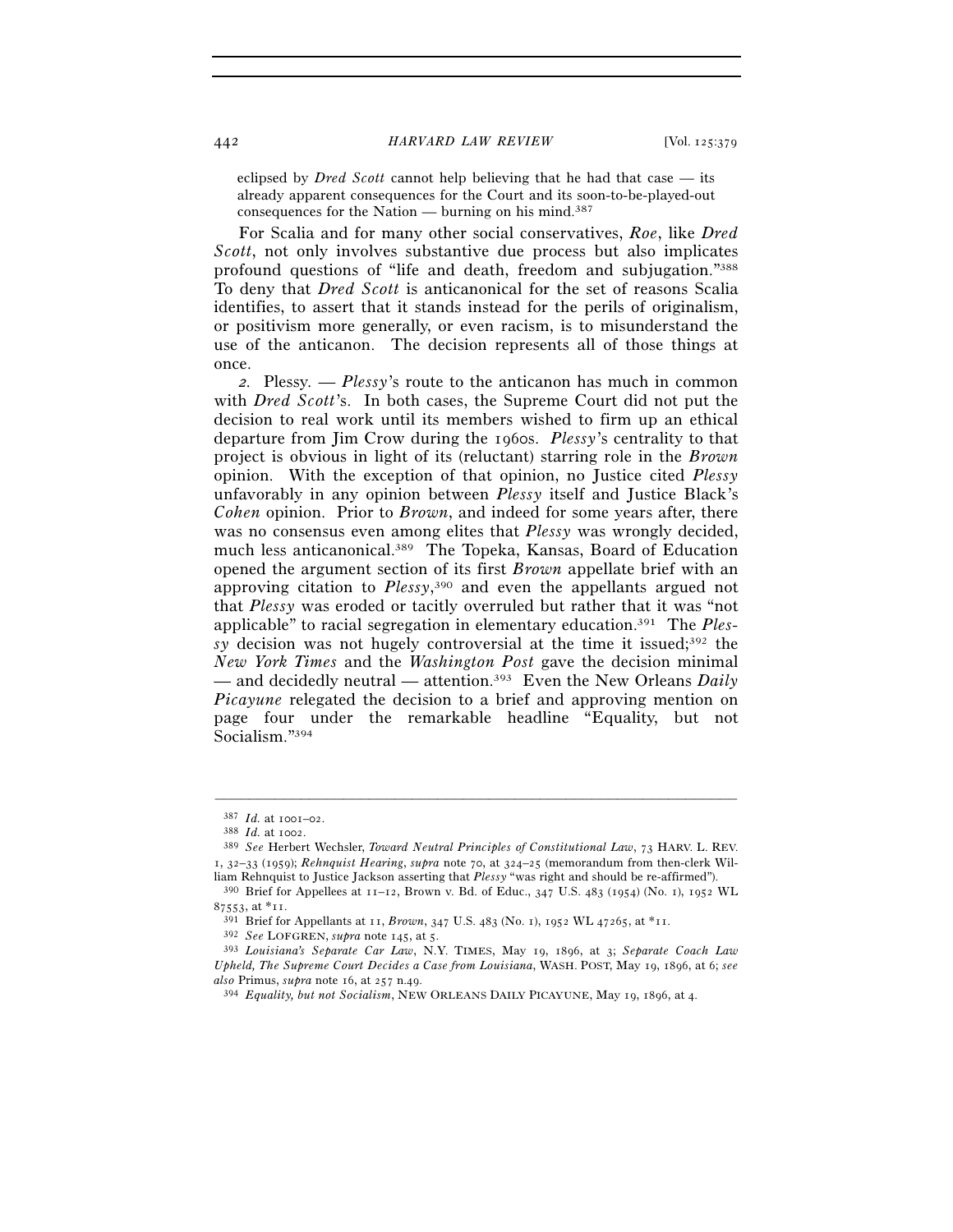Aware of this uninspired reception, Primus offers the possibility that *Plessy* could have become canonical by the 1930s or the 1950s.395 This appears not to have been so. As Lofgren notes, major treatises and casebooks ignored the case well into the 1940s.<sup>396</sup> Charles Warren's *The Supreme Court in United States History* omits the case in its first edition in 1922, and in a revised edition published four years later mentions *Plessy* only in a brief footnote cataloging twenty-five cases "involving rights of negroes."397 Dowling's casebook includes *Plessy* in its preliminary edition published in 1931, but the case disappears in subsequent editions produced in 1937, 1941, 1946, and 1950. Tellingly, the *New York Times* story on *Gong Lum*, a case that relies explicitly on *Plessy* to extend the "separate but equal" doctrine to public schooling, does not mention *Plessy* at all.398

What happened? Well, *Brown* happened, of course. But it is a mistake to assume that *Brown* itself made *Plessy* anticanonical. For one thing, the *Brown* Court famously refused to label *Plessy* as wrong the day it was decided, instead considering the constitutionality of segregated public education "in the light of its full development and its present place in American life throughout the Nation."399 For another, *Brown* did not make *Brown* itself canonical in the way in which we speak of it today. The decision's legacy had to overcome "massive resistance" among Southern political leaders;<sup>400</sup> its iconic status was facilitated by subsequent enforcement by the Court in cases like *Cooper v. Aaron*401 and *Green v. School Board of New Kent County*; 402 and its role in securing civil rights for black Americans was arguably dwarfed and reinforced by the movement energy that led, among other things, to the Civil Rights Act of 1964 and the Voting Rights Act of 1965. 403

Consistent with what Primus calls its "yoking" to *Brown*, <sup>404</sup> *Plessy* was weaponized in the midst of this movement energy. In *Wright v. Rockefeller*, 405 in which the Court rejected a constitutional challenge to

–––––––––––––––––––––––––––––––––––––––––––––––––––––––––––––

<sup>404</sup> Primus, *supra* note 16, at 255. 405 <sup>376</sup> U.S. 52 (1964).

<sup>&</sup>lt;sup>395</sup> Primus, *supra* note 16, at 257 n.49.<br><sup>396</sup> LOFGREN, *supra* note 145, at 5.<br><sup>397</sup> 2 CHARLES WARREN, THE SUPREME COURT IN UNITED STATES HISTORY 621 n.1

<sup>(</sup>1926). 398 *Upholds Segregation of Chinese in Schools*, N.Y. TIMES, Nov. 22, 1927, at 14. 399 Brown v. Bd. of Educ., 347 U.S. 483, 492–93 (1954); *see also* Albert M. Sacks, *The Supreme Court, 1953 Term* — *Foreword*, <sup>68</sup> HARV. L. REV. 96, 98–99 (1954). 400 The Southern Manifesto was signed by 101 Southern members of Congress, including all

but three of the South's twenty-two Senators. 102 CONG. REC. 4459–61 (1956). 401 <sup>358</sup> U.S. 1 (1958). 402 <sup>391</sup> U.S. 430 (1968). 403 *See* GERALD N. ROSENBERG, THE HOLLOW HOPE: CAN COURTS BRING ABOUT SO-

CIAL CHANGE? 39–169 (1991) (arguing that the Court's decision in *Brown* reflected rather than precipitated the social and political changes responsible for civil rights gains).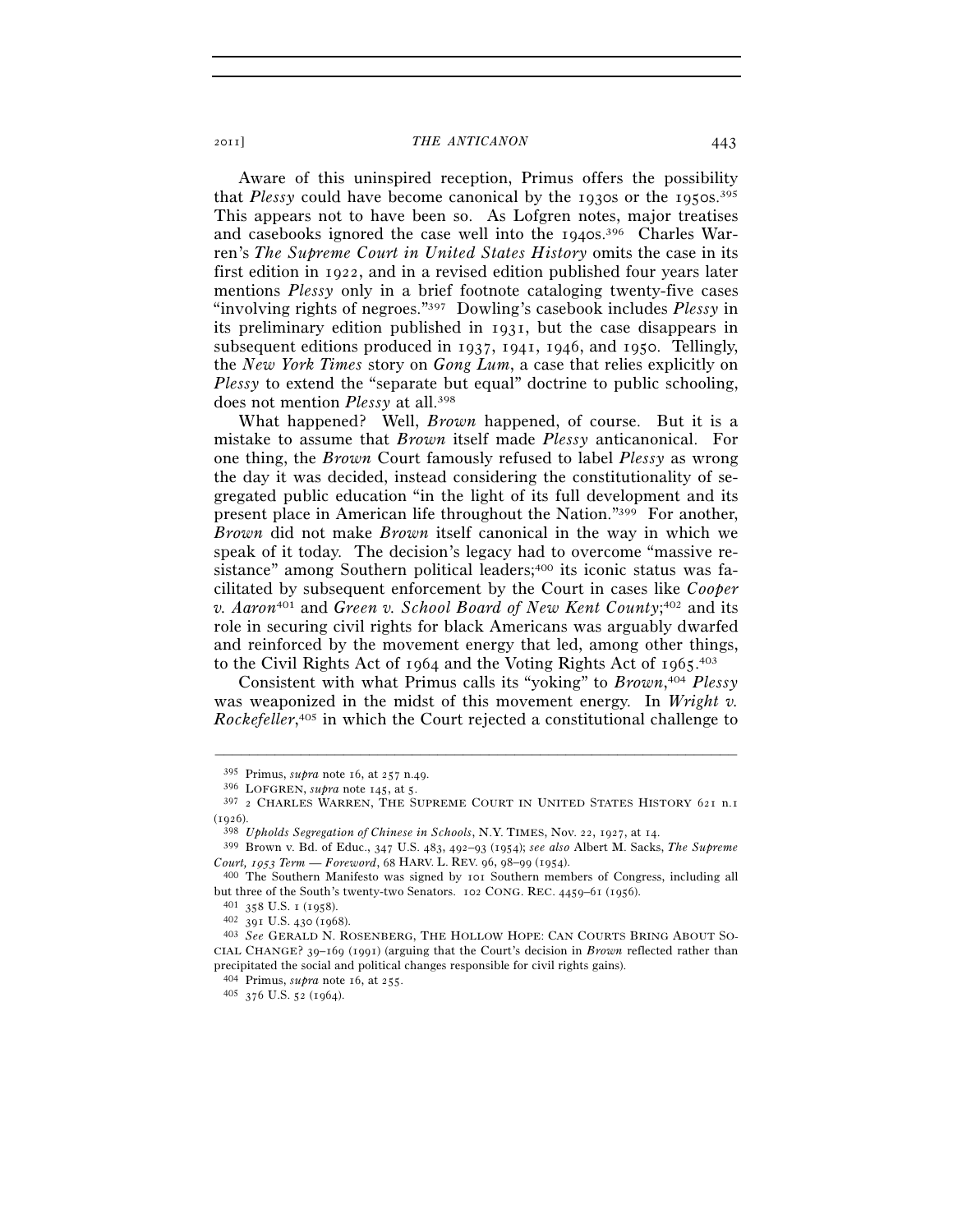444 *HARVARD LAW REVIEW* [Vol. 125:379

an apparent racial gerrymander of New York City, Justice Douglas invoked *Plessy* in dissent, calling the alleged political division by race a "vestige[]" of *Plessy*. 406 Four years later, Douglas again cited *Plessy* as part of a long list of historical inequities against blacks in his concurring opinion in *Jones v. Alfred H. Mayer Co.*,<sup>407</sup> which upheld the fair housing provisions of the Civil Rights Act of 1968 as within the power of Congress. *Plessy* appeared again in Justice Black's concurring opinion in *Oregon v. Mitchell*, 408 which upheld the Voting Rights Act's ban on literacy tests. Black framed the ban in terms of overcoming unequal educational opportunities: "The children who were denied an equivalent education by the 'separate but equal' rule of [*Plessy*], overruled in [*Brown*], are now old enough to vote."409 Douglas cited *Plessy* again in his dissent in *Milliken v. Bradley*, 410 in which he argued that failure to endorse an interdistrict desegregation remedy would likely restore *Plessy's* "separate but equal" regime.<sup>411</sup> In each of these instances, members of the Court used *Plessy* as they used *Dred Scott*: as ammunition in their efforts to eliminate — and to empower political actors to eliminate — the vestiges of racial exclusion from American public life in the 1960s and early 1970s. As with *Dred Scott*, the chief forces behind the use of the case in that way were Black and Douglas.

And as with *Dred Scott*, this new role for *Plessy* led to its later use in very different ways by more conservative members of the Court. Today we associate *Plessy* with Justice Harlan's dissenting opinion, and specifically with his admonition that the Constitution is "colorblind."412 But that language rarely appeared in Supreme Court opinions until *Regents of the University of California v. Bakke*413 was decided in 1978. *Bakke* was of course an affirmative action case, and the dispute over the meaning of *Plessy* and of Harlan's dissent was a central debate that would play out similarly in numerous subsequent cases. Justices Brennan and Marshall warned against reading Harlan's quote out of context. Brennan called the "color-blind" language a "shorthand" that "has never been adopted by this Court as the proper meaning of the Equal Protection Clause."414 Marshall argued that Harlan should be read as recognizing that the "'real meaning' of the [Separate Car Act] was 'that colored citizens are so inferior and degraded that they cannot be allowed to sit in public coaches occupied

<sup>406</sup> *Id.* at 62 (Douglas, J., dissenting) (internal citations omitted).<br>
407 392 U.S. 409, 445 (1968) (Douglas, J., concurring).<br>
408 400 U.S. 112, 133 (1970) (Black, J., concurring).<br>
409 *Id.* (internal citations omitte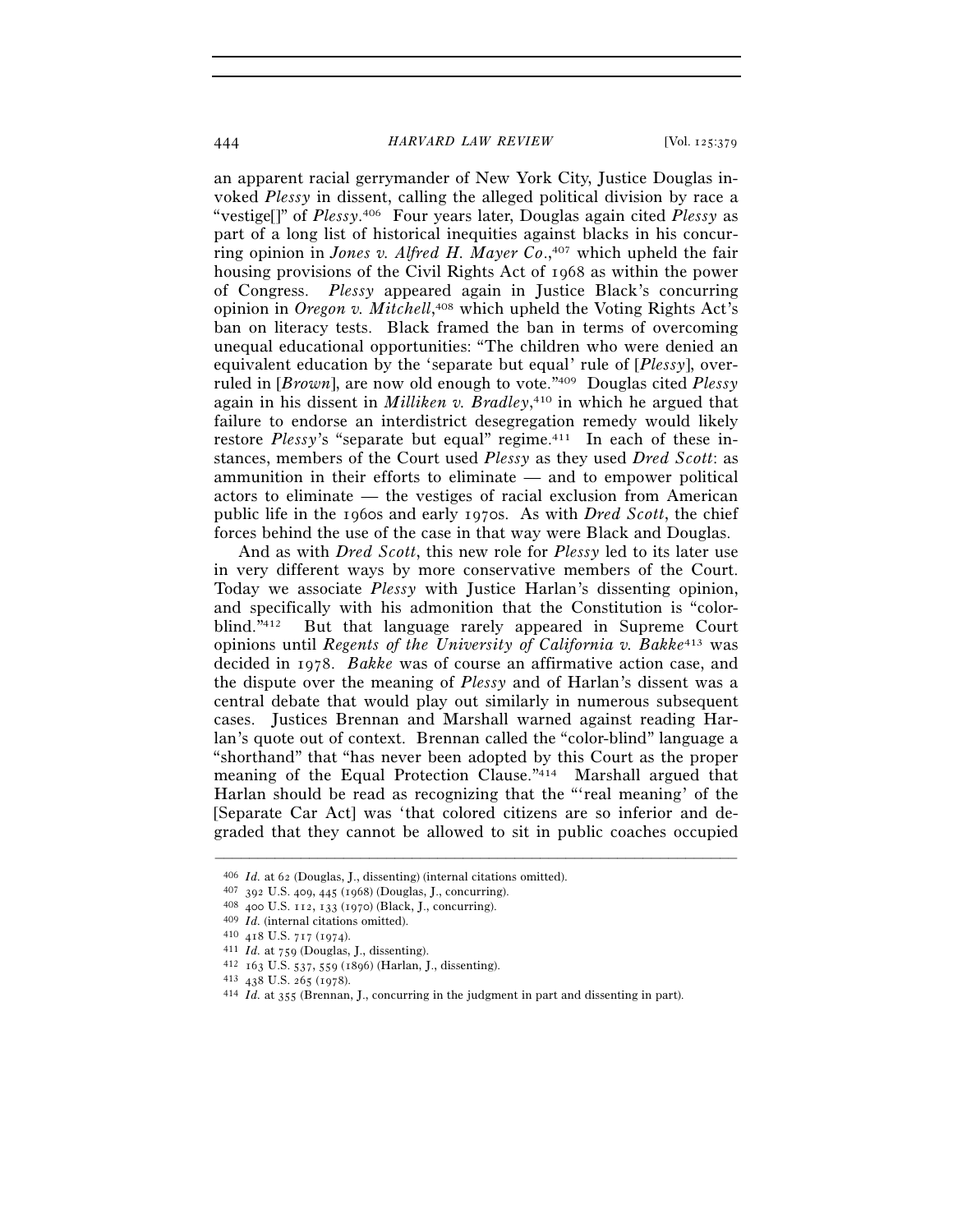by white citizens.'"415 Brennan and Marshall sought to claim Harlan as antiformalist and attuned to the "social meaning" of segregation.

Meanwhile, Justice Stevens, who wrote for four Justices that the affirmative action policy at issue in *Bakke* violated Title VI, referred to the statement of Senator John Pastore in the legislative debate over the statute: "[T]here is one area where no room at all exists for private prejudices. That is the area of governmental conduct. As the first Mr. Justice Harlan said in his prophetic dissenting opinion in [*Plessy*]: 'Our Constitution is color-blind.'"416 For Stevens, at least as to the statute, and implicitly for Senator Pastore, Harlan could be marshaled for the proposition that colorblindness implies race blindness in a formal sense. For Brennan and Marshall, in effect, the symbolism of Harlan's dissent was that the Constitution must be "blind" to a particular status inferred by the *presence* of color. In Neil Gotanda's terminology, Stevens took Harlan to mean blindness as to "formal-race," while Brennan and Marshall took him to mean blindness as to "status-race."417

Few resources are more valuable to constitutional argument than the dissent to an anticanonical case. The anticanonization of *Plessy* laid the groundwork for the canonization of the Harlan dissent, which in turn reinforced the anticanonicity of the majority opinion.418 In the

<sup>415</sup> *Id.* at 392 (Marshall, J., dissenting) (citation omitted). 416 *Id.* at 416 n.19 (Stevens, J., concurring) (citations omitted) (internal quotation marks omitted).

<sup>417</sup> *See* Neil Gotanda, *A Critique of "Our Constitution is Color-Blind*," 44 STAN. L. REV. 1, 38–

<sup>39</sup> (1991). 418 *See* Primus, *supra* note 16, at 248. Justice Harlan's dissent was cited in the Supreme Court just twice before 1971, in *Harper v. Virginia Board of Elections*, 383 U.S. 663, 677 n.7 (1966), and *Garner v. Louisiana*, 368 U.S. 157, 184–85 (1961) (Douglas, J., concurring), and in only two other opinions prior to *Bakke*: *Columbia Broadcasting System, Inc. v. Democratic National Committee*, 412 U.S. 94, 150 (1973) (Douglas, J., concurring), and *Palmer v. Thompson*, 403 U.S. 217, 226 (1971). Since *Bakke* it has been invoked in twenty-four opinions in nineteen separate cases, many of which bear no obvious relationship to *Plessy*. *See* Parents Involved in Cmty. Schs. v. Seattle Sch. Dist. No. 1, 127 S. Ct. 2738, 2758 n.14 (2007) (plurality opinion); *id*. at 2782–83, 2787–88 (Thomas, J., concurring); *id*. at 2791–92 (Kennedy, J., concurring in part and concurring in the judgment); *id.* at 2799 n.6 (Stevens, J., dissenting); Johnson v. California, 543 U.S. 499, 513 (2005); Lawrence v. Texas, 539 U.S. 558, 584 (2003) (O'Connor, J., concurring in the judgment); Grutter v. Bollinger, 539 U.S. 306, 378 (2003) (Thomas, J., concurring in part and dissenting in part); Zelman v. Simmons-Harris, 536 U.S. 639, 678, 683 (2002) (Thomas, J., concurring); Bush v. Vera, 517 U.S. 952, 1072 (1996) (Souter, J., dissenting); Romer v. Evans, 517 U.S. 620, 623 (1996); *id*. at 650 (Scalia, J., dissenting); Adarand Constructors, Inc. v. Pena, 515 U.S. 200, 272 (1995) (Ginsburg, J., dissenting); Johnson v. De Grandy, 512 U.S. 997, 1030 (1994) (Kennedy, J., concurring in part and concurring in the judgment); Shaw v. Reno, 509 U.S. 630, 642 (1993); Planned Parenthood of Se. Pa. v. Casey, 505 U.S. 833, 862–63 (1992); *id*. at 962 (Rehnquist, C.J., concurring in the judgment in part and dissenting in part); New York v. United States, 505 U.S. 144, 185 (1992); Metro Broad., Inc. v. FCC, 497 U.S. 547, 637 (1990) (Kennedy, J., dissenting); Rutan v. Republican Party of Ill., 497 U.S. 62, 96 n.1 (1990) (Scalia, J., dissenting); Patterson v. McLean Credit Union, 491 U.S. 164, 174–75 (1989); Richmond v. J.A. Croson Co., 488 U.S. 469, 521 (1989) (Scalia, J., concurring in the judgment); McCleskey v. Kemp, 481 U.S. 279, 344 (1987) (Brennan, J., dissenting);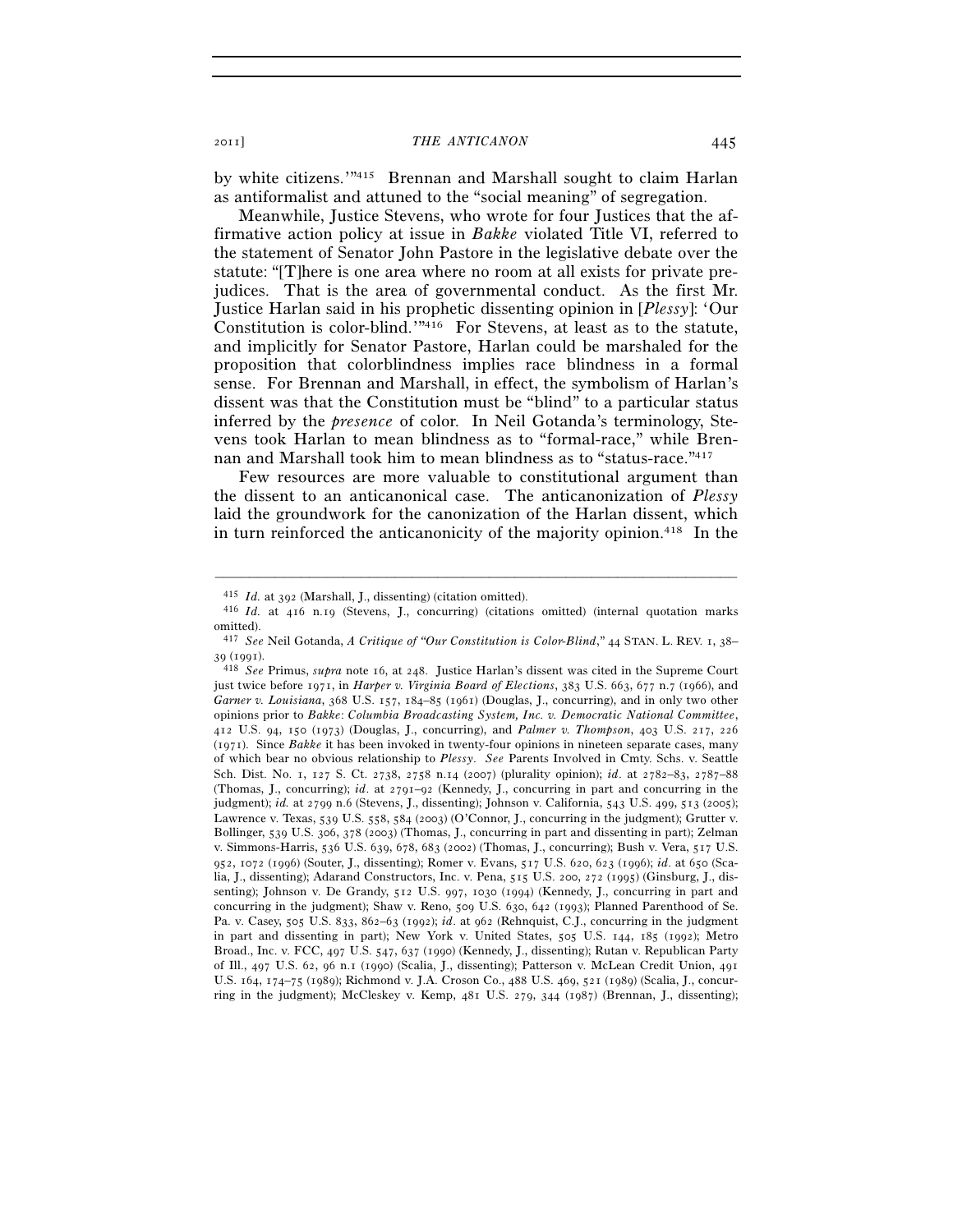446 *HARVARD LAW REVIEW* [Vol. 125:379

more than thirty years since *Bakke*, as all sides of the persistent debate over race-conscious governmental decisionmaking have sought to claim Harlan, a set piece has emerged, with more conservative Justices pushing a "formal-race" reading and more liberal Justices adopting something akin to the "status-race" position.<sup>419</sup> For example, in *Fullilove v. Klutznick*, 420 in which the Court upheld a federal government set-aside for minority contractors, Justice Stewart opened his dissenting opinion with Harlan's "color-blind" language and said, "I think today's decision is wrong for the same reason that [*Plessy*] was wrong,"421 because "racial discrimination is by definition invidious discrimination."422 And in *Parents Involved*, Chief Justice Roberts contrasted the Seattle school district's statement that they had "no intention 'to hold onto unsuccessful concepts such as [a] . . . colorblind mentality'" with Harlan's dissent.<sup>423</sup> In the same case, Justice Thomas, explicitly taking Justice Breyer's dissent to task for "attempt[ing] to marginalize the notion of a color-blind Constitution,"424 linked that notion conceptually both to Harlan and to the lawyers who litigated *Brown*. 425 That dissent, for its part, indeed argued that the Fourteenth Amendment's drafters "would have understood the legal and practical difference" between using racial classifications "to keep the races apart" and doing so "to bring the races together."426 More than a century after *Plessy* was decided, and more than half a century since it was formally repudiated, its negative valence is more certain and its legal meaning less certain than ever.

*3.* Lochner*. —* We may be witnessing a transformation from the anticanonicity of *Plessy* to the canonicity of Justice Harlan's more pliable, and therefore more valuable, dissenting opinion. The story of *Lochner* is, in a sense, the converse. Justice Holmes's dissent, which is anything but pliable, was a canonical statement of opposition to the recalcitrance of the judicial conservatives who frustrated Progressive Era social legislation and a significant part of President Franklin De-

<sup>–––––––––––––––––––––––––––––––––––––––––––––––––––––––––––––</sup> Thornburgh v. Am. Coll. of Obstetricians & Gynecologists, 476 U.S. 747, 788 (1986) (White, J., dissenting); Fullilove v. Klutznick, 448 U.S. 448, 522–23 (1980) (Stewart, J., dissenting). 419 *Compare, e.g.*, *Grutter*, 539 U.S. at 378 (Thomas, J., concurring in part and dissenting in

part), *Metro Broad.*, 497 U.S. at 637 (Kennedy, J., dissenting), *and J.A. Croson Co.*, 488 U.S. at 521 (Scalia, J., concurring in the judgment), with Vera, 517 U.S. at 1071-72 (Souter, J., dissenting).<br>  $^{420}$  448 U.S. 448 (1980).<br>  $^{421}$  *Id.* at 523 (Stewart, J., dissenting).<br>  $^{421}$  *Id.* at 523 (Stewart, J., dis

Harrell, *School Website Removed: Examples of Racism Sparked Controvery*, SEATTLE POST-INTELLIGENCER, June 2, 2005, at B1, B5). 424 *Id.* at 2782 (Thomas, J., concurring). 425 *Id.* at 2782–83. 426 *Id.* at 2815 (Breyer, J., dissenting).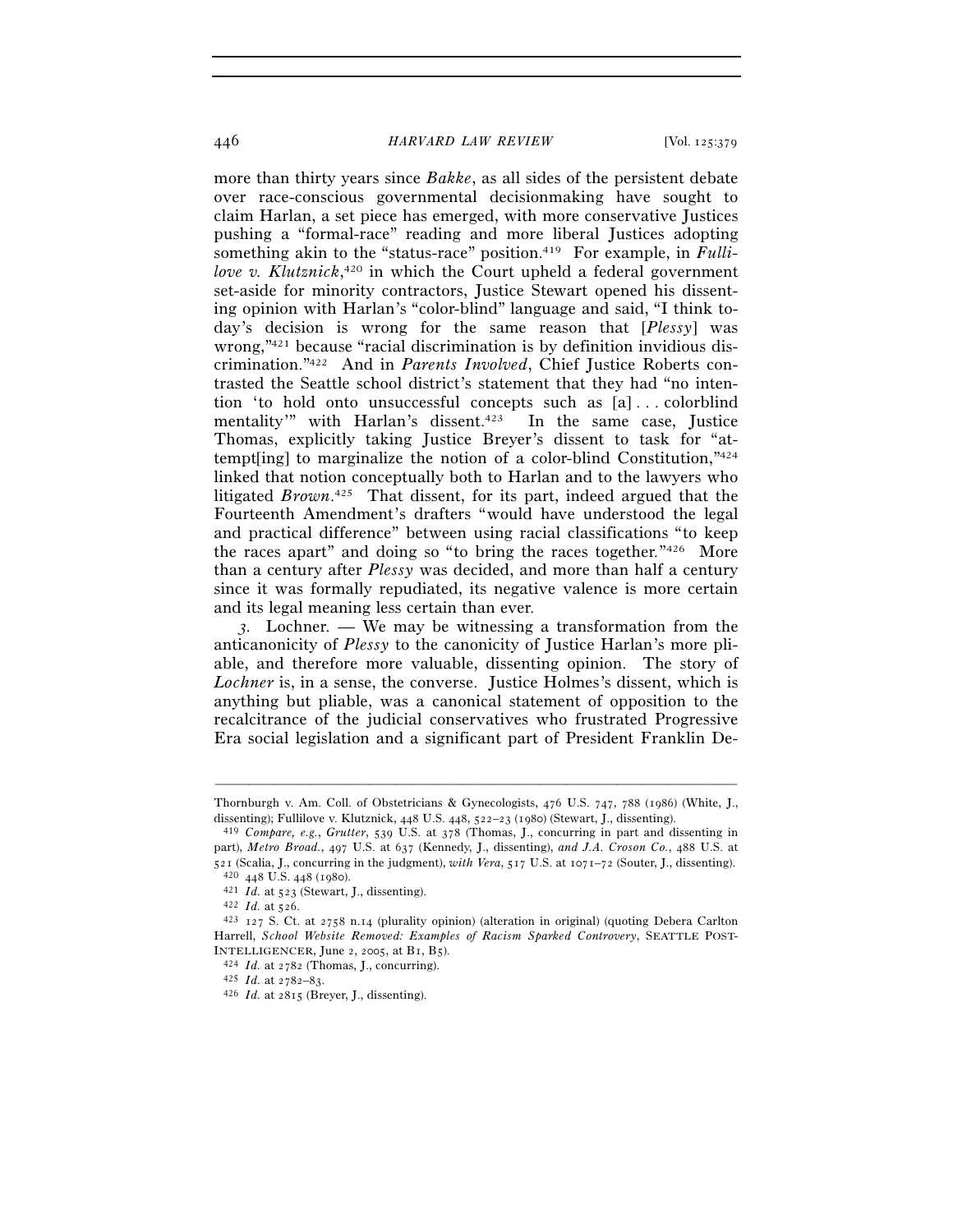lano Roosevelt's economic recovery agenda.427 The *Lochner* majority opinion itself was not anticanonical, however, until at least the late 1960s, when it became a useful foil to *Griswold v. Connecticut* and its substantive due process progeny.428

None of which is to say that *Lochner* was not a significant case. It is to say, rather, that the case itself was no more significant within the judicial imagination than were other cases standing for similarly discredited notions of substantive review of social and economic legislation, such as *Allgeyer v. Louisiana*429 and *Coppage v. Kansas*. 430 *Allgeyer* unanimously invalidated a Louisiana statute that prevented Louisiana citizens from entering into marine insurance contracts with companies that did not comply with state law,431 and *Coppage* struck down a state ban on yellow-dog contracts, also on liberty-of-contract grounds.432 For many years, *Allgeyer* and *Coppage* were at least as significant precedents as *Lochner*. Both the first and the second editions to the Dowling casebook, published in 1937 and 1941 respectively, include extensive excerpts from both *Allgeyer* and *Coppage*, but the two editions combined contain only a single, cursory reference to *Lochner*. 433 Indeed, the first six editions all cover *Coppage* in far greater detail than *Lochner*, which first received extensive treatment (at *Coppage*'s expense) when Gunther took over from Dowling for the seventh edition in 1965.<sup>434</sup> As Figure C indicates, the Supreme Court cited both *Coppage* and *Allgeyer* more frequently than *Lochner* through the 1940s. After those two cases were disavowed, they understandably faded from active citation. By contrast, and typical of the anticanon, *Lochner*'s repudiation gave it new life.

<sup>427</sup> *See* Bernstein, *supra* note 46, at 1470–73. 428 *See id.* at 1518 ("While *Lochner* era due process jurisprudence always had its severe critics, *Lochner* itself did not become a common negative touchstone until the early 1970s."); *see also id.* at 1517–18 (arguing that the discussion of *Lochner* in the *Griswold* opinions of Justice Douglas and Justice Black influenced legal scholarship).<br> $429$  165 U.S. 578 (1897).

<sup>429</sup> <sup>165</sup> U.S. 578 (1897). 430 <sup>236</sup> U.S. 1 (1915). 431 <sup>165</sup> U.S. at 591–93. 432 <sup>236</sup> U.S. at 13. 433 DOWLING, SECOND EDITION, *supra* note 364, at 768–72, 866–80. Of the three cases, only *Coppage* receives treatment in the preliminary edition of the casebook. NOEL T. DOWLING,

CASES ON AMERICAN CONSTITUTIONAL LAW <sup>847</sup>–62 (1931). 434 DOWLING & GUNTHER, *supra* note 366, at <sup>864</sup>–70. That 1965 edition is also the first to cover *Griswold*, but the decision to devote an entire section of the book to "The Aftermath of *Lochner*" almost certainly was made before the *Griswold* decision came down. *Id.* at 745, 870. *Griswold* was decided June 7, 1965, and the cutoff date for materials to be included in the casebook was June 15 of that year. *See* Griswold v. Connecticut, 381 U.S. 479, 479 (1965); DOWLING & GUNTHER, *supra* note 366, at XII.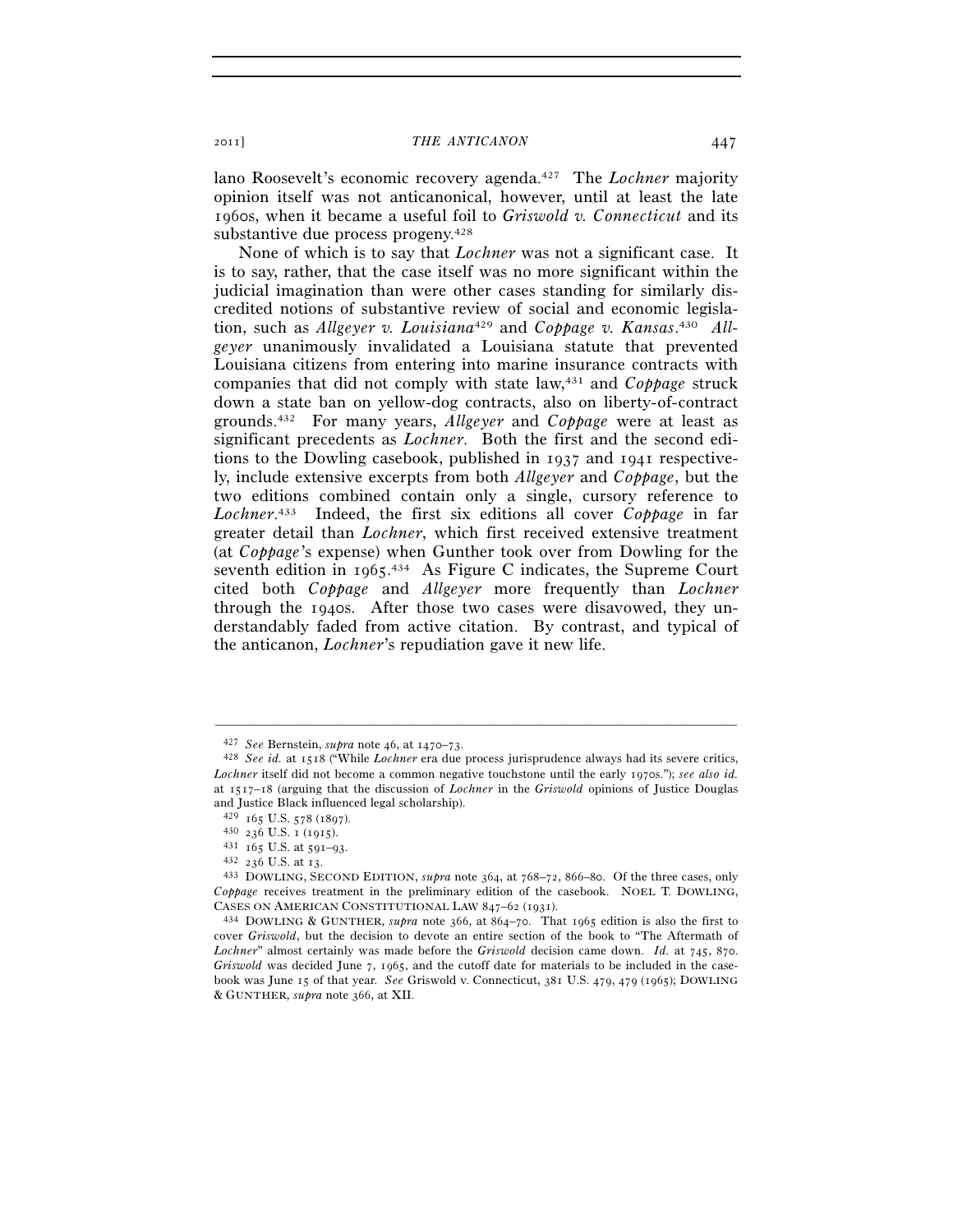## 448 *HARVARD LAW REVIEW* [Vol. 125:379



FIGURE C: SUPREME COURT CASES REFERRING TO *ALLGEYER*, *LOCHNER*, AND *COPPAGE*

 Consistent with this treatment, in recounting the history of substantive due process doctrine for economic regulation, Justice Black's opinion in the 1949 case *Lincoln Federal Labor Union v. Northwestern Iron & Metal Co.*435 referred not to the "*Lochner* era," a term that would not enter regular use until the 1970s,<sup>436</sup> but rather to the "*Allgeyer*-*Lochner*-*Adair*-*Coppage* constitutional doctrine."437 In *Ferguson v. Skrupa*, 438 decided just two years before *Griswold*, Justice Black similarly referred to "[t]he doctrine that prevailed in *Lochner*, *Coppage*, *Adkins* [*v. Children's Hospital*439], [*Jay*] *Burns* [*Baking Co. v. Bryan*440], and like cases," visiting no special disfavor upon *Lochner*. 441 *West Coast Hotel v. Parrish*, 442 which undermined *Lochner*'s legal premise by upholding a minimum wage law for women, did not single the case

<sup>435</sup> <sup>335</sup> U.S. 525 (1949). 436 *See* Bernstein, *supra* note 46, at 1473, 1518. 437 *Lincoln Fed. Labor Union*, 335 U.S. at 535. In *Adair v. United States*, 208 U.S. 161 (1908), the Court held that Congress lacked the power to criminalize yellow-dog contracts for interstate carriers. *Id.* at 179–80.<br>
<sup>438</sup> 372 U.S. 726 (1963).<br>
<sup>439</sup> 261 U.S. 525 (1923).<br>
<sup>440</sup> 264 U.S. 504 (1924).<br>
<sup>441</sup> *Skrupa*, 372 U.S. at 730. In the *Burns* decision, the Court invalidated a Nebraska statute

fixing the permissible weight for loaves of bread. 264 U.S. at 517.  $^{442}$  300 U.S. 379 (1937).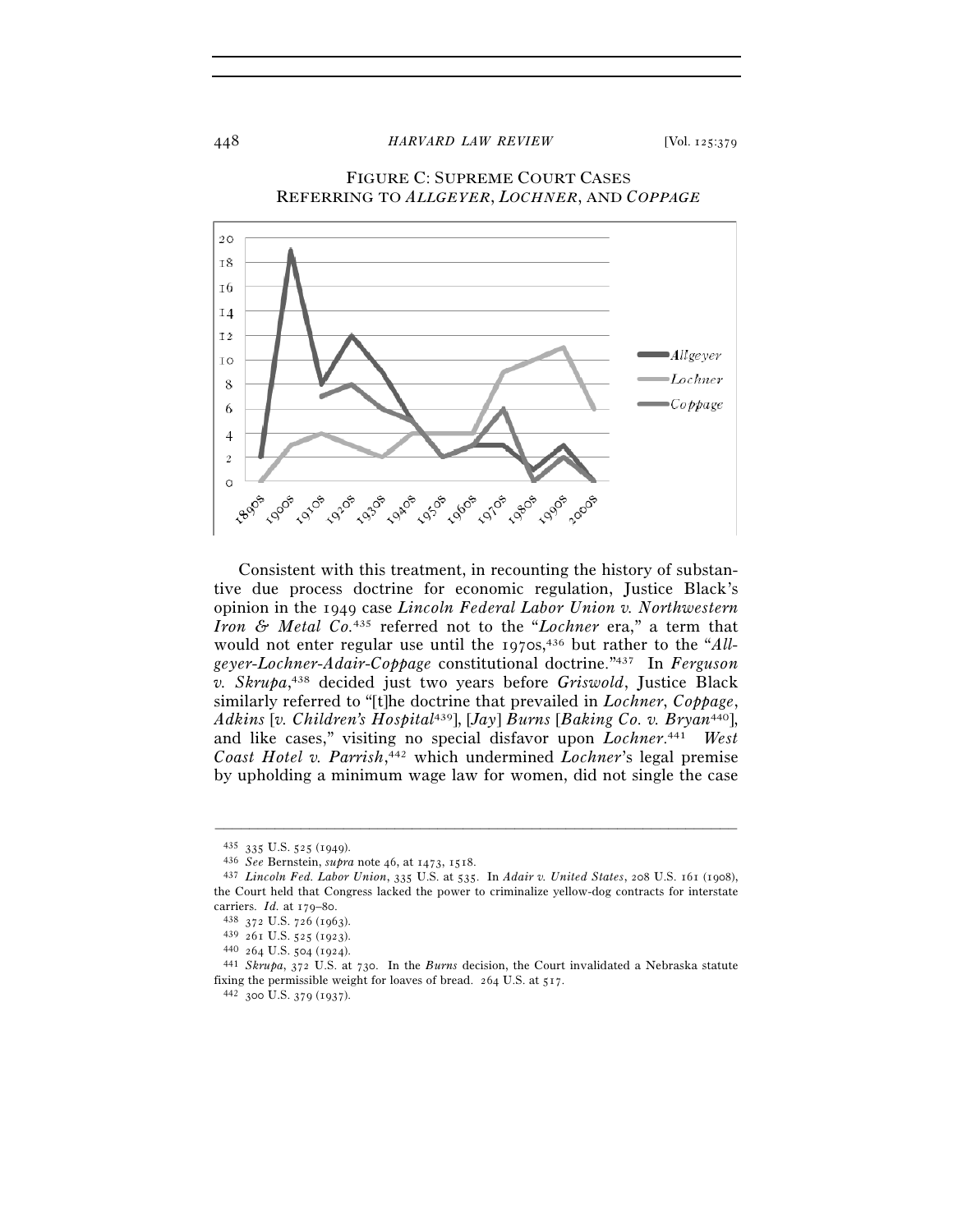out, but buried it in a footnote between *Allgeyer* and *Adair*. 443 *Lochner* was at best a first among equals.

*Lochner* is now much more than that, and it is worth pondering why. There are differences between the cases. *Allgeyer* had to do with choice of law and protectionism in the insurance industry, *Coppage* with yellow-dog contracts, *Lochner* with hour and (implicitly) wage legislation; arguably, *Lochner*'s subject was more central to the nation's economic life, though that is not obvious. More significant is the presence, in *Lochner*, of Justice Holmes's memorable dissent, and the subsequent treatment of that dissent by Progressives, including especially Felix Frankfurter and his disciples.444 Frankfurter adored Holmes.445 The two had socialized extensively in the 1910s; both were regulars — and Frankfurter a boarder — at the House of Truth, a Dupont Circle salon that also attracted Progressive intellectuals such as Walter Lippmann and Harold Laski.446 Frankfurter believed that Holmes's "conception of the Constitution must become part of the political habits of the country, if our constitutional system is to endure; and if we care for our literary treasures, the expression of his views must become part of our national culture."447

Frankfurter held Holmes's *Lochner* dissent in especially high regard, viewing it as a near-perfect distillation of what was, for Frankfurter, a perfect judicial philosophy.448 As a young Harvard professor in 1916, Frankfurter published a study of Holmes's constitutional opinions in which he characterized *Allgeyer* as the "crest" of a wave of natural law thinking on the Court.<sup>449</sup> The wave broke, he wrote, with *Lochner*: "Enough is said if it is noted that the tide has turned. The

<sup>–––––––––––––––––––––––––––––––––––––––––––––––––––––––––––––</sup> 443 *Id.* at 392 n.1; *see also* Adamson v. California, 332 U.S. 46, 83 n.12 (1947) (Black, J., dissenting) (citing *Lochner* among many other cases invalidating regulatory legislation). 444 Holmes was not a member of the *Allgeyer* Court, and he filed a very brief dissent in *Cop-*

*page* that incorporated by reference his *Lochner* opinion. *Coppage v. Kansas*, 236 U.S. 1, 27 (1915) (Holmes, J., dissenting).

<sup>445</sup> Justice Douglas is said to have remarked, "You know why Frankfurter didn't have any children? Because Holmes didn't." Roger K. Newman, *The Warren Court and American Politics: An Impressionistic Appreciation*, 18 CONST. COMMENT. 661, 677 (2001) (book review) (quoting an interview with Eliot Janeway) (internal quotation marks omitted).

<sup>446</sup> *See* Jeffrey O'Connell & Nancy Dart, *The House of Truth: Home of the Young Frankfurter and Lippmann*, 35 CATH. U. L. REV. 79, 79, 87 (1985); Brad Snyder, The House that Built Holmes (Dec. 27, 2010) (unpublished manuscript) (on file with the Harvard Law School Library).<br><sup>447</sup> FELIX FRANKFURTER, MR. JUSTICE HOLMES AND THE SUPREME COURT 29 (1938).<br><sup>448</sup> Felix Frankfurter, *The Constitutional Opinions of* 

<sup>691</sup> (1916) [hereinafter Frankfurter, *Constitutional Opinions*] (citing Holmes's *Lochner* dissent as an opinion that "reflects his whole point of view towards constitutional interpretation"); *see also* Felix Frankfurter, *Hours of Labor and Realism in Constitutional Law*, 29 HARV. L. REV. 353, 359 (1916) [hereinafter Frankfurter, *Hours of Labor*] ("[T]he opinion of Mr. Justice Holmes [in *Lochner*] pithily and completely puts the other point of view.").

<sup>449</sup> Frankfurter, *Constitutional Opinions*, *supra* note 448, at 690.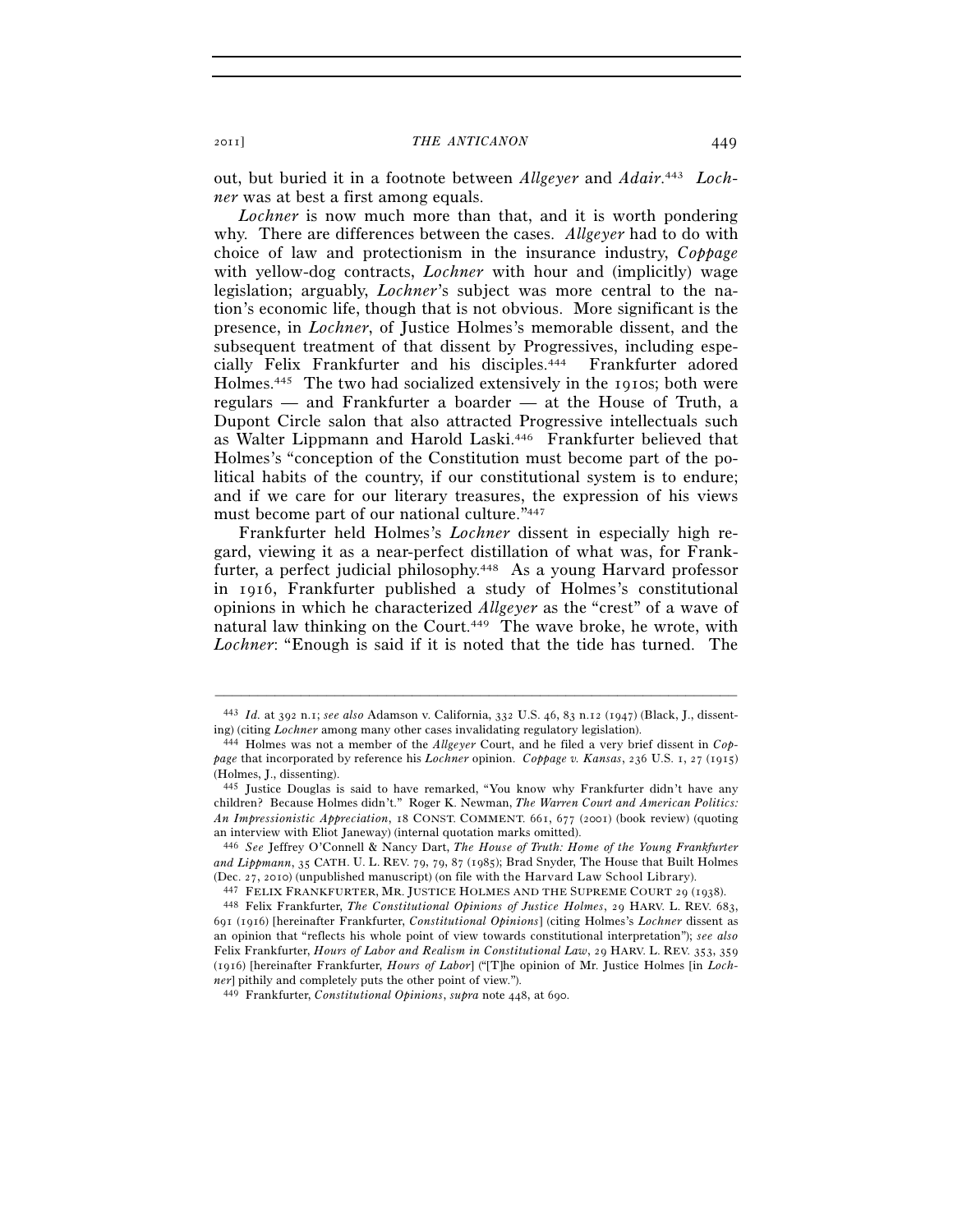turning point is the dissent in the Lochner case."450 This strikes a discordant note in the ear of the modern lawyer; many of us learned in law school that *Lochner* began the trend that Frankfurter seems to say it ended. He could not have known at the time that a new wave of *Lochner*-style opinions was on the horizon, but his sentiment is not just dated. For Frankfurter, *Lochner* was inseparable from Holmes, whose dissent, he was certain, was the case's enduring contribution to American law.

Frankfurter would return to the same theme in later lectures, articles, and opinions: that Holmes's *Lochner* dissent played an integral part in altering the Court's thinking on the Fourteenth Amendment. In his 1928 treatise on federal jurisdiction co-written with James Landis, Frankfurter argued that, soon after *Lochner*, "[t]he philosophy behind the constitutional outlook of Mr. Justice Holmes . . . appeared to be vindicated by demonstration in detail."451 A decade later, in a lecture that would form part of Frankfurter's idolatrous monograph on Holmes,452 he told a Cambridge audience that "Mr. Justice Holmes' classic dissent in [*Lochner*] will never lose its relevance."453

True enough, it now seems, but Frankfurter himself was in large measure responsible for that.454 Others have remarked that Frankfurter's "great admiration for Mr. Justice Holmes has led him to overemphasize the latter's influence."455 Whether or not his regard for Holmes's place in history was distorted, we should not understate the impact Frankfurter's views have had on the course of American legal thought (as we might by focusing solely on his Supreme Court tenure). For Progressive intellectuals and politicians searching for the set of arguments that would lead to judicial affirmation of the New Deal,

<sup>450</sup> *Id.* at 691.<br><sup>451</sup> FELIX FRANKFURTER & JAMES M. LANDIS, THE BUSINESS OF THE SUPREME<br>COURT: A STUDY IN THE FEDERAL JUDICIAL SYSTEM 192 (1928).

<sup>&</sup>lt;sup>452</sup> See FRANKFURTER, *supra* note 447, at v.<br><sup>453</sup> Id. at 35.<br><sup>454</sup> Frankfurter was not the only Progressive to focus on *Lochner* and on Holmes's dissent. See David E. Bernstein, *Philip Sober Controlling Philip Drunk:* Buchanan v. Warley *in Historical Perspective*, 51 VAND. L. REV. 797, 819 (1998) ("Holmes's opinion became a statist shrine for Progressive legal theorists."). In a 1909 article, for example, Roscoe Pound wrote that Holmes's words in *Lochner* "deserve to become classical." Roscoe Pound, *Liberty of Contract*, 18 YALE L.J. 454, 480 (1909); *see also* BENJAMIN N. CARDOZO, THE NATURE OF THE JUDICIAL PROCESS 79 (1921) ("It is the dissenting opinion of Justice Holmes [in *Lochner*], which men will turn to in the future as the beginning of an era. In the instance, it was the voice of a minority. In principle, it has become the voice of a new dispensation, which has written itself into law."). Frankfurter's own attentions might well have been piqued by Theodore Roosevelt's public denunciation of

*Lochner* in a speech in 1910. *See* Nourse, *supra* note 243, at 779–84. 455 Walter Wheeler Cook, Book Review, ANNALS AM. ACAD. POL. & SOC. SCI., May 1939, at 228, 229 (reviewing FRANKFURTER, *supra* note 448); *see also* Snyder, *supra* note 446, at 12 ("A key component of the House [of Truth]'s canonization of Holmes was alerting the public to the rightness of his opinions and elevating his dissents into super-precedents.").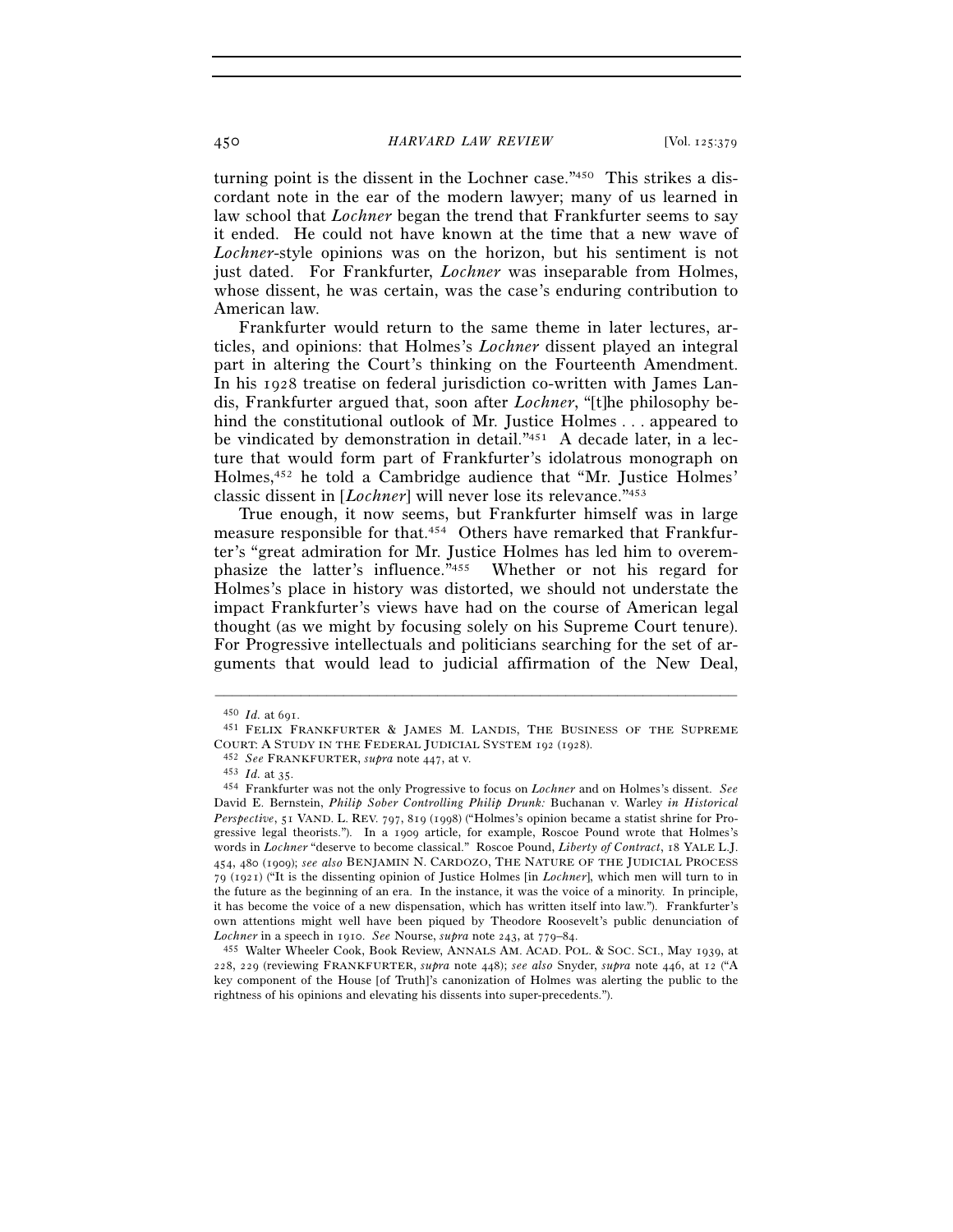Frankfurter was a kind of guru. Before he even reached the Court, Frankfurter had the ears of Justices Holmes, Brandeis, and Stone, as well as of President Roosevelt.<sup>456</sup> "[I]n the Thirties," Joseph Lash writes, "for men concerned with the intellectual aspects of law and politics, a pilgrimage to Harvard to talk to Frankfurter and to be present at his weekly at-homes on Brattle Street, thronged as they were with Boston's brightest and best born, was obligatory."457

As is well known, moreover, many of Frankfurter's legal views proved metastatic, spreading through his extensive network of former students, law clerks, and professionally indebted mentees. Accomplished New Dealers Benjamin Cohen,458 Thomas Corcoran,459 David Lilienthal,<sup>460</sup> Charles Wyzanski,<sup>461</sup> Nathan Margold,<sup>462</sup> Alger Hiss,<sup>463</sup> and Landis464 (also a former Harvard Law School dean) were former students and protégés, as was Dean Acheson,465 whom Frankfurter placed in a clerkship with Louis Brandeis. His former clerks included legendary professors at most of the nation's top law schools: Bickel at Yale, Louis Henkin at Columbia, Currie and Philip Kurland at Chicago, Albert Sacks at Harvard.466 Frankfurter placed numerous other renowned professors in clerkships with other Justices, including Paul Freund (Brandeis),467 Henry Hart (Brandeis),468 Louis Jaffe (Brandeis),469 and Arthur Sutherland (Holmes).470

It is difficult to gauge the precise influence that Frankfurter's views on Holmes and on *Lochner* had on the many prominent lawyers and academics he trained and advised — not all were bullied into writing Holmes biographies, as Frankfurter's former student Mark De Wolfe Howe was.471 We do know, though, that Bickel's *The Morality of Consent* mentions neither *Allgeyer* nor *Coppage* but repeatedly laments that the Warren Court was doing very nearly what Holmes — who

<sup>456</sup> JOSEPH P. LASH, FROM THE DIARIES OF FELIX FRANKFURTER <sup>50</sup> (1975). 457 *Id.*

<sup>458</sup> Melvin I. Urofsky, *Conflict Among the Brethren: Felix Frankfurter, William O. Douglas and the Clash of Personalities and Philosophies on the United States Supreme Court*, 1988 DUKE L.J. 71, 112.<br><sup>459</sup> LASH, *supra* note 456, at 36.<br><sup>460</sup> *Id.*<br><sup>461</sup> H.N. HIRSCH, THE ENIGMA OF FELIX FRANKFURTER 98 (1981).<br><sup>462</sup> BRUCE ALLEN MURPHY, THE BRANDEIS/FRANKFURTER CONNECTION: THE SE-

CRET POLITICAL ACTIVITIES OF TWO SUPREME COURT JUSTICES 395 n.65 (1982).<br>
463 LASH, *supra* note 456, at 36.<br>
464 *Id.* at 35.<br>
465 *Id.* at 35.<br>
466 *Id.* at 351.<br>
467 PETER H. IRONS, THE NEW DEAL LAWYERS 141 (1982).<br>
46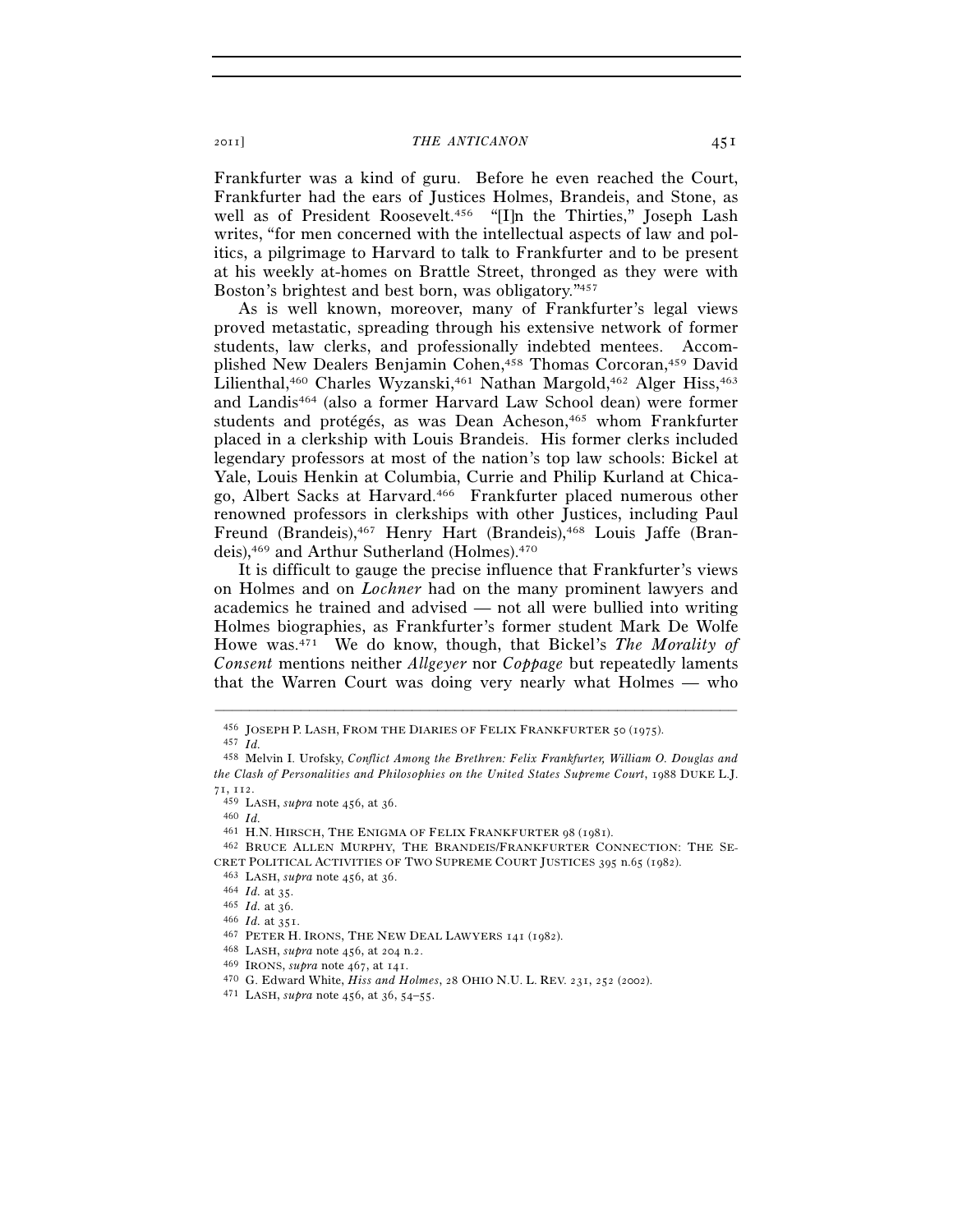comes off quite well by Bickel — had sagaciously warned the *Lochner* Court not to do.472 And that Kurland considered Holmes, Learned Hand, Brandeis, and Frankfurter the leaders of the "lonely crowd of jurists dedicated to 'self-restraint,'" who were "big enough" to resist reading their personal preferences into the Constitution.473 Charles Fairman, one of the most influential Fourteenth Amendment scholars of the twentieth century, was also Frankfurter's student and mentee.474 Fairman's 1948 *American Constitutional Decisions*, designed for undergraduate courses in American government,475 devotes a chapter to *Lochner*. 476 Fairman situates *Lochner* as the central case on constitutional limitations between the *Slaughterhouse Cases*477 and *West Coast Hotel*, with Justice Holmes carrying on the noble fight begun by Justice Miller.478 Eight of the ten paragraphs of Fairman's commentary on *Lochner* are tributes to Justice Holmes.479 Of the Holmes dissent, he writes:

An entire philosophy is compressed into three paragraphs. Many men know those sentences by heart. A number of Holmes' best remembered opinions in later years were but the application of the Lochner dissent to the circumstances of the particular case. His point of view has now become a part of the accepted doctrine of the Court.480

Even those protégés who took a more measured view of Holmes than Frankfurter did — Currie complained of Holmes's "inclination to substitute epigrams for analysis," with the Herbert Spencer line as Exhibit A<sup>481</sup> — would have had to confront their old mentor, in the classroom, in articles, in casual discussion, in order to complete the argument.

The only two Supreme Court opinions prior to 1963 that cite to Holmes's Spencer line (there have been seven such opinions in the last eighteen years) were written by Frankfurter.<sup>482</sup> In the first, *Winters v.* 

<sup>472</sup> ALEXANDER M. BICKEL, THE MORALITY OF CONSENT 25–28 (1975) (arguing that in the 1960s, contra Holmes, "a majority of the justices, under Earl Warren, again began to dictate answers to social and sometimes economic problems").<br> $473$  PHILIP B. KURLAND, MR. JUSTICE FRANKFURTER AND THE CONSTITUTION 5 (1971).

<sup>&</sup>lt;sup>474</sup> Richard L. Aynes, Charles Fairman, Felix Frankfurter, and the Fourteenth Amendment, 70 CHI.-KENT L. REV. 1197, 1205–06 (1995). The full article explores the relationship between

Frankfurter and Fairman at some length.<br>  $475$  CHARLES FAIRMAN, AMERICAN CONSTITUTIONAL DECISIONS iii (rev. ed. 1950).<br>  $476$  *Id.* at 325–41.<br>  $477$  83 U.S. (16 Wall.) 36 (1873).<br>  $478$  *See* FAIRMAN, *supra* note 475, a

tract,' carried on where [Justice] Field [dissenting in the *Slaughterhouse Cases*] once led, and Holmes, dissenting, fought for the values which Miller had defended.").  $479$  *Id.* at  $335-37$ .

<sup>479</sup> *Id.* at 335–37. 480 *Id.* at 335. 481 CURRIE, *supra* note 194, at 82. 482 Frankfurter also cited to Holmes's *Lochner* dissent in *Harris v. United States*, 331 U.S. 145, 157 (1947) (Frankfurter, J., dissenting) ("If I begin with some general observations, it is not be-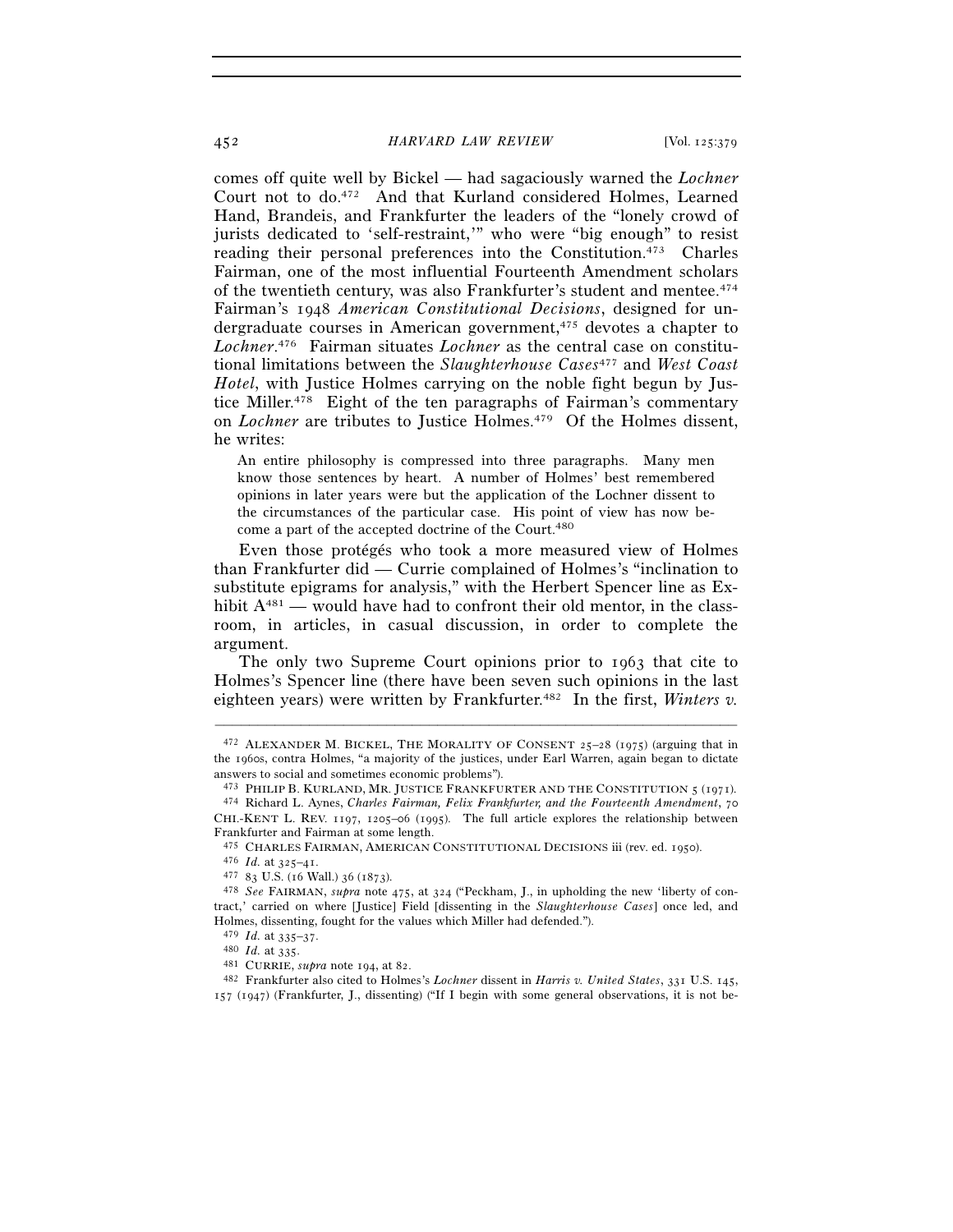*New York*, 483 Frankfurter dissented from the Court's invalidation of an obscenity conviction with the tart comment, "If 'the Fourteenth Amendment does not enact Mr. Herbert Spencer's Social Statics,' neither does it enact the psychological dogmas of the Spencerian era."484 The following year, in *American Federation of Labor v. American Sash & Door Co.*, 485 Frankfurter again assimilated the significance of *Lochner* to the prescience of Holmes. Under the *Lochner* order, he wrote:

Adam Smith was treated as though his generalizations had been imparted to him on Sinai . . . . [E]conomic views of confined validity were treated by lawyers and judges as though the Framers had enshrined them in the Constitution. . . . Had not Mr. Justice Holmes' awareness of the impermanence of legislation as against the permanence of the Constitution gradually prevailed, there might indeed have been "hardly any limit but the sky" to the embodiment of "our economic or moral beliefs" in that Amendment's "prohibitions."486

The opinion reports a standard critique of the *Lochner* era. It implicitly exaggerates the aggressiveness of the Court in invalidating economic legislation, and it expressly promotes the views of Holmes, who (like Frankfurter) believed that the Fourteenth Amendment imposes few substantive limits on legislative choices that do not implicate civil liberties.487

This standard critique was challenged on the Court less than two decades later, surprisingly perhaps, from the left. Thus, Justice Douglas, dissenting in *Poe v. Ullman*, 488 the precursor to *Griswold*, wrote, just before quoting Holmes's *Lochner* dissent, that "[f]or years the Court struck down social legislation when a particular law did not fit the notions of a majority of Justices as to legislation appropriate for a free enterprise system."489 Douglas refused, however, to adopt the absolutist position associated with Holmes and with Frankfurter.<sup>490</sup> "The error of the old Court, as I see it, was not in entertaining inquiries concerning the constitutionality of social legislation but in applying the standards that it did," Douglas wrote.491 "Social legislation dealing with business and economic matters touches no particularized prohibition of the Constitution,"492 but to say that "whatever the ma-

<sup>–––––––––––––––––––––––––––––––––––––––––––––––––––––––––––––</sup> cause I am unmindful of Mr. Justice Holmes' caution that 'General propositions do not decide concrete cases.'" (internal citation omitted)).

<sup>483 333</sup> U.S. 507 (1948).<br>
484 *Id.* at 527 (Frankfurter, J., dissenting) (internal citation omitted).<br>
485 335 U.S. 538 (1949).<br>
486 *Id.* at 543 (internal citation omitted).<br>
486 *Id.* at 543 (internal citation omitted).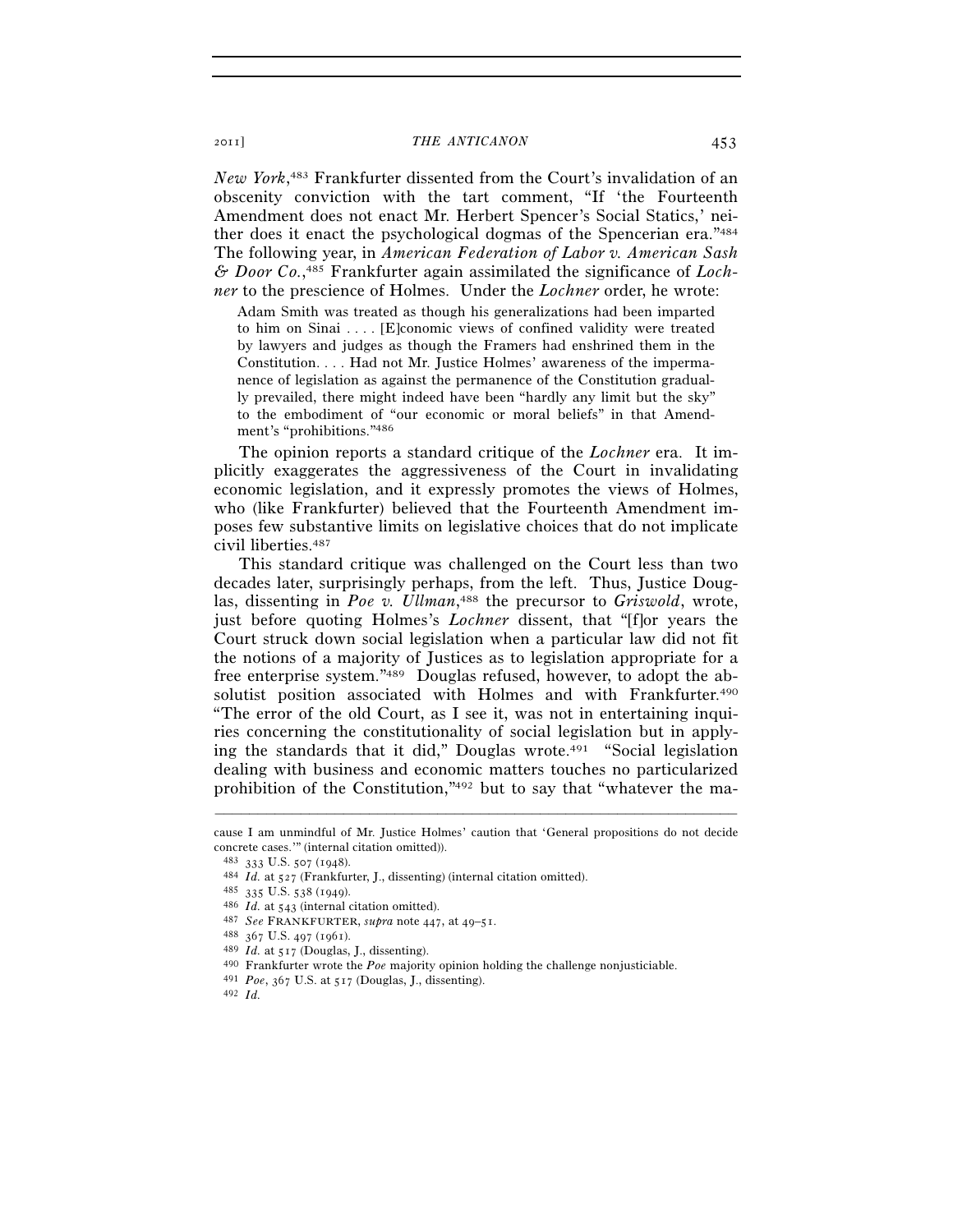jority in the legislature says goes" would serve to "reduce[] the legislative power to sheer voting strength and the judicial function to a matter of statistics."493

Douglas was laying a foundation for his majority opinion in *Griswold*, which also confronted *Lochner* directly and distinguished it as "touch[ing] economic problems, business affairs, [and] social conditions" rather than "an intimate relation of husband and wife."494 Why did Justice Douglas feel the need to address *Lochner*, and not *Coppage* or *Allgever*?<sup>495</sup> For one thing, Thomas Emerson's appellant's brief<sup>496</sup> raised *Lochner* directly, and did not discuss those other cases. It roughly drew the distinction that would later emerge in the case law, between legislative judgments "as to the need and propriety of all types of economic regulation," which should receive "full leeway" from courts,497 and "legislation which impairs the freedom of the individual to live a fruitful life or to sustain his position as citizen rather than subject,"498 which the Court "has subjected to much more intensive scrutiny."499 The brief singled out *Lochner* as exemplary: "We are not, in short, asking here for reinstatement of the line of due process decisions exemplified by [*Lochner*]."500

As important (and related), by 1965 Holmes's *Lochner* dissent had become canonized. The sixth edition of the Dowling casebook, published in 1959, quotes Holmes's *Lochner* dissent at far greater length than it does the majority opinion.<sup>501</sup> Both the 1954 and the 1961 editions of the Frankfurter-inspired casebook authored by Freund, Sutherland, Howe, and Ernest Brown also quote the Holmes dissent at length.502 One could not invalidate legislation under the substantive protections of the due process clause without meeting Holmes's — and the late Frankfurter's<sup>503</sup> — challenge.

<sup>493</sup> *Id.* at 518. 494 <sup>381</sup> U.S. 479, 482 (1965).

<sup>495</sup> Dissenting, Justice Black mentions *Lochner* most prominently in a string cite along with Coppage, Jay Burns Baking Co., and Adkins. Id. at  $514-15$  (Black, J., dissenting).<br>
496 Brief for Appellants, *Griswold*, 381 U.S. 479 (No. 496), 1965 WL 92619.<br>
497 Id. at \*22.<br>
498 Id. at \*22-23.<br>
499 Id. at \*23.

<sup>&</sup>lt;sup>500</sup> *Id.* Remarkably, the state of Connecticut did not mention *Lochner* (or any other discredited substantive due process case) in its briefing. *See* Brief for Appellee, *Griswold*, 381 U.S. 479 (No.

<sup>&</sup>lt;sup>501</sup> DOWLING, *supra* note 365, at 739–40.<br><sup>502</sup> PAUL A. FREUND ET AL., 2 CONSTITUTIONAL LAW: CASES AND OTHER PROBLEMS 1309–10 (2d ed. 1961); PAUL A. FREUND ET AL., 2 CONSTITUTIONAL LAW: CASES AND OTH-

ER PROBLEMS <sup>1158</sup>–59 (1st ed. 1954). 503 Frankfurter died on February 22, 1965, just weeks before *Griswold* was argued. *See Griswold*,  $381$  U.S. at  $479$  (stating that the case was argued on March 29-30, 1965); Edward G. McGrath, *Felix Frankfurter Dies*, BOS. GLOBE, Feb. 23, 1965, at A1.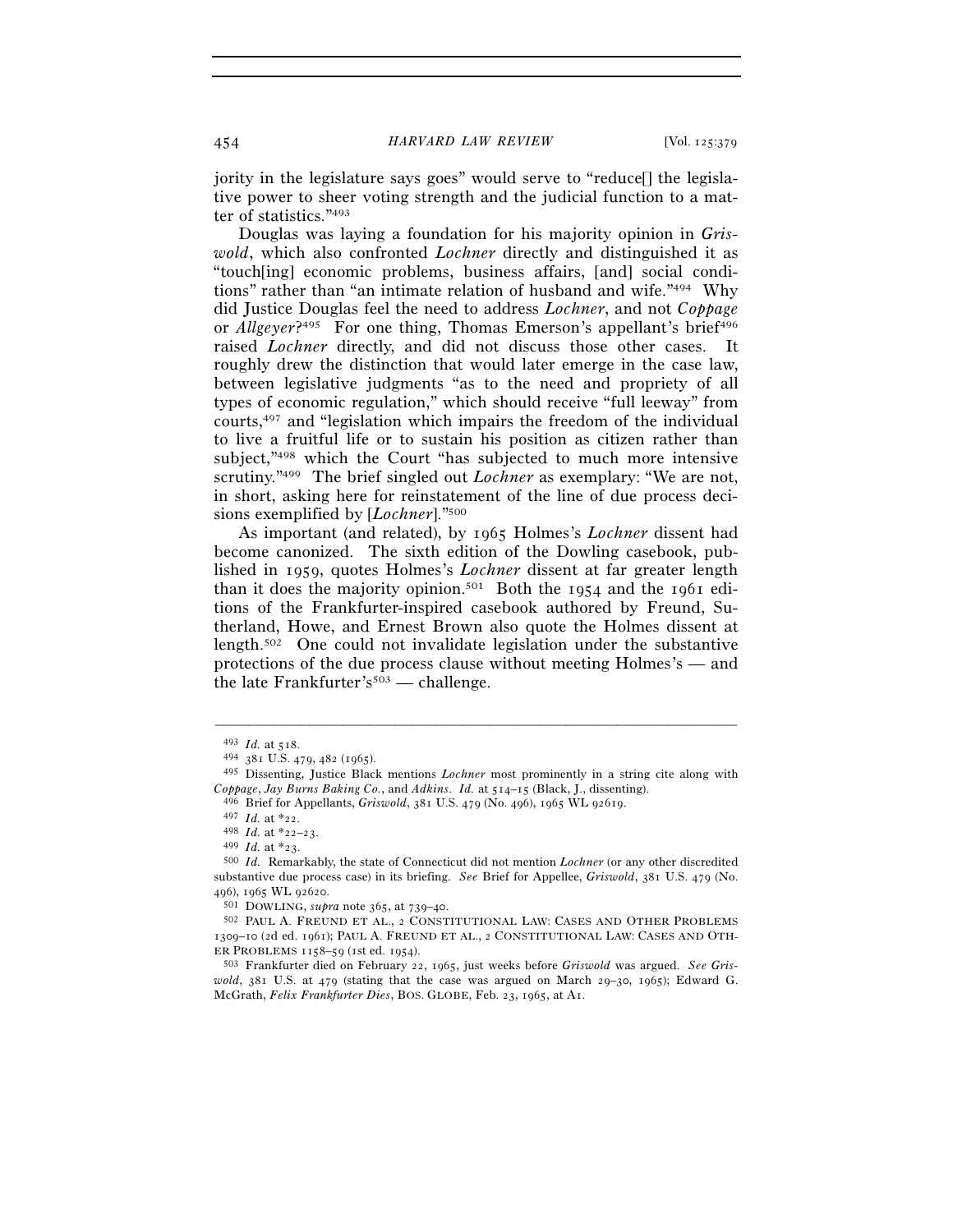Once *Lochner* started down the road to anticanonicity, partisans on both sides of the substantive due process debate reinforced their respective views in subsequent opinions.<sup>504</sup> The introduction to the majority opinion in *Roe v. Wade* contains only one external citation<sup>505</sup>: to Justice Holmes's "now-vindicated" dissent in *Lochner*, which Justice Blackmun emphasized the need to "bear in mind."506 But the message was not the familiar admonition against judicial activism. Rather, Justice Blackmun took the essential message of Holmes to be: "[The Constitution] is made for people of fundamentally differing views, and the accident of our finding certain opinions natural and familiar or novel and even shocking ought not to conclude our judgment upon the question whether statutes embodying them conflict with the Constitution of the United States."507 Through Holmes, in other words, *Lochner* meant that a community's aversion to a particular practice, in this case abortion, does *not* settle the question of the constitutionality of a prohibition of that practice. How times had changed.

Then-Justice Rehnquist, in dissent, took the traditional view of *Lochner*. "While the Court's opinion quotes from the dissent of Mr. Justice Holmes in [*Lochner*]," he wrote, "the result it reaches is more closely attuned to the majority opinion of Mr. Justice Peckham in that case."508 Such accusations, on both sides, have become a familiar, nearly hackneyed, part of our constitutional discourse. Thus, Ely's denunciation of *Roe* largely took the form of a comparison of the case to *Lochner*. 509 Ely plainly regarded the latter case as already anticanonical: "[I]t is impossible candidly to regard *Roe* as the product of anything [other than the 'philosophy of *Lochner*']. That alone should be enough to damn it."510

Playing defense, Justice Powell's plurality opinion in *Moore v. City of East Cleveland*511 acknowledged, while overturning a municipal housing ordinance on substantive due process grounds, that "[a]s the history of the *Lochner* era demonstrates, there is reason for concern lest the only limits to such judicial intervention become the predilections of those who happen at the time to be Members of this Court."512

<sup>504</sup> *See* Bernstein, *supra* note 46, at 1473. 505 The introduction also cites to *Roe v. Wade*'s companion case, *Doe v. Bolton*, 410 U.S. <sup>179</sup> (1973), but the citation is used only for cross-reference and not to support any proposition. *See* Roe v. Wade, 410 U.S. 113, 116 (1973). 506 *Roe*, 410 U.S. at 117. 507 *Id.* (alteration in original) (quoting Lochner v. New York, 198 U.S. 45, 76 (1905)) (internal

quotation marks omitted).

<sup>508</sup> *Id.* at 174 (Rehnquist, J., dissenting).

<sup>509</sup> Ely, *supra* note 383, at 937–43. 510 *Id.* at 939–40. 511 <sup>431</sup> U.S. 494 (1977). 512 *Id.* at 502 (plurality opinion).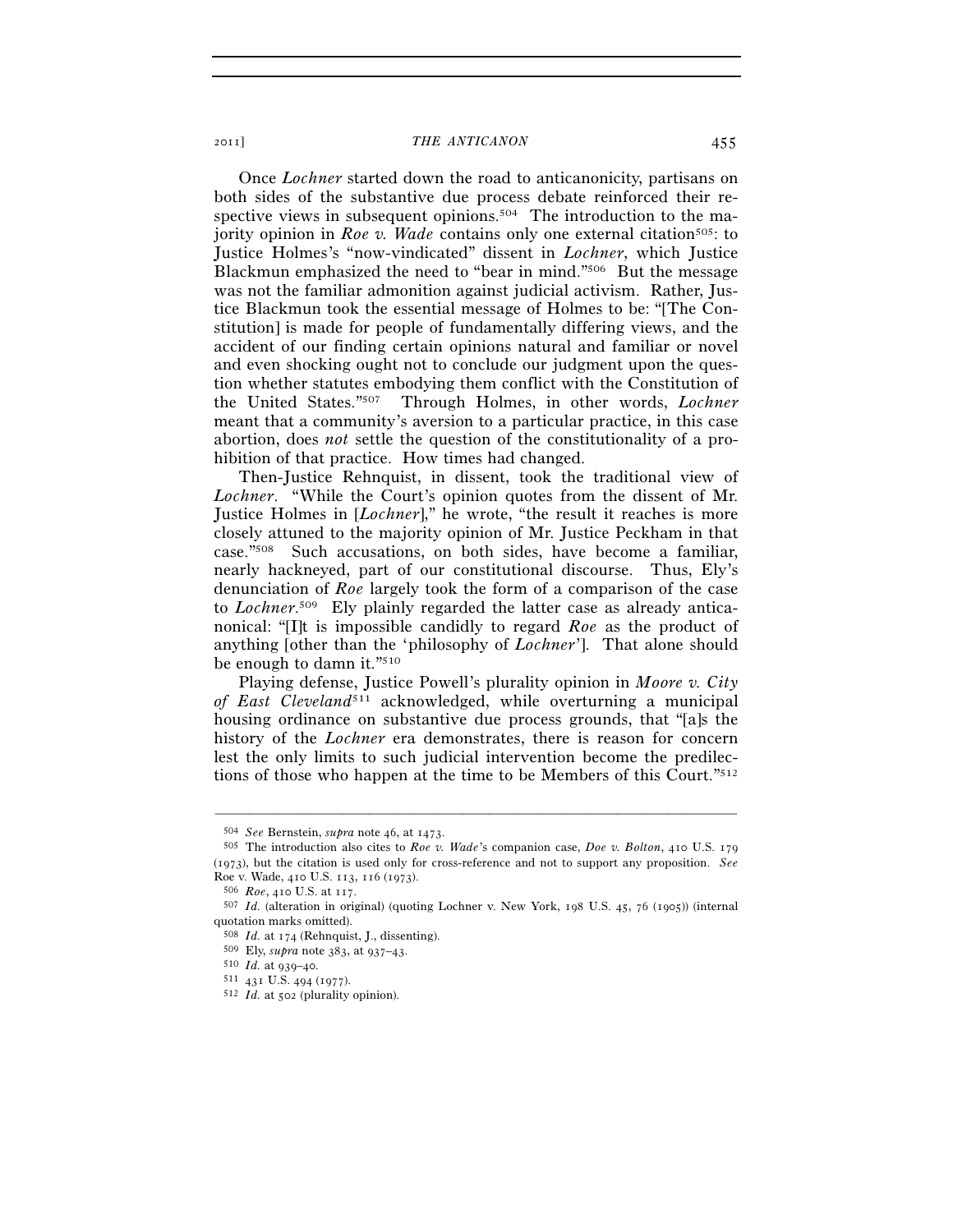*Moore*, decided in 1977, marks the first time the term "*Lochner* era" appeared in any published opinion of a state or federal court.513 The phrase reappeared in the first edition of Laurence Tribe's constitutional law treatise,514 published in 1978, after which, according to Bernstein, "use of the phrase '*Lochner* era' in the law review literature skyrocketed."515 By the time Justice Scalia — on offense, per custom — used *Lochner* to attack Justice Kennedy's opinion in *Lawrence*, he did not need to refer to the case by name: "[The Texas law] undoubtedly imposes constraints on liberty. So do laws prohibiting prostitution, recreational use of heroin, and, for that matter, working more than 60 hours per week in a bakery."516 Q.E.D.

*4.* Korematsu*. — Korematsu*'s path to the anticanon necessarily looks different from that of the others. *Korematsu* is not only the most recent of the cases but it is also, as discussed, the only one that receives consistently positive citation, namely for its early articulation of the strict scrutiny standard. For example, the Court in *Bolling v. Sharpe*517 cited both *Hirabayashi* and *Korematsu* for the proposition that "[c]lassifications based solely upon race must be scrutinized with particular care, since they are contrary to our traditions and hence constitutionally suspect."518 Likewise, Justice White's unanimous opinion in *McLaughlin v. Florida*, 519 which invalidated a state statute that prohibited interracial cohabitation, took *Korematsu* to hold, as relevant, that racial classifications must be "subject to the 'most rigid scrutiny.'"520 And *Loving v. Virginia*, which *McLaughlin* presaged, cited the same passage. Though each of those cases dealt directly with

<sup>513</sup> Bernstein, *supra* note 46, at 1520. According to Bernstein, the phrase was "virtually unknown" before it appeared in the Gunther casebook in 1970. *Id.* at 1518. In that edition, which contained lengthy discussion of the "evils of the *Lochner* philosophy," Gunther wrote: "Rejection of the Lochner heritage is a common starting point for modern Justices; reaction against the excessive intervention of the 'Old Men' of the pre-1937 Court has strongly influenced the judicial philosophies of the successors." GERALD GUNTHER & NOEL T. DOWLING, CONSTITUTIONAL LAW: CASES AND MATERIALS 962 (8th ed. 1970). The term "*Lochner* era" reappeared in several scholarly articles in subsequent years, including in the *Harvard Law Review* Forewords authored by Gunther and by Laurence Tribe. *Id.*; *see* Gerald Gunther, *The Supreme Court, 1971 Term — Foreword: In Search of Evolving Doctrine on a Changing Court: A Model for a Newer Equal Protection*, 86 HARV. L. REV. 1, 11 (1972); Laurence H. Tribe, *The Supreme Court, 1972 Term — Foreword: Toward a Model of Roles in the Due Process of Life and Law*, 87 HARV. L. REV. 1, 12 (1973). Gunther was both a protégé and biographer of Learned Hand, Frankfurter's intellectual kinsman and longtime friend. GERALD GUNTHER, LEARNED HAND: THE MAN AND THE JUDGE ix, 221, 564–65 (1994). 514 LAURENCE H. TRIBE, AMERICAN CONSTITUTIONAL LAW <sup>434</sup>–36, 438, 441, 456, 564,

<sup>919 (1</sup>st ed. 1978).<br><sup>515</sup> Bernstein, *supra* note 46, at 1521.<br><sup>516</sup> 539 U.S. 558, 592 (2003) (Scalia, J., dissenting).<br><sup>517</sup> 347 U.S. 497 (1954).<br><sup>518</sup> *Id.* at 499.<br><sup>519</sup> 379 U.S. 184 (1964).<br><sup>520</sup> *Id.* at 192.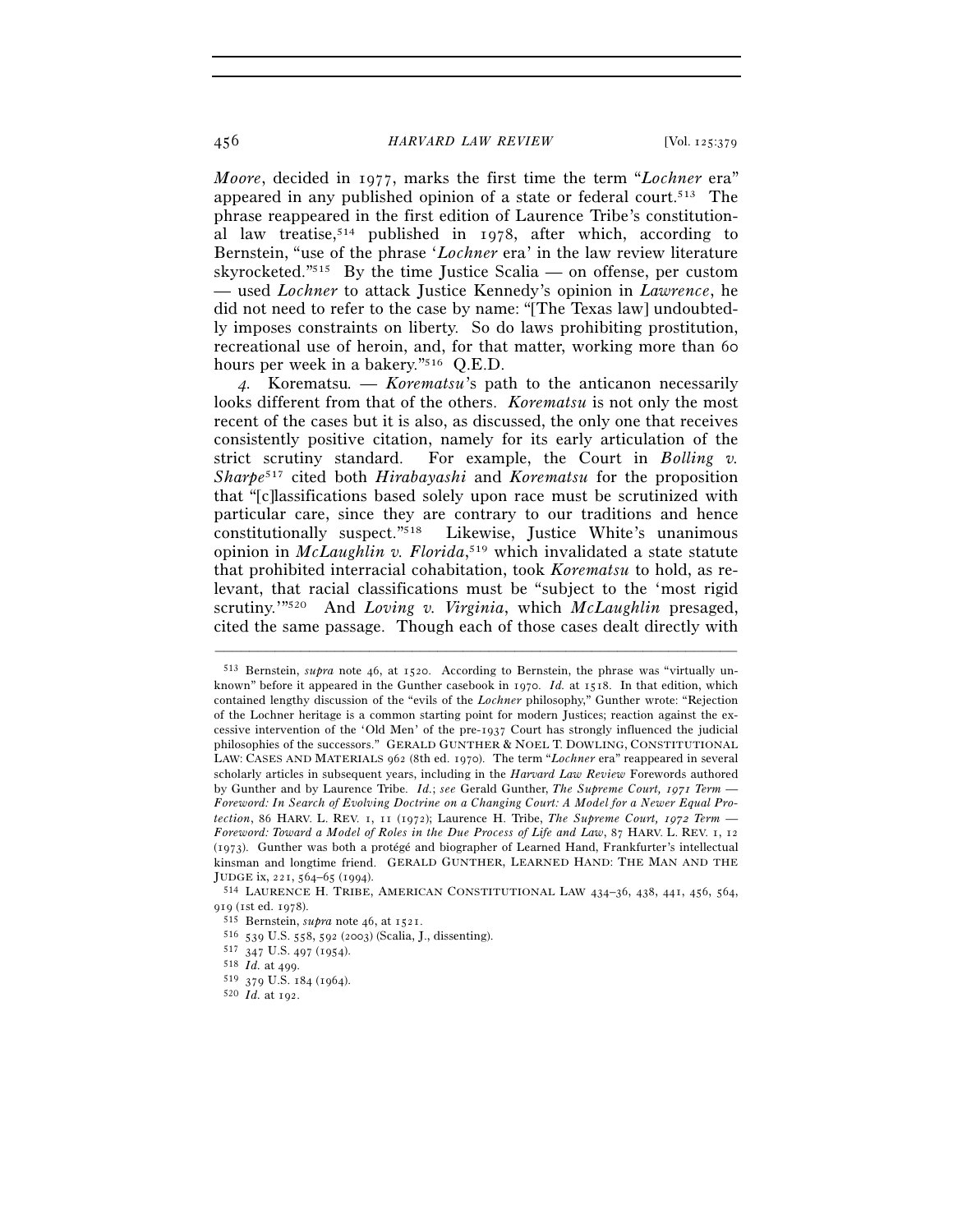instances of government racial discrimination, none distanced itself from *Korematsu*'s disturbing holding.

It may be that the freshness of the case through much of the period in which *Dred Scott*, *Plessy*, and *Lochner* became anticanonical is a sufficient explanation for its being spared the Court's rod for so many years. Another possibility is that, as discussed in Part I, neither the courts nor the political branches had come to terms with *Korematsu*'s wrongness until the 1980s. But there may be a simpler explanation for the near-absence of any negative citation to *Korematsu* during the entirety of the Warren Court and the civil rights era: shame. Recall that the anticanonization of *Dred Scott* and *Plessy* was largely the work of Justice Black, Justice Douglas, and to a lesser degree, Chief Justice Warren. Black wrote, and Douglas joined, the discredited majority opinion in *Korematsu*. Warren was not yet on the Court at the time of *Korematsu*, but as attorney general of California during World War II, he had been a vocal supporter of Japanese internment and had helped the military to implement the policy. As Warren biographer G. Edward White writes, "he was the most visible and effective California public official advocating internment and evacuation."521

Warren wrote *Bolling*, which was the first case to cite *Korematsu* expressly to defend strict scrutiny in race cases.<sup>522</sup> At least one other member of the Warren Court, Justice Harlan, clearly found the decision odious. In *Poe*, he cited *Korematsu* as a negative example — in precisely the sense in which anticanonical cases are cited — to demonstrate that the Due Process Clause must sometimes protect substantive rights, lest "the fairest possible procedure in application to individuals, nevertheless destroy the enjoyment of [life, liberty, and property]."523 But in race cases, the Warren Court Justices consistently refused to invoke *Korematsu* for its obvious negative lessons, and instead treated it unself-consciously as a precedent to be cited for its positive contributions to the Court's race jurisprudence.

<sup>521</sup> G. EDWARD WHITE, EARL WARREN: <sup>A</sup> PUBLIC LIFE <sup>71</sup> (1982). 522 There were eleven cases that cited *Korematsu* prior to *Bolling*. In only two of those opinions was *Korematsu* cited remotely to defend strict scrutiny in race cases, and the majority opinion in one of those two was written by Justice Black. *See* Takahashi v. Fish & Game Comm'n, 334 U.S. 410, 418 (1948) (Black, J.); Hurd v. Hodge, 334 U.S. 24, 30 (1948). In the remaining nine cases, the citations to *Korematsu* were not made in the context of strict scrutiny. *See* Shaughnessy v. United States *ex rel.* Mezei, 345 U.S. 206, 222 (1953) (Jackson, J., dissenting); Youngstown Sheet & Tube Co. v. Sawyer, 343 U.S. 579, 661 (1952) (Clark, J., concurring in the judgment); Harisiades v. Shaughnessy, 342 U.S. 580, 589 (1952); Terminiello v. Chicago, 337 U.S. 1, 34 (1949) (Jackson, J., dissenting); Ludecke v. Watkins, 335 U.S. 160, 175 (1948) (Black, J., dissenting); Lichter v. United States, 334 U.S. 742, 767 (1948); Bob-Lo Excursion Co. v. Michigan, 333 U.S. 28, 37 (1948); Oyama v. California, 332 U.S. 633, 671 (1948) (Murphy, J., concurring); *Ex parte* Endo, 323 U.S. 283, 308 (1944) (Murphy, J., concurring). 523 <sup>367</sup> U.S. 497, 541 (1961) (Harlan, J., dissenting).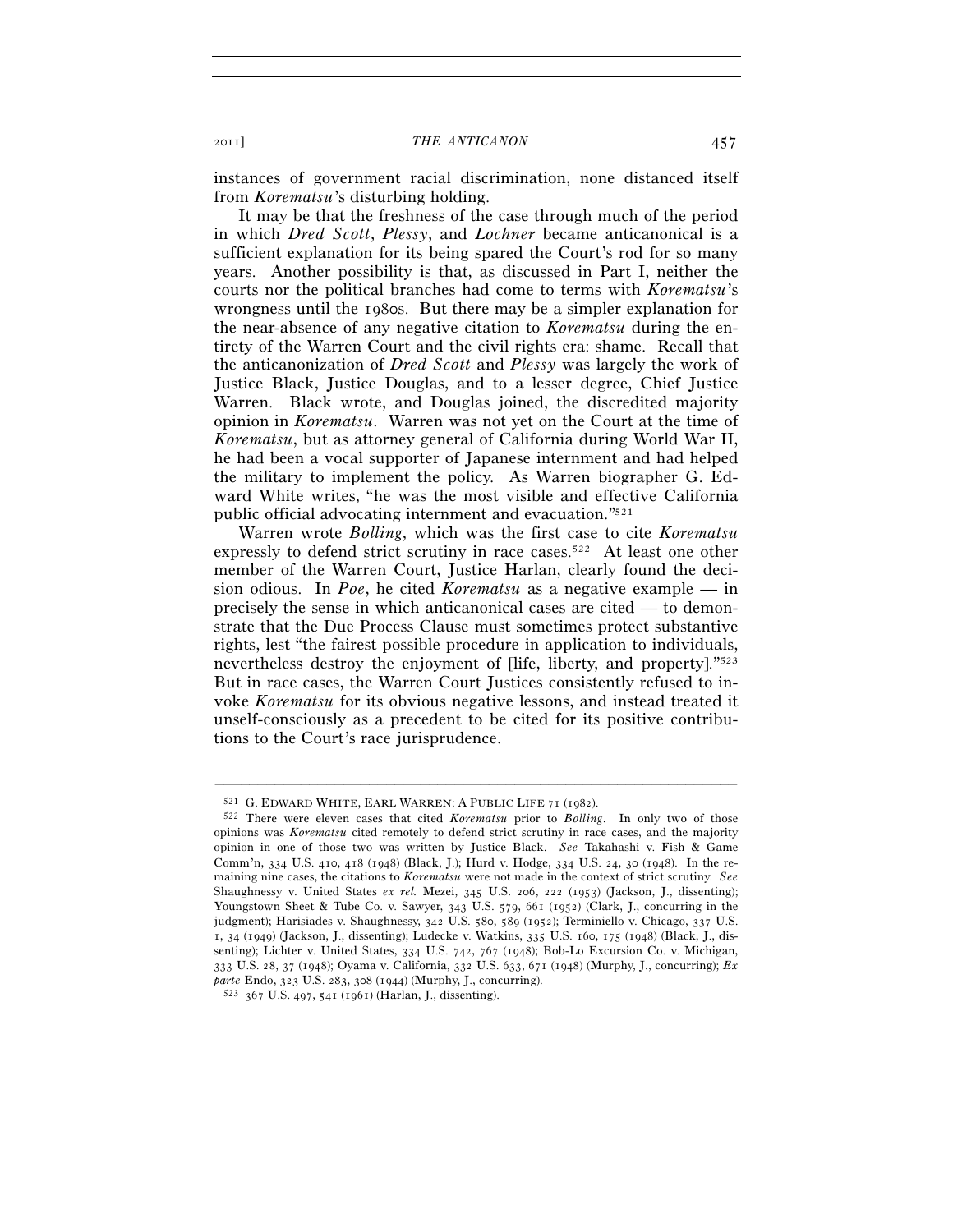We cannot know whether the Warren Court's silence — nay, doublespeak — on the dangers of *Korematsu* stemmed from embarrassment, stubbornness, both, or some other source. We do know that Warren wrote in his memoirs that he "deeply regretted" his involvement in the internment, and that thinking of the "innocent little children who were torn from home" left him "conscience-stricken,"524 though he refused to acknowledge that regret publicly until 1974. 525 Black defended his opinion until his death, though Roger Newman writes that he was reluctant to discuss the case even with his clerks.<sup>526</sup> Douglas wrote in his memoirs that it was a mistake to affirm the use of internment camps,527 and his discussion of the case near the end of his tenure on the Court strikes a conspicuously defensive tone. In *De-Funis v. Odegaard*, 528 Douglas dissented from the Court's holding that a challenge to the University of Washington Law School affirmative action program was moot.529 He noted that the Court last sustained a racial classification in *Korematsu* and *Hirabayashi*, and he appended the following in a footnote whose tone cannot easily be captured in excerpt:

Our Navy was sunk at Pearl Harbor and no one knew where the Japanese fleet was. We were advised on oral argument that if the Japanese landed troops on our west coast nothing could stop them west of the Rockies. The military judgment was that, to aid in the prospective defense of the west coast, the enclaves of Americans of Japanese ancestry should be moved inland, lest the invaders by donning civilian clothes would wreak even more serious havoc on our western ports. The decisions were extreme and went to the verge of wartime power; and they have been severely criticized. It is, however, easy in retrospect to denounce what was done, as there actually was no attempted Japanese invasion of our country. While our Joint Chiefs of Staff were worrying about Japanese soldiers landing on the west coast, they actually were landing in Burma and Kota Bharu in Malaya. But those making plans for defense of the Nation had no such knowledge and were planning for the worst. Moreover, the day we decided *Korematsu* we also decided [*Endo*], holding that while evacuation of the Americans of Japanese ancestry was allowable under extreme war conditions, their detention after evacuation was not.<sup>530</sup>

One is forgiven the impression that the Justice doth protest too much. There is much to quarrel with in Douglas's legacy-building re-

<sup>&</sup>lt;sup>524</sup> EARL WARREN, THE MEMOIRS OF EARL WARREN 149 (1977).<br><sup>525</sup> ED CRAY, CHIEF JUSTICE: A BIOGRAPHY OF EARL WARREN 159, 520 (1997).<br><sup>526</sup> ROGER K. NEWMAN, HUGO BLACK: A BIOGRAPHY 318–19 (1994).<br><sup>527</sup> WILLIAM O. DOUGLAS, T but withdrew a concurring opinion arguing that the evacuation was constitutionally authorized but that detention was not. *Id.*

<sup>528</sup> 416 U.S. 312 (1974).

<sup>529</sup> *Id.* at 320 (Douglas, J., dissenting). 530 *Id*. at 339 n.20.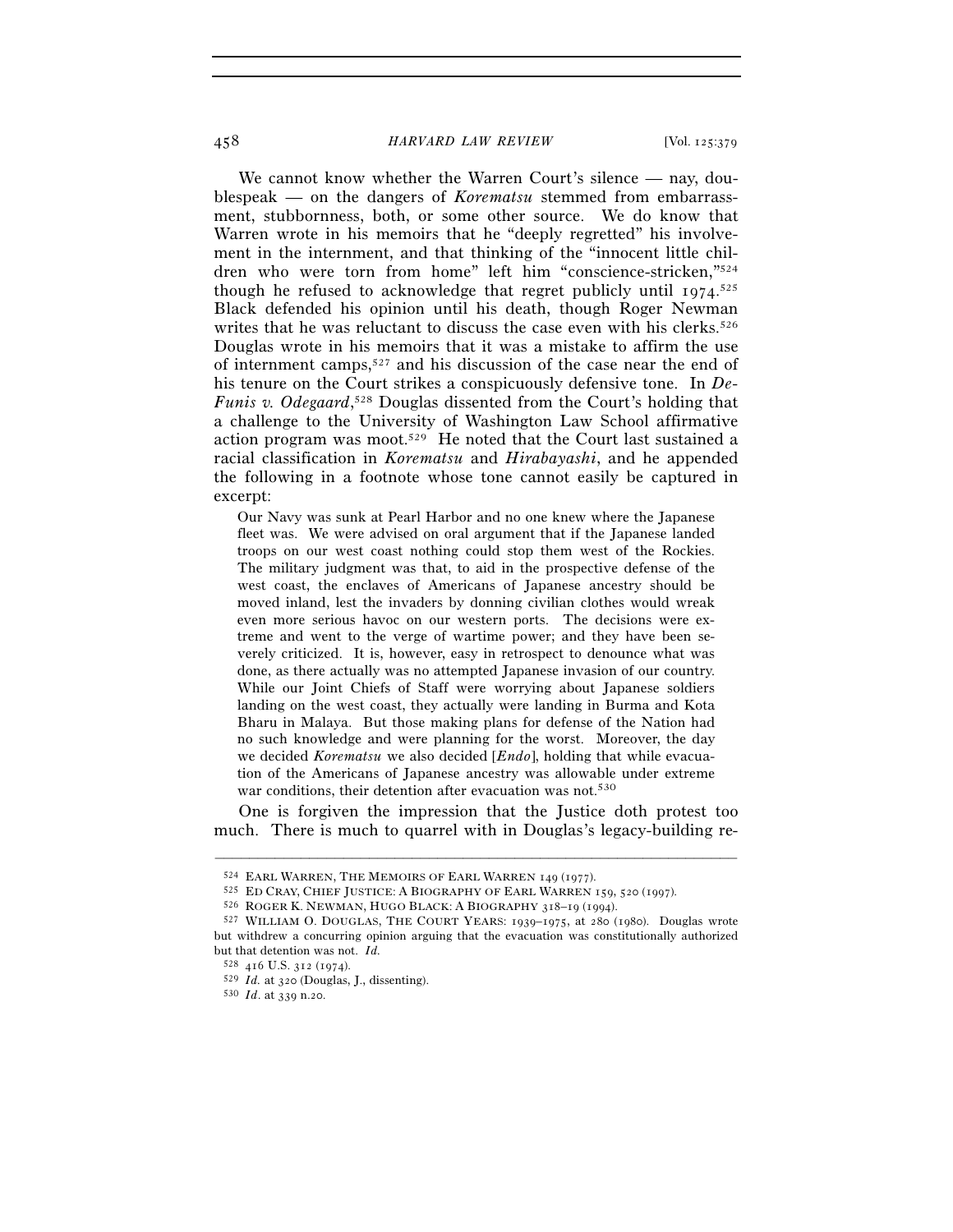visionism, some of which I discussed in Part II. Suffice for now to say that it was impossible to place *Korematsu* in the anticanon, even as circumstances bid it there, while Warren, Black, and Douglas sat on the Court.

More recently, Supreme Court discussion of *Korematsu* has begun to approximate the pattern of other anticanonical cases: use across the political spectrum to serve a variety of different morals. Thus, when Justice Marshall marshaled *Korematsu* against compulsory drug testing for railroad employees, he adopted an absolutist stance, citing the case for the danger of "allow[ing] fundamental freedoms to be sacrificed in the name of *real or perceived* exigency."531 In *Metro Broadcasting, Inc. v. FCC*, 532 the dissenting Justice O'Connor took *Korematsu* to teach us that racial classifications "endorse race-based reasoning and the conception of a Nation divided into racial blocs, thus contributing to an escalation of racial hostility and conflict."533 In *Reno v. Flores*, 534 which upheld an INS policy of juvenile detention, Justice Stevens in dissent appeared to view *Korematsu*'s error not as violating any absolute restriction but rather as representing the danger of inadequate or incompetent process: "[T]he [*Korematsu*] Court approved a serious infringement of individual liberty without requiring a case-bycase determination as to whether such an infringement was in fact necessary to effect the Government's compelling interest in national security."535

*Korematsu*'s use by Justice Scalia is perhaps the best signal of its true arrival in the anticanon. Scalia has invoked the decision twice in abortion-related cases, for which he reserves his angriest work product. In *Madsen v. Women's Health Center, Inc.*, 536 dissenting from a decision upholding an injunction against antiabortion protesters, he cited Justice Jackson's *Korematsu* dissent and said: "What was true of a misguided military order is true of a misguided trial-court injunction. . . . [T]he Court has left a powerful loaded weapon lying about today."537 Then, more stridently, in *Stenberg v. Carhart*, 538 in dissent from a decision invalidating Nebraska's ban on so-called "partial birth" abortions, Justice Scalia began his dissent: "I am optimistic

<sup>531</sup> Skinner v. Ry. Labor Execs.' Ass'n, 489 U.S. 602, 635 (1989) (Marshall, J., dissenting) (emphasis added); *see also* Adarand Constructors, Inc. v. Pena, 515 U.S. 200, 275 (1995) (Ginsburg, J., dissenting) (arguing that the *Korematsu* Court approved "an odious, gravely injurious racial classification").

<sup>532 497</sup> U.S. 547 (1990).<br>
533 *Id.* at 603 (O'Connor, J., dissenting).<br>
534 507 U.S. 292 (1993).<br>
535 *Id.* at 345 n.30 (Stevens, J., dissenting).<br>
536 512 U.S. 753 (1994).<br>
537 *Id.* at 815 (Scalia, J., concurring in par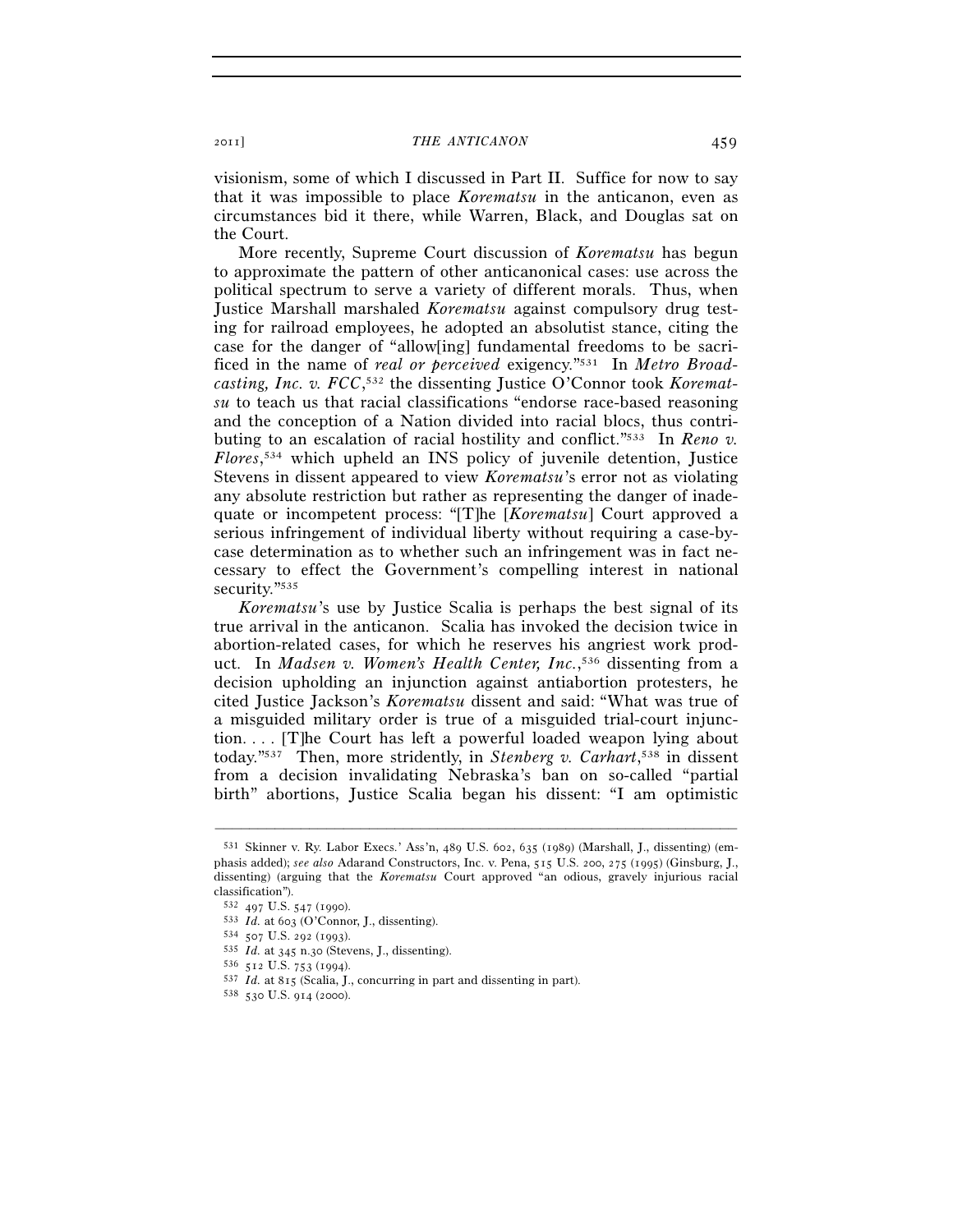enough to believe that, one day, *Stenberg v. Carhart* will be assigned its rightful place in the history of this Court's jurisprudence beside *Korematsu* and *Dred Scott*."539 Both cases were identified solely by their petitioner, and neither was given — nor needed — a citation.

# *B. Theory*

We are ready, at last, to articulate a theory of the anticanon. We have seen that anticanonicity is not solely a function of poor conventional legal reasoning, nor of immorality, nor of the two in combination. We have also seen that historical accident plays an important role in establishing a case as anticanonical.540 *Dred Scott* and *Plessy* would not have achieved that status in the absence of a Court prepared to write civil rights protections into positive constitutional law in the 1960s and 1970s. *Lochner* arguably would have been lost to history without Frankfurter's canonization of Holmes. *Korematsu*'s treatment reflected the composition of the Court at key moments of historical evaluation and revision. More broadly, history confirms that decisions that acquire anticanonical status are used as distinctive resources in later constitutional controversies; this use then itself becomes a litmus test for anticanonicity.

In this section let us think more systematically about how this use is accomplished. Among the first features one notices about the anticanon is that its authority is universally invoked. It is used by all sides of modern political and legal controversies. What enables this feature to persist is that the arguments against these cases span the ideological spectrum.541 *Dred Scott* is wrong both because it employs substantive due process and because it is overly positivist and originalist. *Plessy* is wrong both because it fails to be colorblind and because it is overly formalistic about race, missing the social meaning of Jim Crow. *Lochner* is wrong both because it resorts to substantive due process and because it exalts liberty of contract and laissez-faire capitalism over progressive legislation. *Korematsu* is wrong both because it defers negligently to the Executive and because it is not colorblind. For both *Plessy* and *Lochner*, the presence of memorable dissenting opinions surfaces an even greater range of arguments, facilitating claims by a wide array of participants.

We can restate the pluripotency of the anticanon using the language of incompletely theorized agreements, a concept popularized

<sup>539</sup> *Id.* at 953 (Scalia, J., dissenting). 540 *Cf.* Balkin & Levinson, *supra* note 16, at 995 (describing canons as "historical creations in which rational design and precision engineering are wishful thinking").

<sup>541</sup> *Cf.* Primus, *supra* note 16, at 280 n.144 ("[O]nce a dissent becomes sufficiently canonical, both sides of controversial positions will try to shape its holding to give themselves support.").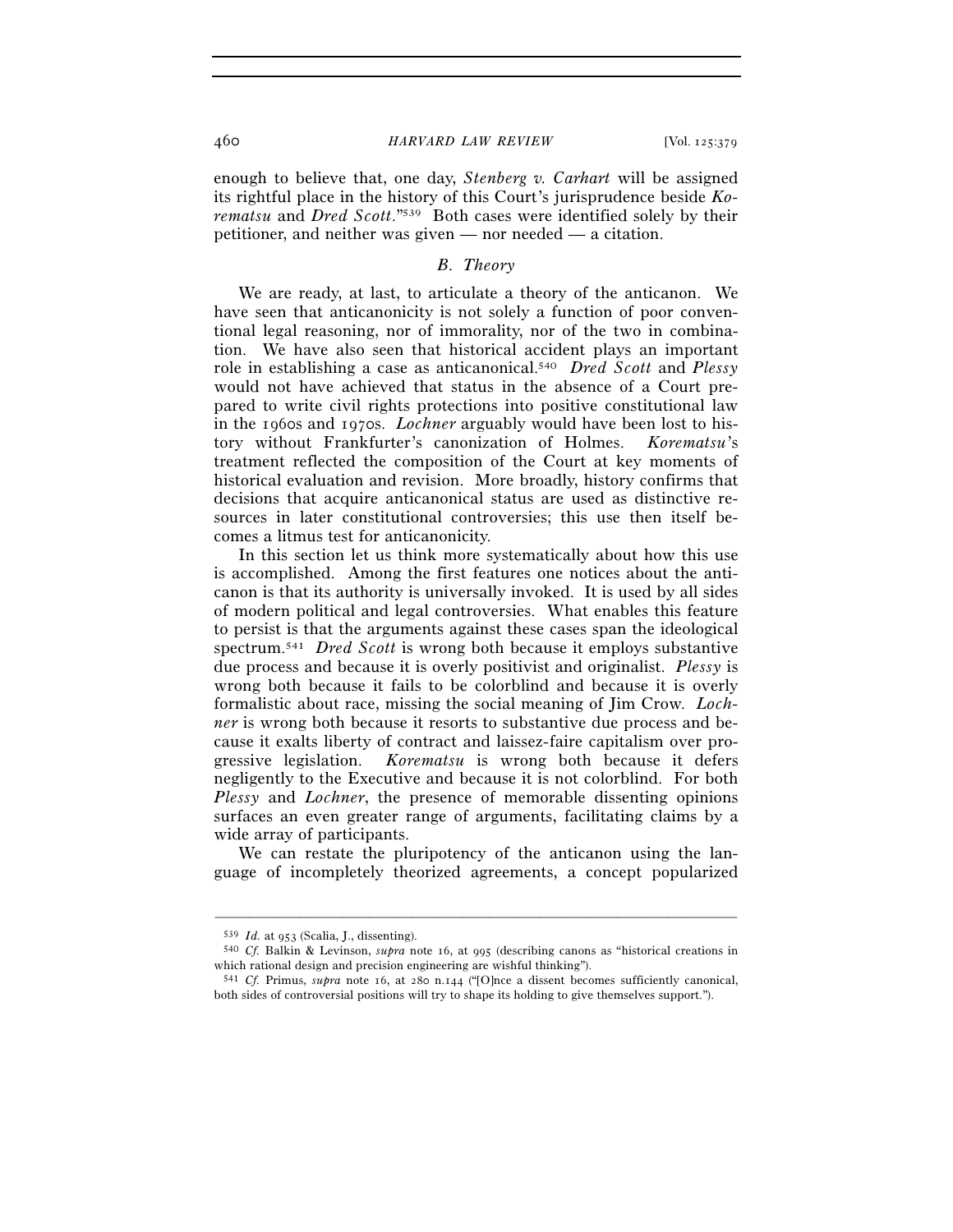within law by Sunstein.<sup>542</sup> He argues that incompletely theorized agreements allow a pluralistic society with disparate views to produce some semblance of political and legal consensus.<sup>543</sup> The various participants in a legal dispute might agree on an outcome without necessarily agreeing on broader principles or explanations.<sup>544</sup> Sunstein's paradigmatic examples describe a policy outcome — protection for endangered species or strict liability for torts,  $say^{545}$  — and diverse reasons for supporting that outcome.<sup>546</sup> The suggestion here is a twist on the concept: there is agreement that anticanonical cases are wrongly decided, but there is disagreement both as to the best explanation of their errors and as to how to apply their lessons to future specific cases.547

Incomplete theorization in this sense is an essential feature of anticanonical cases. These cases represent shared reference points not because they signal unanimity or consensus but because they enable discourse — "dialogue" would be too strong — amid dissensus. There is something of this explanation in Godwin's Law, which posits that as an online discussion grows longer the probability of a comparison involving Nazis or Hitler approaches one.548 Leo Strauss expressed a similar idea when he long ago lamented "the fallacy that in the last decades has frequently been used as a substitute for the *reductio ad absurdum*: the *reductio ad Hitlerum*."549 Hitler has become a rhetorical common denominator whose historical commitments are (for that reason) necessarily obscured. The universal condemnation of the Nazi regime both enables and is enabled by the fact that it may simultaneously stand in for the excesses of democracy or of totalitarianism, of moral relativism or of moral certainty. We may all find comfort in associating our opponent's position with the anticanon, and cognitive dissonance (at least) inhibits our seeing the anticanon in ourselves. It is what we are not.

The anticanon, then, is normatively unstable. It is a space in which diverse participants in constitutional debate work out mutually

<sup>542</sup> *See* Sunstein, *supra* note 22, at 1735–36. 543 *Id.*

<sup>544</sup>  $Id$ .<br>545  $Id$ . at 1736.

<sup>545</sup> *Id.* at 1736. 546 *Id.* at 1736, 1739–40. 547 This Article's usage approximates what Sunstein calls agreement on a "mid-level" principle but disagreement both as to the more general theory that accounts for the mid-level principle and as to the outcomes that the principle specifies. *Id.* at 1739. 548 *See* Tom Chivers, *Internet Rules and Laws: The Top 10, from Godwin to Poe*, THE TELE-

GRAPH (Oct. 23, 2009, 7:30 AM), http://www.telegraph.co.uk/technology/news/6408927/ Internet-rules-and-laws-the-top-10-from-Godwin-to-Poe.html.

<sup>549</sup> LEO STRAUSS, NATURAL RIGHT AND HISTORY 42 (1953).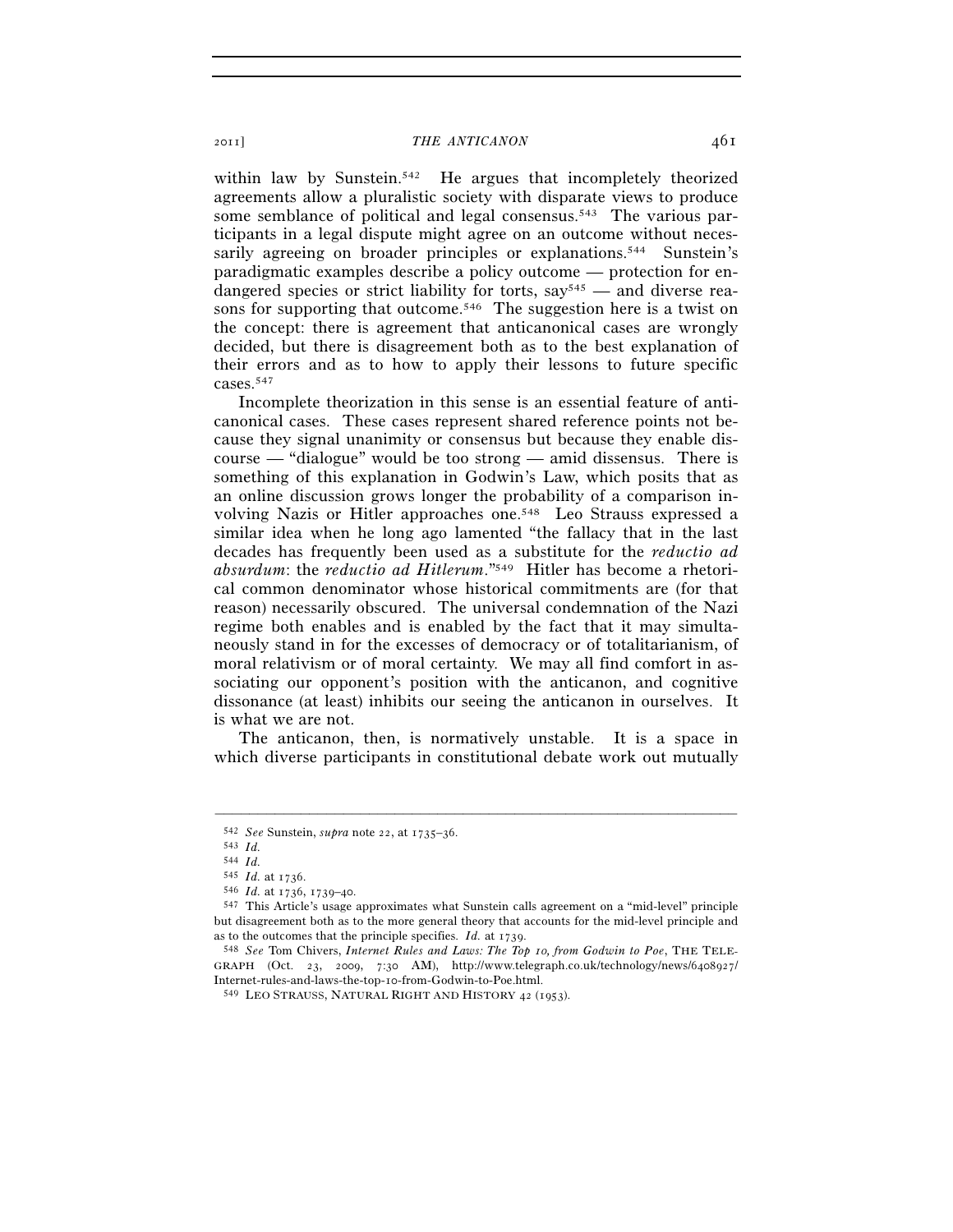eligible but *competing* ethical commitments.550 Jack Balkin has made a somewhat analogous point about the constitutional canon: "Canonical cases are protean — they can stand for (or be made to stand for) many different things to different theorists, and that is what makes them so useful for the work of theory."551 Balkin's point is that canonical cases serve as a test for the viability and creativity of academic theories about constitutional law, and they could not play this role if they could only be understood in one way. This is true a fortiori of anticanonical cases. Because canonical cases are good law, they would be relevant to constitutional law even if they were not especially useful to constitutional theory.552 The anticanon, in contrast, has no reason for being except to serve as a test for theories — whether academic or judicial — about legal substance or method. Save as historical footnotes, anticanonical cases are invoked only to serve this purpose. It is all the more important, then, that the anticanon be, as Balkin says, "protean."

This feature relates intimately to a second important characteristic of the anticanon. Recall my suggestion in section II.A.4 that *Korematsu* is both the least defensible of the anticanon cases and presents the weakest case for anticanonicity, and that these features are related.553 In fact, they are positively correlated. Imagine that, instead of detaining Japanese Americans, the military were executing them summarily. And imagine *Korematsu* came out the same way. Under the circumstances, citing *Korematsu* to illustrate the dangers of affirmative action, or even wartime detention of enemy combatants, would be at least hyperbolic, and would border on category error. And the error would grow in proportion to the perceived egregiousness of *Korematsu*. All of which is to say that, beyond some threshold, the more obviously wrong a decision, the fewer the reasonable opportunities for citation. The most obvious constitutional errors are the least likely to be replicated.554

<sup>550</sup> *See, e.g.*, GRABER, *supra* note 161, at 20–28 (describing divergent criticisms of *Dred Scott* and noting that "each school of contemporary constitutional thought hopes to discredit rival theories and the judicial opinions believed to rely on those theories," *id.* at 20–21).<br><sup>551</sup> Balkin, *supra* note 16, at 681.<br><sup>552</sup> And as Balkin and Levinson acknowledge, not all canonical cases are especially useful to

modern constitutional theory. *See* Balkin & Levinson, *supra* note 16, at 973–76 (discussing *McCulloch* and noting that, despite its canonical status in law school curricula, it receives little attention in law reviews).

<sup>553</sup> *See supra* p. 422–23. 554 A related phenomenon may provide a partial explanation for the failure of *Buck v. Bell*, <sup>274</sup> U.S. 200 (1927), or *Bradwell v. Illinois*, 83 U.S. 130 (1873), to gain more traction among judges and commentators. Both are better known for the shock value of particular phrases in associated opinions than for their contested application of an otherwise acceptable legal norm. *See Buck*, 274 U.S. at 207 ("Three generations of imbeciles are enough."); *Bradwell*, 83 U.S. at 141 (Bradley, J., concurring in the judgment) ("Man is, or should be, woman's protector and defender. . . . The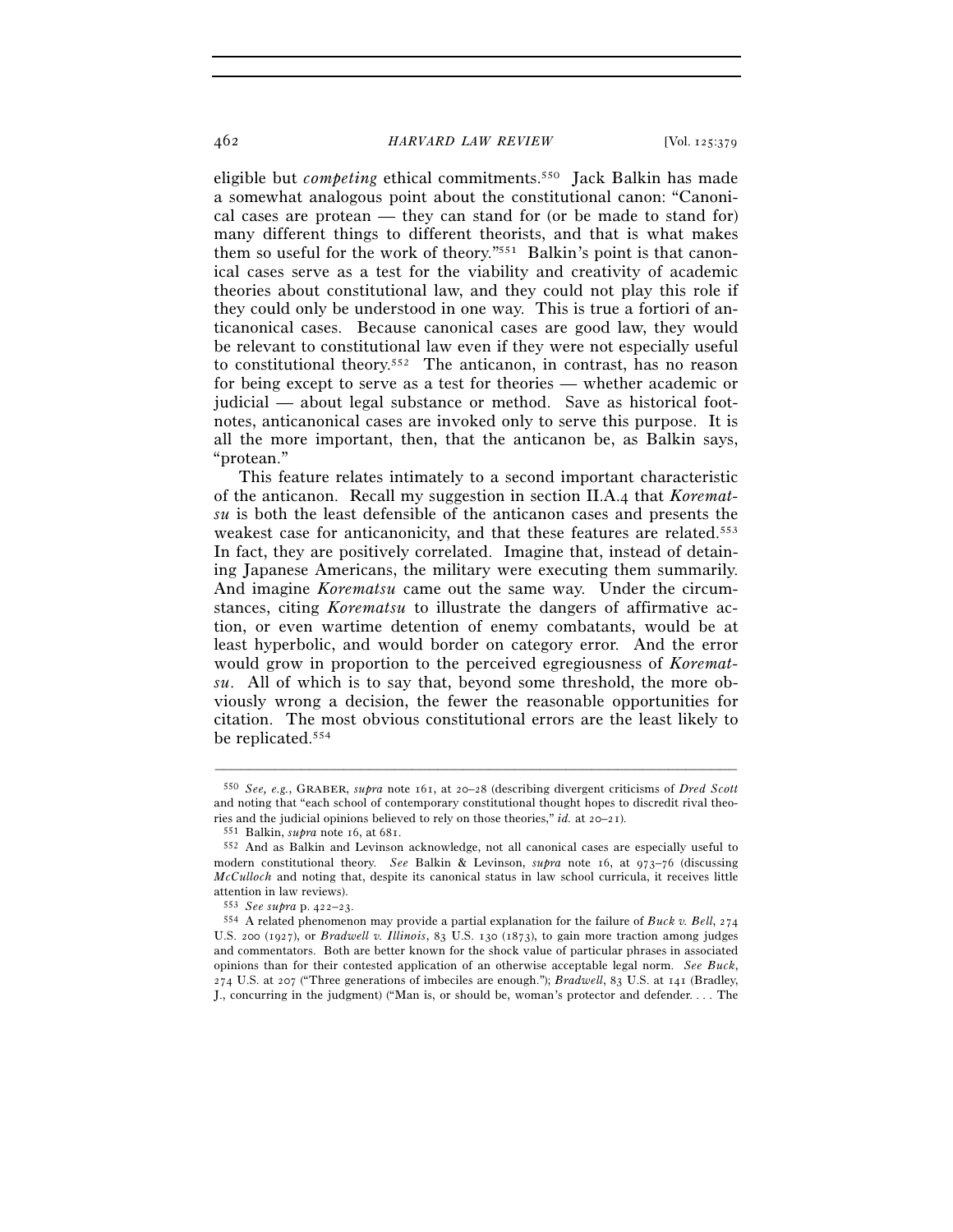This is perhaps another way of saying that anticanonical cases must, on some replicable metric, be correct. These are not the products of rogue judges — incompetent, drunk, or on the make. Hardly. Anticanonical cases tend toward the peculiar logic of judicial formalism so often praised in other contexts: a delegation to history; an appeal to neutral principles; a posture of deference to governmental branches more in the know. These cases are useful because a certain style of reasoning may arguably lead both to the result in the anticanonical case and to a result that relevant participants in modern controversies also espouse. This is most obviously true of *Lochner*, whose reasoning may lead, on a set of reasonable assumptions, to *Griswold*, to *Roe*, to *Lawrence*, and to numerous other cases that have generated constitutional controversy. If substantive due process were obviously incorrect, *Lochner* would long ago have faded from memory.

Finally, an important criterion of anticanonical cases is that the competing claims that they embody relate to issues of (small "c") constitutional significance. That is, the debates the anticanon facilitates do not just implicate the Constitution as a legal document but are central to national identity. It is no wonder that at least three of the four anticanon cases — *Dred Scott*, *Plessy*, and *Lochner* — have been used by prominent conservatives to attack *Roe*. 555 Argument through the anticanon is a form of ethical argument, and the presence of the anticanon signals the independent significance of ethical argument as a modality of constitutional interpretation. I am borrowing from Philip Bobbitt, who describes ethical argument as "denot[ing] an appeal to those elements of the American cultural ethos that are reflected in the Constitution."556

As Bobbitt does, it is important here to distinguish ethics from morals,<sup>557</sup> since the anticanon implicates both. Ethics refers, or may refer, to the context-specific values of a particular community, whereas in my usage morals refers to values that make claims that span communities, perhaps because grounded in some deeper religious or quasi-

constitution of the family organization, which is founded in the divine ordinance, as well as in the nature of things, indicates the domestic sphere as that which properly belongs to the domain and functions of womanhood.") These opinions might be sui generis in the sense that reasonable opportunities for associating an opponent's position with these claims will presumably be rare.

portunities for associating an opponent's position with these claims will presumably be rare. 555 *See, e.g.*, *supra* pp. 441; *Planned Parenthood of Se. Pa. v. Casey*, 505 U.S. 833, 957 (1992)

<sup>&</sup>lt;sup>556</sup> PHILIP BOBBITT, CONSTITUTIONAL INTERPRETATION 20 (1991).<br><sup>557</sup> See id. at 20–21; PHILIP BOBBITT, CONSTITUTIONAL FATE 94–95 (1982) ("Ethical constitutional arguments do not claim that a particular solution is right or wrong in any sense larger than that the solution comports with the sort of people we are and the means we have chosen to solve political and customary constitutional problems.").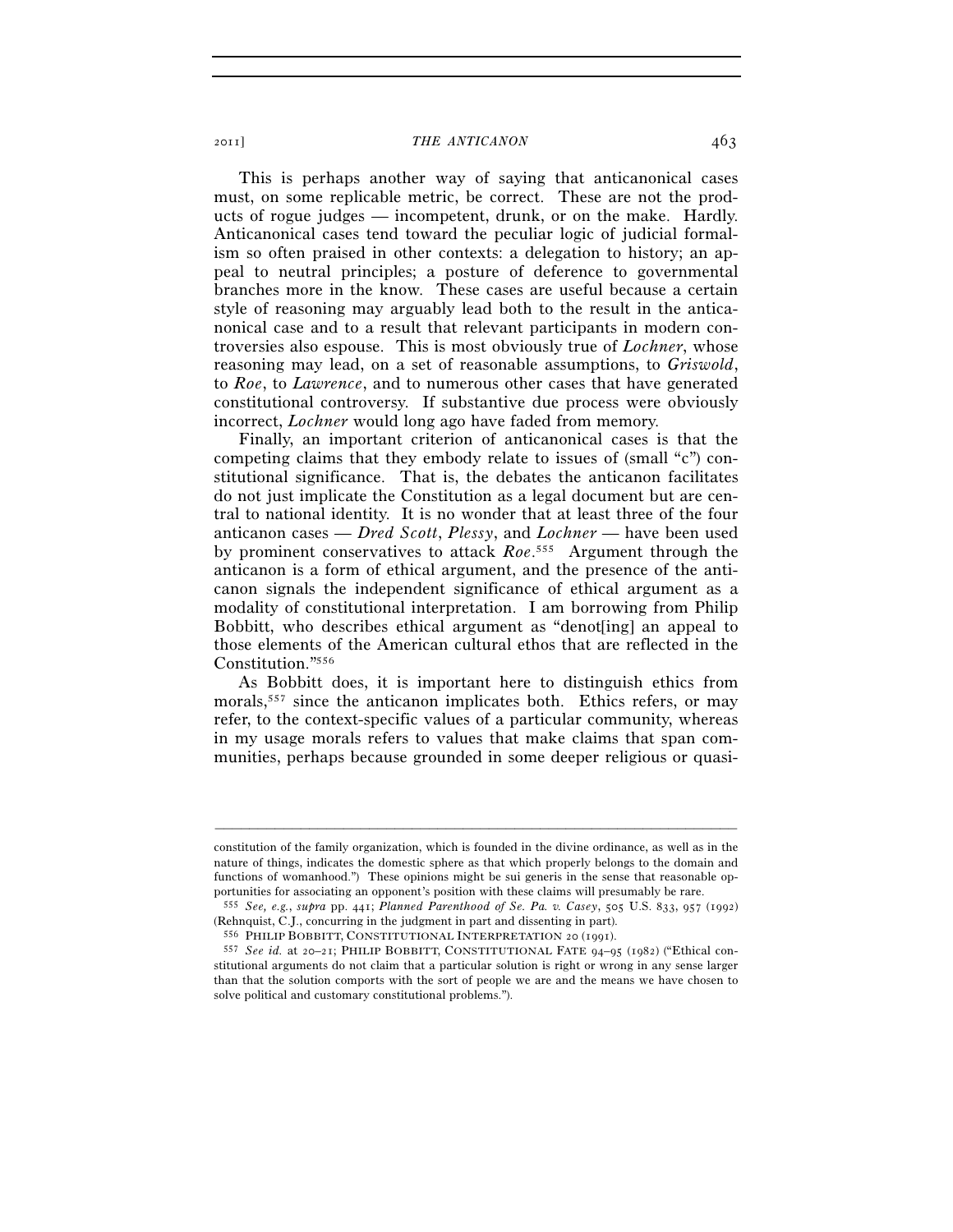religious imperative.558 The relevant community here is the American people, but the relevant ethos embodies their values as refracted through existing legal and political institutions. *Dred Scott* is immoral on any acceptable moral theory, but it takes work to establish that it was unethical in its time — its claims about black citizenship were consistent with much of American legal and political practice late into the last century. Placing *Dred Scott* within the anticanon contributed to a project of conferring official recognition upon an ethical transformation with regard to race relations. Likewise, many cases besides *Dred Scott* are inarguably immoral, including perhaps all of my shadow anticanon.559 But immorality is neither a necessary nor a sufficient feature of the anticanon. Inconsistency with ethos, by contrast, is an affirmative feature of anticanonical cases. Along with incomplete theorization and legal defensibility, it enables anticanonical cases to be used as resources in constitutional argument.

If I have succeeded in making that case, we should be able to say something, even if not dispositive, about what the shadow anticanon lacks. It is in the nature of historical contingency that one possible answer is "nothing." It may be that these cases simply missed some historical boat, and might just as well have done the work of the cases that made it on. Even apart from historical contingency, moreover, the features of anticanonicity that I have identified may be necessary but not sufficient, insofar as the anticanon is self-reinforcing. The more decisively anticanonical a case is, the more likely it is to be cited and discussed across the political spectrum, in diverse and potentially incompatible ways. Indeed, as with Godwin's Law, the diversity (and therefore potential incompatibility) may itself expand over time, such that the anticanon — because it is so pluripotent — approaches a closed set of cases to which partisans of nearly every contested ethical position eventually refer. Still, it may expand our understanding to seek to identify features that make it less likely that the shadow anticanon could serve the same function within constitutional argument as the actual anticanon.

As to *Prigg*, it is difficult to extract the decision from the context of slavery. We pray that we will never again ask judges to interpret the Fugitive Slave Clause, and unlike in *Dred Scott*, the majority opinion bears no obvious methodological residue that many of us feel the need to disclaim. *Giles*, which addresses questions of equity jurisdiction, the political question doctrine, and separation of powers that remain highly relevant, requires a different explanation. It may be, as Samuel

<sup>558</sup> *Cf.* Peter Singer, *Introduction* to ETHICS 3, 4 (Peter Singer ed., 1994) ("[Ethics] is sometimes used to refer to the set of rules, principles, or ways of thinking that guide, or claim authority to guide, the actions of a particular group . . . .").

<sup>559</sup> *See* section II.B, *supra* pp. 427–34.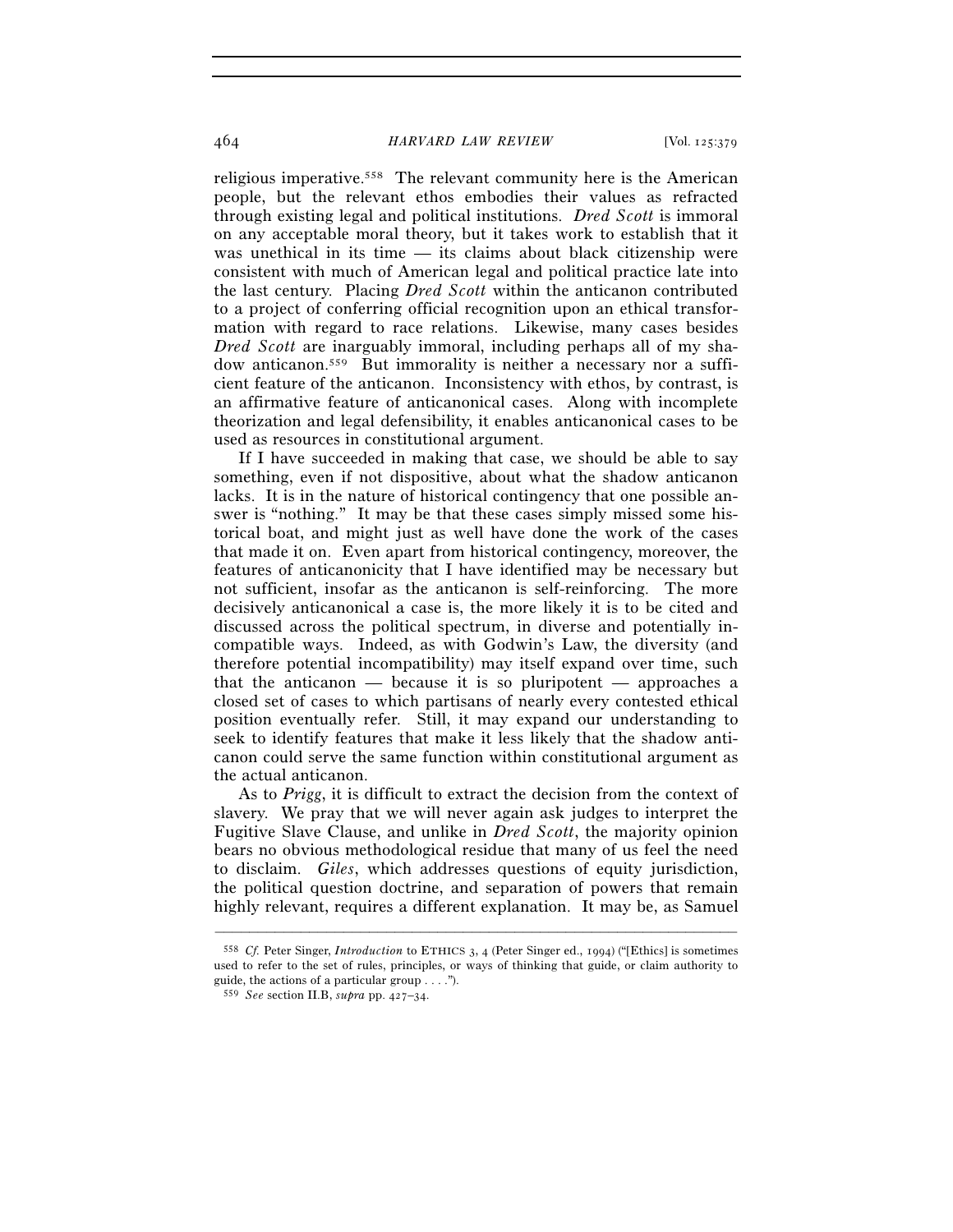Brenner argues, that *Giles* failed to catch on because it was "procedurally messy."560 As likely, I suggest, are its authorship, its cynicism, and its terseness. As to authorship, Holmes has had his critics over the years, and a bad case can sully an otherwise admired body of judicial work,<sup>561</sup> but placing an opinion of a canonized Justice into the anticanon requires double the work of pulling down the likes of Rufus Peckham — perhaps triple in light of Frankfurter's counterpressure. Justice Holmes's acidly cynical reasoning comes into tension with the need for the reasoning of anticanonical cases to resonate with modern controversy. The decision is so unorthodox methodologically that it is difficult to imagine opportunities for using its analysis as a trump in serious debates of today. Finally, and relatedly, its brevity limits points of entry into the majority's reasoning; it manages to be obscure — Holmes liked his opinions that  $\frac{way^{562}}{$  such that anyone wishing to understand it and to incorporate its rejection into a broad theory has real work to do.

Brevity may work, as well, to the disadvantage — or rather, advantage — of *Gong Lum*. Its author, Chief Justice Taft, specifically referred to it as an easier case than *Plessy*, 563 and even as I have argued that *Gong Lum* is more disturbing, it is easy to regard the case as entirely derivative of *Plessy*'s reasoning. That is not to say that preserving *Plessy* but holding for Gong Lum cannot be done. A court resolved to do so might argue, for example, that segregated railcars are more innocuous or less socially significant than segregated schools.<sup>564</sup> Still, it requires some imagination to argue for a different result without reconsidering the earlier decision. *Gong Lum* also issued without dissent, and we have seen with both *Lochner* and *Plessy* the important work that dissenting opinions can do to propel a majority opinion into the anticanon.

*Bowers* is a poor fit for the anticanon not merely for the fact that it is so recent, and therefore has detritus floating throughout the legal system,565 but also for the implications its recent vintage has for the

<sup>–––––––––––––––––––––––––––––––––––––––––––––––––––––––––––––</sup> 560 Samuel Brenner, Note, *"Airbrushed out of the Constitutional Canon": The Evolving Under-*

<sup>&</sup>lt;sup>561</sup> See Planned Parenthood of Se. Pa. v. Casey, 505 U.S. 833, 1002 (1992) (Scalia, J., dissenting in part) (discussing Chief Justice Taney).<br> $562 \text{ See}$  Snyder, *supra* note 446, at 46–47.

<sup>562</sup> *See* Snyder, *supra* note 446, at 46–47. 563 <sup>275</sup> U.S. 78, 86 (1927). 564 *Cf.* Robert A. Leflar & Wylie H. Davis, *Segregation in the Public Schools — 1953*, 67 HARV. L. REV. 377, 389–90 (1954) (suggesting that the *Brown* Court had the option of preserving the doctrine of "separate but equal" while holding that it applies differently to different phases of the education process, for example, as between academic versus nonacademic activities).

<sup>565</sup> *Compare* McDonald v. City of Chicago, 130 S. Ct. 3020, 3051, 3053–54 (2010) (Scalia, J., concurring), *with id.* at 3097 n.16 (Stevens, J., dissenting) (debating whether *Lawrence* or *Washington v. Glucksberg*, 521 U.S. 702 (1997), which relies on *Bowers*, will be the more enduring precedent).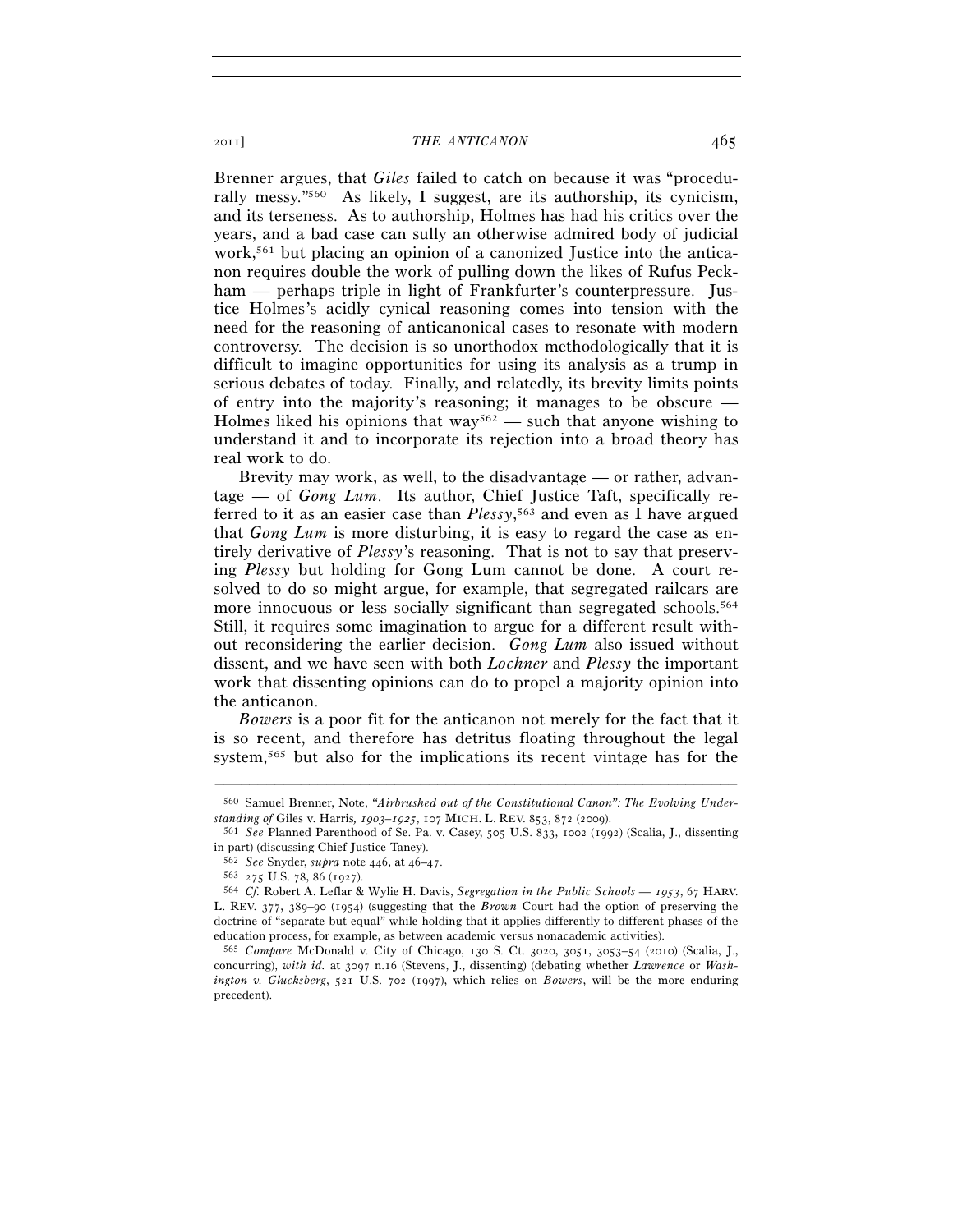constitutional landscape. It may be that seventy percent of the American people oppose anti-sodomy laws, but it is quite possible that if *Lawrence* were decided today, it would be a 5-4 decision rather than  $6-3$ . Some of the reasons that slow the pace of methodological innovation more generally — the gravitational pull of precedent in a common law system, life tenure for federal judges, simple inertia — are also likely to slow anticanon evolution and reconfiguration.

These examples may suggest a set of weak criteria for inclusion in the anticanon: the presence of a strong dissent; the identity of the judge writing either the majority opinion or an important dissent; and the age of the decision. A strong dissent offers its own set of resources, both to those who seek to erode a precedent and to those who seek to use an antiprecedent once it achieves that status. We have already seen, for example, that Justice Harlan's *Plessy* dissent was elevated into the canon by the anticanonization of *Plessy* itself, and that the status of the two opinions has since become mutually reinforcing.566 An opinion authored by a judge of great renown — Justice Holmes, for *Giles* — or who remains on the Court during periods in which the opinion might otherwise be used as a negative precedent — Justice Black, for *Korematsu* — might impair the progression of a case into the anticanon or, if in dissent, accelerate it. We must be cautious here, as identification of a judge as great or not depends in part on his body of work, and so it may be difficult to discern the direction of causation.567 Finally, a relatively recent decision, like *Bowers* today or *Korematsu* in the 1960s, might be too intimate, too raw, for universal condemnation. These features may not be necessary for a case to function as anticanonical, but they may either help or hinder the contingent process that makes a case eligible for anticanonical treatment.

# IV. SHAPING THE ANTICANON

If the anticanon did not exist, would we have to invent it? Would we want to? The answer is not clear. There is little evidence that the anticanon as we know it existed prior to the 1960s — it appears that, before then, even long-reviled decisions like *Dred Scott* were generally discussed in legal contexts as matters of history, not contemporary relevance.568 Importantly, each of the cases in the anticanon focuses on individual rights, a category of cases less central to the Supreme

<sup>566</sup> *See* Primus, *supra* note 16, at 256–57. 567 *See* PALMER, *supra* note 158, at 145–46 ("[T]he dark shadow of [Chief Justice Taney's] opinion in [*Dred Scott*] has blotted out other features in a judicial career of singular interest and of great value to America."); Primus, *supra* note 16, at 259 ("Perhaps . . . the heroism of the dissenting judge and the greatness of his dissenting opinion are constructed in tandem, each supporting the other.").

<sup>568</sup> *See* section III.A, *supra* pp. 435-60*.*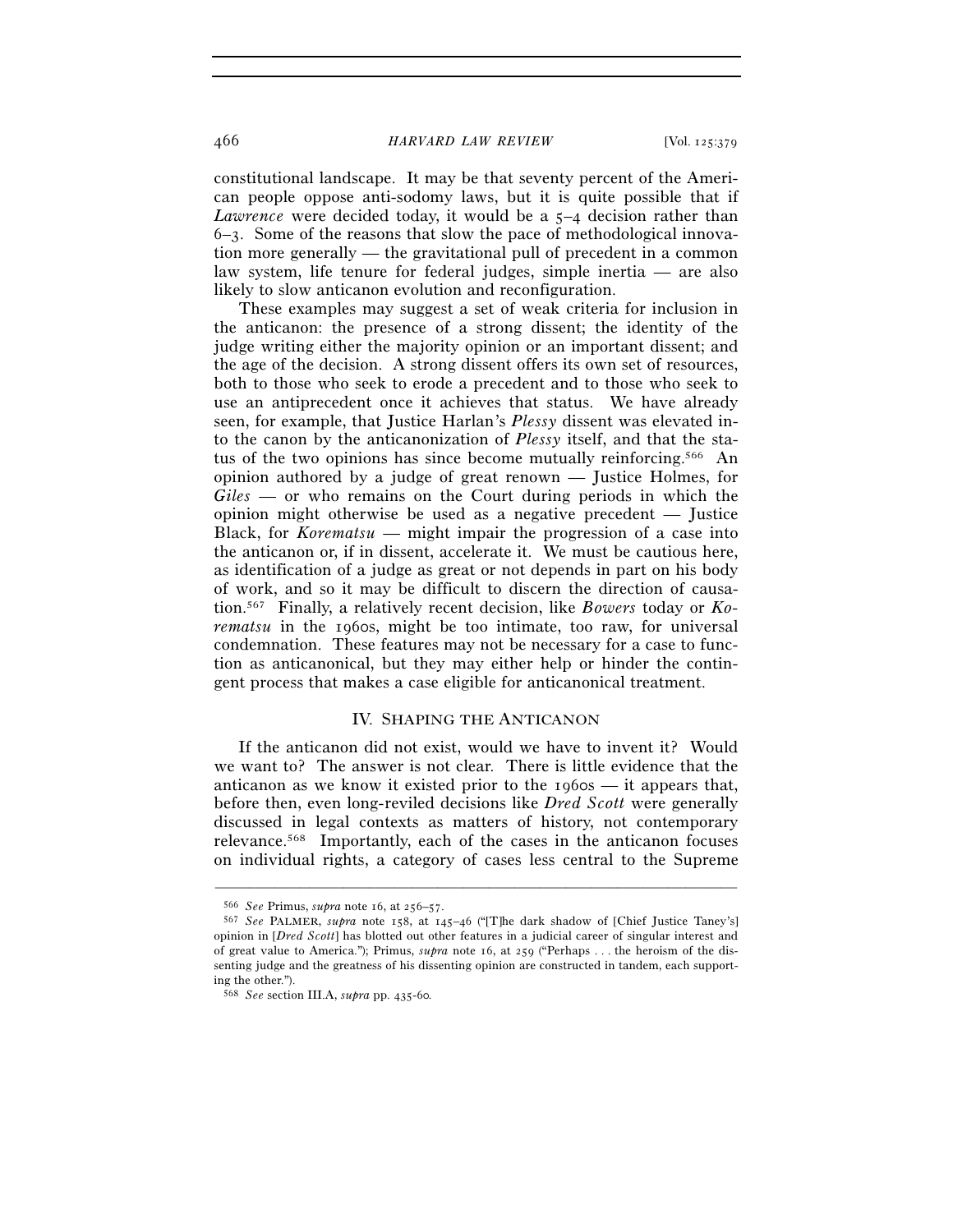Court's pre–Warren Court docket, and less likely at the time to be discussed at length in casebooks, treatises, or other academic literature. Structure cases are not inherently unsuitable for anticanonical treatment, but errors in structure cases are more likely to sound in positive law, and are therefore perhaps less likely to generate the disgust that *Dred Scott*, *Plessy*, and *Korematsu* evoke. On this view *Lochner* is an outlier insofar as its error is one of excessive solicitude for rights, though notably it becomes anticanonical in the course of reinforcing a rights narrative — recall that it is Thomas Emerson, not the State of Connecticut, who discusses *Lochner* in the *Griswold* briefing before the Supreme Court.

An anticanon might be a predictable sign of a mature constitutional system. In such a system, normative disagreement about the Constitution need not reference the text itself, or even broad principles embodied within the text, but may have a degree of separation from both; the reference points are freighted symbols comprising an argot that sophisticated participants in the debate are meant to understand. Think of an old married couple who communicate as much through raised eyebrows as through active conversation. Or think of curse words, whose full range of meaning can be especially difficult for secondlanguage learners to internalize. Sophisticated discourses among insiders tend to converge on an efficient shorthand. That shorthand might be especially useful in discussions of historical episodes meant to illustrate some broader proposition about constitutional norms. As Primus writes, "when courts make arguments from constitutional history, they argue from a small subset of all available historical materials, a subset limited to those aspects of history with which the judges are familiar."569 We can think of the anticanon as a kind of set piece made necessary, or at least convenient, by the complexity and breadth of available history and the relative incompetence of judges to engage in serious historical inquiry.

Certain features of our constitutional culture might make ours a particularly ripe space for anticanon formation. We remain obsessed, for example, with the countermajoritarian difficulty. Unelected judges are granted authority to overturn the enactments of popularly elected legislative bodies. In principle, we are comfortable having them do so insofar as they are faithful agents of the instructions immanent within the Constitution, which was popularly ratified by a supermajority. This principal-agent conception of judges is a fiction, however, as it is premised on the notion that those instructions both are reasonably clear and in fact reflect values or intentions that are entitled to demo-

<sup>–––––––––––––––––––––––––––––––––––––––––––––––––––––––––––––</sup> 569 Richard A. Primus, *Judicial Power and Mobilizable History*, 65 MD. L. REV. 171, 174 (2006).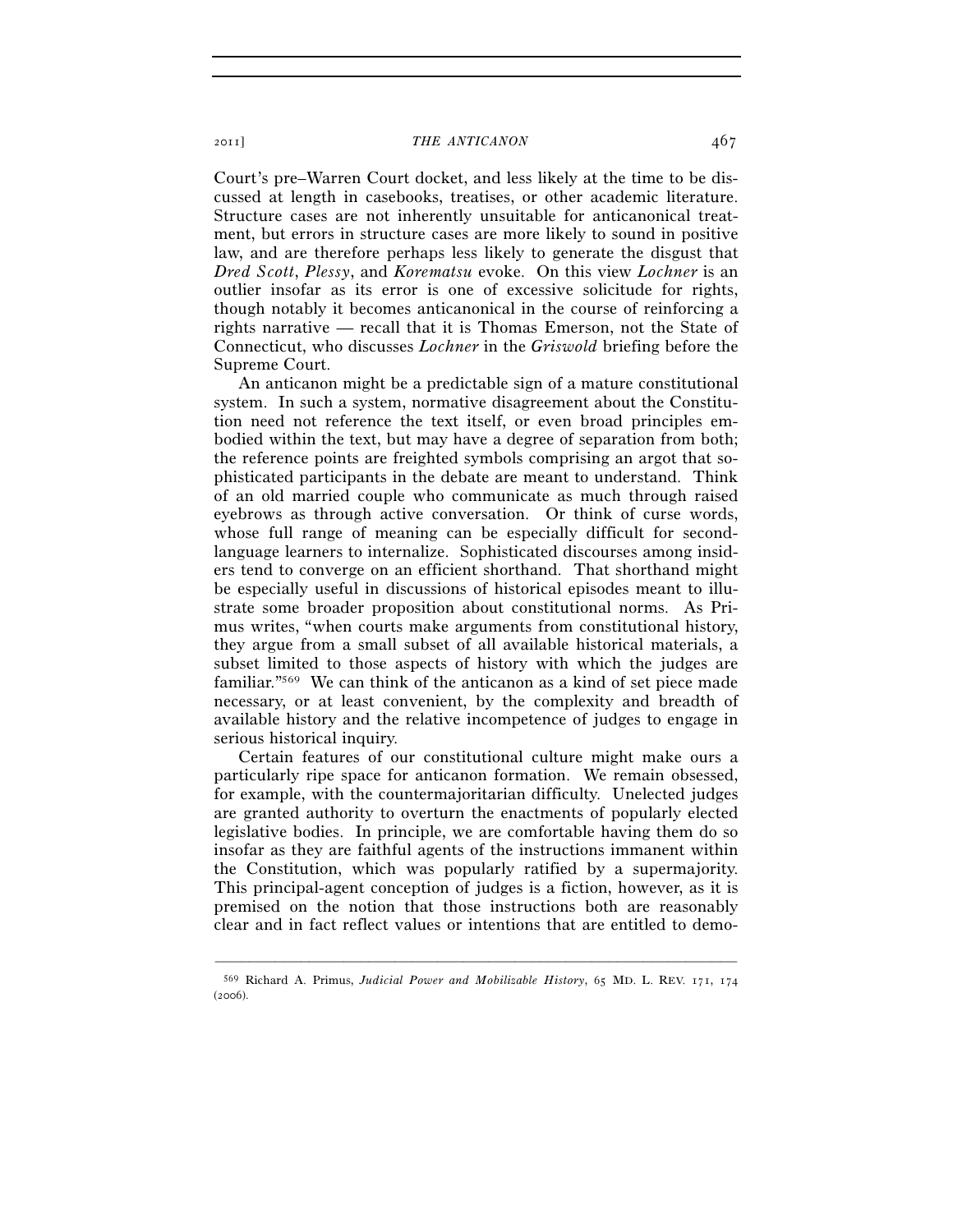cratic weight. A very old Constitution that is very difficult to amend and whose provisions are often stated in very broad terms cannot often satisfy those conditions. And so we are left with four options when adjudicating irreconcilable constitutional conflicts between litigants: abandon the Constitution, abandon judicial review, abandon democracy, or, through acts of cognitive dissonance, selectively blame the messenger when judicial review goes horribly awry. This last option is the most stability enhancing of the four, and constructing an anticanon is a means of achieving it.

There remains, however, the significant question of whether the anticanon is a good thing for our constitutional culture. Regardless of whether the anticanon is itself an inevitable or a contingent feature of our legal order, it may still profit us to consider how we might influence its content, and whether it is desirable to emphasize it as against other juridical resources. The possibility that the anticanon may be responsive to our fixation on the countermajoritarian difficulty suggests an important potential benefit. The anticanon is a tool through which judges square nontextual constitutional change with the rule of law. It may be illuminating to consider the question through the lens of Ackerman's well-known work on "constitutional moments."570 Ackerman's project has been to develop and apply a means of identifying the positive constitutional commitments of the American people as worked out through dialogue between the people and their political and legal institutions.571 Ackerman's paradigm cases are the moments that virtually all constitutional lawyers recognize as paradigm-shifting in the history of American rights protection at the Supreme Court: Reconstruction,572 the New Deal era,573 and the civil rights revolution.574 Reconstruction is the repudiation of *Dred Scott*, the New Deal era a repudiation of *Lochner*, and the civil rights revolution a repudiation of *Plessy*. To fully inhabit a world in which these cases constitute the anticanon is to accept the corollary that our Constitution requires, and always has required, a post-Reconstruction, post–New Deal, and post– civil rights era social and political order. That social and political order must be reconciled with the Constitution, both to prevent a debilitating level of cognitive dissonance and to write our ethical commitments into positive higher law. By inventing or exaggerating interpretive errors that obstruct constitutional evolution, the anticanon aids in this task without undermining the Constitution itself and with-

<sup>–––––––––––––––––––––––––––––––––––––––––––––––––––––––––––––</sup> 570 *See generally* 1 ACKERMAN, *supra* note 15; 2 BRUCE ACKERMAN, WE THE PEOPLE:

TRANSFORMATIONS (1998); Ackerman, *Living Constitution*, *supra* note 48.<br><sup>571</sup> See Ackerman, *Living Constitution*, *supra* note 48, at 1754.<br><sup>572</sup> See 2 ACKERMAN, TRANSFORMATIONS, *supra* note 570, at 7.<br><sup>573</sup> See id.

<sup>574</sup> *See* Ackerman, *Living Constitution*, *supra* note 48, at 1757–93.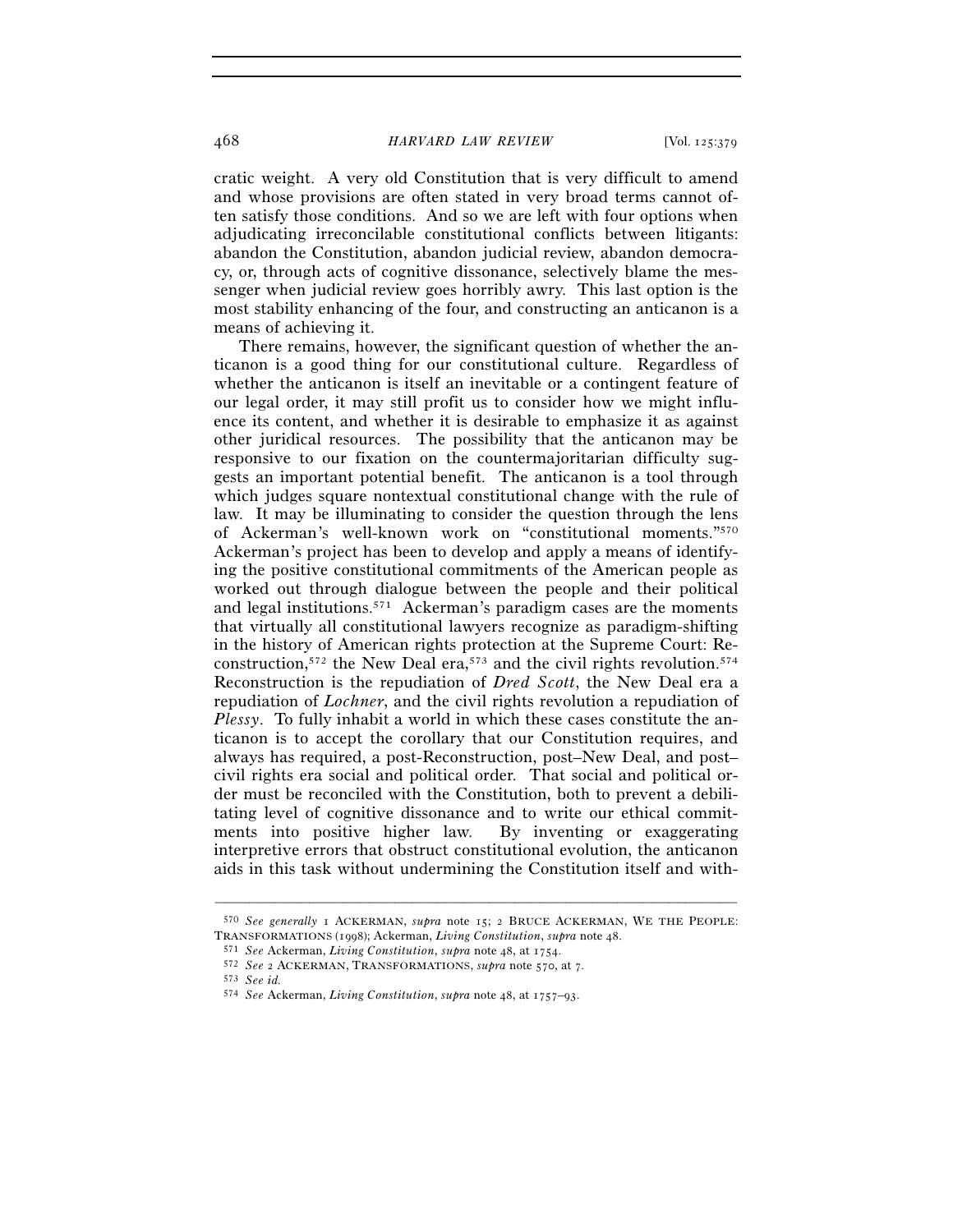out formally ceding lawmaking power to unelected judges. If there is no harm in this exercise (on which more later), then there is no foul.

There is another, more controversial, benefit to maintaining an anticanon. If the anticanon is, as suggested, a subterfuge, then it is, like all subterfuges, an insider's game. That is, control over the content of the anticanon may be substantially in the hands of the most sophisticated participants in legal discourse. I will have more to say about this premise below, but let us assume that legal professionals in fact exert substantial control over devising and refereeing the anticanon. There may be value in maintaining professional leverage over constitutional interpretation in a world in which intermediaries between academic and public discourse are in steady and perhaps irreversible decline.575 The long tradition of constitutional interpretation outside the courts includes substantive claims sounding in original meaning that can be both illiberal and ill-informed, including by Know Nothings, Klansmen, McCarthyites, and certain elements of the modern Tea Party movement. As the historian Jill Lepore has written, "[s]et loose in the culture, . . . [originalism] is to history what astrology is to astronomy, what alchemy is to chemistry, what creationism is to evolution."576 Once we know what the "people out-of-doors"577 look like, we may see value in retaining substantial professional influence over constitutional law and history. Insofar as continuing to construct and to make use of the anticanon is an important means of doing so, there is reason to continue that project.

Consider, for example, the stakes of the debate over the meaning of *Plessy v. Ferguson*. As discussed, *Plessy* is a prominent location at which debate over affirmative action occurs, with one side claiming that the case, via Justice Harlan, represents an ideal of colorblindness, and the other claiming that it stands for the significance of viewing government recognition of race contextually.578 But the relevance of the distinction extends beyond affirmative action. The 2010 Arizona immigration law, Support Our Law Enforcement and Safe Neighborhoods  $Act^{579}$  (S.B. 1070), criminalizes failure to carry immigration documents and authorizes state officers to request such documents based

<sup>575</sup> *See* Jamal Greene, *Selling Originalism*, 97 GEO. L.J. 657, 702–04 (2009) (discussing the decline of traditional intermediaries between academic and public discourse on constitutional methodology).

<sup>576</sup> JILL LEPORE, THE WHITES OF THEIR EYES: THE TEA PARTY'S REVOLUTION AND THE BATTLE OVER AMERICAN HISTORY  $123-24$  (2010).

<sup>577</sup> The term has old roots, as reflected in LARRY D. KRAMER, THE PEOPLE THEMSELVES: POPULAR CONSTITUTIONALISM AND JUDICIAL REVIEW 35, 47 (2004).<br><sup>578</sup> *See supra* pp. 444–45.<br><sup>579</sup> 2010 Ariz. Sess. Laws 0113 (amended by 2010 Ariz. Sess. Laws 0211 (H.B. 2162, 49th Leg.,

<sup>2</sup>d Sess. (Ariz. 2010))).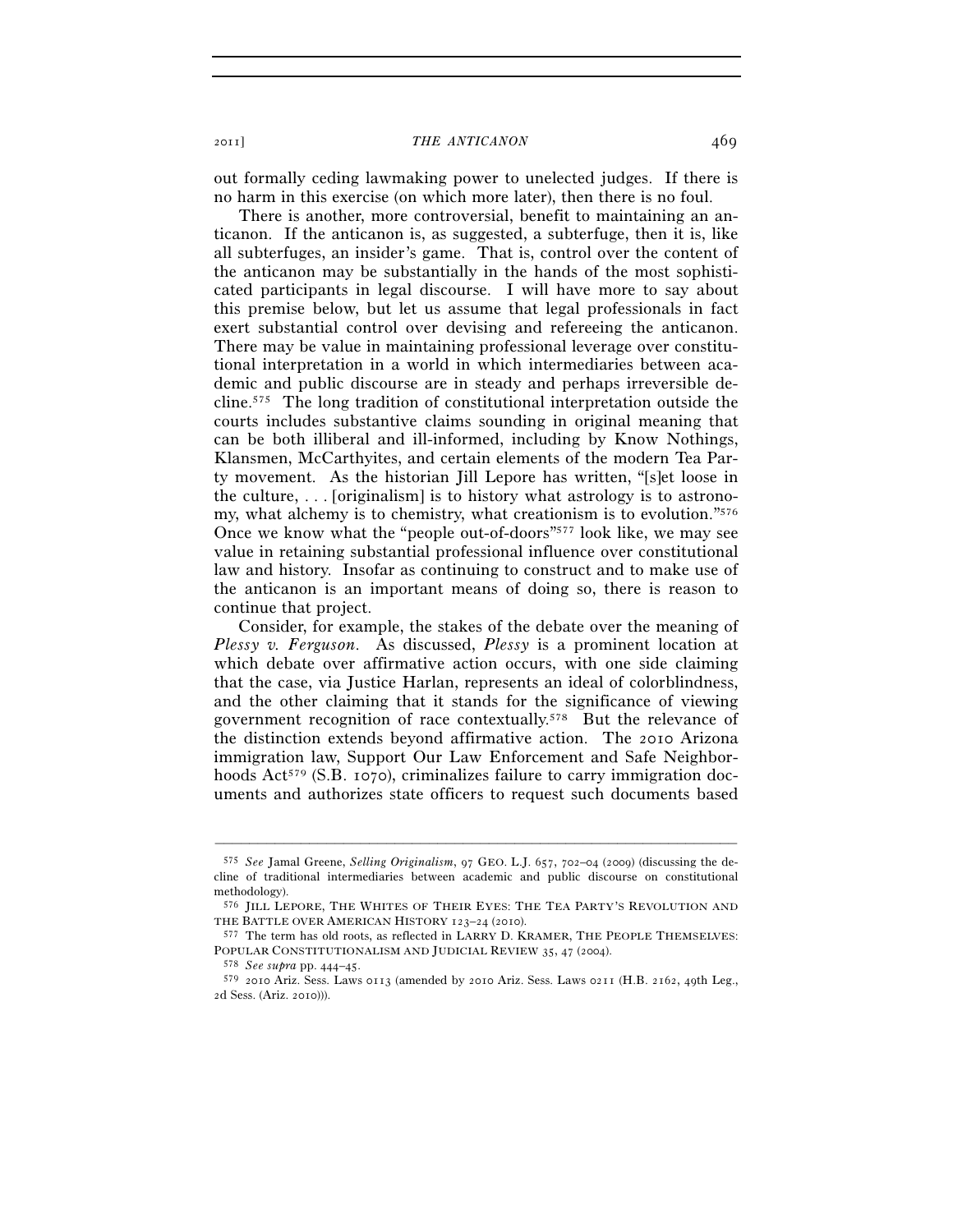on a "reasonable suspicion" standard.580 Like the Separate Car Act, S.B. 1070 is race-neutral, but both statutes have a racially discriminatory social meaning. A formalist approach to *Plessy* ignores this commonality; a contextual view makes it plain. Ceding responsibility for anticanon construction and maintenance cedes a powerful resource in ongoing constitutive arguments.

There is, however, a dark side to the anticanon. Each of the benefits noted above has associated costs, and they are dear. First, for every Know Nothing there is an Anti-Garrisonian, advancing what Balkin has called "off the wall" constitutional arguments in the service of some higher moral end.581 Indeed, as they see it, many *Lochner* revisionists labor in this tradition. Second, it may be normatively unap $pealing$  — and it is certainly elitist — to attempt, through the anticanon or any other device, to declare any community's claims void ab initio.582 It may also tend systematically to privilege "mainstream" claims or those most comforting to members of the dominant social order. On this view, a case like *Bradwell v. Illinois* may escape the attention of those responsible for constructing the anticanon not out of disagreement, per se, with the political equality of women but out of tacit and perhaps ill-considered discomfort with the status of that proposition as unassailable.<sup>583</sup> That ambivalence is reflected in legal doctrine: the intermediate scrutiny standard is an announcement that the women's movement stands in a different relation to higher law than does the civil rights movement. That relation is both, in part, cause and, in part, effect of the treatment of *Bradwell* by legal academics and judges.

<sup>580</sup> *Id.* As of July 2011, the Arizona law had inspired similar legislation in Georgia, Indiana, Alabama, South Carolina, and Utah. H.B. 87, 151st Gen. Assemb., Reg. Sess. (Ga. 2011); S. Enrolled Act 590, 117th Gen. Assemb., 1st Reg. Sess. (Ind. 2011); H.B. 56, 2011 Leg., Reg. Sess. (Ala. 2011); S.B. 20, 119th Gen. Assemb. (S.C. 2011); H.B. 497, 2011 State Leg., Gen. Sess. (Utah

<sup>2011</sup>). 581 Balkin, *supra* note 62, at 1710 (discussing Frederick Douglass's argument that the original Constitution was antislavery, *id.* at 1709–10). 582 *Cf.* Robert M. Cover, *The Supreme Court, 1982 Term — Foreword:* Nomos *and Narrative*,

<sup>97</sup> HARV. L. REV. 4, 43 (1983) ("Insular communities often have their own, competing, unambiguous rules of recognition. They frequently inhabit a *nomos* in which their distinct *Grundnorm* is supreme from its own perspective.").

<sup>583</sup> No sex discrimination case sits at the core of the anticanon even though such cases account for one third of the opinions mentioned in law reviews as anticanonical or antiprecedential. *See supra* notes 45–62 and accompanying text; *cf.* Annette Kolodny, *Dancing Through the Minefield: Some Observations on the Theory, Practice, and Politics of a Feminist Literary Criticism*, 6 FEMINIST STUD. 1, 8–16 (1980) (defending the proposition that male readers' discomfort with modern women's literature has contributed to the "diminished status of women's products and their consequent absence from major canons," *id.* at 14); Judith Resnik, *Constructing the Canon*, 2 YALE J.L. & HUMAN. 221, 221 (1990) ("We women . . . have been closed out of the hierarchy of holding the power to write the canon.").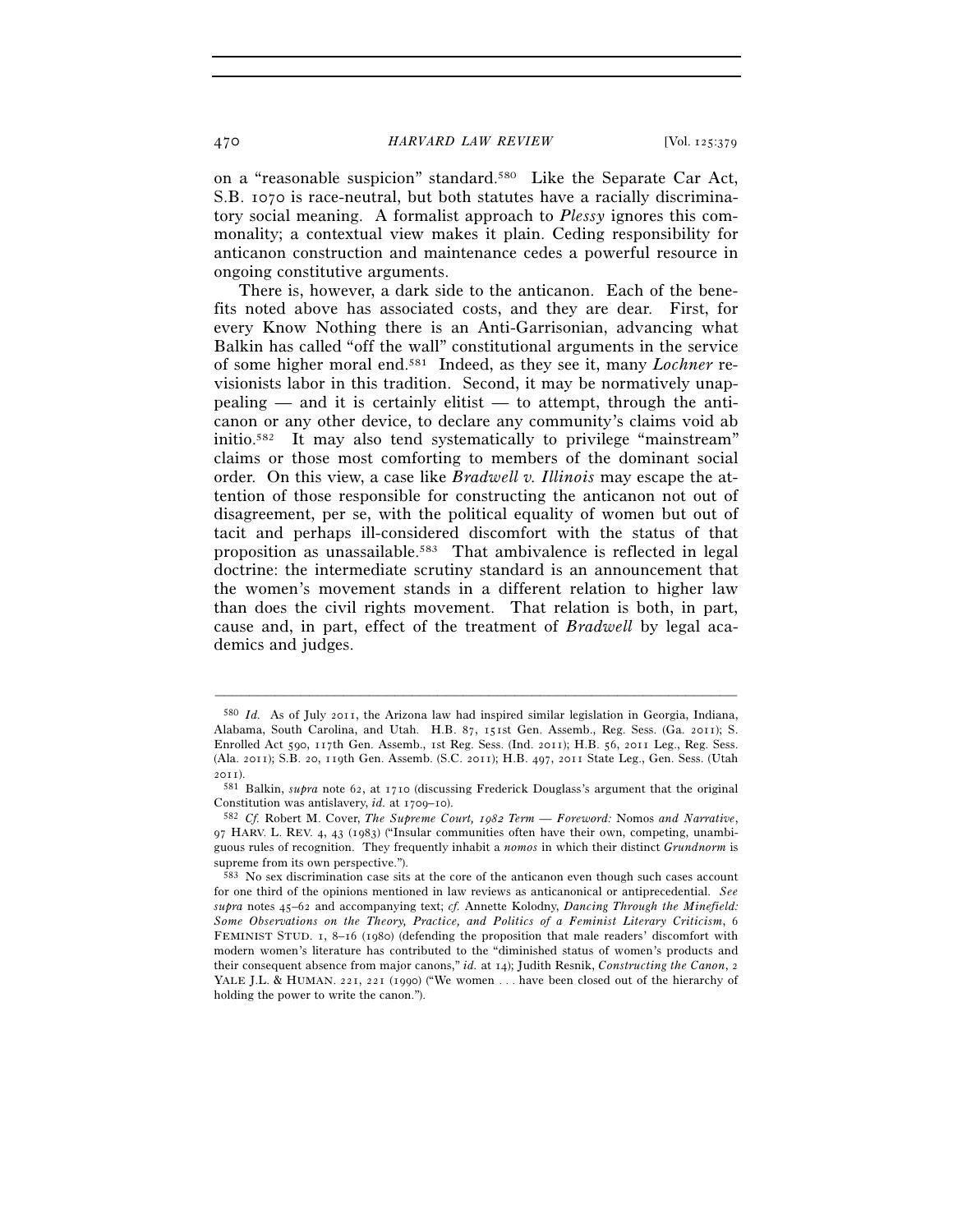What we might call, on this view, the "gatekeeping" cost of forming and maintaining an anticanon may be higher than the analogous cost of maintaining a canon. The core of the anticanon amounts to no more than four cases. These four cases stand for an ever-expanding set of normative propositions, and so the stakes of placing a case within the anticanon — and the price of removing one — are high. Indeed, it appears that no case ever has left the anticanon, notwithstanding the concerted efforts of multiple generations of *Lochner* revisionists. Richard Epstein wrote as early as 1984 that he believed Lochner was correctly decided,<sup>584</sup> and at Clarence Thomas's confirmation hearing Joseph Biden, then chair of the Senate Judiciary Committee, said Epstein's "school of thought is now receiving wider credence and credibility."585 Yet John Roberts, a Republican nominee, stated clearly and repeatedly at his hearing fourteen years later (as Thomas had earlier)<sup>586</sup> that *Lochner* was wrongly decided.<sup>587</sup> To have denied Roberts the opportunity to cite *Lochner* as his paradigm case for judicial activism, or to dilute the force of his repeated evocations, would have required that he significantly alter his confirmation strategy. These kinds of "stickiness" effects multiply any costs, including gatekeeping costs, associated with the process of anticanon construction.

Third, placing a case in the anticanon carries with it the implication that the central problem with the case is bad judging. The prevailing *Dred Scott* narrative, for example, casts Roger Taney as a villain who ignored the Constitution in order to implement his personal racist preferences. Taney might be perfectly villainous, but this is a distraction from the reasonable possibility that the Constitution itself enabled Scott to lose. As Graber argues, *Dred Scott*'s status as anticanonical sanitizes the Constitution and prevents us from confronting the problem of "constitutional evil."588 Balkin has made a similar argument about *Plessy*:

*Plessy* must always have been inconsistent with the meaning of the Fourteenth Amendment and with the premises of the Reconstruction Constitution. To believe otherwise would be to accept facts about our country that are painful to accept. We do not want *Plessy* to have been right — regardless of the constitutional common sense of the period in which it was decided — because we do not want to be the sort of country in which *Plessy* could have been a faithful interpretation of the Constitution.<sup>589</sup>

<sup>–––––––––––––––––––––––––––––––––––––––––––––––––––––––––––––</sup> 584 Richard A. Epstein, *Toward a Revitalization of the Contract Clause*, 51 U. CHI. L. REV. 703,

<sup>585</sup> Thomas Hearing, supra note 70, at 115.<br>586 Id. at 115, 173, 241.<br>587 Roberts Hearing, supra note 66, at 162, 408, 633.<br>588 See GRABER, supra note 161, at 8–12.<br>589 Balkin, supra note 16, at 709–10.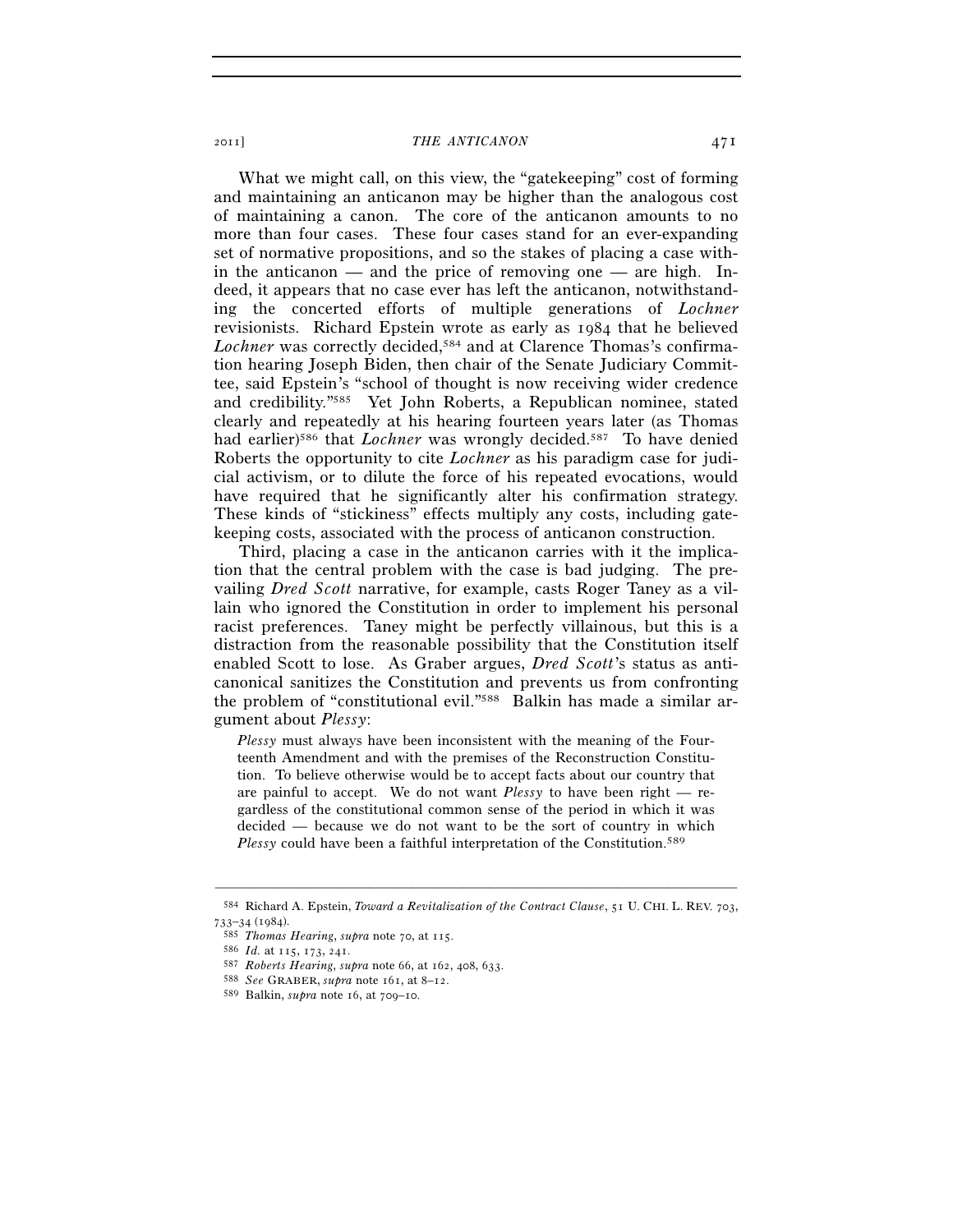Maintaining an anticanon helps avoid such cognitive dissonance about our history. While it can be valuable in promoting a sense of possibility about our constitutional culture, exalting a flawed Constitution can have unfortunate consequences. For one, it complicates the position of those of us who believe that we should not aspire to originalist modes of constitutional argument. The primary appeal of originalism lies less in the rule-of-law claims advanced by some constitutional theorists than in the cultural resonance of the founding generation and its political work.590 Certain uses of the anticanon may impede serious engagement with that generation's dangerous bargain with slavery interests,591 and with the ways in which features of that bargain continue to manifest themselves in our constitutional structure.592 Justice Scalia's, Judge Bork's, and Justice Black's disproportionate invocations of the anticanon might reflect a need for originalists in particular to imagine what Henry Monaghan calls a "perfect" Constitution, one shorn of any insufferable commitments.<sup>593</sup>

For those who profess support for originalism, there is something in deemphasizing the anticanon as well. Pretending that judges rather than the Constitution are always responsible for the most objectionable results reinforces judicial supremacy and discourages the American people from taking ownership over the Constitution. If indeed the Constitution may rightly, or at least not wrongly, be interpreted to embrace constitutional evil, then all the better that we strive constantly to engage with it, that we may better it through appropriate democratic channels.

Much of the work of transforming how we think about the anticanon can perhaps be accomplished through a change in emphasis. It is tempting to teach *Dred Scott* as part of the anticanon because of its devotion to racism or to originalism or to substantive due process. But it is more accurate to change those "or"s to "and"s. Legal professionals — including, especially, law professors — might emphasize that what cases like *Dred Scott* best symbolize are not errors in constitutional reasoning, but limitations upon it. Some of those limitations inhere in the document itself, which might contain text that is too inflexible to permit a judge to come to what we now understand to be the correct decision. Other limitations are imposed by traditional con-

<sup>590</sup> *See* Jamal Greene, *On the Origins of Originalism*, 88 TEX. L. REV. 1, 63–64 (2009).

<sup>591</sup> For discussion of what he calls "the Constitution's concessions to slavocracy," see Alexander Tsesis, *Furthering American Freedom: Civil Rights & the Thirteenth Amendment*, 45 B.C. L. REV. 307, 319, 319–22 (2004).

<sup>592</sup> *See* DAVID WALDSTREICHER, SLAVERY'S CONSTITUTION: FROM REVOLUTION TO RATIFICATION 3–10, 81–84 (2009) (arguing that the bargain over slavery influenced, among other things, the Revenue Clause, the structure of the electoral college, and equal suffrage in the Senate).

<sup>593</sup> Henry P. Monaghan, *Our Perfect Constitution*, 56 N.Y.U. L. REV. 353, 356 (1981).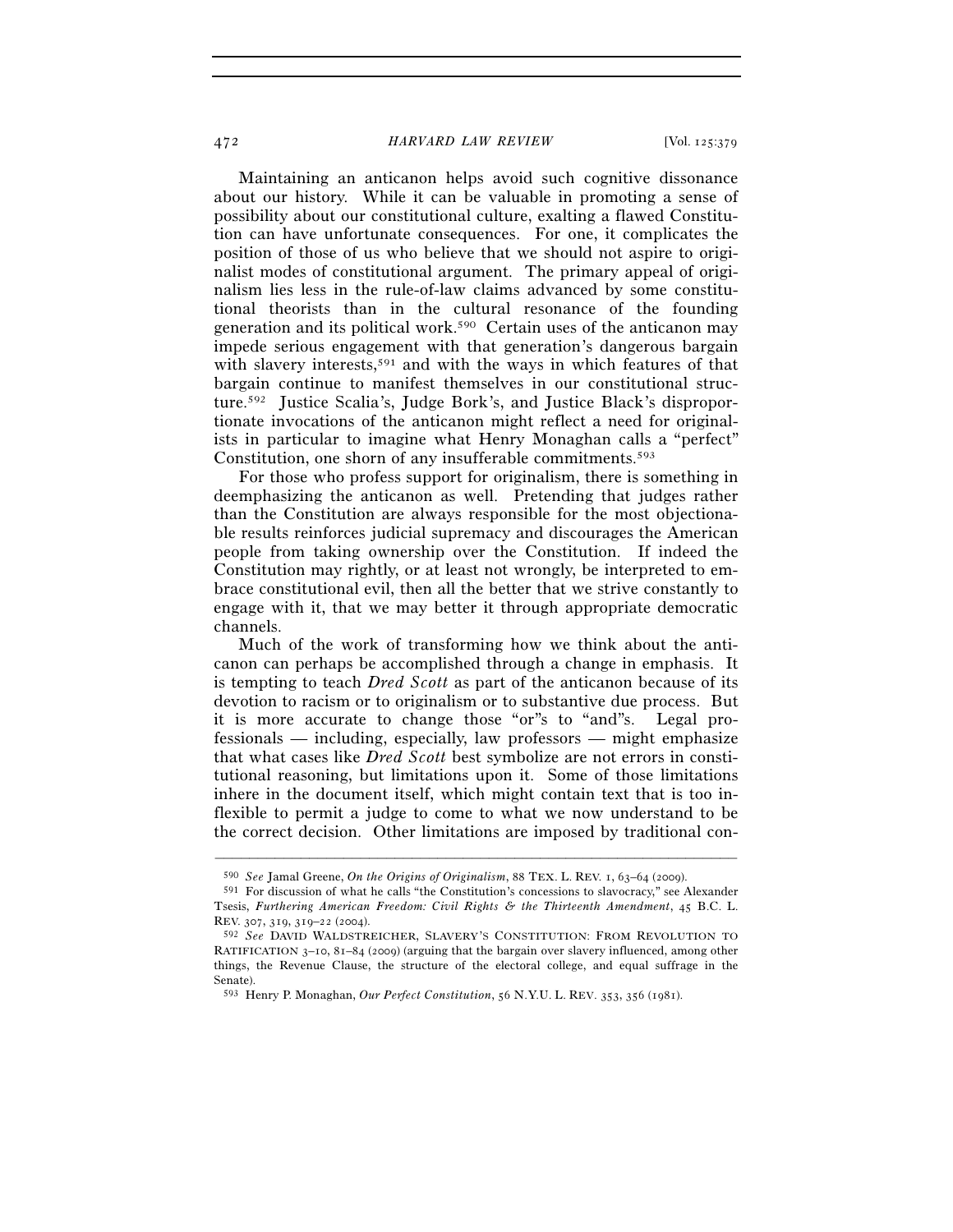ceptions of the judicial role. In either case, these limitations should be discussed openly and challenged where appropriate. Rather than succumb to, ignore, or (in vain, perhaps) seek to eliminate the anticanon, we might reimagine it in the service of a contextual view of the judicial role.

A venerable objection remains. It is no longer fashionable to suggest that law professors have substantial agency in influencing constitutional content, or even (to a degree) method.594 Popular constitutionalists and scholars of American political development have argued persuasively that constitutional law is fashioned through a complex conversation among social and political movement participants,595 elite opinion leaders,596 political entrepreneurs, and judges.597 In other work, I have argued that this process need not be limited to the substance of constitutional law, but may also influence the Court's rhetoric about, and to a lesser degree use of, methodologies that have engaged relevant members of the public.598 I have argued in particular that political and social movement players have worked with conservative elites to emphasize and to legitimate originalist approaches to constitutional interpretation.599

According to Balkin and Levinson, participants in constitutional discourse — particularly law professors — may have even less control over the constitutional canon than they have over other aspects of constitutional law. "Much of what is canonical is not the result of conscious planning," they write, "but of the serendipitous development of the ever-shifting contours of a culture, a discipline, or an interpretive community."600 This is another way of saying that the canon is historically contingent, a point with which I agree in respect to the canon, the anticanon, and indeed much of constitutional lawmaking. Balkin and Levinson advance the further claim that while liberal arts faculty members assert substantial control over the canons within their disciplines because "[t]hey teach the courses, assign the books, and become the arbiters of quality and taste in intellectual production and in sig-

<sup>594</sup> *See* Harry T. Edwards, *The Growing Disjunction Between Legal Education and the Legal Profession*, 91 MICH. L. REV. 34, 36 (1992) ("[T]oo few law professors are producing articles or treatises that have direct utility for judges, administrators, legislators, and practitioners . . . .").

<sup>595</sup> *See generally* Reva B. Siegel, *Constitutional Culture, Social Movement Conflict and Constitutional Change: The Case of the De Facto ERA*, 94 CALIF. L. REV. 1323 (2006).

<sup>596</sup> *See generally* BARRY FRIEDMAN, THE WILL OF THE PEOPLE: HOW PUBLIC OPINION HAS INFLUENCED THE SUPREME COURT AND SHAPED THE MEANING OF THE CONSTI-TUTION (2009).

<sup>597</sup> *See generally* KEITH E. WHITTINGTON, POLITICAL FOUNDATIONS OF JUDICIAL SU-PREMACY (2007); Robert C. Post, *The Supreme Court, 2002 Term — Foreword: Fashioning the Legal Constitution: Culture, Courts, and Law*, 117 HARV. L. REV. 4 (2003).

<sup>&</sup>lt;sup>599</sup> Greene, *supra* note 590, at  $13-14$ ,  $17$ ; Greene, supra note 576, at 680–82. <sup>600</sup> Balkin & Levinson, *supra* note 16, at 995.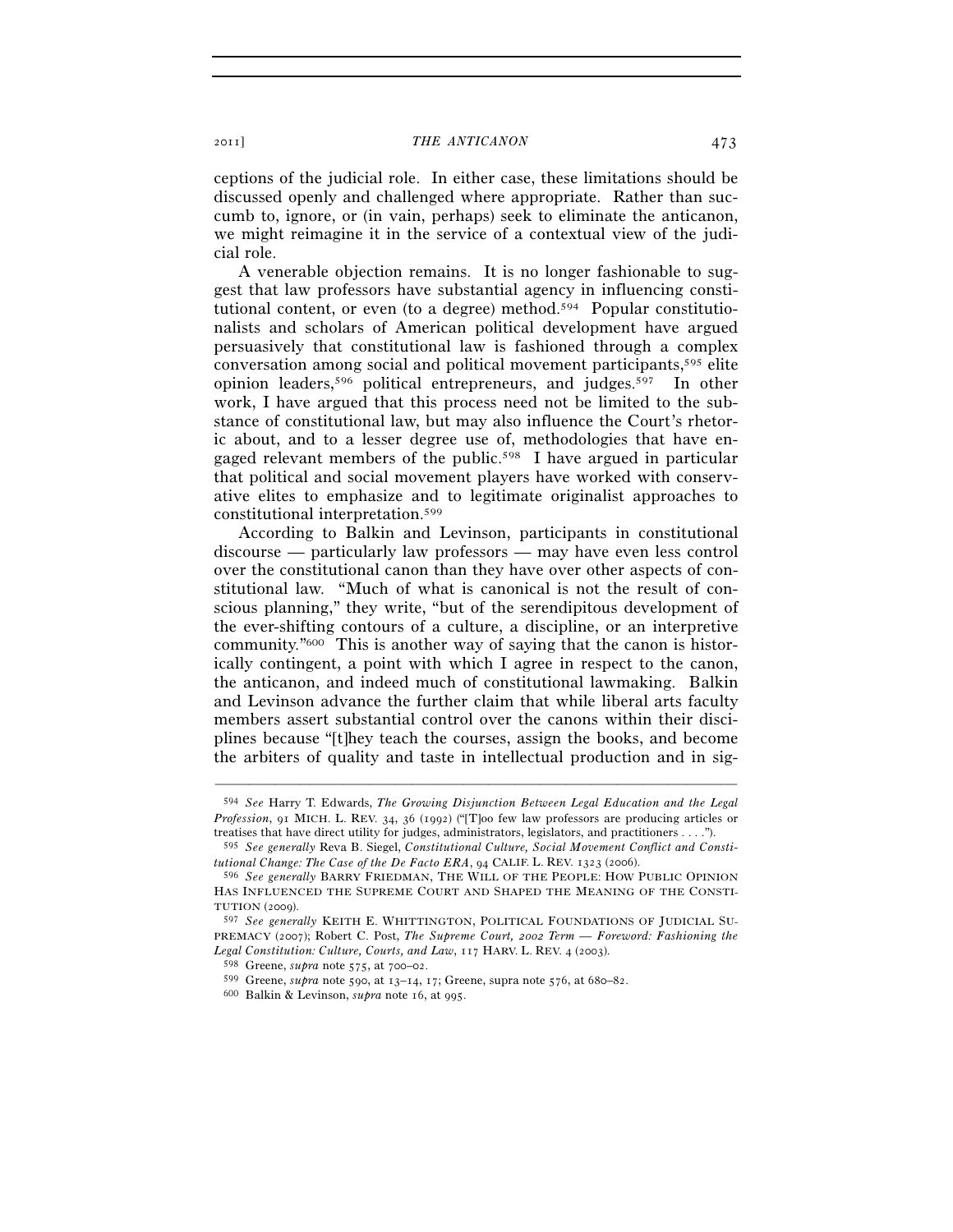nificant parts of 'high culture,'" constitutional law professors have much less control over their own academic theory canon.<sup>601</sup> This is because the courts and the political branches play such an important mediating role in shaping the content of constitutional law and the agenda for constitutional theory.602

That may well be true as a comparative claim about canon formation across academic disciplines. But there is reason to believe it is far less true of the anticanon. Historically, the players driving the content of the anticanon have been Black and Frankfurter, Gunther and Tribe, Scalia and Bork. They have not been Margaret Sanger or Glenn Beck, or even Ronald Reagan or Edwin Meese III. Movement leaders, politicians, and indeed the mass public help to create the conditions under which the anticanon may be invoked and to generate the stakes of anticanon use; the forces that contribute to the construction of constitutional law are responsible, ultimately, for the scope and substance of constitutional method as well. But with respect to the anticanon, that process is mediated through and policed substantially by legal academics and by judges acting in their roles as advocates rather than as decisionmakers.603 Unlike the canon, which is necessarily directed in part by the demands of positive law, the anticanon remains inert until it is used for some rhetorical purpose in either academic theory or legal or political decisionmaking. Making use of the canon has a substantial element of craftsmanship, while deploying the anticanon is part and parcel of the art of legal persuasion.604

# **CONCLUSION**

If the mission of the anticanon is to demonstrate how not to do constitutional law, then the anticanon is a failure. An examination of the ways in which anticanonical cases have been used reveals that the anticanon's lessons can be very different for different users. Indeed, the uses of such cases can be so varied as to be incompatible, such that demonstrating how not to do constitutional law may be the function the anticanon performs least well. This is not, however, ironic. The

<sup>601</sup> *Id.* at 1001. 602 *Id.*

<sup>603</sup> *Cf.* Bartrum, *supra* note 16, at 368 ("*Lochner* is evidence that the academy . . . [can] have a profound impact on the constitutional canon and constitutional meanings.").

<sup>604</sup> This is not to suggest that actors outside of the legal profession neither make use of the anticanon nor advance claims through it. In a 2004 presidential debate, for example, President George W. Bush negatively referenced *Dred Scott* in response to a question about the sorts of judges he would appoint to the Supreme Court. *President George W. Bush and Senator John F. Kerry Participate in the Second Presidential Debate*, CQ TRANSCRIPTIONS, Oct. 8, 2004. This was code that conservative activists would have identified with opposition to *Roe*. But *Dred Scott* does not owe its anticanonicity to anti-*Roe* activists, even as they help it to retain that status. *See* section III.A.1, pp. 436–42.